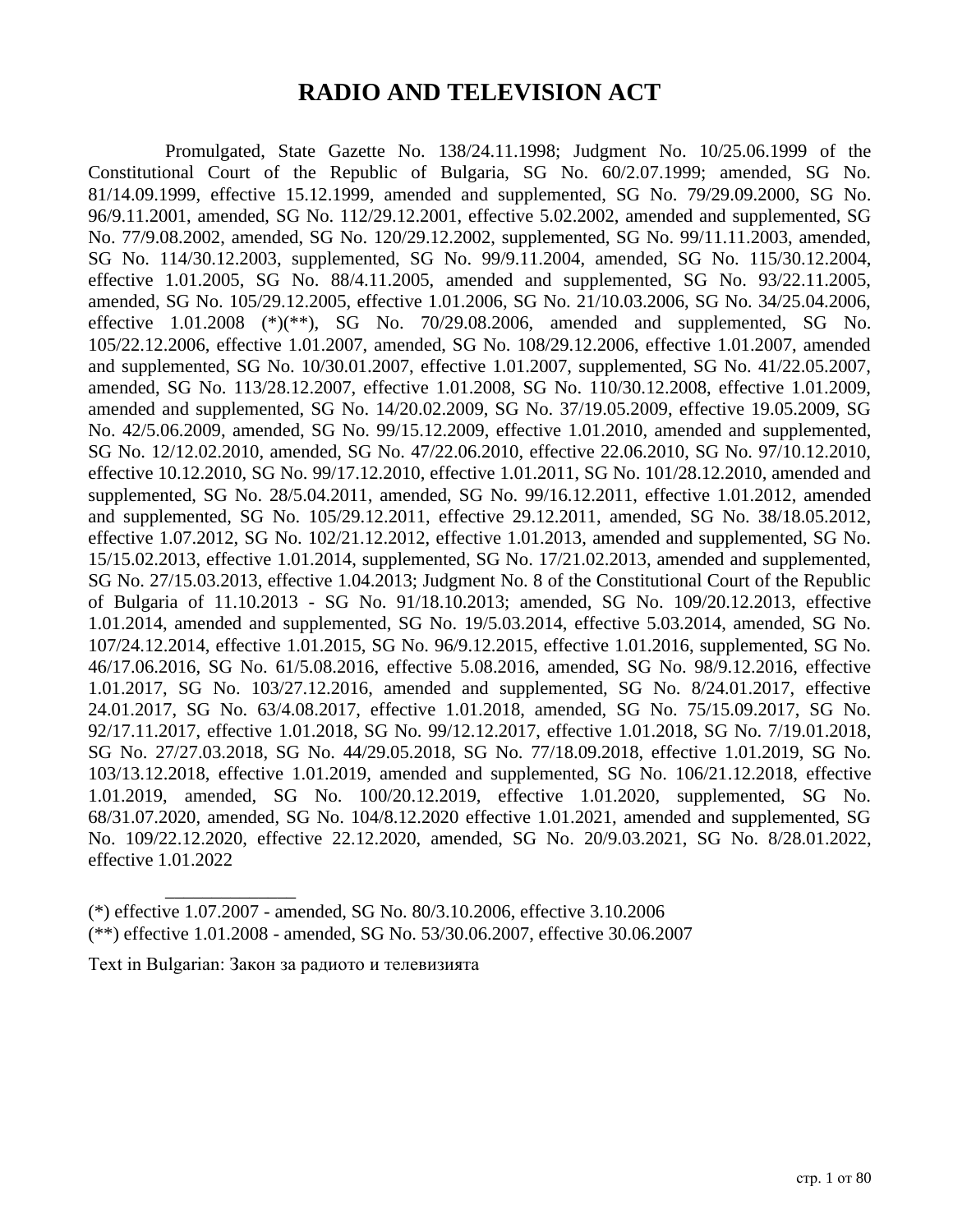## **Chapter One MEDIA SERVICES AND VIDEO-SHARING PLATFORM SERVICES (Heading amended, SG No. 109/2020, effective 22.12.2020)**

#### **Section I**

### **General Provisions (New heading, SG No. 109/2020, effective 22.12.2020)**

**Article 1.** (Amended, SG No. 12/2010, SG No. 109/2020, effective 22.12.2020) This Act shall regulate:

1. the media services provided by media service providers under the jurisdiction of the Republic of Bulgaria.

2. video-sharing platform services provided by video-sharing platform service providers under the jurisdiction of the Republic of Bulgaria, to the extent that such services fall within the fields coordinated by Directive 2010/13/EU of the European Parliament and of the Council of 10 March 2010 on the coordination of certain provisions laid down by law, regulation or administrative action in Member States concerning the provision of audiovisual media services (Audiovisual Media Services Directive) (OJ L 95/1 of 15 April 2010), as amended by Directive (EU) 2018/1808 of the European Parliament and of the Council of 14 November 2018 amending Directive 2010/13/EU on the coordination of certain provisions laid down by law, regulation or administrative action in Member States concerning the provision of audiovisual media services (Audiovisual Media Services Directive) in view of changing market realities (OJ L 303/69 of 28 November 2018), hereinafter referred to as "Directive 2010/13/EU, as amended by Directive (EU) 2018/1808".

**Article 2.** (Amended, SG No. 12/2010) (1) Within the meaning given by this Act, media services shall be audiovisual media services and radio services.

(2) "Audiovisual media service/radio service" shall be:

1. (amended, SG No. 109/2020, effective 22.12.2020) a service as defined by Articles 56 and 57 of the Treaty on the Functioning of the European Union, where the principal purpose of the service or a dissociable section thereof is devoted to providing audiovisual programmes/radio programmes, under the editorial responsibility of a media service provider, to the general public, in order to inform, entertain or educate, by means of electronic communications networks within the meaning given by the Electronic Communications Act;

2. an audiovisual commercial communication/commercial communication in a radio service referred to in Item 1.

(3) (Amended, SG No. 109/2020, effective 22.12.2020) Audiovisual programme shall be a set of moving images with or without sound constituting an individual item, irrespective of its length, within a schedule or a catalogue established by a media service provider, including feature-length films, video clips, sports events, situation comedies, documentaries, children's programmes and original drama.

(4) (Amended, SG No. 109/2020, effective 22.12.2020) Radio programme shall be an individual item, irrespective of its length, within a schedule or a catalogue established by a radio service provider.

(5) The provisions of this Act shall not apply to:

1. media services which are not for mass communication, i.e. are not intended for a substantial proportion of the public;

2. (amended, SG No. 109/2020, effective 22.12.2020) primarily non-economic activities, such as the provision of audiovisual content on private websites and non-commercial communities of interest and which are not in competition with linear and non-linear media services;

3. private correspondence sent to a limited number of recipients by means of electronic communications networks;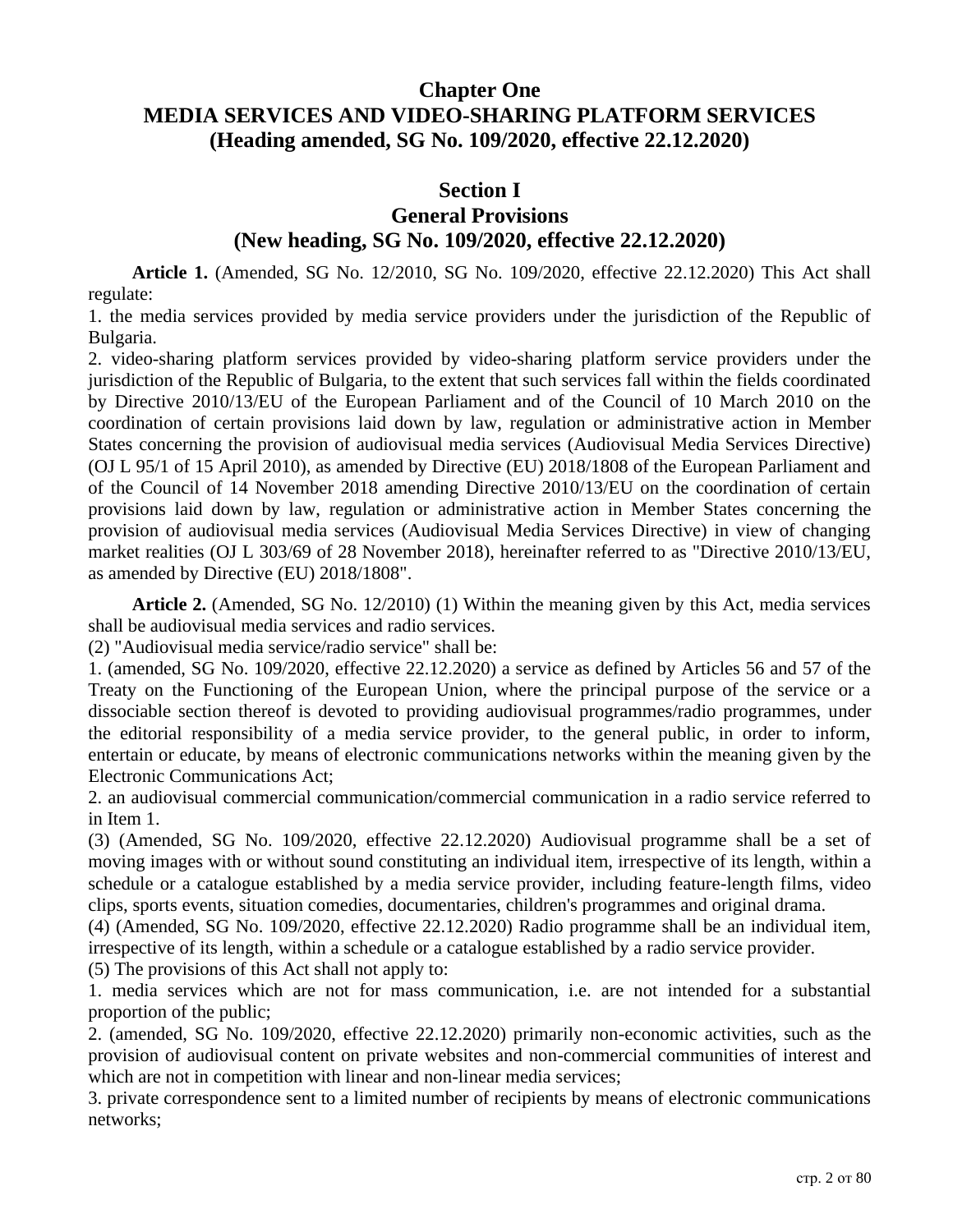4. all services the principal purpose of which is not the provision of programmes, i.e. where any audiovisual content is merely incidental to the service and not its principal purpose;

5. games of chance involving a stake representing a sum of money, including lotteries, betting and other forms of gambling services, as well as on-line games and search engines, but not programmes entirely devoted to gambling or games of chance;

6. (amended, SG No. 109/2020, effective 22.12.2020) electronic versions of newspapers and magazines, including video clips embedded in the editorial content thereof, and animated images;

7. stand-alone text-based services.

(6) (New, SG No. 109/2020, effective 22.12.2020) Video-sharing platform service shall be a service as defined by Articles 56 and 57 of the Treaty on the Functioning of the European Union, where the principal purpose of the service or of a dissociable section thereof or an essential functionality of the service is devoted to providing programmes, user-generated videos, or both, to the general public, for which the video-sharing platform provider does not have editorial responsibility, in order to inform, entertain or educate, by means of electronic communications networks within the meaning given by the Electronic Communications Act and the organisation of which is determined by the video-sharing platform provider, including by automatic means or algorithms in particular by displaying, tagging and sequencing.

(7) (New, SG No. 109/2020, effective 22.12.2020) User-generated video shall be a set of moving images with or without sound constituting an individual item, irrespective of its length, that is created by a user and uploaded to a video-sharing platform by that user or any other user.

**Article 3.** (Supplemented, SG No. 79/2000, SG No. 96/2001, amended, SG No. 14/2009, SG No. 12/2010) (1) Media services shall be linear and non-linear.

(2) Linear media services shall be media services provided by a media service provider for simultaneous viewing/listening of programmes on the basis of a programme schedule.

(3) Non-linear (on-demand) media services shall be media services provided by a media service provider for the viewing/listening of programmes at the moment chosen by the user and at his or her individual request on the basis of a catalogue of programmes selected by the media service provider.

(4) Simultaneous viewing/listening shall also cover quasi-simultaneous viewing/listening because of the variations in the short time lag which occurs between the transmission and the reception of the broadcast due to technical reasons inherent in the transmission process.

**Article 4.** (Amended, SG No. 12/2010) (1) A media service provider shall be a sole-trader natural person or a legal person who or which has editorial responsibility for the choice of the content of the media service and determines the manner in which the said service is organised. Editorial responsibility shall be the exercise of effective control both over the selection of the programmes and over their organisation either in a chronological schedule, in the case of linear services, or in a catalogue, in the case of on-demand media services.

(2) A radio or television broadcaster shall be a provider of radio/television linear media services (programme services) on the basis of a programme schedule.

(3) (New, SG No. 109/2020, effective 22.12.2020) Editorial decision shall be a decision which is taken on a regular basis for the purpose of exercising editorial responsibility and linked to the day-to-day operation of the audiovisual media service;

(4) (Renumbered from Paragraph (3), SG No. 109/2020, effective 22.12.2020) Persons who or which merely transmit programme services for which the editorial responsibility lies with third parties shall not be media service providers.

**Article 4a.** (New, SG No. 109/2020, effective 22.12.2020) A video-sharing platform provider shall be a sole-trader natural person or a legal person who or which provides a video-sharing platform service.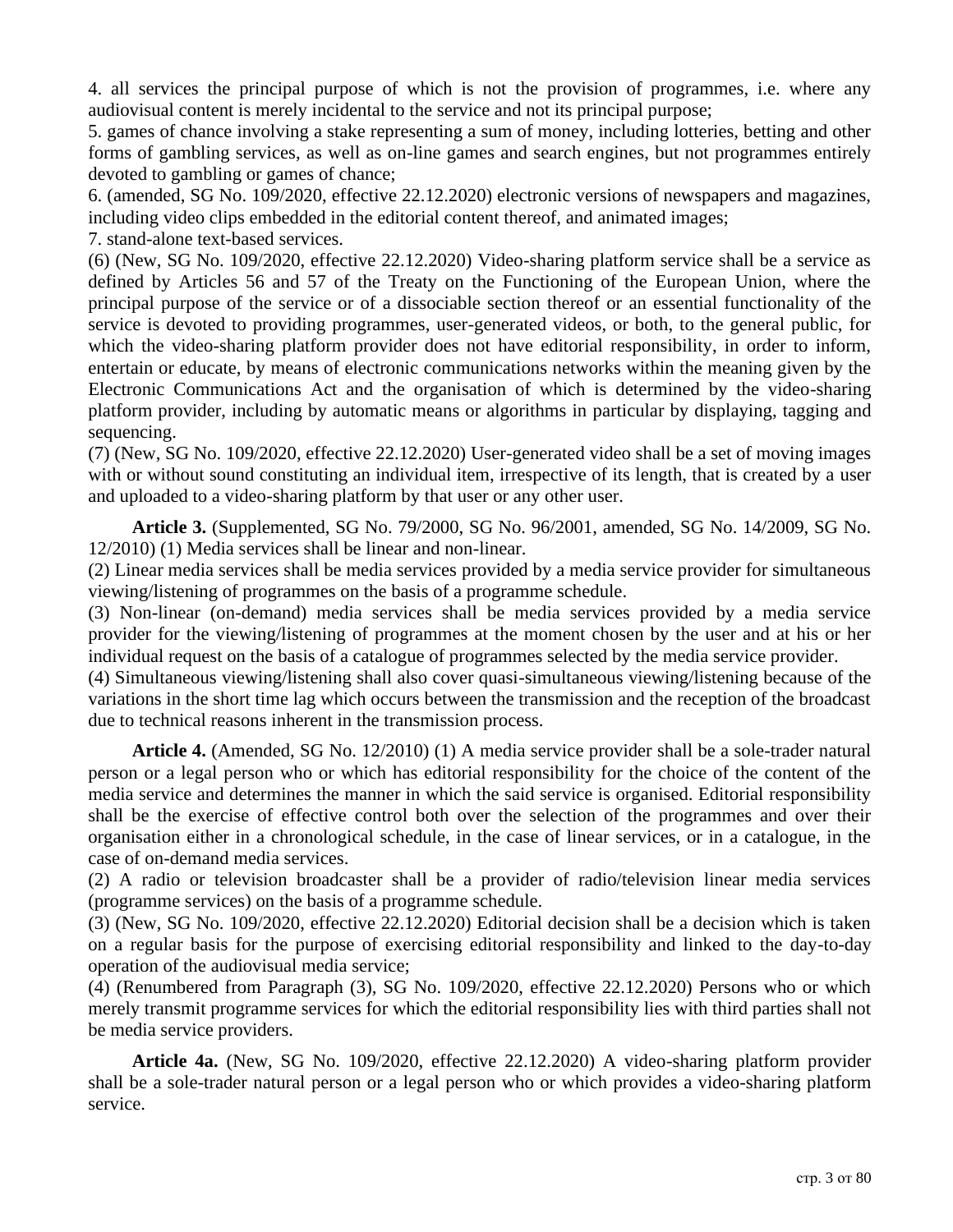**Article 4b.** (New, SG No. 109/2020, effective 22.12.2020) (1) Self-regulation and co-regulation through codes of conduct and standards, where practicable and appropriate, shall be encouraged. The codes of conduct and the standards include, but are not be limited to:

1. Code of Ethics of the Bulgarian Media, developed by the National Council for Journalism Ethics Foundation;

2. Uniform Standard for Volume Level Regulation in Advertising, adopted in the industry;

3. National Ethical Standards for Advertising and Commercial Communication, developed by the National Council for Self-regulation Association in accordance with the Code of Conduct referred to in Article 17a (3) herein;

4. other standards implementing Directive 2010/13/EU, as amended by Directive (EU) 2018/1808.

(2) The codes of conduct and the standards and the implementation thereof must comply with the following requirements:

1. be broadly accepted by the main stakeholders;

2. clearly and unambiguously set out their objectives;

3. provide for a mechanism for regular, transparent and independent monitoring and periodic evaluation of the achievement of the objectives aimed at;

4. provide for effective enforcement, including a procedure for amendment, and effective and proportionate sanctions.

(3) Media service providers shall be obliged to comply with the provisions of the instruments referred to in Paragraph (1).

(4) Video-sharing platform service providers shall be obliged to comply with the provisions of the National Ethical Standards referred to in Item 3 of Paragraph (1).

(5) Self-regulation through codes of conduct developed by media service providers, video-sharing platform service providers or organisations representing the said providers, in cooperation, as necessary, with other sectors such as industry, trade, professional and consumer associations or organisations, shall be encouraged. The said codes must be such that they are broadly accepted by the main stakeholders at Union level and must comply with the requirements of Items 2 to 4 of Paragraph (2). The Union codes of conduct shall be without prejudice to the national codes of conduct.

(6) If the Republic of Bulgaria exercises the freedom thereof to adopt more detailed or stricter rules in compliance with Directive 2010/13/EU, as amended by Directive (EU) 2018/1808, and European Union law, and if the Council for Electronic Media assesses that any code of conduct or parts thereof have proven not to be sufficiently effective, the Council may require media service providers falling under their [sic] jurisdiction to comply with the relevant rules. The Council for Electronic Media shall furthermore inform the European Commission of the rules within one month.

## **Section II Provisions Applicable to Media Services (New heading, SG No. 109/2020, effective 22.12.2020)**

**Article 5.** (Supplemented, SG No. 79/2000, SG No. 93/2005, amended, SG No. 12/2010) (1) This Act guarantees the freedom of media service providers and of the activities thereof from political and economic interference.

(2) Media service censorship in any form whatsoever shall be inadmissible.

(3) (Repealed, SG No. 109/2020, effective 22.12.2020).

(4) (Amended, SG No. 8/2017, effective 24.01.2017, repealed, SG No. 109/2020, effective 22.12.2020).

(5) (New, SG No. 8/2017, effective 24.01.2017, repealed, SG No. 109/2020, effective 22.12.2020).

(6) (New, SG No. 8/2017, effective 24.01.2017, repealed, SG No. 109/2020, effective 22.12.2020).

(7) (Renumbered from Paragraph (5), amended, SG No. 8/2017, effective 24.01.2017, repealed, SG No. 109/2020, effective 22.12.2020).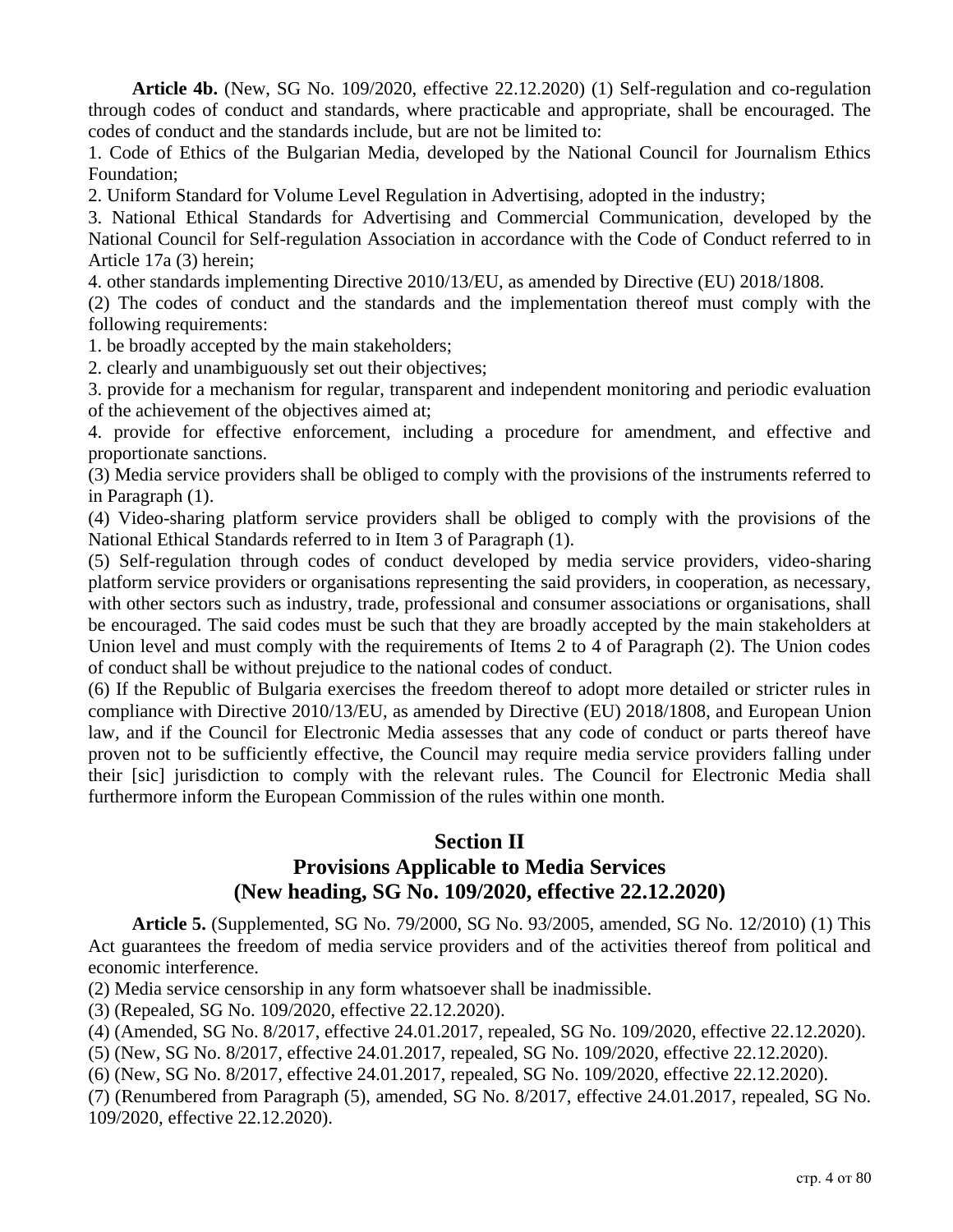(8) (Renumbered from Paragraph (6), amended, SG No. 8/2017, effective 24.01.2017, repealed, SG No. 109/2020, effective 22.12.2020).

(9) (New, SG No. 8/2017, effective 24.01.2017, repealed, SG No. 109/2020, effective 22.12.2020).

**Article 5a.** (New, SG No. 109/2020, effective 22.12.2020) (1) Freedom of reception shall be ensured and retransmissions on the territory of the Republic of Bulgaria of audiovisual media services from other Member States of the European Union shall not be restricted for reasons which fall within the fields coordinated by Directive 2010/13/EU, as amended by Directive (EU) 2018/1808.

(2) The application of Paragraph (1) may be suspended in respect of an audiovisual media service provided by a media service provider under the jurisdiction of another Member State of the European Union where the said service manifestly, seriously and gravely infringes Item 1 of Article 8 (1) or Article 17a (1) herein or prejudices or presents a serious and grave risk of prejudice to public health, subject to the following conditions:

1. during the previous 12 months, the media service provider has on at least two prior occasions already performed one or more instances of conduct described above in this paragraph;

2. the Council for Electronic Media has notified the media service provider, the Member State having jurisdiction over that provider and the European Commission in writing of the alleged infringements and of the proportionate measures it intends to take should any such infringement occur again;

3. the right of defence of the media service provider has been respected and, in particular, that provider has been given the opportunity to express its views on the alleged infringements;

4. consultations with the Member State having jurisdiction over the media service provider and the European Commission have not resulted in an amicable settlement within one month of the European Commission's receipt of the notification referred to in Item 2.

(3) The European Commission shall take a decision on the compatibility of the measures referred to in Item 2 of Paragraph (2) with European Union law within three months of the receipt of the notification referred to in Item 2 of Paragraph (2), the decision of the European Commission being taken according to the procedure provided for in Directive 2010/13/EU, as amended by Directive (EU) 2018/1808. If incompatibility is determined, the Council for Electronic Media shall put an end to the measures referred to in Item 2 of Paragraph (2) as a matter of urgency.

(4) The application of Paragraph (1) may be suspended in respect of an audiovisual media service provided by a media service provider under the jurisdiction of another Member State of the European Union where the said service manifestly, seriously and gravely infringes Item 1 of Article 8 (2) herein or prejudices or presents a serious and grave risk of prejudice to public security, including the safeguarding of national security and defence, subject to the following conditions:

1. during the previous 12 months the conduct referred to above in this paragraph occurred at least on one prior occasion;

2. the Council for Electronic Media has notified the media service provider, the Member State having jurisdiction over that provider and the European Commission in writing of the alleged infringements and of the proportionate measures it intends to take should any such infringement occur again;

3. the right of defence of the media service provider concerned has been respected and, in particular, that provider has been given the opportunity to express its views on the alleged infringements;

(5) The European Commission shall take a decision on the compatibility of the measures referred to in Item 2 of Paragraph (4) with European Union law within three months of the receipt of the notification referred to in Item 2 of Paragraph (4), the decision of the European Commission being taken according to the procedure provided for in Directive 2010/13/EU, as amended by Directive (EU) 2018/1808. If incompatibility is determined, the Council for Electronic Media shall put an end to the measures referred to in Item 2 of Paragraph (4) as a matter of urgency.

(6) Paragraphs (2) and (4) shall apply without prejudice to the existence of grounds for holding the medial service provider concerned administratively, criminally or otherwise responsible where such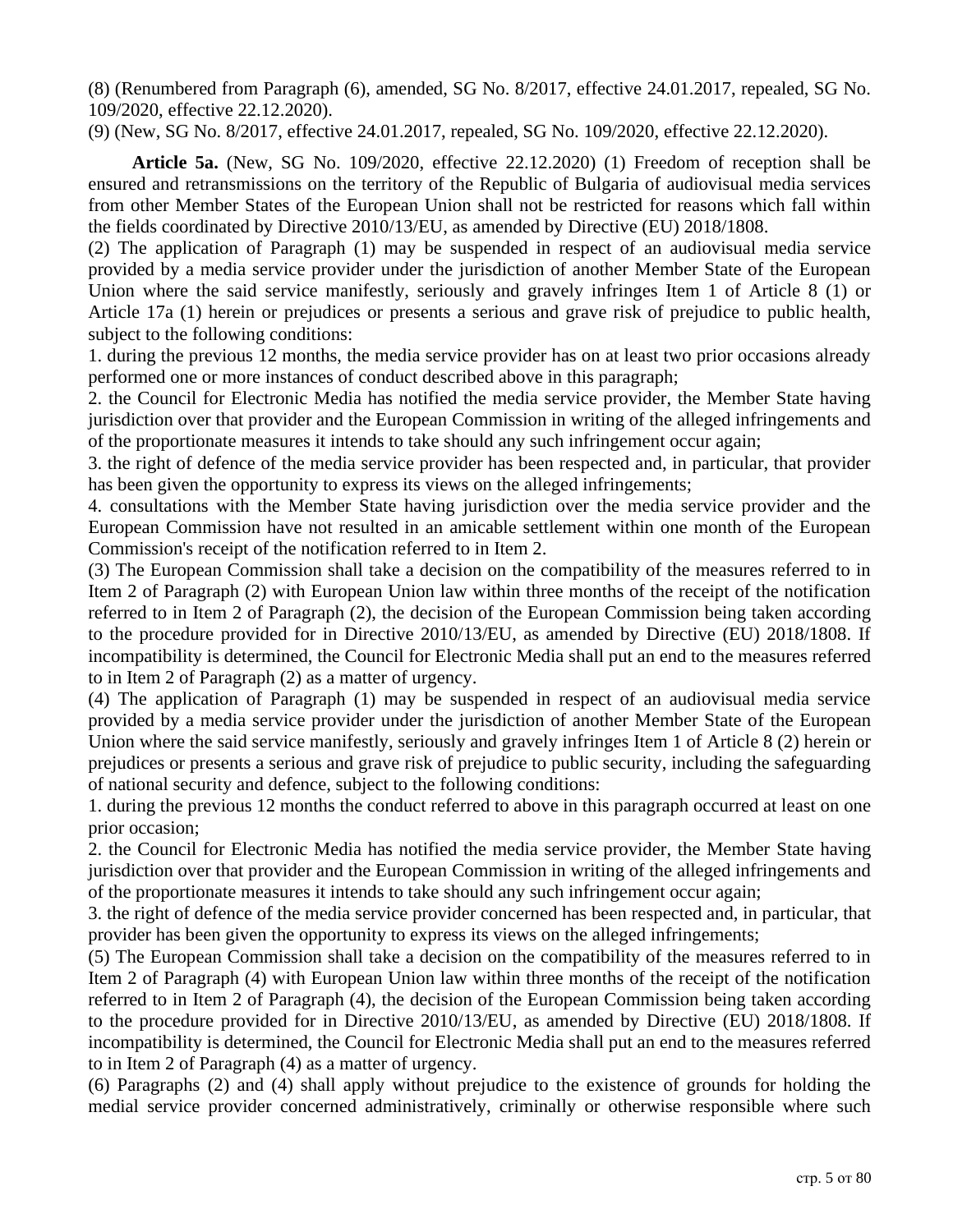responsibility is provided for the infringements concerned in the Member State under whose jurisdiction the said media service provider falls.

(7) The Council for Electronic Media may, in urgent cases but no later than one month after the alleged infringement, take a decision on non-application of the conditions provided for in Paragraph (4). The Council for Electronic Media shall notify the measures taken in the shortest possible time to the European Commission and to the Member State under whose jurisdiction the media service provider falls, indicating the reasons for which the Council considers that there is urgency.

(8) The European Commission shall examine the compatibility of the notified measures with European Union law in the shortest possible time. If incompatibility is determined, the Council for Electronic Media shall put an end to the measures as a matter of urgency.

(9) If the European Commission lacks information necessary to take a decision pursuant to Paragraphs (2) and (4) and within one month of the receipt of the notification requests the information necessary to reach that decision, the Council for Electronic Media shall provide the relevant information. The time limit within which the European Commission is to take the decision shall be suspended until such necessary information has been provided but, in any case, the suspension of the time limit shall not last longer than one month.

(10) The exchange experiences and best practices regarding the procedure under this Article shall be encouraged in the framework of the Contact Committee established pursuant to Article 29 of Directive 2010/13/EU and the European Regulators Group for Audiovisual Media Services (ERGA), hereinafter referred to as "ERGA".

**Article 5b.** (New, SG No. 109/2020, effective 22.12.2020) (1) If the Republic of Bulgaria exercises the freedom thereof to adopt more detailed or stricter rules of general public interest and if the Council for Electronic Media assesses that a media service provider under the jurisdiction of another Member State of the European Union provides an audiovisual media service which is wholly or mostly directed towards the territory of the Republic of Bulgaria, the Council may request the Member State having jurisdiction to address any problems identified in relation to this Article, whereupon the States shall cooperate sincerely and swiftly with a view to achieving a mutually satisfactory solution.

(2) Upon receiving a substantiated request from another Member State which has exercised the freedom thereof to adopt more detailed or stricter rules of general public interest in respect of a provider under Bulgarian jurisdiction providing an audiovisual media service which is wholly or mostly directed towards the territory of that other Member State, the Council for Electronic Media shall require the media service provide under Bulgarian jurisdiction to comply with the rules of general public interest in question.

(3) In the cases referred to in Paragraphs (1) and (2), the Member State having jurisdiction shall regularly inform the requesting Member State of the steps taken to address the problems identified. Within two months of the receipt of the request, the Member State having jurisdiction shall inform the requesting Member State and the European Commission of the results obtained and explain the reasons where a solution could not be found. Either Member State may invite the Contact Committee established pursuant to Article 29 of Directive 2010/13/EU to examine the case at any time.

(4) The Council for Electronic Media may adopt appropriate measures against the media service provider from another Member State in the cases provided for in Paragraph (1) where:

1. the Council assesses that the results achieved through the application of the measures under Paragraph (1) are not satisfactory, and

2. the Council has adduced evidence showing that the media service provider in question has established itself in the Member State having jurisdiction in order to circumvent the stricter rules, in the fields coordinated by Directive 2010/13/EU, as amended by Directive (EU) 2018/1808, which would be applicable to it if the said provider were under Bulgarian jurisdiction.

(5) The Council for Electronic Media must possess evidence which allows for such circumvention to be reasonably established, without the need to prove the media service provider's intention to circumvent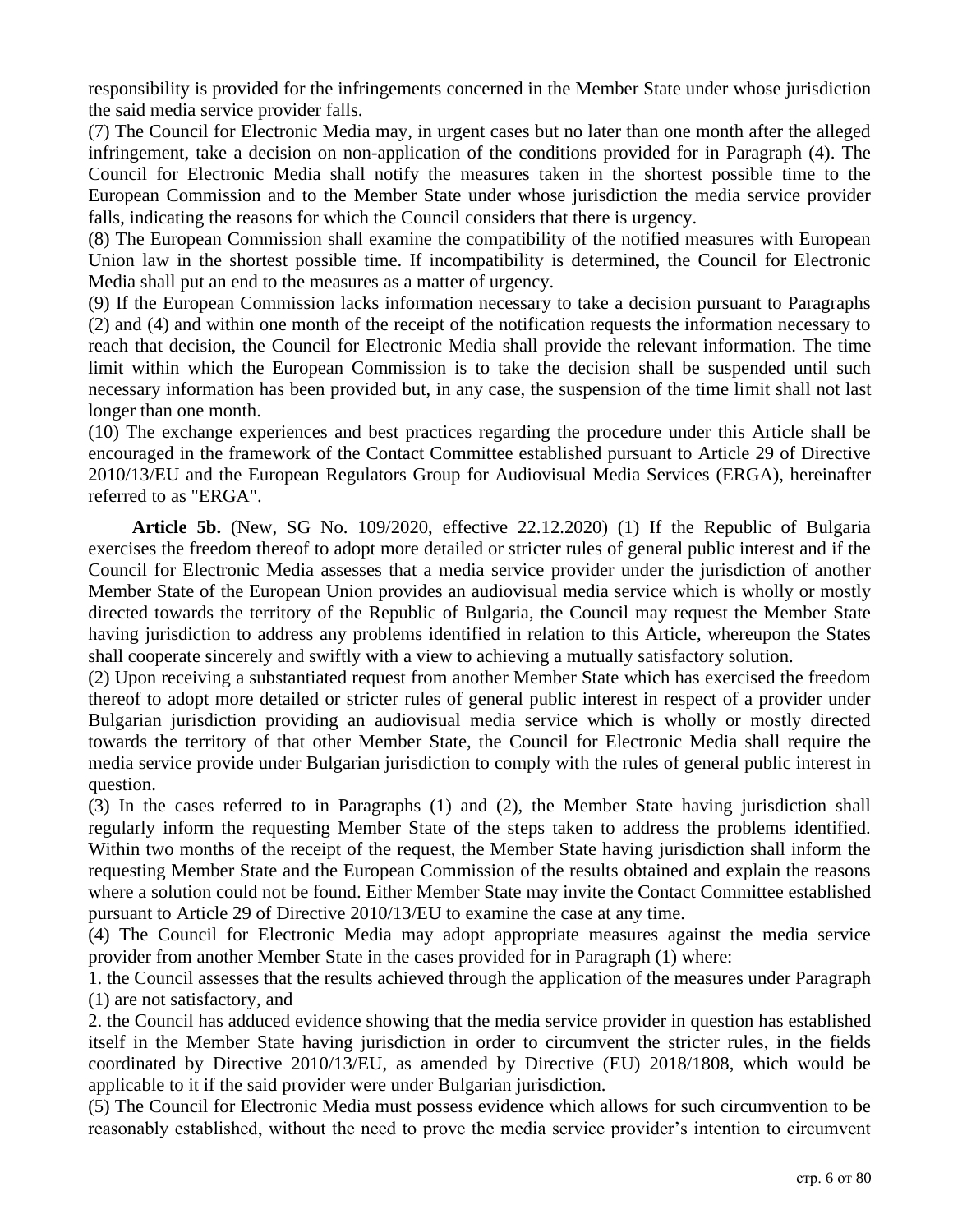those stricter rules, referring, in particular, inter alia, to the origin of the advertising revenues or distribution revenues, the main language of the service or the existence of programme services or advertisements targeted specifically at the Bulgarian public. The measures taken must be objectively necessary, applied in a non-discriminatory manner and proportionate to the objectives which they pursue.

(6) Measures under Paragraph (5) may be taken only where the following conditions are met:

1. the Council for Electronic Media has notified the European Commission and the Member State in which the media service provider is established of the Council's intention to take such measures while substantiating the grounds on which it bases its assessment;

2. the right of defence of the media service provider concerned has been respected and, in particular, that provider has been given the opportunity to express a view on the alleged infringements and the intended measures;

3. the Commission has decided, complying with the procedure provided for in Directive 2010/13/EU, as amended by Directive (EU) 2018/1808, that the measures are compatible with Union law, in particular that assessments made by the Council for Electronic Media of the taking of the said measures are correctly founded.

(7) Within three months of the receipt of the notification referred to in Item 1 of Paragraph (6), the European Commission shall take the decision on whether the measures under Paragraph (5) are compatible with European Union law. If incompatibility is determined, the Council for Electronic Media shall refrain from taking the intended measures.

(8) If the European Commission lacks information necessary to take a decision pursuant to Item 3 of Paragraph (6) and within one month of the receipt of the notification requests the information necessary to reach that decision, the Council for Electronic Media shall provide the relevant information. The time limit within which the European Commission is to take the decision shall be suspended until such necessary information has been provided but, in any case, the suspension of the time limit shall not last longer than one month.

(9) Media service providers under the jurisdiction of other Member States of the European Union, which provide media services which are wholly or mostly directed towards the territory of Bulgaria, shall comply with the Bulgarian legislation applicable to audiovisual media services.

(10) The Electronic Commerce Act shall apply unless otherwise provided for in this Act. In case of conflict between the Electronic Commerce Act and this Act, this Act shall prevail, unless otherwise provided for in this Act.

**Article 5c.** (New, SG No. 109/2020, effective 22.12.2020) (1) Media service providers shall inform the Council for Electronic Media about any changes that may affect the determination of jurisdiction in accordance with Item 23 of  $\S$  1 of the Supplementary Provisions herein.

(2) In the public register referred to in Article 125j herein, the Council for Electronic Media shall maintain an up-to-date list of the media service providers under the jurisdiction of the Republic of Bulgaria and on which of the criteria set out in Item 23 of § 1 of the Supplementary Provisions herein their jurisdiction is based. The Council for Electronic Media shall inform the European Commission of the said list and of any updates thereto. A solution to any inconsistencies between the providers as recorded in the register and the lists of other States shall be found in cooperation with the European Commission and the national regulatory authorities concerned.

(3) The lists of the States shall be kept up-to-date by the European Commission in a centralised database that shall be made publicly available. The European Commission shall ensure that the national regulatory authorities have access to the said database.

(4) Where, in applying Article 5a or 5b herein, the Member States concerned do not agree on which Member State has jurisdiction, the Council for Electronic Media shall bring the matter to the attention of the European Commission without undue delay. The European Commission shall adopt a decision on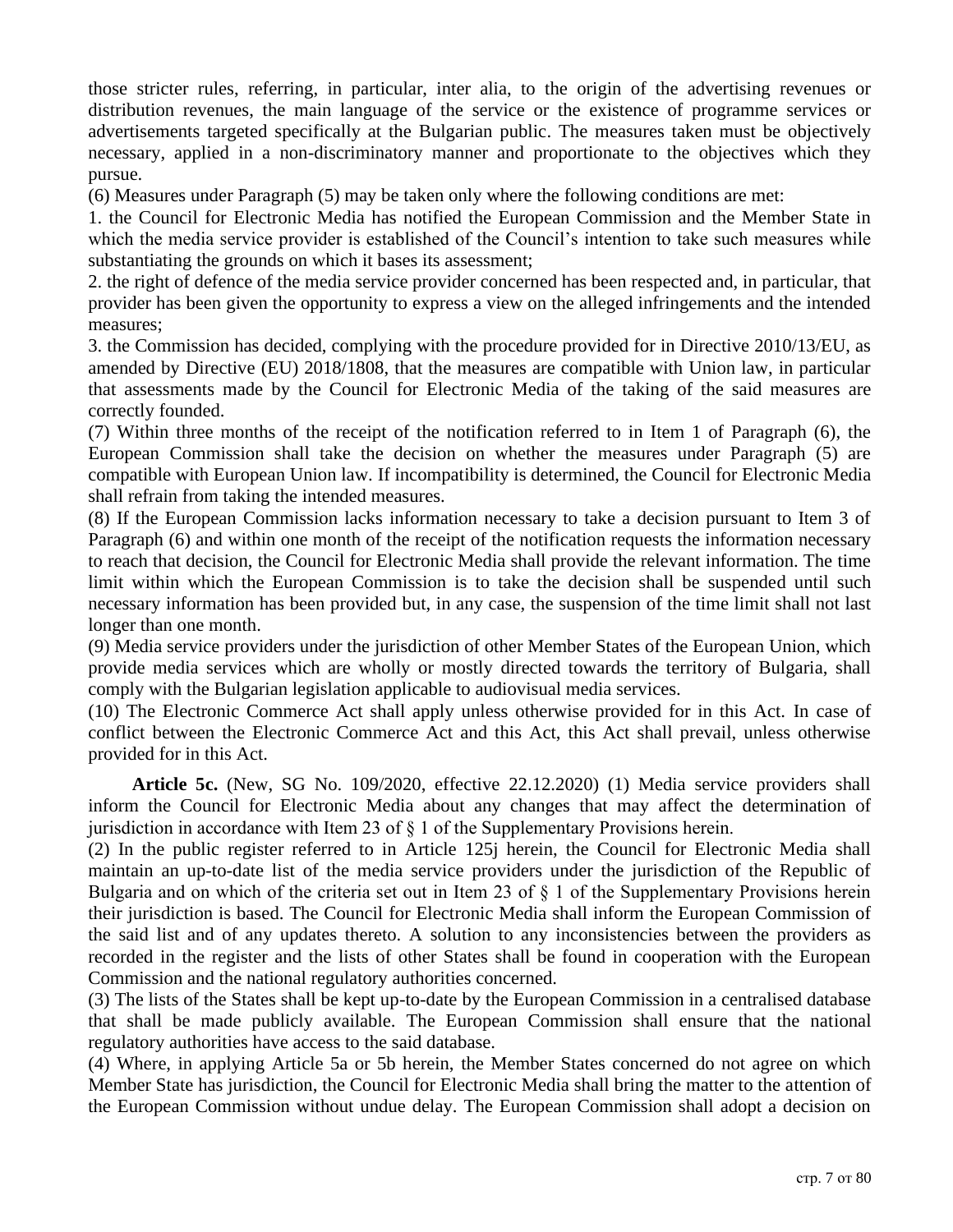which State has jurisdiction according to the procedure established by Article 2(5c) of Directive 2010/13/EU, as amended by Directive (EU) 2018/1808.

**Article 6.** (Supplemented, SG No. 79/2000, SG No. 93/2005, amended, SG No. 12/2010) (1) Media service providers shall be public-service and commercial.

(2) Public-service media service providers shall:

1. provide for distribution political, business, cultural, scientific, educational and other socially relevant information;

2. ensure access to national and global cultural values and popularise the advances of science and technology by the distribution of Bulgarian and foreign educational and cultural programme services and programmes addressed to all age groups;

3. ensure, through the programming policy thereof, the protection of national interests, universal human cultural values, national science, education and culture of all Bulgarian citizens, regardless of their ethnic identity;

4. encourage the creation of works by Bulgarian authors;

5. encourage Bulgarian performing arts.

(3) The Bulgarian National Radio (BNR) and the Bulgarian National Television (BNT) shall be national public-service providers of radio services and, respectively, of audiovisual media services, which:

1. ensure media services for all citizens of the Republic of Bulgaria;

2. assist the development and popularisation of Bulgarian culture and the Bulgarian language, as well as of the culture and language of citizens in accordance with the ethnic identity thereof;

3. ensure, through the media services thereof, access to the national and European cultural heritage;

4. include programmes which inform, educate and entertain;

5. apply the new information technologies;

6. reflect the diversity of ideas and convictions in society by means of pluralism of viewpoints in each one of the news and current affairs programmes on political and business subjects;

7. foster mutual understanding and tolerance in relations among people;

8. afford citizens an opportunity to familiarise themselves with the official position of the State on important issues of public life.

(4) Any media service providers, which are not licensed/registered as public-service providers, shall be commercial providers.

**Article 7.** (Amended, SG No. 96/2001, SG No. 12/2010, SG No. 109/2020, effective 22.12.2020) (1) Media service providers shall make easily, directly and permanently accessible to the recipients of the service at least the following data on the Internet site thereof:

1. name of the media service provider;

2. head office and registered office;

3. the details, including an email address and contact telephone number, which allow for the provider to be contacted rapidly in a direct and effective manner;

4. details of the Council for Electronic Media, head office and registered office, email address and Internet site, a contact telephone number.

(2) The Council for Electronic Media shall also include in the registers thereof a link to the information concerning the ownership structure and the beneficial owners of the providers concerned, which is disclosed to the Commercial Register and the Register of Non-profit Legal Persons according to the procedure established by the Measures Against Money Laundering Act.

**Article 8.** (Amended, SG No. 96/2001, supplemented, SG No. 77/2002, amended, SG No. 12/2010, SG No. 109/2020, effective 22.12.2020) (1) Media services must not contain any:

1. incitement to violence or hatred directed against a group of persons or a member of a group based on any of the grounds referred to in Article 21 of the Charter of Fundamental Rights of the European Union;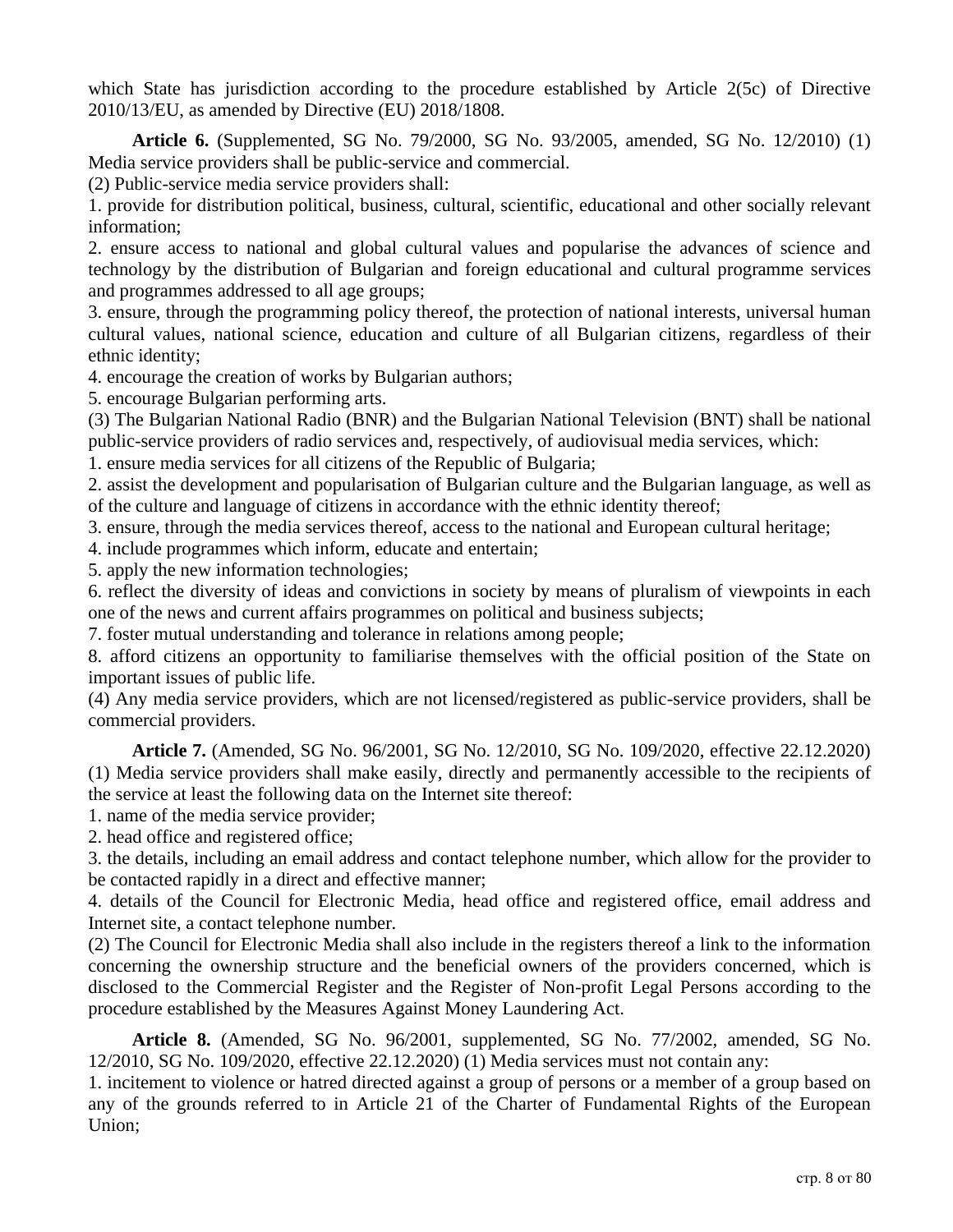2. public provocation to commit terrorism within the meaning given by the Criminal Code.

(2) When exercising the oversight powers thereof under this Article, the Council for Electronic Media shall take steps that are necessary and proportionate, shall respect the rights and shall observe principles set out in the Charter of Fundamental Rights of the European Union.

**Article 8a.** (New, SG No. 109/2020, effective 22.12.2020) (1) Media service providers shall ensure that the content in the services thereof progressively becomes accessible to persons with a visual or hearing impairment. The means to achieve the accessibility of the content of audiovisual media services shall include, but need not be limited to, sign language, subtitling for the deaf and hard of hearing, spoken subtitles, and audio description. Radio service providers shall provide programme services and programmes accessible to persons with a visual or hearing impairment via the Internet, mobile applications or other technical means available to the said providers within time limits and in manners specified in the action plans referred to in Item 1 of Paragraph (2).

(2) Media service providers shall submit to the Council for Electronic Media:

1. action plans in respect of continuously and progressively making the services thereof more accessible to persons with disabilities for a three-year period;

2. annual reports on the progress made in making the services thereof accessible to persons with visual or hearing disabilities.

(3) Media service providers shall ensure that emergency information, including public communications and announcements in natural disaster situations, which is made available to the public through audiovisual media services, is provided in a manner which is accessible to persons with disabilities. Emergency information should not be prevented from being made available to the public through audiovisual media services if in exceptional cases it might not be possible to provide emergency information in a manner that is accessible to persons with disabilities.

(4) Public-service media service providers shall produce and provide for distribution news and current affairs programmes in accordance with technological developments and the economic capacity of the providers in a manner that such programmes are accessible to persons with disabilities. The action plans of public-service providers shall furthermore aim at subtitling all television programmes with language content like news, current affairs programmes, films, serials and other such, with the respective nonlinear on-demand services being progressively covered as well. The obligations of the BNR and the BNT to make the services provided thereby accessible shall be specified in the licences thereof.

(5) Providers of media services within a national range and digital terrestrial broadcasting of television programme services with multi-subject or news programme type and an average daily share-of-audience exceeding 20 per cent and the television programme services of the BNT shall mandatorily ensure Bulgarian sign language interpretation in at least one of the newscasts thereof during the daypart between 19:00 and 23:30 hours.

(6) On the Internet site thereof, the Council for Electronic Media shall keep up-to-date contact details for an administration employee designated by an order of the Chairperson of the Council for Electronic Media who has been tasked with providing information and receiving complaints regarding any accessibility issues. The Council for Electronic Media shall fulfil the obligations thereof in close cooperation with the organisations of persons with disabilities.

(7) The Council for Electronic Media shall report to the European Commission on the implementation of the measures for making media services accessible to persons with disabilities.

**Article 8b.** (New, SG No. 109/2020, effective 22.12.2020) The Council for Electronic Media may take measures for the appropriate prominence of audiovisual media services of general interest under defined general interest objectives such as media pluralism, freedom of speech and cultural diversity.

**Article 8c.** (New, SG No. 109/2020, effective 22.12.2020) (1) The audiovisual media services provided by media service providers may not be overlaid for commercial purposes by third parties or modified without the explicit consent of the said providers.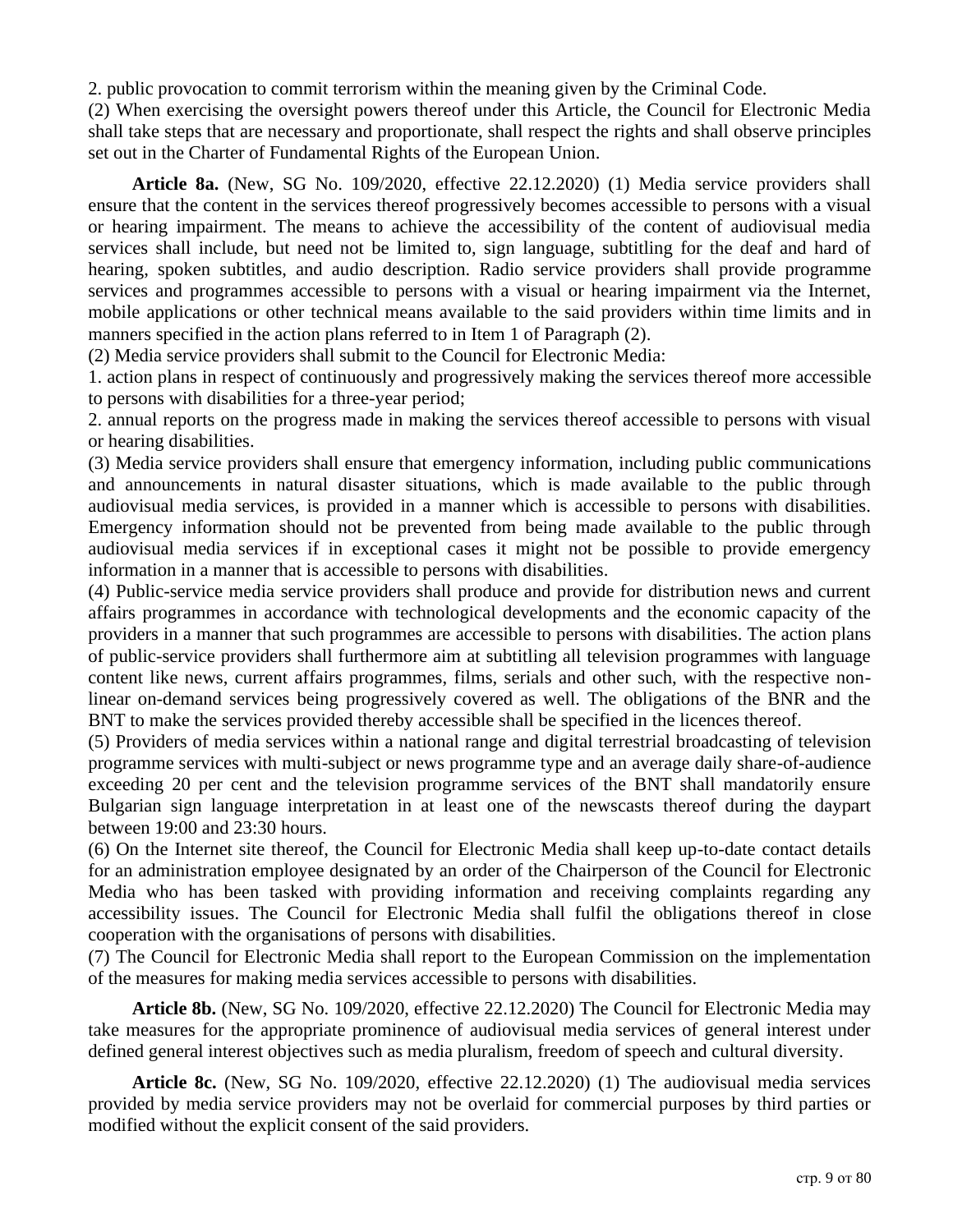(2) The Council for Electronic Media shall not apply Paragraph (1) in relation to safeguarding the legitimate interests of users in accordance with Directive 2010/13/EU, as amended by Directive (EU) 2018/1808 while taking into account the rights and legitimate interests of media service providers.

**Article 9.** (Amended, SG No. 79/2000, SG No. 12/2010) (1) Media service providers shall distribute programme services and programmes solely after the copyrights and neighbouring rights have been settled in advance.

(2) Audiovisual media service providers shall not distribute cinematographic works outside the periods agreed with the right holders.

(3) Every year, media service providers shall present to the Council for Electronic Media, upon request, evidence of the commercial rights and the copyrights granted for protected works in the programme services thereof and of the neighbouring rights granted for the provision for distribution of foreign programme services.

(4) Within one month after receiving the data, the Council for Electronic Media shall consolidate the information referred to in Paragraph (3) and shall transmit the said information to the competent officials under the Copyright and Neighbouring Rights Act.

(5) Where a programme of another radio or television broadcaster has been used in part of a programme, this must be expressly indicated and must be in accordance with the legal framework of the Copyright and Neighbouring Rights Act.

**Article 10.** (1) (Amended, SG No. 12/2010) In pursuit of their broadcasting activities, media service providers shall be guided by the following principles:

1. guaranteed right to freedom of expression of opinion;

- 2. guaranteed right to information;
- 3. protection of confidential sources of information;
- 4. protection of citizens' personal inviolability;
- 5. inadmissibility of programmes inciting to intolerance among citizens;

6. (amended, SG No. 79/2000) inadmissibility of programmes which are contrary to good morals, especially if they involve pornography, extol or condone brutality or violence, or incite to hatred on grounds of race, sex, religion or nationality;

7. (supplemented, SG No. 12/2010) guaranteed right of reply in the programme services;

8. guaranteed copyrights and neighbouring rights in programmes and programme services;

9. safeguarding the purity of the Bulgarian language.

(2) (Amended, SG No. 79/2000, repealed, SG No. 12/2010).

(3) (Amended, SG No. 79/2000, repealed, SG No. 12/2010).

(4) (New, SG No. 79/2000, repealed, SG No. 12/2010).

**Article 11.** (1) (Amended, SG No. 12/2010) Any opinion may be freely expressed in media services.

(2) (Amended, SG No. 12/2010) Journalists and artists, who have concluded contracts with media service providers, may not be given any instructions or directions as to the practice of their pursuits by persons and/or groups outside the management bodies of the media service providers.

(3) (Amended, SG No. 12/2010) Public criticism of media service providers by employees thereof shall not be treated as disloyalty to the employer.

(4) (Amended, SG No. 12/2010) Journalists who have concluded contracts with media service providers shall have the right to refuse to perform an assignment, provided it is not related to implementation of the provisions of this Act or of the relevant contracts and if it is contrary to their personal convictions; technical editing of programme material or of news may not be refused.

(5) (Amended, SG No. 12/2010) Editorial statutes for work in the sphere of current affairs may be agreed between the owners and/or management bodies of media service providers and the journalists who have concluded contracts with them.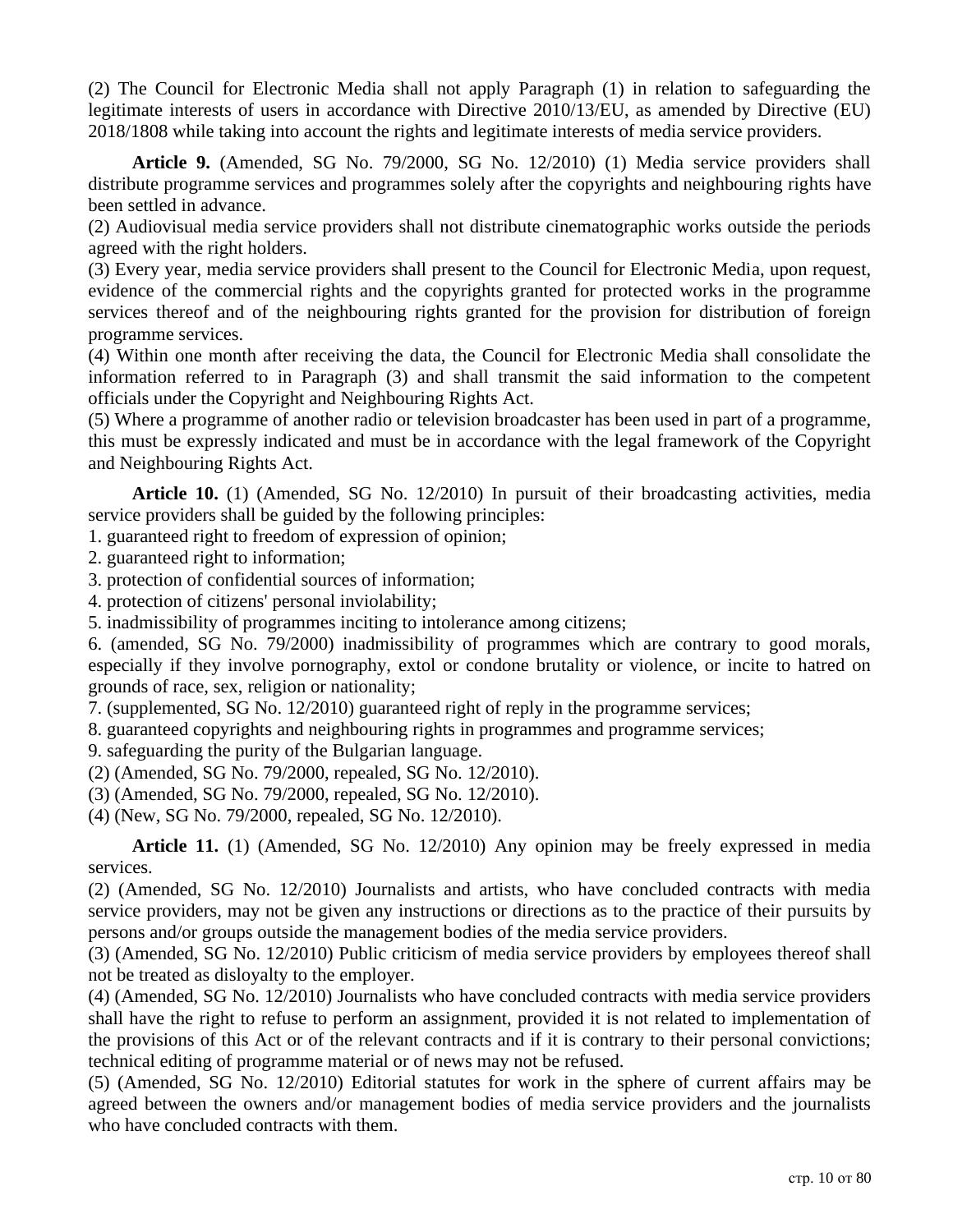(6) The editorial statute shall state specific definitions and measures for:

1. (amended, SG No. 12/2010) the protection of the freedom and personal accountability of journalistic work in accomplishing the assignment set;

2. the protection of journalists within the meaning given by Paragraph (2);

3. (amended, SG No. 12/2010) the professional and ethical standards of journalistic activity in the respective media service providers;

4. the manners of decision-making which concern journalistic activity;

5. (amended, SG No. 12/2010) the establishment of an internal body for the settlement of any disputes as may arise in the course of journalistic work.

**Article 12.** (1) (Amended, SG No. 12/2010) The programme services shall be emitted in the official language, according to the Constitution of the Republic of Bulgaria.

(2) (Amended, SG No. 79/2000, SG No. 12/2010) The programme services or individual programmes may be in another language as well, where:

1. they are distributed for educational purposes;

2. they are intended for Bulgarian citizens whose mother tongue is other than the Bulgarian language;

3. they are intended for foreign listeners or viewers;

4. (amended, SG No. 12/2010) they transmit foreign radio and television programme services.

**Article 13.** (1) (Amended, SG No. 12/2010) Media service providers shall have the right to receive any information as they may need from state and municipal bodies, unless this information contains any secret as provided for by law.

(2) (Amended, SG No. 12/2010) Media service providers shall be obliged to use any information received accurately and untendentiously.

(3) (Amended, SG No. 12/2010) Media service providers shall disclose information about their broadcasting activities in the cases provided for by the law.

(4) (Supplemented, SG No. 79/2000, repealed, SG No. 12/2010, new, SG No. 17/2013, repealed, SG No. 19/2014, effective 5.03.2014).

**Article 14.** (1) (Amended, SG No. 12/2010) Linear media service providers shall be obliged to record the programme services and programmes provided thereby for distribution and to keep the recordings for a period of three months reckoned from the date of transmission.

(2) (Amended, SG No. 12/2010) Should a request for a reply be received or an action be brought against a media service provider in connection with the content of a programme or a programme service within the period referred to in Paragraph (1), the recordings shall be preserved until the close of proceedings.

(3) Any person, who claims that his or her reputation has been damaged in a programme, shall have the right to access to the relevant archives and to a copy of the recording made at his or her expense.

(4) (Amended, SG No. 96/2001, SG No. 12/2010) The Council for Electronic Media may request material from the media service providers, as well as conduct on-site examinations in connection with the exercise of supervision as to compliance with this Act.

**Article 15.** (1) (Amended, SG No. 12/2010, SG No. 109/2020, effective 22.12.2020) Media service providers shall not be obliged to disclose the sources of information.

(2) (Amended, SG No. 12/2010, SG No. 109/2020, effective 22.12.2020) Journalists shall not be obliged to disclose the sources of information either to the audience or to the management of a media service provider.

(3) (Amended, SG No. 12/2010, SG No. 109/2020, effective 22.12.2020) Media service providers shall have the right to include information from an unidentified source in programmes, expressly stating this fact.

(4) Journalists shall be obliged to protect the confidentiality of the source of information if this has been expressly requested by the person who has provided the said information.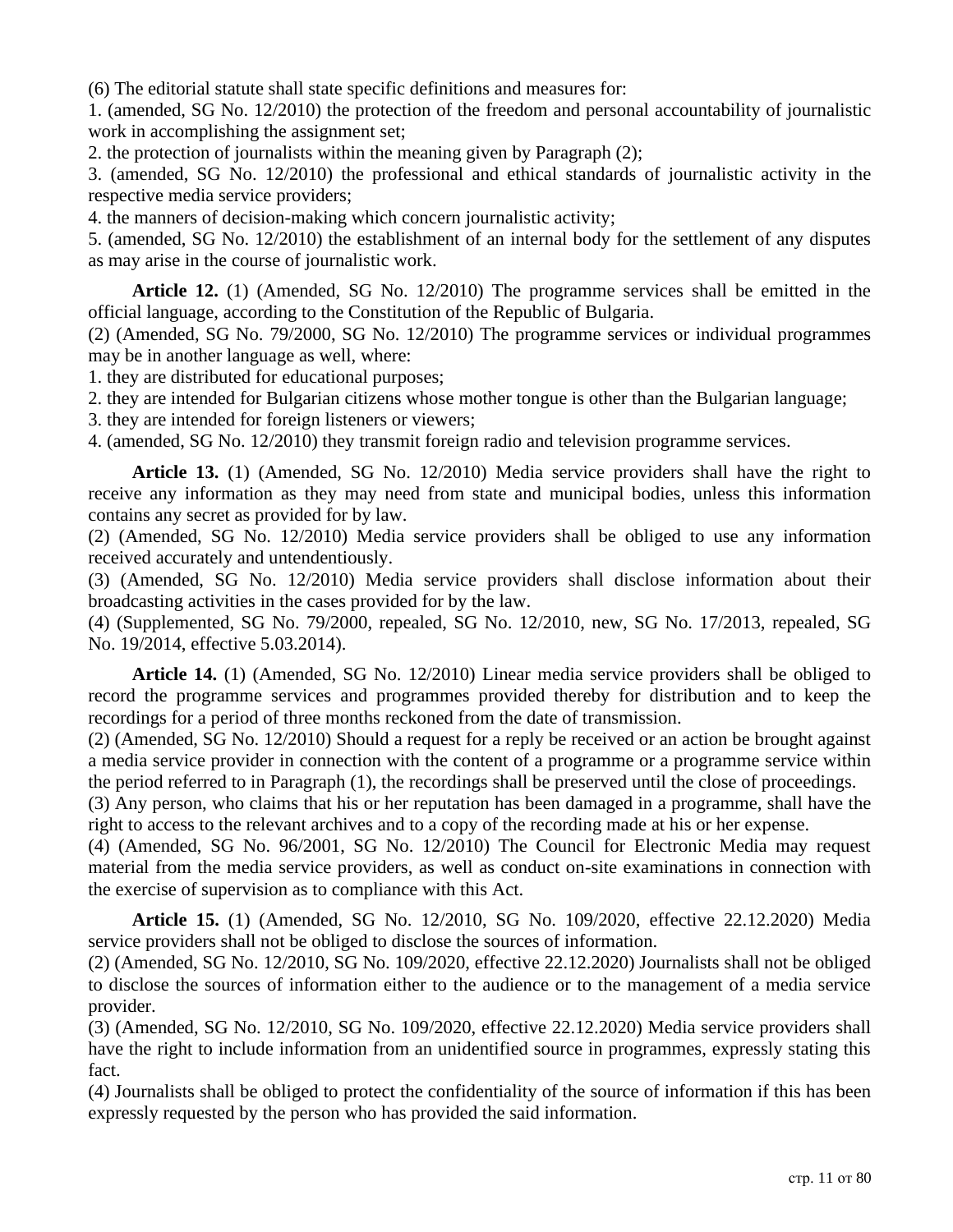**Article 16.** (1) (Amended, SG No. 12/2010, SG No. 109/2020, effective 22.12.2020) Media service providers shall respect the right to privacy and shall comply with legislation on protection of citizens' personal data, taking into consideration the balance between the right to privacy and the right to freedom of expression and information.

(2) (Amended, SG No. 12/2010) Media service providers may include in their programmes information in the public interest relating to the private life of citizens exercising powers of public authorities, or of citizens whose decisions exert influence on the public.

(3) (Amended, SG No. 12/2010, repealed, SG No. 109/2020, effective 22.12.2020).

(4) (Repealed, SG No. 109/2020, effective 22.12.2020).

**Article 17.** (1) (Amended, SG No. 12/2010) Media service providers shall be accountable for the content of the media services.

(2) (Amended, SG No. 12/2010, SG No. 28/2011, SG No. 109/2020, effective 22.12.2020) Media service providers shall be obliged not to admit the production or provision for distribution of any programmes in violation of the principles of Article 10 herein and any broadcasts inciting to national, political, ethnic, religious or racial intolerance, extolling or condoning brutality or violence.

(3) (Supplemented, SG No. 79/2000, amended, SG No. 12/2010, repealed, SG No. 109/2020, effective 22.12.2020).

(4) (Amended, SG No. 12/2010) Media service providers shall not be liable for any information disclosed or for the content thereof, provided the said information:

1. has been obtained through official channels;

- 2. quotes official documents;
- 3. exactly reproduces public statements;
- 4. (repealed, SG No. 12/2010).

(5) No modifications shall be permissible when documents are cited.

(6) News representing informational facts shall be differentiated from any comments on such news.

(7) (Amended, SG No. 79/2000, repealed, SG No. 12/2010).

**Article 17a.** (New, SG No. 28/2011, amended, SG No. 109/2020, effective 22.12.2020) (1) Media service providers shall be obliged not to produce and not to provide for distribution any programmes that may impair the physical, mental, moral and/or social development of children.

(2) The provision of Paragraph (1) shall not apply to any programmes that are made available in a time and in way ensuring that children will not normally hear or see them, such as:

1. programmes which are broadcast in encoded form;

2. programmes which are distributed in programme services between 23:00 and 6:00 hours and are clearly preceded by an acoustic and/or acoustic and optical warning or are identified by the presence of a visual symbol throughout their duration, which shall not prejudice the liability of media service providers for the observance of the principles of Article 10 herein throughout the duration of the programme service.

(3) In connection with the application of Paragraph (1), the Council for Electronic Media, jointly with media service providers, including the BNT and the BNR, shall develop a Code of Conduct containing measures to assess, label and restrict access to programmes which are adverse to, or pose a risk of impairing, the physical, mental, moral and/or social development of children.

(4) The measures referred to in Paragraph (3) may include selecting the time of the broadcast, age verification tools, encryption and/or other appropriate technical measures to inform and protect the audience. Such measures should be proportionate to the potential harm of the programme. The most harmful content, such as gratuitous violence and pornography, shall be subject to the strictest measures.

(5) The Code referred to in Paragraph (3) shall be adopted by the Council for Electronic Media and shall be mandatory for all media service providers. The Council for Electronic Media shall publish the rules on the Internet site thereof and shall monitor compliance therewith.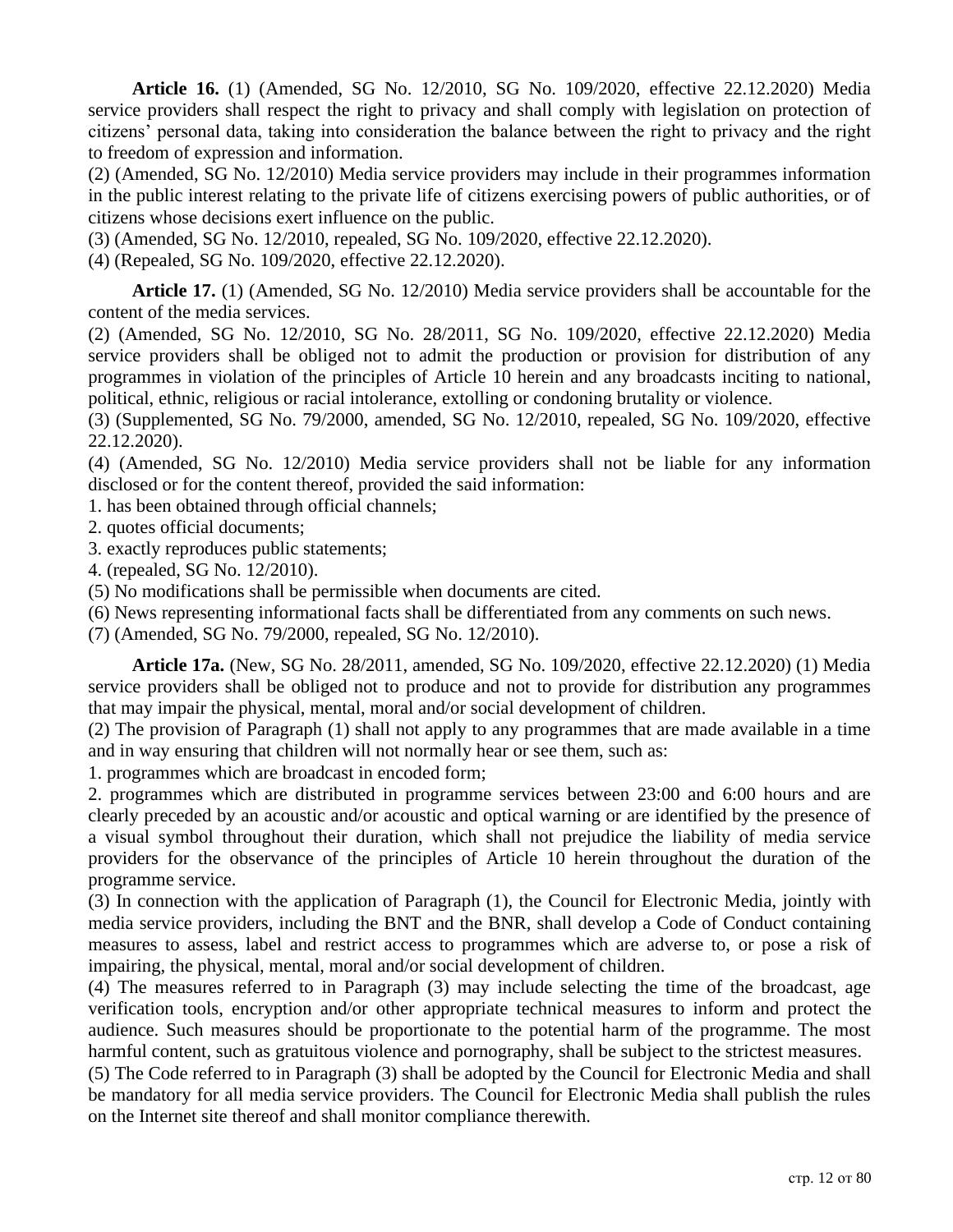(6) Media service providers shall be obliged to respect children's rights as set out in the Child Protection Act and in other statutory instruments.

(7) Media service providers shall be obliged not to admit the participation of children in broadcasts which are adverse to, or pose a risk of impairing, the physical, mental, moral and/or social development thereof.

(8) The protection of children against gratuitous violence and pornography under this Act shall apply without prejudice to the application of penal and other measures provided for in legislation.

(9) Personal data of children collected or otherwise generated by media service providers pursuant to the measures referred to in Paragraph (4) shall not be processed for commercial purposes, such as direct marketing, profiling and behaviourally targeted advertising.

(10) Media service providers shall be obliged to provide sufficient information about content which is adverse to, or poses a risk of impairing, the physical, mental, moral and/or social development of children. For this purpose, media service providers shall use a system provided for in the Code of Conduct under Paragraph (3), describing the potentially harmful nature of the content of an audiovisual media service.

(11) The Council for Electronic Media shall encourage media service providers to exchange best practices on co-regulatory codes of conduct for the protection of children.

**Article 18.** (1) (Amended, SG No. 12/2010, supplemented, SG No. 109/2020, effective 22.12.2020) Any persons and any state and municipal bodies, affected in any programmes included in linear media services in which they did not appear personally or through a representative thereof, shall have a right of reply.

(2) (Amended, SG No. 12/2010) Within seven days after the day of the transmission, the persons or bodies referred to in Paragraph (1) shall have the right to approach the broadcaster concerned with a request in writing to provide the reply of the said persons for distribution. The contested allegations, as well as the date and time of the transmission, must be specified in any such request.

(3) (Amended, SG No. 12/2010) The broadcaster shall be obliged to ensure the insertion of the reply in the next edition of the same programme or in an equivalent time within 24 hours of receipt of the reply, modifications or abridgements of the text being impermissible.

(4) The provision of a reply for distribution shall be at no charge to the persons and bodies referred to in Paragraph (1).

(5) The duration of the reply may not exceed the duration of the contested part of the programme.

**Article 19.** (Supplemented, SG No. 93/2005, amended, SG No. 12/2010, SG No. 109/2020, effective 22.12.2020) (1) Media service providers of on-demand audiovisual media services shall secure at least a 30 per cent share of European works in the catalogues thereof and shall ensure prominence of those works.

(2) Prominence shall involve presenting European works in an accessible and attractive way by means such as a dedicated section for European works that is accessible from the service homepage, the possibility to search for European works in the search tool available as part of that service, the use of European works in campaigns of that service or a minimum percentage of European works promoted from that service's catalogue, for example by using banners or similar tools.

(3) The obligations referred to in Paragraph (1) shall not apply to any providers which are micro enterprises within the meaning given by Commission Recommendation of 6 May 2003 concerning the definition of micro, small and medium-sized enterprises (notified under document number C(2003) 1422), as well as with regard to any providers with a share-of-audience which is less than 1 per cent of the total audience of all on-demand audiovisual media services offered within the territory of the Republic of Bulgaria.

(4) The obligation under Paragraph (1) shall furthermore be waived where it would be impracticable or unjustified by reason of the nature or theme of the audiovisual media services.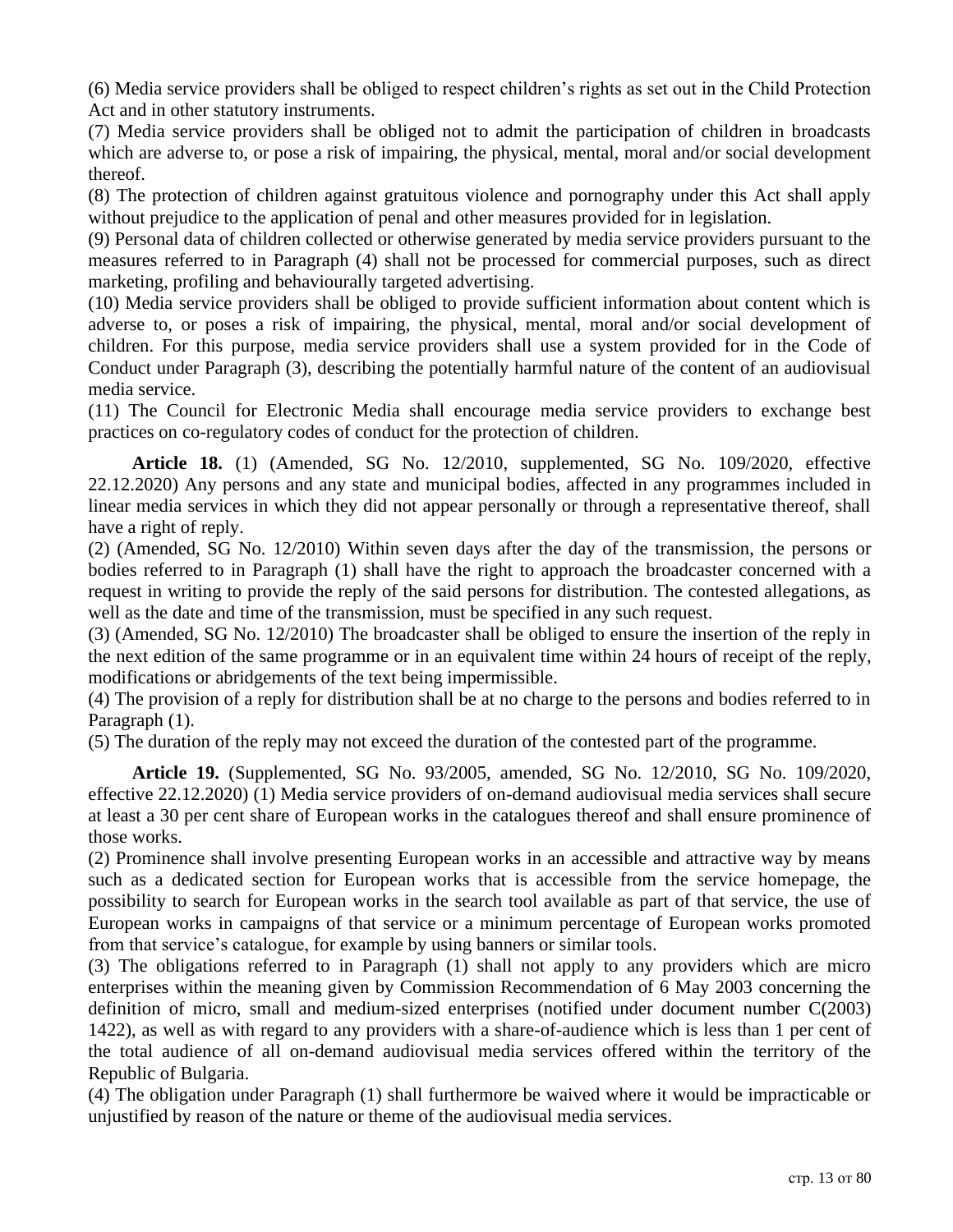(5) The Council for Electronic Media shall prepare annual statements on the European works in ondemand services and shall publish the said statements as part of the annual report thereof. The Council for Electronic Media shall report to the European Commission on the implementation of the measures referred to in Paragraph (1).

(6) The share of European works in the catalogues of on-demand media services shall be calculated on an averaged annual basis and on the basis of the number of titles in the catalogue of the service.

(7) The Council for Electronic Media shall adopt rules on determining the relative weight of the separate types of titles in the catalogues of the on-demand media services when the share of European works is calculated, as well as regarding the measurement of the share-of-audience of the on-demand audiovisual media services, taking into consideration Communication from the Commission (OJ, C/2020/4291 of 2 July 2020).

**Article 19a.** (New, SG No. 12/2010) (1) At least 50 per cent of the total annual transmission time of the television programme services, excluding the time appointed for news and sports programmes and television games, advertising, teletext and teleshopping, must be reserved for European works, where practicable.

(2) At least 12 per cent of the transmission time referred to in Paragraph (1) must be reserved for European works created by producers who are independent of broadcasters. Meeting this proportion shall not include repeats.

(3) The proportion referred to in Paragraph (2) must be achieved progressively by earmarking an adequate proportion for recent works, that is to say works transmitted within five years of the production thereof.

(4) The production and distribution of European works in the radio programme services shall be encouraged.

(5) The requirements of Paragraphs (1), (2) and (3) shall not apply to programme services that are intended for local audiences and are distributed by one broadcaster who or which does not form part of the national network.

(6) The Council for Electronic Media shall prepare annual statements on the European works in the linear audiovisual media services and shall publish the said statements as part of the annual report thereof.

**Article 19b.** (New, SG No. 12/2010, amended, SG No. 109/2020, effective 22.12.2020) A radio or television broadcaster, who or which holds an exclusive right for the transmission of an event of major importance for society under Article 32 (3) herein, shall be obliged to afford other radio and television broadcasters access for the news coverage of the said event in accordance with the obligations assumed by the Republic of Bulgaria under effective international treaties.

**Article 19c.** (New, SG No. 12/2010) (1) For the purpose of short news reports, any television broadcaster established in the European Union shall have the right to access on a fair, reasonable and non-discriminatory basis to events of high interest to the public which are transmitted on an exclusive basis by a television broadcaster under the jurisdiction of the Republic of Bulgaria. Access shall be sought first from a broadcaster under the same jurisdiction, if any.

(2) The provision of Paragraph (1) shall furthermore apply, mutatis mutandis, to radio broadcasters under the jurisdiction of the Republic of Bulgaria.

(3) Radio and television broadcasters shall have the right to freely choose short extracts from the signal of the broadcaster who or which has acquired exclusive rights, and the name and/or logo of the said broadcaster shall be indicated in the audiovisual media services, whereas the source shall be identified by appropriate means.

(4) Short extracts shall be used solely for current affairs programmes and news within a period not longer than 24 hours after the event concludes, and may be used in on-demand audiovisual services only if the same programme is offered on a recording basis by the same media service provider.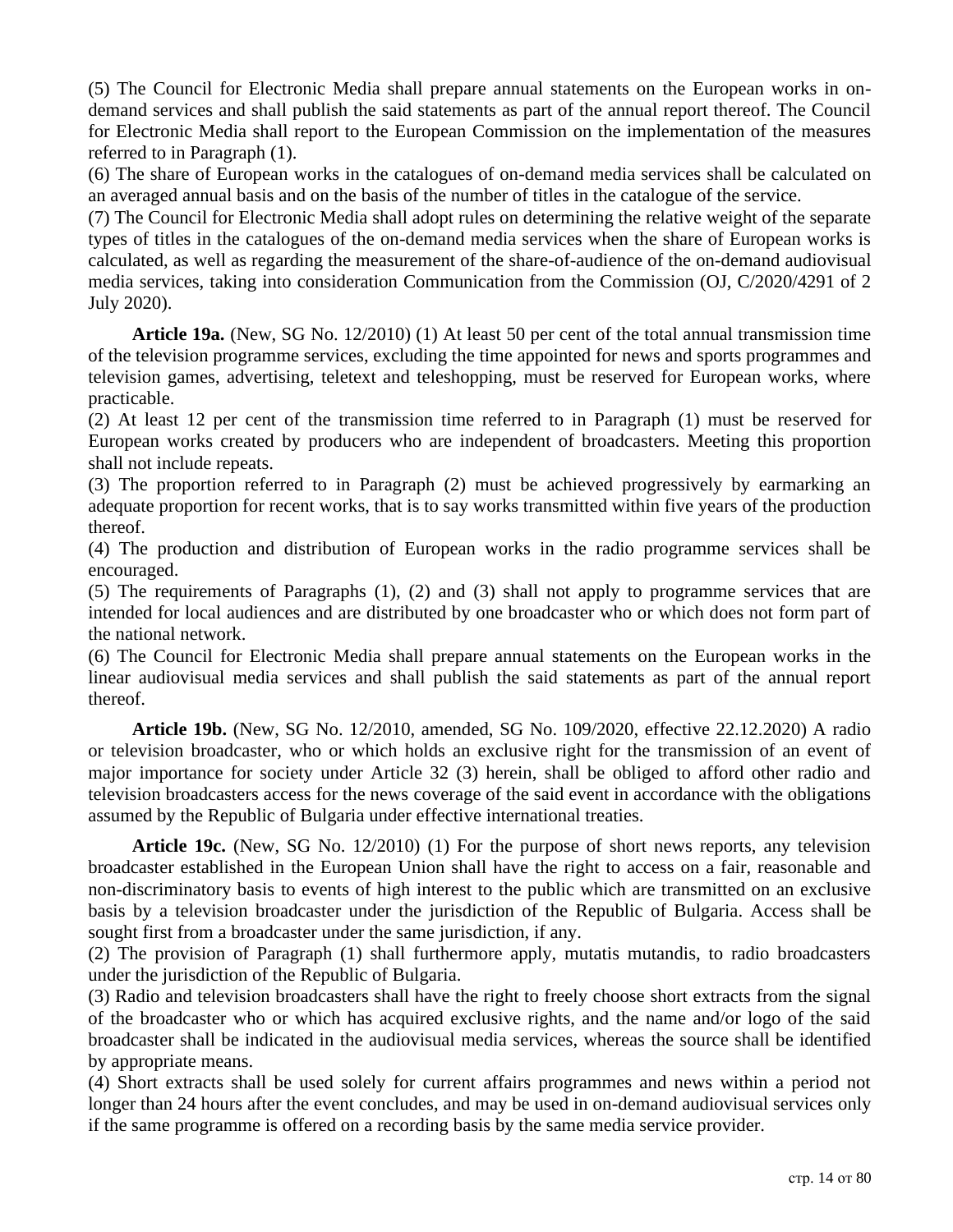(5) The right to news coverage shall include the right to direct access to the place of the event, unless this is impracticable, and to a recording, which is to be used solely for the creation of an item whose length does not exceed 90 seconds.

(6) The right to news coverage shall be gratuitous. By way of exception, compensation may be provided for, which shall not exceed the additional costs directly incurred by providing access.

(7) Second use of the report shall be inadmissible, except by way of exception for marking theme events and overview, and the reports may be archived by the media service provider. Where the short report is based on access to the event, the original material of the authors of the report shall be destroyed after the production of the said report, of which the broadcaster who or which has acquired exclusive rights shall be informed.

#### **Section III**

## **(New, SG No. 109/2020, effective 22.12.2020) Provisions Applicable to Video-sharing Platform Services**

**Article 19d.** (New, SG No. 109/2020, effective 22.12.2020) (1) In the public register referred to in Article 125j herein, the Council for Electronic Media shall maintain an up-to-date list of the videosharing platform providers established or deemed to be established on the territory of the Republic of Bulgaria and shall indicate on which of the criteria set out in Item 23 of § 1 of the Supplementary Provisions herein their jurisdiction is based. The Council for Electronic Media shall inform the European Commission of the said list and of any updates thereto. A solution to any inconsistencies between the said list and the lists of other States shall be found in cooperation with the European Commission and the national regulatory authorities concerned.

(2) The lists of the States shall be kept up-to-date by the European Commission in a centralised database that shall be made publicly available. The European Commission shall ensure that the national regulatory authorities have access to the said database.

(3) Where, in applying this Article, the Member States concerned do not agree on which Member State has jurisdiction, the Council for Electronic Media shall bring the matter to the attention of the European Commission without delay.

**Article 19e.** (New, SG No. 109/2020, effective 22.12.2020) (1) Without prejudice to the application of Articles 13 to 17 of the Electronic Commerce Act, video-sharing platform providers shall take appropriate measures:

1. to protect children from programmes, user-generated videos and audiovisual commercial communications which may impair their physical, mental, moral and/or social development in accordance with Article 17a (1) to (3) herein;

2. to protect the audience from programmes, user-generated videos and audiovisual commercial communications containing incitement to violence or hatred directed against a group of persons or a member of a group based on any of the grounds referred to in Article 21 of the Charter of Fundamental Rights of the European Union;

3. to protect the audience from programmes, user-generated videos and audiovisual commercial communications containing content the dissemination of which constitutes an activity which is a criminal offence under the Criminal Code: public provocation to commit a terrorist offence, offences concerning child pornography, and offences concerning racism and xenophobia.

(2) Video-sharing platform providers shall comply with the requirements set out in Article 75 (1) and (4) to (9) herein with respect to audiovisual commercial communications that are arranged and placed thereby.

(3) Video-sharing platform providers shall take appropriate measures to comply with the requirements set out in Article 75 (1) and (4) to (9) herein with respect to audiovisual commercial communications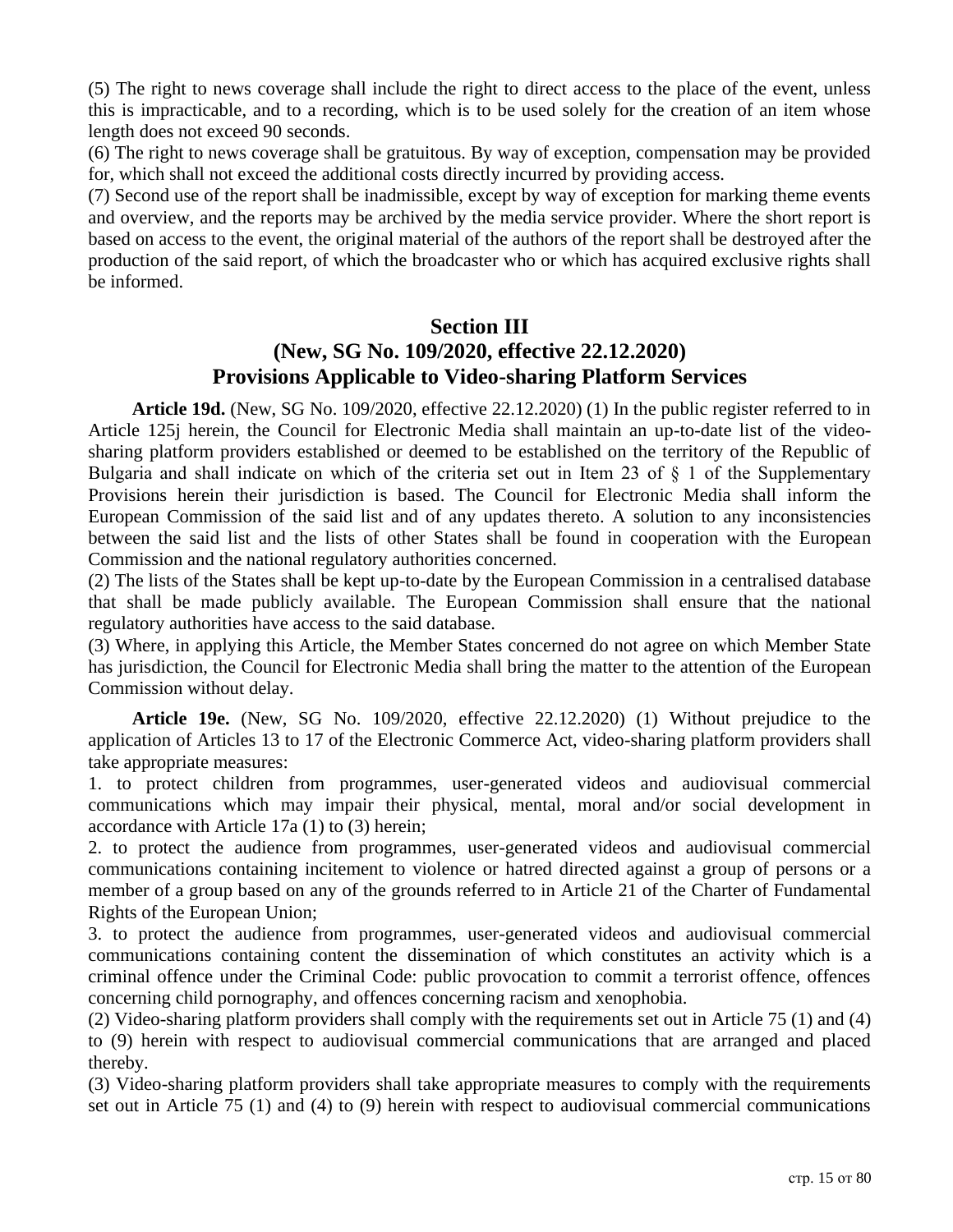that are not arranged and placed thereby but are user-generated, taking into account the limited control exercised by those video-sharing platforms over those audiovisual commercial communications.

(4) Video-sharing platform providers shall clearly inform users where programmes and user-generated videos contain audiovisual commercial communications, provided that the user have declared, according to Item 1 of Paragraph (8), that the said communications contain such audiovisual commercial communications or the provider has knowledge of that fact.

(5) Video-sharing platform providers shall undertake to comply with the standards of the National Ethical Standards for Advertising and Commercial Communication, developed by the National Council for Self-regulation Association, aiming, inter alia, at effectively reducing the exposure of children to audiovisual commercial communications for foods and beverages containing nutrients and substances with a nutritional or physiological effect, in particular fat, trans-fatty acids, salt or sodium and sugars, of which excessive intakes in the overall diet are not recommended.

(6) Video-sharing platform providers shall determine appropriate measures for the attainment of the purposes of this Article in light of the nature of the content in question, the harm it may cause, the characteristics of the category of persons to be protected as well as the rights and legitimate interests at stake, including those of the video-sharing platform providers and the users having created or uploaded the content as well as the interest of the audience.

(7) The measures referred to in Paragraph (6) must be practicable and proportionate, taking into account the size of the video-sharing platform service and the nature of the service that is provided. Those measures may not lead to any ex-ante control measures or upload-filtering of content which do not comply with Article 17 of the Electronic Commerce Act.

(8) The measures referred to in Paragraph (6) shall consist of, as appropriate:

1. having a functionality for users who upload user-generated videos to declare whether such videos contain audiovisual commercial communications as far as they know or can be reasonably expected to know;

2. transparent and user-friendly mechanisms for users of a video-sharing platform to report or flag to the video-sharing platform provider concerned the content referred to in Paragraph (1) provided on its platform;

3. systems through which video-sharing platform providers explain to users of video-sharing platforms what effect has been given to the reporting and flagging referred to in Item 2;

4. establishing and operating age verification systems for users of video-sharing platforms with respect to content which may impair the physical, mental or moral development of children;

5. easy-to-use systems allowing users of video-sharing platforms to rate the content referred to in Paragraph  $(1)$ ;

6. parental control systems that are under the control of the end-user with respect to content which may impair the physical, mental or moral development of children;

7. transparent, easy-to-use and effective procedures for the handling and resolution of users' complaints to the video-sharing platform provider in relation to the implementation of the measures referred to in Items 2 to 6;

8. effective media literacy measures and tools and raising users' awareness of those measures and tools.

(9) Personal data of children collected or otherwise generated by video-sharing platform providers pursuant to the measures referred to in Items 4 and 6 of Paragraph (8) shall not be processed for commercial purposes, such as direct marketing, profiling and behaviourally targeted advertising.

(10) Video-sharing platform providers shall draw up pre-formulated standard terms, which shall be cleared with the Council for Electronic Media as to conformity to the provisions of this Article. The said terms shall mandatorily contain the measures referred in Paragraph (6), thereby ensuring:

1. compliance with the requirements specified in Paragraph (1);

2. an impartial settlement of disputes between providers and users through an out-of-court mechanism, without depriving users of the legal protection afforded by national law;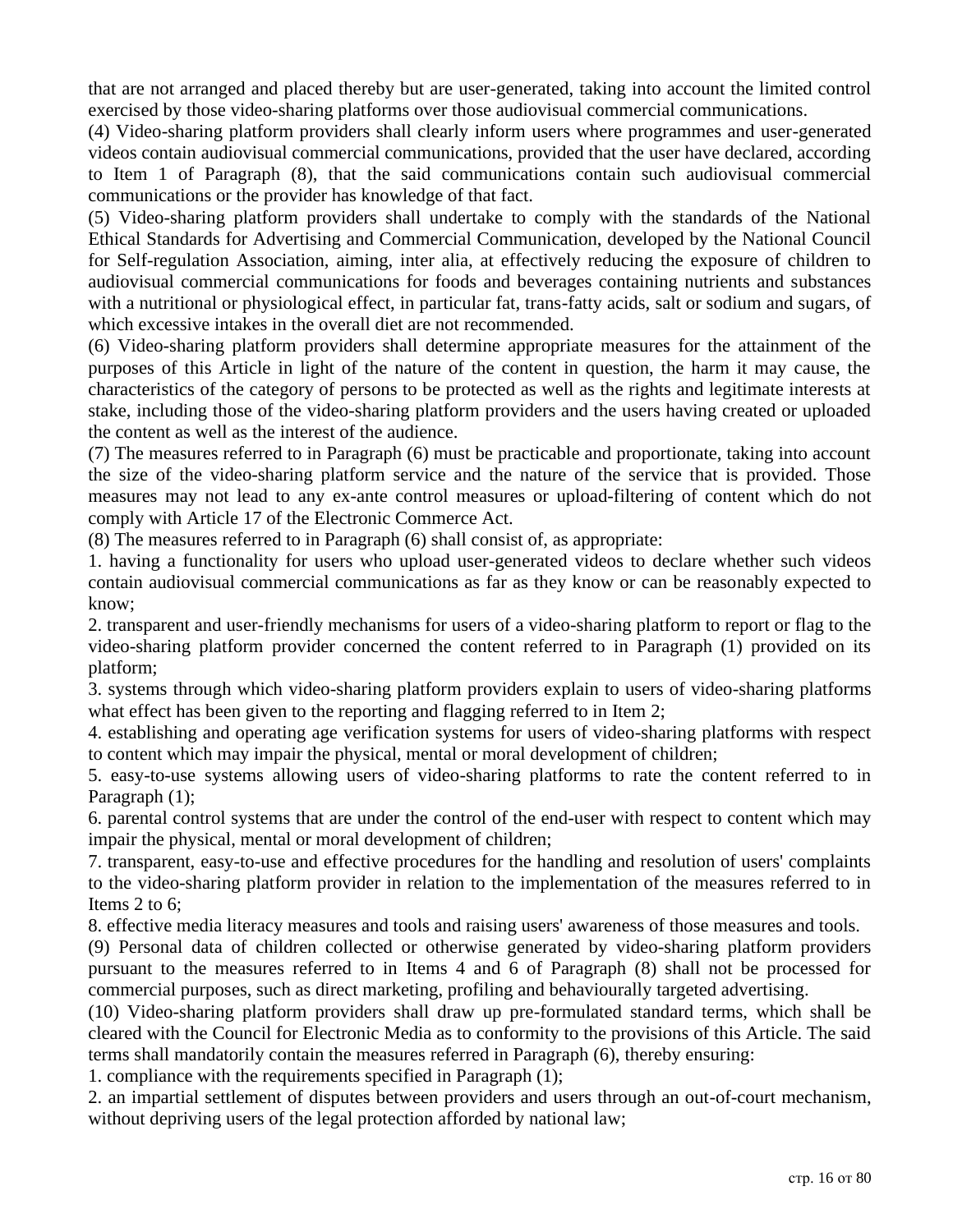3. compliance with the requirements referred to in Article 75 (1) and (4) to (9) herein with respect to commercial communications which are not arranged and placed by the sharing platform provider.

(11) If the Republic of Bulgaria exercises the freedom thereof to impose on Video-sharing platform providers measures that are more detailed or stricter than the measures referred to in Article 28b(3) of Directive 2010/13/EU, as amended by Directive (EU) 2018/1808, the requirements set out by applicable Union law shall apply.

(12) Self-regulation through European Union codes of conduct according to Article 4b herein shall be encouraged. Video-sharing platform providers shall be encouraged to exchange best practices on coregulatory codes of conduct.

(13) Without prejudice to the application of this Act, users of video-sharing platforms can assert the rights thereof before a court in relation to video-sharing platform providers in accordance with Paragraph (1) and Paragraphs (6) to (8).

## **Chapter Two COUNCIL FOR ELECTRONIC MEDIA (Heading amended, SG No. 96/2001) Section I General Conditions**

**Article 20.** (Amended, SG No. 96/2001, SG No. 12/2010, SG No. 109/2020, effective 22.12.2020) (1) The Council for Electronic Media shall be an independent specialised authority which regulates media services and video-sharing platform services in the cases and according to the procedure provided for in this Act.

(2) In implementing the activity thereof, the Council for Electronic Media shall exercise the powers thereof impartially and transparently and in accordance with the objectives of Directive 2010/13/EU, as amended by Directive (EU) 2018/1808, being guided by the public interest, protecting freedom of speech, the independence of media service providers, media pluralism, cultural and linguistic diversity, consumer protection, accessibility, non-discrimination, the proper functioning of the internal market and the promotion of fair competition.

(3) The Council for Electronic Media may not seek or take instructions from any other body in relation to the exercise of the powers assigned to the said Council by this Act.

**Article 21.** (Amended, SG No. 15/2013, effective 1.01.2014) The Council for Electronic Media shall be a public-financed legal person with a head office in Sofia, whereof the Chairperson shall be a budget authoriser by delegation.

**Article 22.** (Amended, SG No. 38/2012, effective 1.07.2012) (1) The Council for Electronic Media shall be assisted in the activity thereof by an administration whereof the structure and staff size shall be determined by the said Council at its own discretion depending on the resources allocated for the respective year. The Administration Act shall apply to the administration of the Council for Electronic Media, except as otherwise provided for in this Act.

(2) Civil servants and persons working under an employment relationship shall implement the activity of the administration. The provisions of Article 107a of the Labour Code shall apply to employees working under an employment relationship.

**Article 23.** The Council for Electronic Media shall adopt Rules of Organisation and Procedure thereof.

## **Section II Council for Electronic Media Composition**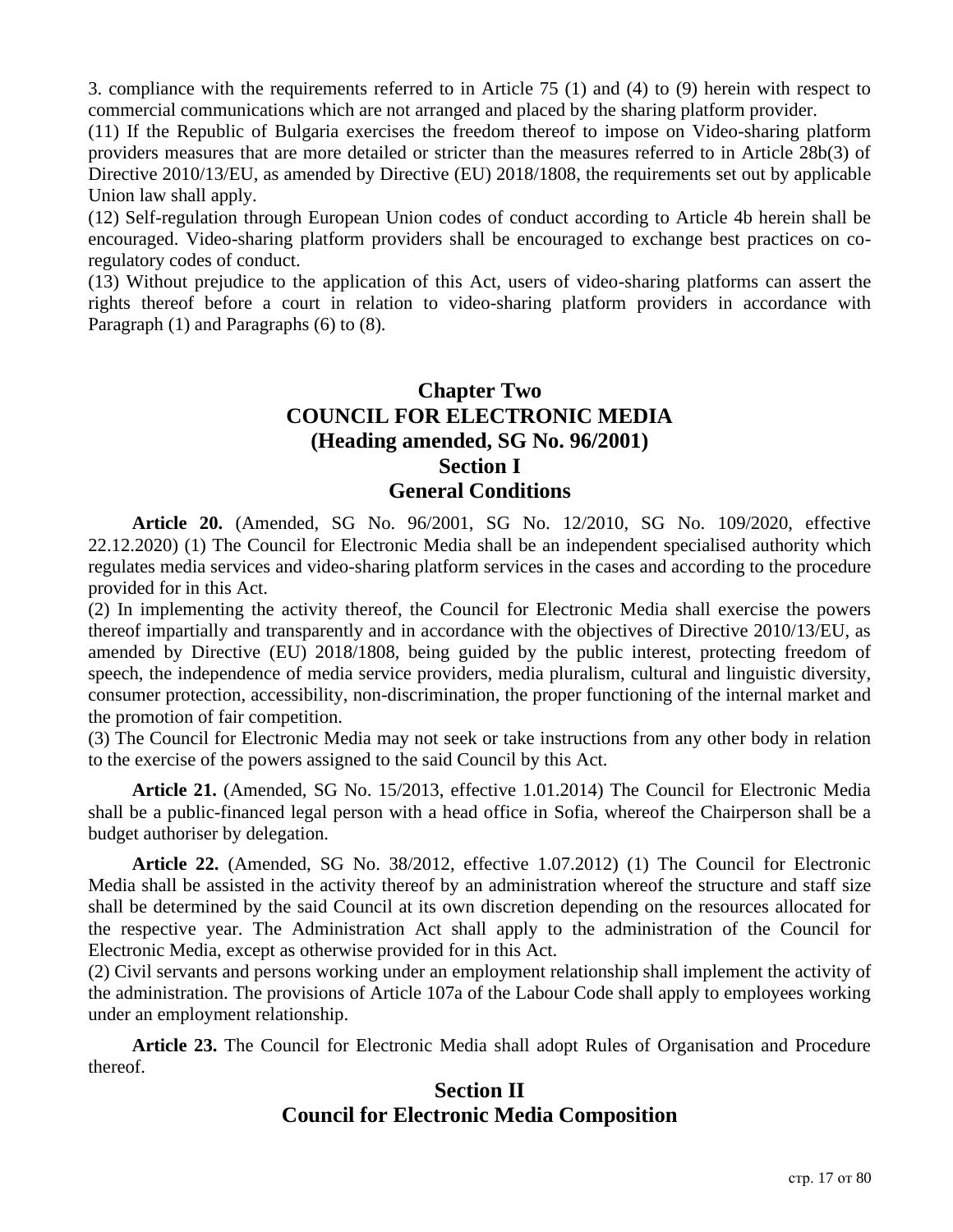**Article 24.** (1) (Amended, SG No. 47/2010, effective 22.06.2010) The Council for Electronic Media shall consist of five members, of whom three shall be elected by the National Assembly and two shall be appointed by the President of the Republic.

(2) (Repealed, SG No. 44/2018).

**Article 25.** (Amended, SG No. 96/2001, SG No. 93/2005, SG No. 14/2009) Eligibility for membership of the Council for Electronic Media shall be limited to Bulgarian citizens holding a degree of higher education and possessing professional experience in the following fields: electronic media, electronic communications, journalism, law or economics, and enjoying a public standing and professional acknowledgement.

**Article 26.** The following persons shall be ineligible for membership of the Council for Electronic Media:

1. any persons who have been sentenced to deprivation of liberty for intentional publicly prosecutable offences;

2. any sole traders, owners of the capital of commercial corporations, partners, managing directors, managerial agents or members of management and auditing bodies of commercial corporations and cooperatives;

3. (declared unconstitutional by the Constitutional Court of the Republic of Bulgaria - SG No. 91/2013)

any persons who have been on the full-time staff or part-time informers of the former State Security.

**Article 27.** (1) (Amended, SG No. 96/2001) During their term in office and, in respect of Item 4, within two years after the expiry of this term, in respect of Item 5, within one year after the expiry of this term, the members of the Council for Electronic Media may not:

1. (amended, SG No. 96/2001) occupy any other salaried position under a contract of employment;

2. hold elective office in any state or municipal bodies, in the governing bodies of any political parties and coalitions, or in any trade unions;

3. be members of the management, auditing and supervisory bodies of any commercial corporations or cooperatives;

4. (amended, SG No. 96/2001, SG No. 12/2010) be consultants or members of management, auditing and supervisory bodies of any media service providers, or acquire interests or shares in any such providers or in any advertising agencies;

5. (supplemented, SG No. 96/2001, amended, SG No. 12/2010) be consultants or members of management, auditing and supervisory bodies of any non-profit organisations which are media service providers;

6. (amended, SG No. 12/2010) receive remuneration in any form whatsoever from any media service provider, save according to intellectual property legislation.

(2) Employers who or which are in an employment relationship with a person who is becoming member of the Council for Electronic Media shall be obliged, acting at the request of the said person, to grant the said person unpaid leave of absence for the duration of the term of office thereof. Upon the expiry or termination of the said term of office, any such employers shall be obliged to reinstate the person concerned to the position previously held thereby if the said person so wishes.

**Article 28.** Before assuming office, all members of the Council for Electronic Media shall sign a declaration, affirming that they satisfy the requirements under this Act. The said declarations shall be preserved in the archives of the Council for Electronic Media.

**Article 28a.** (New, SG No. 96/2001) (1) (Amended, SG No. 42/2009, SG No. 7/2018) Each member of the Council for Electronic Media and of the evaluating commission referred to in Article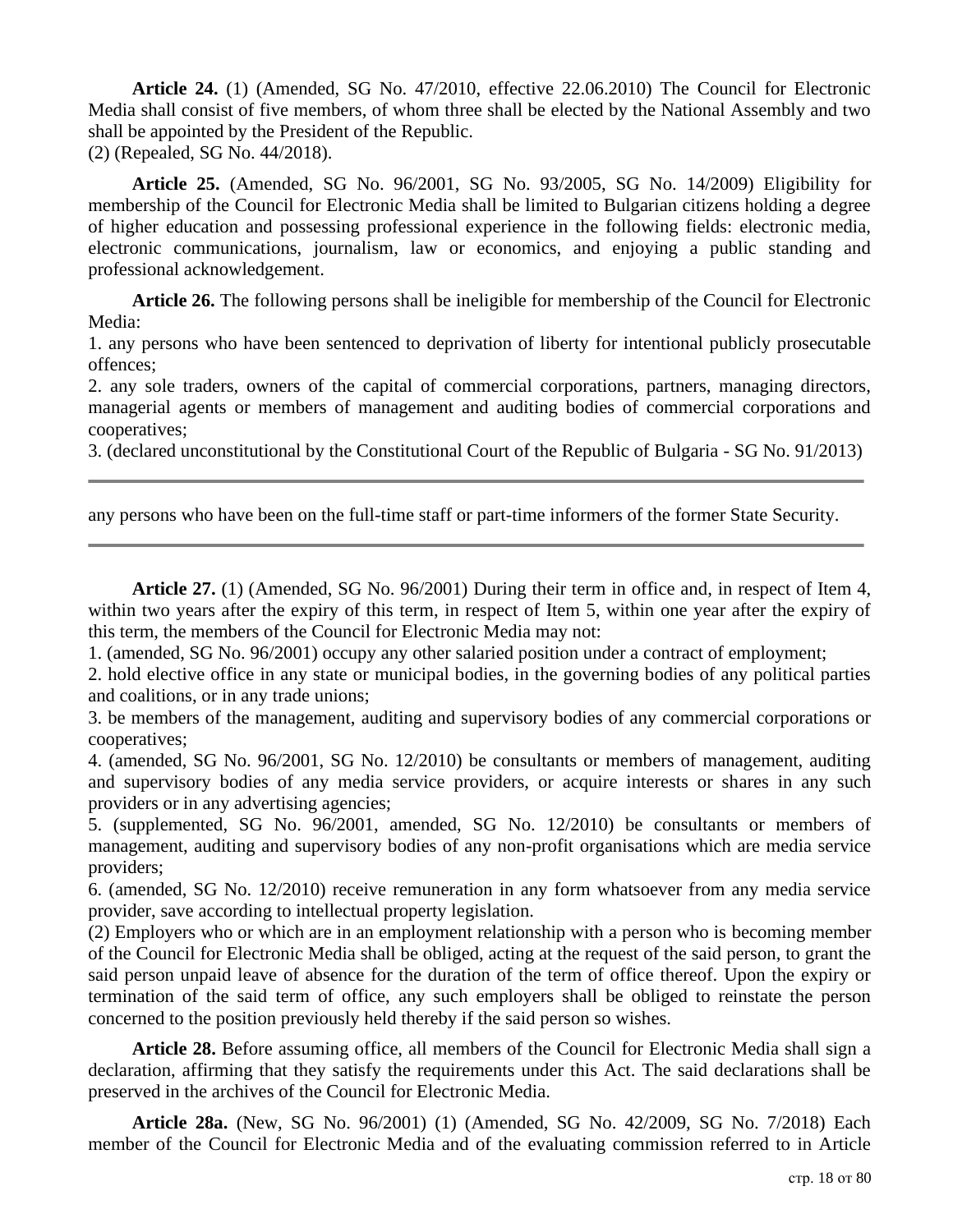116c herein shall be obliged to make a written disclosure to the Council for Electronic Media of any private interest within the meaning given by the Counter-Corruption and Unlawfully Acquired Assets Forfeiture Act.

(2) (Amended and supplemented, SG No. 42/2009) Private interest shall furthermore be in existence whenever the persons referred to in Paragraph (1) or any family members thereof, as well as any persons wherewith each one of the said persons has close economic links:

1. (renumbered from Littera (a), SG No. 42/2009, amended, SG No. 12/2010) provide media services within the meaning given by this Act;

2. (amended, SG No. 14/2009, renumbered from Littera (b), SG No. 42/2009, amended, SG No. 12/2010) are appointed to supervisory or management bodies of media service providers, undertakings which provide electronic communications services, or legal persons whose registered objects are "advertising business" or such carrying out advertising business.

(3) (Amended, SG No. 42/2009, SG No. 7/2018) The duty of the persons referred to in Paragraph (1) shall be performed through submission of a declaration to the Council for Electronic Media. The declarations referred to in this Paragraph shall be preserved in a special public register with the Council for Electronic Media.

(4) (Amended, SG No. 42/2009) Any member of the Council for Electronic Media, who has any private interest upon the making of a specific decision, shall be obliged to disclose the said interest and to withdraw from the debate and the voting.

(5) (Amended, SG No. 77/2018, effective 1.01.2019) The party affected, as well as any party concerned, may approach the Sofia Administrative Court with a motion to revoke any decisions made in violation of the foregoing Paragraph.

**Article 29.** (Amended, SG No. 96/2001) (1) (Amended, SG No. 47/2010, effective 22.06.2010) The members of the Council for Electronic Media shall be elected or appointed for a term of six years. The composition of the Council for Electronic Media shall rotate every two years from the quota of the National Assembly and every three years from the quota of the President.

(2) (Amended, SG No. 47/2010, effective 22.06.2010) A person may not be member of the Council for Electronic Media for more than two terms of office. The terms of office cannot be successive.

(3) The members of the Council for Electronic Media shall discharge the duties thereof until the new members assume office.

**Article 30.** (1) The term of office of a member of the Council for Electronic Media shall be terminated prior to the expiry of the said term upon removal of the person from office or in the event of death.

(2) (Amended, SG No. 96/2001) A member of the Council for Electronic Media shall be removed from office by a decision of the Council for Electronic Media:

1. (amended, SG No. 96/2001) acting on a letter of resignation submitted to the Chairperson of the Council for Electronic Media by the person resigning;

2. where continuously and actually unable to discharge the duties thereof for more than six months;

3. upon establishment of incompatibility with the requirements of this Act;

4. (new, SG No. 96/2001) when a sentence imposing a penal sanction of deprivation of liberty for a premeditated offence becomes enforceable;

5. (new, SG No. 42/2009, amended, SG No. 7/2018) when an act ascertaining a conflict of interest under the Counter-Corruption and Unlawfully Acquired Assets Forfeiture Act become enforceable.

(3) Upon termination of the term of office of a member of the Council for Electronic Media prior to the expiry of the said term, within one month after the date of death or of the decision referred to in Paragraph (2), the competent authority shall elect or appoint a replacement for the remainder of the relevant term of office.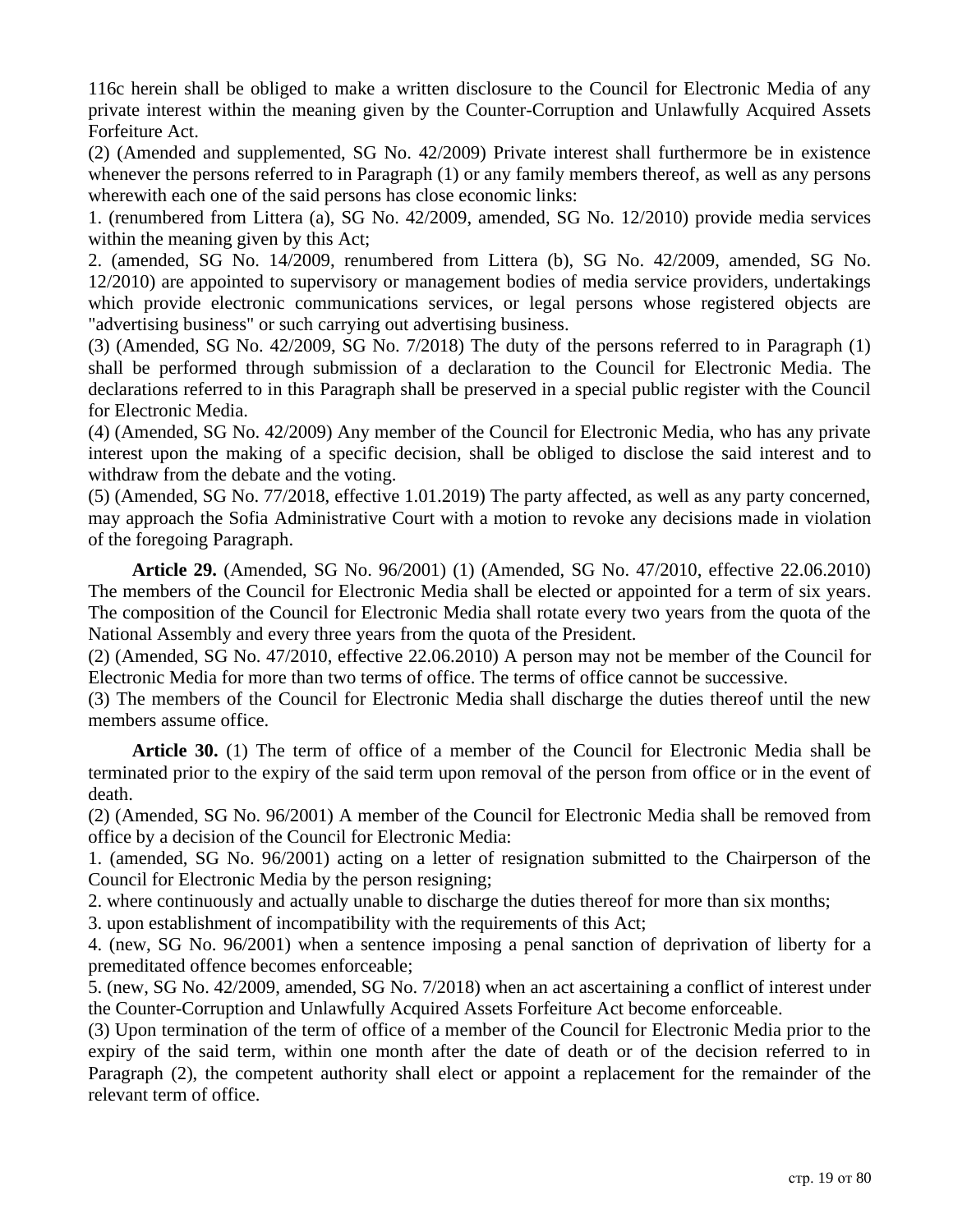(4) (Amended, SG No. 96/2001, SG No. 42/2009) Any termination of a term of office prior to the expiry thereof under Items 1, 4 and 5 of Paragraph (2) and in the event of death shall be announced to the Council for Electronic Media by the Chairperson of the said Council.

**Article 31.** (1) (Amended, SG No. 96/2001) At the first meeting thereof, the members of the Council for Electronic Media shall elect a Chairperson from amongst their number for a term of one year.

(2) The Chairman shall:

1. represent the Council for Electronic Media;

2. convene the meetings of the Council for Electronic Media and preside over the said meetings;

3. sign the acts of the Council for Electronic Media which are adopted implementing this Act;

4. (amended, SG No. 12/2010) liaise, on behalf of the Council for Electronic Media, with the public authorities and with media service providers, as well as with international organisations in the field of media services;

5. (new, SG No. 79/2000) issue penalty decrees for violations of the provisions of this Act;

6. (new, SG No. 96/2001) prepare the meetings of the Council for Electronic Media;

7. (new, SG No. 96/2001, amended, SG No. 38/2012, effective 1.07.2012) direct the work of the administration;

8. (new, SG No. 96/2001) verify compliance with the implementation of the acts as adopted.

(3) (Repealed, SG No. 96/2001).

(4) (Amended, SG No. 79/2000, SG No. 96/2001) The Chairperson shall vacate office upon the expiry of the one-year term for which the said Chairperson has been elected, or at the Chairperson's own request, by a decision of the Council for Electronic Media.

(5) (Amended, SG No. 96/2001) The Council for Electronic Media, acting on motion by any of the members thereof, may make a decision on termination of the term of office of the Chairperson prior to the expiry of the said term by reason of dereliction of duties.

(6) Any decisions referred to in Paragraphs (4) and (5) shall specify the date of the next meeting at which a new election shall be held.

#### **Section III Council for Electronic Media: Powers**

**Article 32.** (1) The Council for Electronic Media shall be vested with the following powers:

1. (amended, SG No. 12/2010) to exercise supervision over the activities of media service providers as to compliance with this Act;

2. to elect and remove the directors general of the BNR and the BNT;

3. to endorse, upon nomination by the directors general, the members of the management boards of the BNR and the BNT;

4. (amended, SG No. 12/2010) to give an opinion upon the drafting of statutory instruments and upon the conclusion of intergovernmental agreements in the field of media services;

5. to give an opinion on the draft State budget regarding the subsidy for the BNR and the BNT;

6. to endorse annually the off-budget cost estimate of the Radio and Television Fund;

7. (amended, SG No. 12/2010) to organise a research of public opinion on the activities of media service providers and of the media services thereof;

8. (amended, SG No. 109/2020, effective 22.12.2020) to give an opinion regarding the modifications of the amount of the fees collected according to the rate schedule referred to in Article 102 (6) herein;

9. (supplemented, SG No. 79/2000, amended, SG No. 96/2001, supplemented, SG No. 14/2009, amended, SG No. 109/2020, effective 22.12.2020) to make decisions on the grant, modification, withdrawal, transfer and termination of a radio broadcasting licence for the creation of programme services intended for distribution by means of existing and/or new electronic communications networks for analogue terrestrial broadcasting;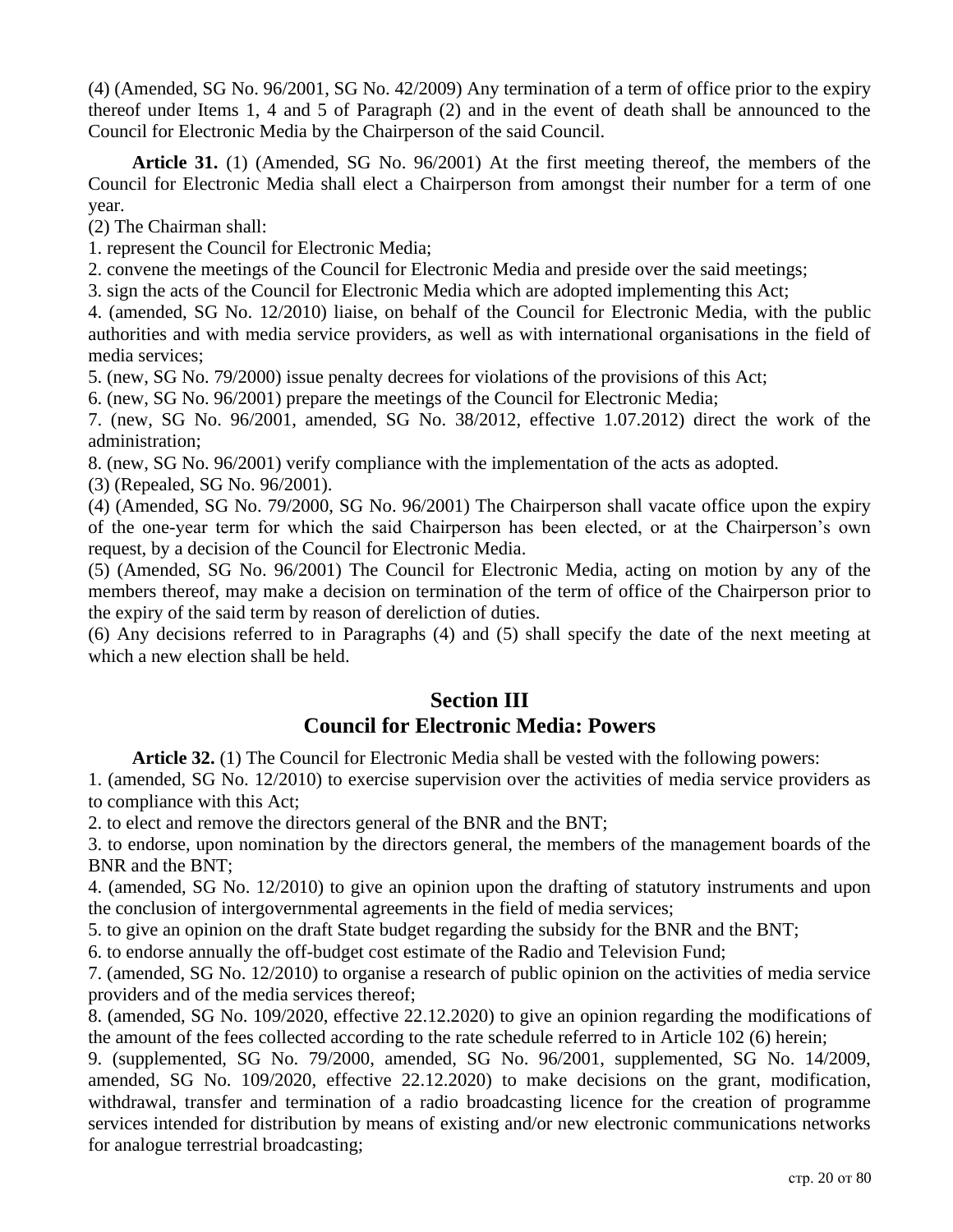10. (amended, SG No. 12/2010) to refer to the competent authorities any violations of statutory instruments in the pursuit of media services;

11. to determine the composition of the management board of the Radio and Television Fund, to adopt rules of organisation and operation of the said Fund and the management board thereof, and to appoint the Executive Director of the said Fund;

12. (new, SG No. 96/2001, amended, SG No. 14/2009, SG No. 12/2010) to issue, at its discretion, mandatory directions to media service providers for compliance with the requirements of Article 33 herein;

12a. (new, SG No. 28/2011, amended, SG No. 109/2020, effective 22.12.2020) to adopt decisions regarding any programmes which are produced and provided for distribution in breach of the requirements of Article 17a (1) and the Code of Conduct referred to in Article 17a (3) herein, allowing a time limit for rectifying the violations as ascertained which may not be longer than three days;

13. (new, SG No. 96/2001, amended, SG No. 112/2001, supplemented, SG No. 14/2009, amended, SG No. 109/2020, effective 22.12.2020) to approach the Communications Regulation Commission with an enquiry regarding the requisite technical parameters for analogue terrestrial broadcasting of radio programme services to a nucleated settlement or functional region as specified by the Council for Electronic Media or to the entire territory of the Republic of Bulgaria, including unallocated radio frequencies, permissible power of emission, possible points of emission, as well as any other technical information as may be necessary;

14. (new, SG No. 96/2001, amended, SG No. 14/2009, SG No. 109/2020, effective 22.12.2020) to hold a contest for the selection of a radio broadcaster which shall be granted authorisation to use radio spectrum as an individually assigned scarce resource for the provision of electronic communications by means of existing and/or new electronic communications networks for analogue terrestrial broadcasting; 15. (new, SG No. 96/2001, amended, SG No. 14/2009, SG No. 109/2020, effective 22.12.2020) to grant an individual radio broadcasting licence to the winner of the contest referred to in Item 14 and to notify the Communications Regulation Commission with a view to granting the same person authorisation to use radio spectrum as an individually assigned scarce resource for the provision of electronic communications by means of existing and/or new electronic communications networks for analogue terrestrial broadcasting;

16. (new, SG No. 96/2001, amended, SG No. 14/2009, SG No. 12/2010) to keep a public register of:

(a) radio and television programme services which are distributed by means of cable electronic communications networks, by satellite and electronic communications networks for digital terrestrial broadcasting;

(b) radio and television programme services which are distributed by means of existing and/or new electronic communications networks for analogue terrestrial broadcasting;

(c) on-demand media services;

(d) undertakings which distribute Bulgarian and foreign programme services;

(e) (new, SG No. 109/2020, effective 22.12.2020) video-sharing platforms;

16a. (new, SG No. 14/2009) to effect registration of radio and television programme services, to modify and strike a registration, and to issue registration certificates;

17. (new, SG No. 96/2001) jointly with other bodies, to represent the Republic of Bulgaria in inter-state and intergovernmental organisations on matters concerning the electronic media, and to perform coordinating functions between the institutions of state and non-governmental organisations with a view to formulating a common policy regarding the electronic media;

18. (supplemented, SG No. 79/2000, renumbered from Item 12, SG No. 96/2001, amended, SG No. 12/2010) to make any other decisions in execution of the powers thereof under this Act, and under effective international treaties in the field of media services to which the Republic of Bulgaria is a party; 19. (new, SG No. 14/2009, amended, SG No. 109/2020, effective 22.12.2020) to make decisions on the grant, modification, withdrawal, transfer and termination of an individual radio and television broadcasting licence of radio and television broadcasters for national/regional programme services,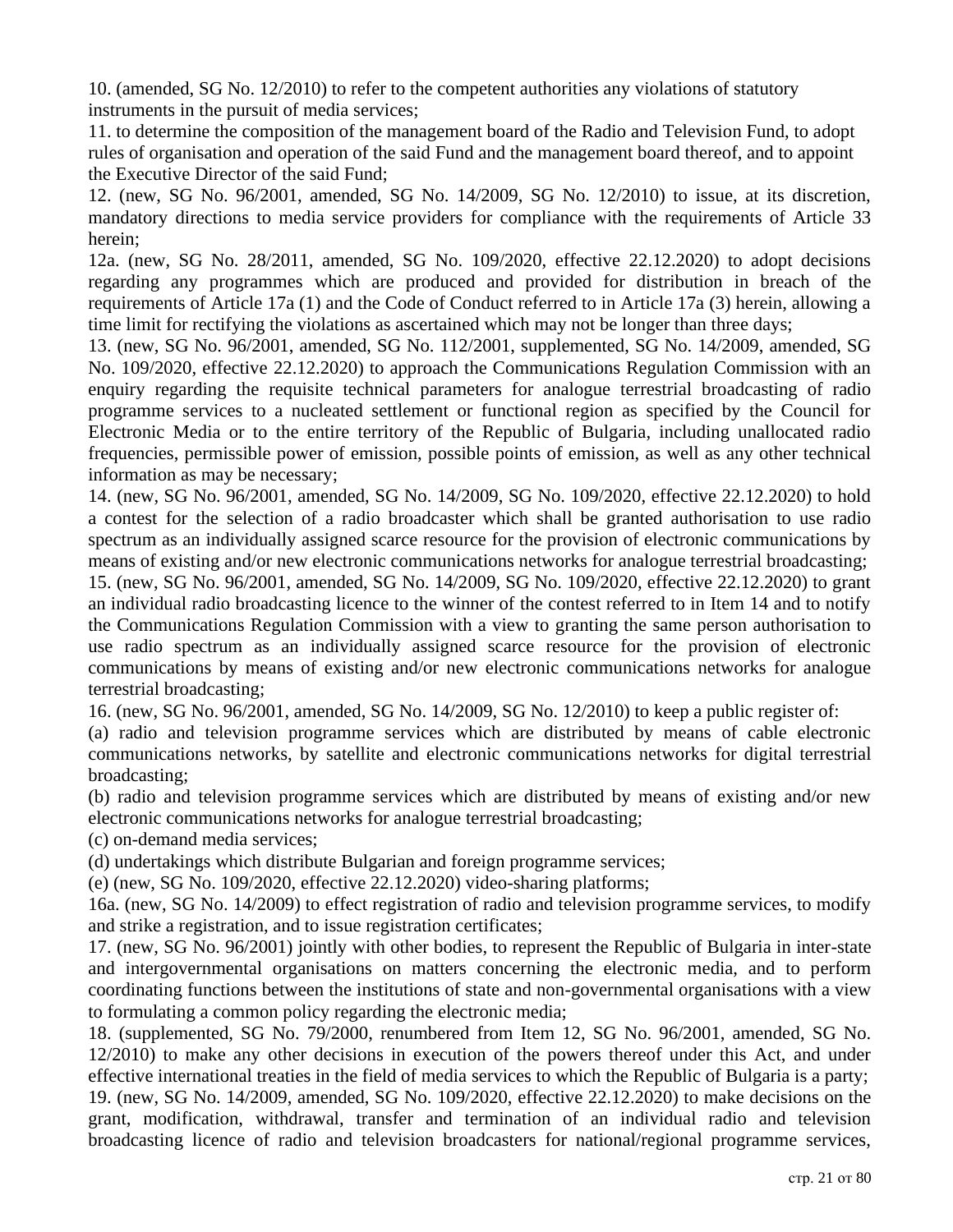which have the right to be distributed by an undertaking which has been granted authorisation to use radio spectrum as an individually assigned scarce resource for the provision of electronic communications by means of networks for digital terrestrial broadcasting within a national and/or regional range;

20. (new, SG No. 14/2009) to determine a form and type of the Bulgarian television programme services, licensed under Item 19, which are distributed by means of networks for digital terrestrial television broadcasting in the cases and according to the procedure established by a law;

21. (new, SG No. 14/2009) to clear the form and type of the television programme services which are distributed by means of networks for digital terrestrial television broadcasting according to the procedure established by this Act;

22. (new, SG No. 19/2014, effective 5.03.2014) to develop specialised monitoring of the activities of media service providers upon the handling of an election campaign and to provide the said monitoring to the Central Election Commission; the scope and parameters of the specialised monitoring shall be determined under an agreement between the Council for Electronic Media and the Central Election Commission concluded prior to the opening of the election campaign, irrespective of the territorial range of the programme services;

23. (new, SG No. 109/2020, effective 22.12.2020) to take and to encourage the taking of measures and actions to promote the development of media literacy in society;

24. (new, SG No. 109/2020, effective 22.12.2020) to exercise supervision over video-sharing platform providers as to compliance with the requirements of this Act that are applicable to the activities thereof.

(2) In execution of its powers, the Council for Electronic Media shall adopt regulations, decisions and declarations and shall give opinions in the cases provided for by the law.

(3) (New, SG No. 79/2000) The Council for Electronic Media shall adopt and publish a list of events of major importance for society and shall ensure measures for protection of the access of the public to their coverage, so that any broadcaster under the jurisdiction of the Republic of Bulgaria who or which has acquired exclusive rights for the reporting of events of major importance for society exercise these rights in such a manner as the said broadcaster:

1. do not deprive a substantial proportion of the public in Bulgaria of the possibility of following any such events via whole or partial live coverage, or where necessary or appropriate for objective reasons in the public interest, whole or partial deferred coverage on free television;

2. do not deprive a substantial proportion of the public in a Member State of the European Union, or in a State Party to the European Convention on Transfrontier Television, of the possibility of following events of major importance for society via whole or partial live coverage, or where necessary or appropriate for objective reasons in the public interest, whole or partial deferred coverage on free television, according to the provisions adopted by that other state, on a basis of reciprocity.

(4) (New, SG No. 28/2011) Upon non-compliance with the decision referred to in Item 12a of Paragraph (1), the Chairperson of the Council for Electronic Media shall issue an order under Item 3 of Article 117 (3) herein.

(5) (New, SG No. 28/2011, repealed, SG No. 109/2020, effective 22.12.2020).

(6) (New, SG No. 96/2001, amended, SG No. 12/2010, renumbered from Paragraph (4), amended, SG No. 28/2011, repealed, SG No. 109/2020, effective 22.12.2020).

(7) (New, SG No. 12/2010, renumbered from Paragraph (5), SG No. 28/2011, amended, SG No. 109/2020, effective 22.12.2020) The Council for Electronic Media shall provide the European Commission and the independent regulatory authorities of the Member States of the European Union in the field of media services with information needed for the application of Directive 2010/13/EU, as amended by Directive (EU) 2018/1808.

(8) (New, SG No. 109/2020, effective 22.12.2020) The Council for Electronic Media shall adopt an effective co-regulation framework implementing Article 4b (2) herein and shall vet the acts referred to in Article 4b (1) herein for conformity with the said framework. A proceeding may alternatively be instituted at the request of an interested party. A proceeding for conformity as instituted shall be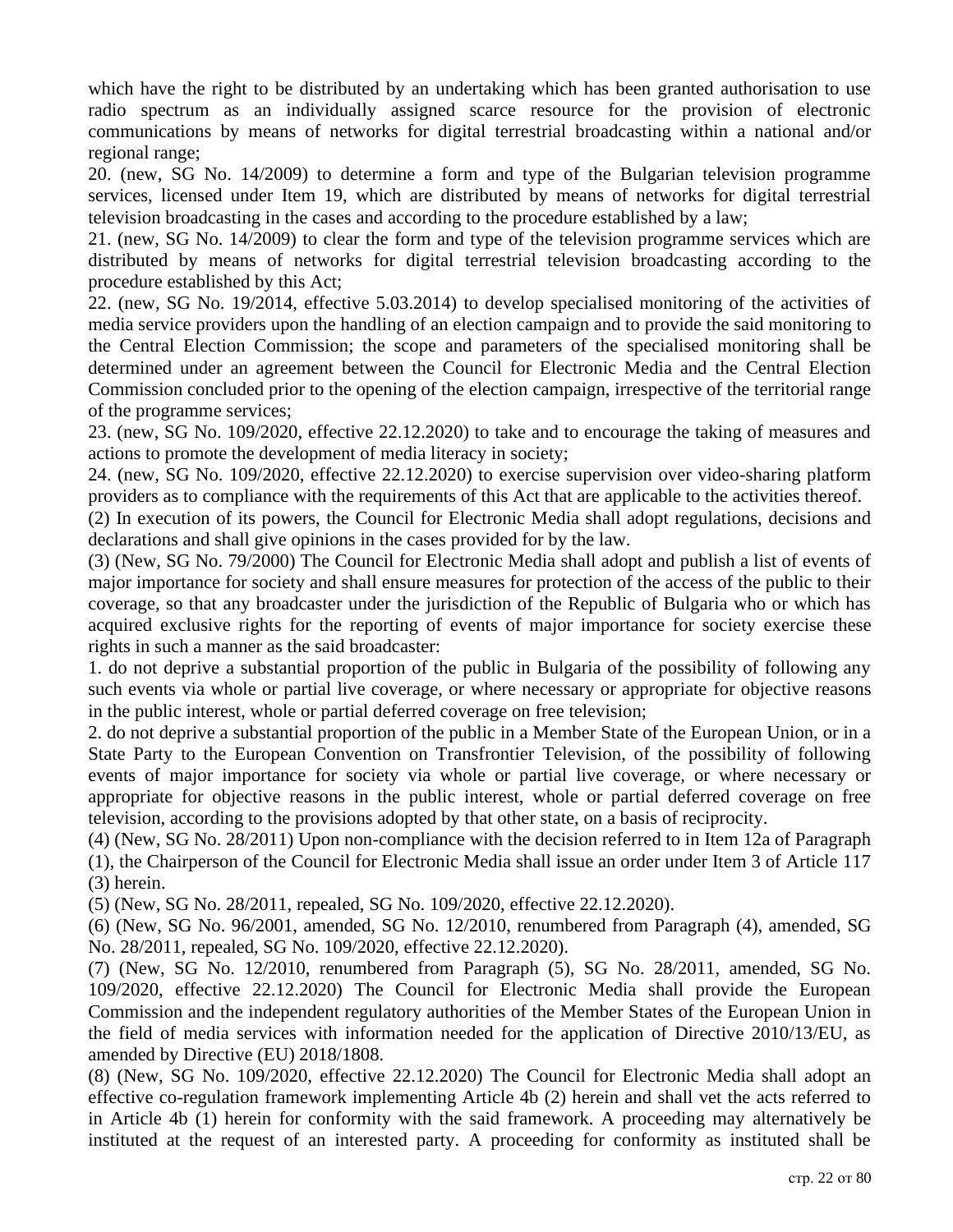concluded by a decision of the Council for Electronic Media. In case the Council for Electronic Media ascertains any non-conformity with the framework, obligations to comply with the act concerned shall not arise for the media service providers and/or the video-sharing platform providers.

**Article 33.** (Amended and supplemented, SG No. 79/2000, supplemented, SG No. 96/2001, amended, SG No. 14/2009, SG No. 12/2010) The Council for Electronic Media shall exercise supervision over the activities of media service providers solely with regard to:

1. observance of the principles covered under Article 10 herein and compliance with the proportions referred to in Article 19a (1) and (2) herein;

2. (supplemented, SG No. 28/2011, amended, SG No. 109/2020, effective 22.12.2020) compliance with the requirements referred to in Article 6 (2) and (3) and Article 17 (2) and Article 17a herein;

3. coverage of the elections of public authorities and local self-government authorities;

4. compliance with the requirements regarding commercial communications;

5. conformity to the standards regarding charitable activities, sponsorship and product placement;

6. safeguarding the secrets in media services as provided for by the law;

7. compliance with the requirements to programmes aimed at children;

8. information about decisions of the justice-administering authorities and the other public authorities in the cases provided for by the law;

9. protection of consumer rights;

10. the technical quality of programmes and programme services;

11. compliance with the restrictions provided for in the law, in the licences and in the effective international treaties whereto the Republic of Bulgaria is a party;

12. compliance with the terms and conditions of the licences as granted and the registrations as effected.

**Article 33a.** (New, SG No. 109/2020, effective 22.12.2020) (1) Media literacy policy shall contain measures for the development of skills and knowledge that allow citizens:

1. to exercise informed choices of media content and of media services;

2. to use media services and media content safely;

3. to create media content and to participate in various forms of communication in a responsible, ethical and effective manner.

(2) The Minister of Culture shall:

1. initiate and direct the development of a national media literacy policy;

2. report to the European Commission on the implementation of the measures for the development of media literacy.

(3) The Council for Electronic Media shall be working for the development of media literacy in cooperation with a wide range of stakeholders, including the Ministry of Culture, the Ministry of Education and Science and other public authorities, media service providers, academia, civil society organisations and users and, to this end, shall:

1. participate in the development of a national media literacy policy;

2. gather information regarding the participation of media service providers and video-sharing platform providers in the implementation of the policy referred to in Item 1, analyse the results, and update the said policy every three years;

3. draw up an annual report on the implementation of the policy as part of the report referred to in Article 39 herein.

## **Section IV Meetings**

**Article 34.** (1) The Council for Electronic Media shall be called to a meeting by the Chairperson: 1. on the Chairperson's own initiative, or

2. on the requisition of at least one-third of the members of the said Council.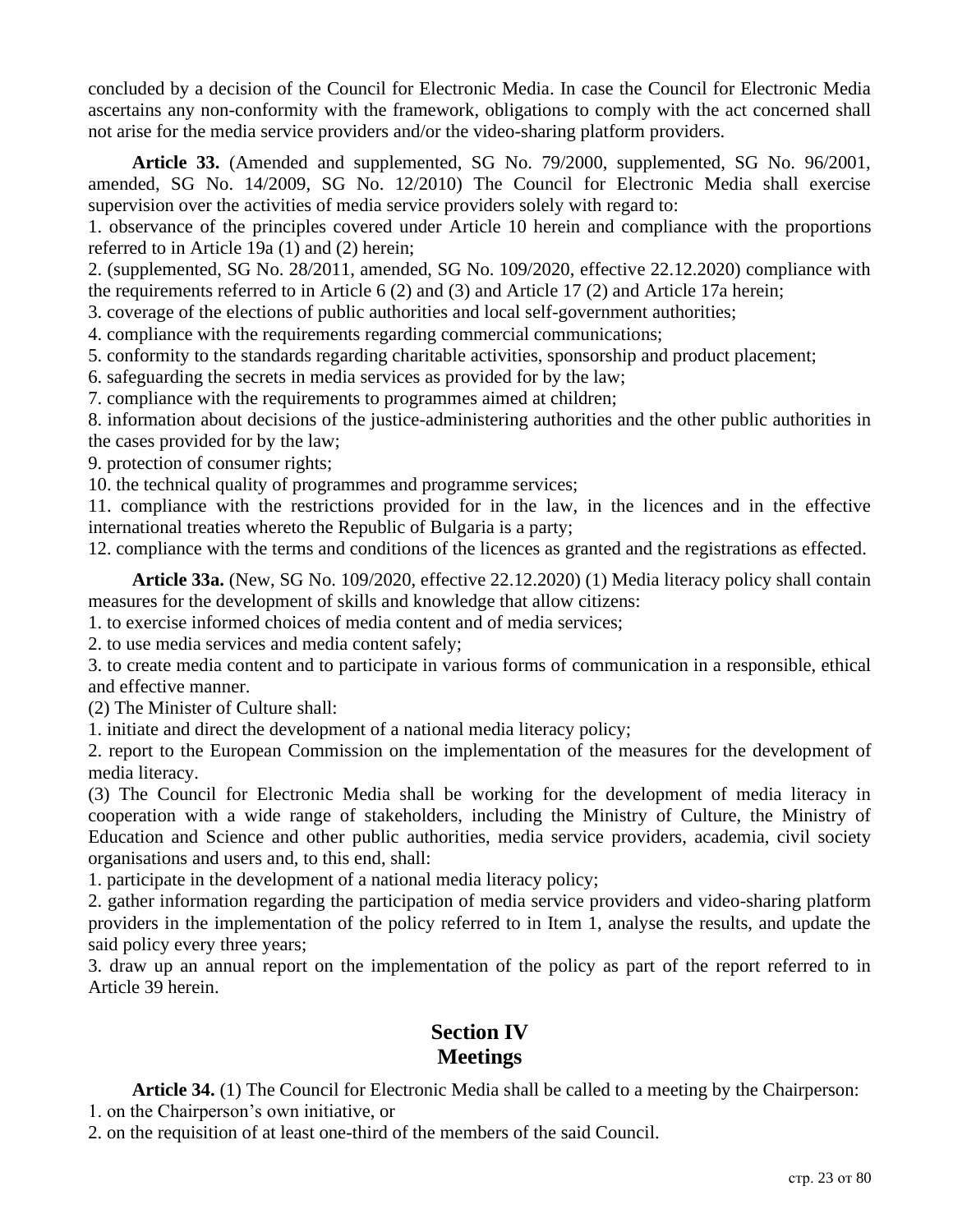(2) (Supplemented, SG No. 12/2010) A notice of meeting shall contain a draft agenda of the meeting. The said draft shall also be published on the Internet site of the Council for Electronic Media not later than 24 hours before the meeting.

**Article 35.** (1) (Supplemented, SG No. 96/2001, amended, SG No. 14/2009, previous text of Article 35, amended, SG No. 12/2010) For the valid transaction of business at any meeting of the Council for Electronic Media, as many members shall have to be present thereat as shall be necessary for making decisions on the agenda. Decisions shall be made in person and by the members who are physically present, voting by open ballot.

(2) (New, SG No. 12/2010) The meetings of the Council for Electronic Media shall be public. In respect of specific items on the agenda, the Council may hold a closed meeting where making a decision requires consideration of information protected by a law.

(3) (New, SG No. 12/2010) The Council for Electronic Media shall make public any decisions made in connection with the exercise of the powers thereof, including the manner in which the said Council applies this Act, as well as the grounds for any change in the practice thereof. The complete minutes of proceedings at the meetings shall be published on the Internet site of the Council for Electronic Media within three days. The decisions of the Council for Electronic Media shall be reasoned.

**Article 36.** Upon making decisions, the members of the Council for Electronic Media shall be guided by the principles of:

1. fellowship;

2. public openness and transparency;

3. independence in the discussions and decision-making;

4. (amended, SG No. 12/2010) cooperation with public authorities, media service providers and nongovernmental organisations active in the field of media services or in the protection of copyright and neighbouring rights;

5. protection of the interests of viewers and listeners.

**Article 37.** (1) The Council for Electronic Media shall make decisions by a simple majority of all members thereof.

(2) Any decisions referred to in Article 31 (1) and (5) and Item 3 of Article 32 (1) herein shall require a majority of two-thirds of all members.

(3) (Amended, SG No. 79/2000) If no decision referred to in Paragraph (2) is made at three successive meetings held within one month, a decision on any such business shall then require a simple majority.

**Article 38.** (Amended and supplemented, SG No. 79/2000, amended, SG No. 96/2001) (1) (Amended, SG No. 77/2018, effective 1.01.2019) The decisions of the Council for Electronic Media shall be appealable before the Sofia Region Administrative Court.

(2) (Supplemented, SG No. 28/2011) Any appeal against the decisions of the Council for Electronic Media to elect and remove members of the management boards and directors general of the BNR and the BNT, as well as any decisions referred to in Items 2 and 3 of Article 30 (2) and in item 12a of Article 32 (1) herein, shall not stay the execution of any such decisions.

**Article 39.** (Amended, SG No. 96/2001, SG No. 14/2009, SG No. 12/2010) (1) (Amended, SG No. 75/2017, effective 18.07.2017) The Council for Electronic Media shall submit an annual activity report to the National Assembly for debate and adoption not later than the 31st day of March of the following year and shall publish the said report on the Internet site of the Council.

(2) The Council for Electronic Media shall issue a monthly newsletter, publishing therein the decisions made and topical articles on the problems of audiovisual culture, the results of the monitoring of media service providers, as well as the public opinion surveys commissioned by the Council for Electronic Media, the written statements ascertaining administrative violations as issued, the penalty decrees as issued, and the judgments as rendered upon the contestation thereof. The said newsletter shall be published on the Internet site of the Council for Electronic Media.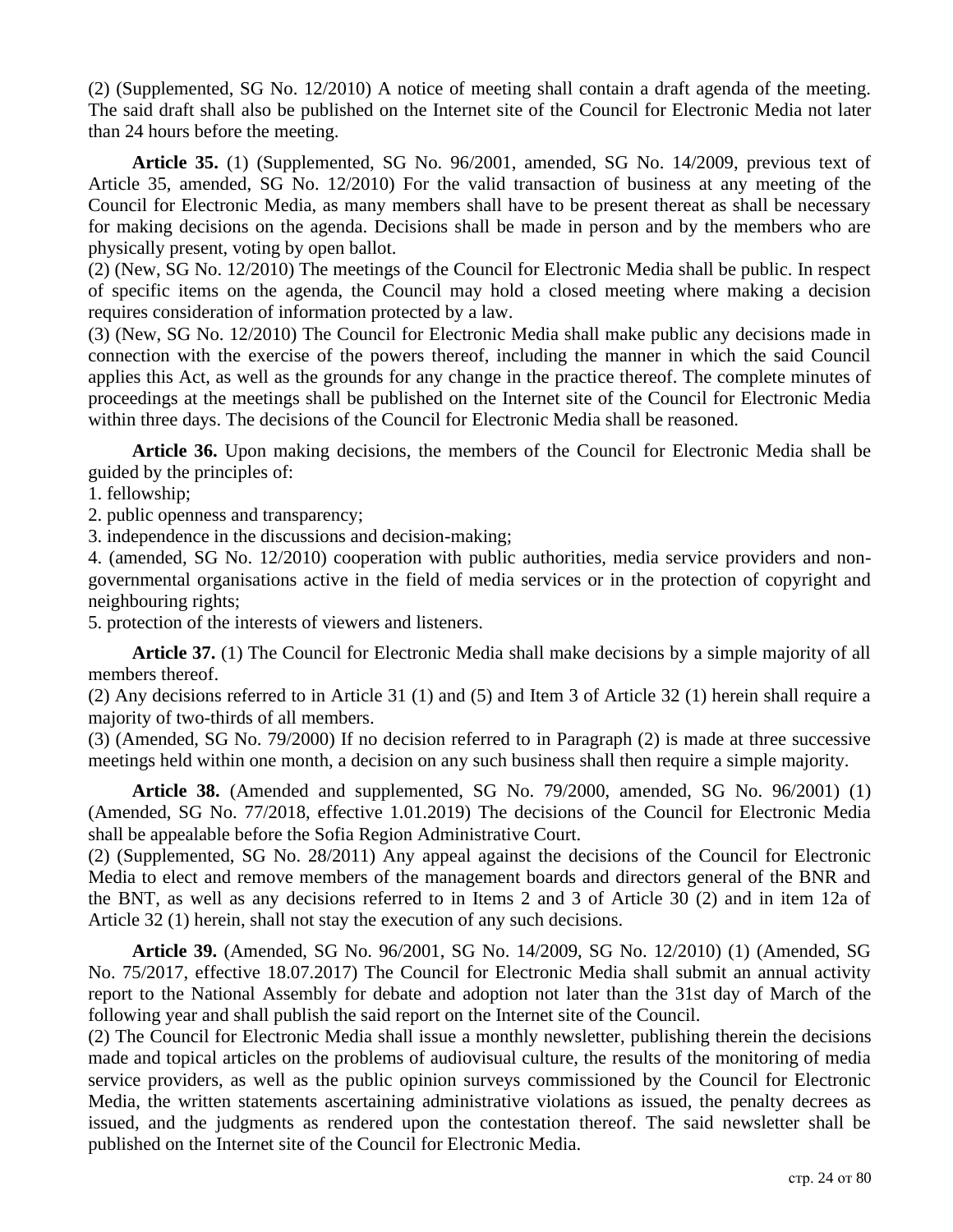## **Section V Financing and Remuneration**

**Article 40.** The Council for Electronic Media shall be financed by the Radio and Television Fund.

**Article 41.** (1) For the duration of the performance of their functions, the members of the Council for Electronic Media shall receive a monthly remuneration in an amount equivalent to three average monthly wages of persons employed in the national economy according to information of the National Statistical Institute.

(2) (Repealed, SG No. 96/2001).

(3) The basic monthly remuneration shall be adjusted every quarter on the basis of the average monthly wage for the last month of the previous quarter.

**Article 41a.** (New, SG No. 109/2020, effective 22.12.2020) (1) The Council for Electronic Media shall exchange information necessary for the application of Directive 2010/13/EU, as amended by Directive (EU) 2018/1808, with the national regulatory authorities and with the European Commission, and in particular of Articles 2 to 4 herein, with the regulators of the other Member States of the European Union.

(2) When the Council for Electronic Media receives information from a media service provider under the jurisdiction of the Republic of Bulgaria that the said provider will provide a service wholly or mostly directed at the audience of another Member State of the European Union, the Council for Electronic Media shall inform the national regulatory authority of the targeted State.

(3) When the territory of another Member State of the European Union is targeted by a media service provider under the jurisdiction of the Republic of Bulgaria and the regulatory authority of the said State sends a request concerning the activities of the said provider to the Council for Electronic Media, the Council for Electronic Media shall do its utmost to address the request within two months, without prejudice to stricter time limits applicable pursuant to Directive 2010/13/EU, as amended by Directive (EU) 2018/1808.

(4) When the territory of the Republic of Bulgaria is targeted by a media service provider under the jurisdiction of another Member State of the European Union, the Council for Electronic Media may send a request concerning the activities of the said provider to the regulatory authority of the State having such jurisdiction. When requested, the Council for Electronic Media shall provide any information to the regulatory authority of the Member State having jurisdiction that may assist it in addressing the request.

**Article 41b.** (New, SG No. 109/2020, effective 22.12.2020) The Council for Electronic Media shall participate, through representatives thereof, in the work of the European Regulators Group for Audiovisual Media Services (ERGA).

# **Chapter Three BULGARIAN NATIONAL RADIO AND BULGARIAN NATIONAL TELEVISION Section I General Provisions**

**Article 42.** (1) (Amended, SG No. 15/2013, effective 1.01.2014) The Bulgarian National Radio and the Bulgarian National Television shall be legal persons with head offices in Sofia, whereof the directors general thereof shall be budget authorisers by delegation.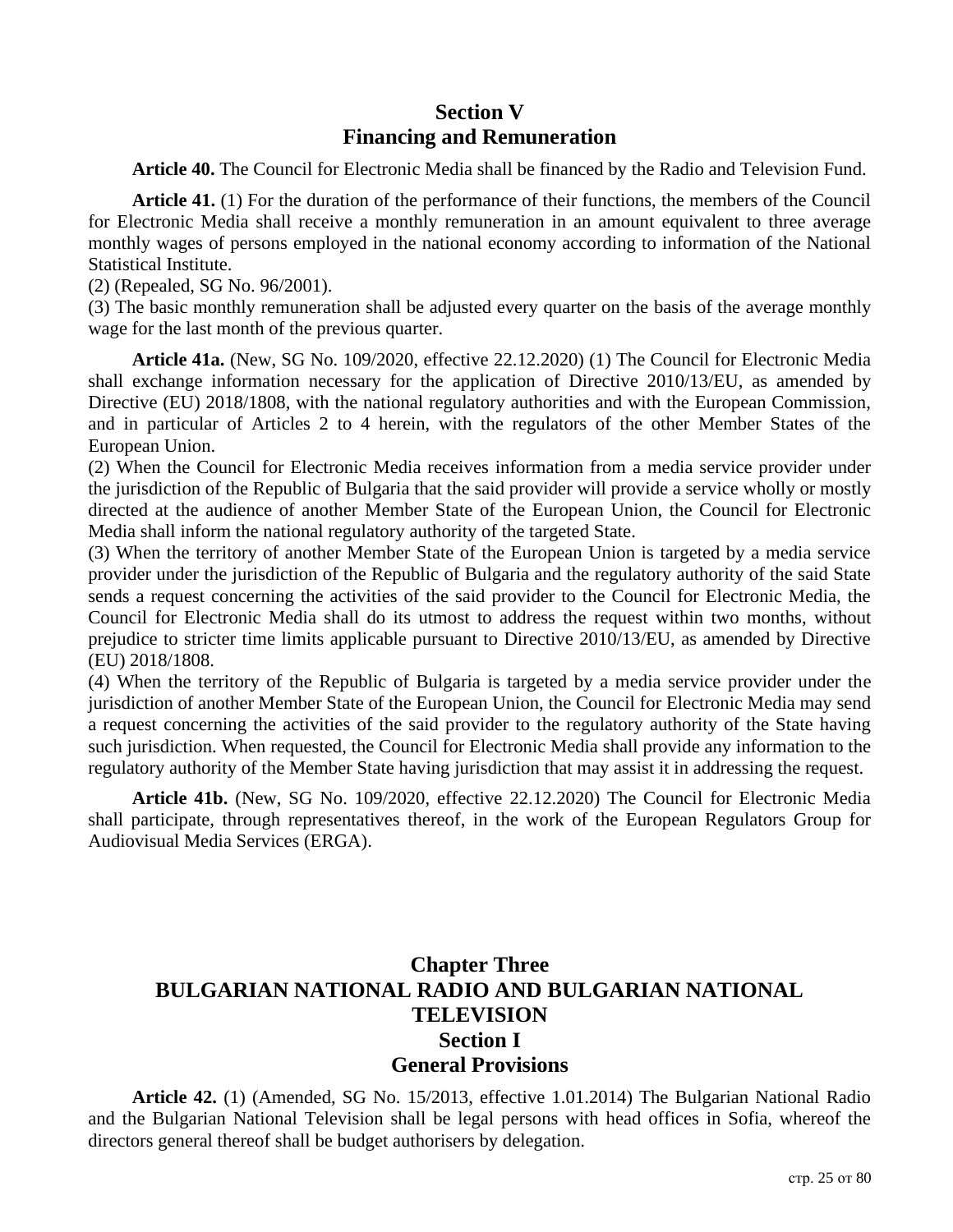(2) The Bulgarian National Radio and the Bulgarian National Television shall carry out operational management of the State-owned property allocated thereto prior to the entry into force of this Act.

**Article 43.** (Repealed, SG No. 12/2010).

**Article 44.** (1) (Amended, SG No. 14/2009) The radio and television programme services of the BNR and the BNT shall be distributed by means of electronic communications services and/or facilities for analogue terrestrial broadcasting which are owned by the BNR and the BNT or on the basis of a contract with an undertaking providing electronic communications services.

(2) (Amended, SG No. 14/2009) The State shall take the necessary measures to guarantee the distribution of the programme services of the BNR and the BNT within the entire territory of Bulgaria upon implementation of the policy in the field of electronic communications.

(3) (New, SG No. 41/2007) The Bulgarian National Television and the Bulgarian National Radio shall ensure the broadcasting of the national programme services thereof by satellite/satellites within the range of the territories of Europe and other continents where there are citizens of Bulgarian descent according to data of the Agency for Bulgarians Abroad and through their own research.

(4) (New, SG No. 41/2007) The resources for the performance of the activities referred to in Paragraph (1) shall be provided by the State budget.

(5) (New, SG No. 41/2007) The Bulgarian National Television and the Bulgarian National Radio shall make available at no charge the national and regional programme services thereof to undertakings providing electronic communications by means of cable electronic communication networks for distribution of radio and television programme services, as well as for satellite and digital terrestrial broadcasting.

**Article 45.** (1) (Amended, SG No. 12/2010) The Bulgarian National Radio and the Bulgarian National Television shall introduce and provide new media services.

(2) The Bulgarian National Radio and the Bulgarian National Television shall create conditions for the dissemination and application of digital and other new technologies in radio and television broadcasting activities.

(3) (New, SG No. 14/2009, amended, SG No. 12/2010) For the fulfilment of the obligation of the State referred to in Article 44 (2) herein, the Council for Electronic Media shall grant the BNR and the BNT licences for distribution of the programme services thereof by means of electronic communications networks for digital terrestrial broadcasting.

(4) (New, SG No. 37/2009, effective 19.05.2009) The State shall take the relevant measures to ensure the required digital equipment for the creation of programme services in accordance with the applicable digital technologies.

**Article 46.** (1) The Bulgarian National Radio and the Bulgarian National Television shall have the right to conclude contracts for the purchase of finished audio and audiovisual works.

(2) (Amended, SG No. 12/2010) The Bulgarian National Radio and the Bulgarian National Television may conclude contracts with other media service providers for the supply, retransmission or exchange of programmes and programme services.

(3) (New, SG No. 106/2018, effective 1.01.2019) The Bulgarian National Radio shall establish and maintain music bands which pursue sound recording and concert activities.

**Article 47.** (1) (Amended, SG No. 12/2010) The Bulgarian National Radio and the Bulgarian National Television shall have the right to create programme services and programmes on their own or to commission the creation of such programme services and programmes to independent producers, as well as to take part in co-productions.

(2) News and current affairs programmes on political and business subjects, distributed in the programme services of the BNR and the BNT, may be produced solely by the Bulgarian National Radio and the Bulgarian National Television.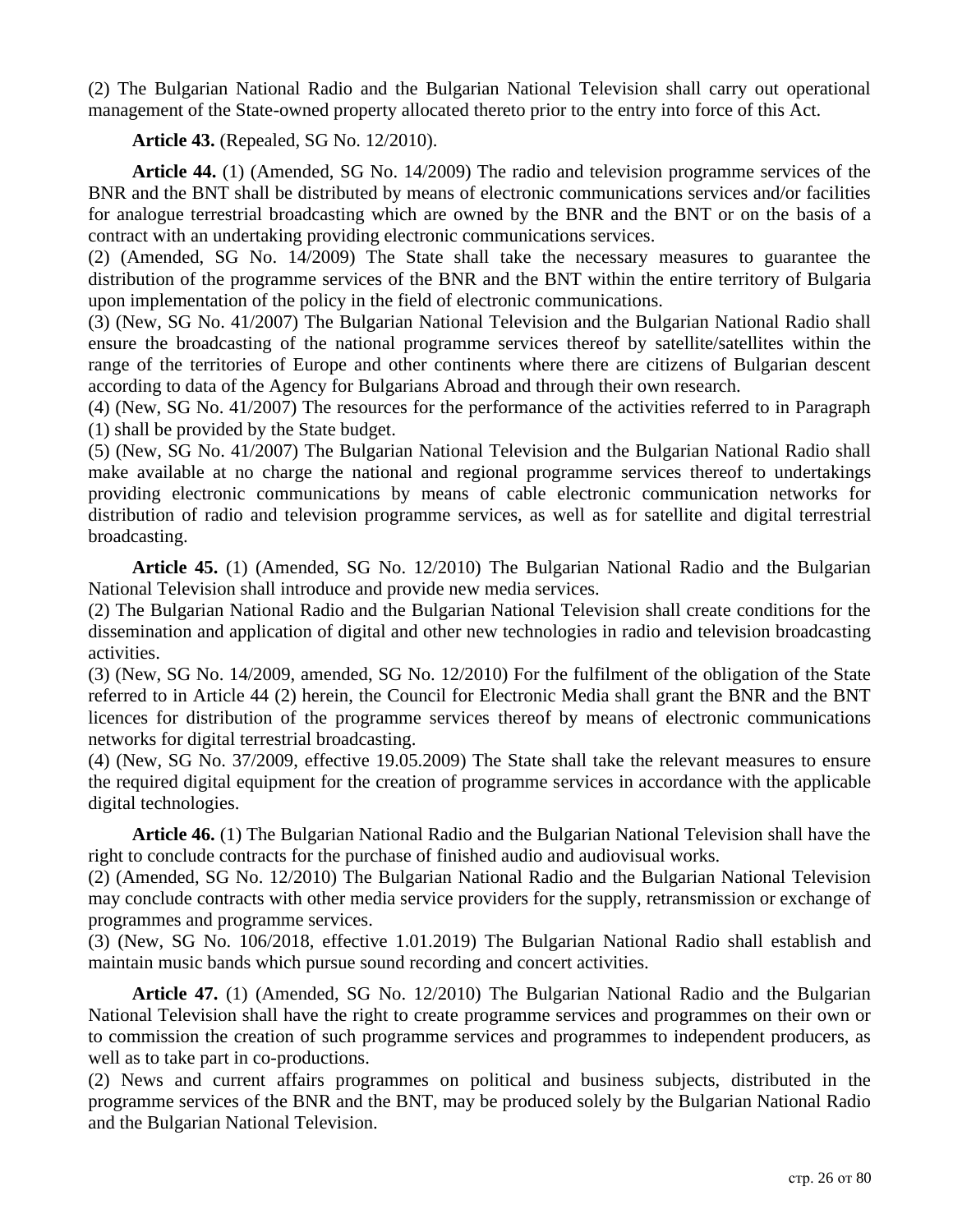(3) (Amended, SG No. 12/2010) Audio and audiovisual works shall be created by independent producers through a contest and the conclusion of a contract with the BNR and the BNT.

(4) (Amended, SG No. 12/2010) The principles of relations and the procedure for the production of coproductions, for the holding of contests and for the conclusion of contracts with independent producers shall be governed by regulations adopted by the management board.

**Article 47a.** (New, SG No. 37/2009, effective 19.05.2009, repealed, SG No. 12/2010).

**Article 48.** The Bulgarian National Radio and the Bulgarian National Television shall have the right to insert gratuitously in the newscasts thereof, by way of fair use, reports and news about events wherefor another radio or television broadcaster holds the exclusive coverage rights, in conformity with the Copyright and Neighbouring Rights Act, mandatorily crediting the source of information.

## **Section II BNR and BNT Programme Services**

**Article 49.** (1) The Bulgarian National Radio and the Bulgarian National Television shall create national and regional programme services; external service programmes, including such for Bulgarians abroad; programmes intended for Bulgarian citizens whose mother tongue is other than the Bulgarian language, including broadcasts in the language of the said citizens.

(2) (Amended, SG No. 79/2000) Regional programme services shall cover events of local importance. Such programme services shall be created at the regional radio and television centres and shall be intended for the audience in the respective region as well as for inclusion in the national radio and television programme services.

(3) The territory of the regions, the regional programme schedules and the contribution by the radio and television centres of programmes of their own to the creation of national radio and television programme services shall be endorsed by the management boards of the BNR and the BNT.

**Article 50.** The Bulgarian National Radio and the Bulgarian National Television shall develop their programming policy in accordance with the requirements to national public-service radio and television broadcasters.

**Article 51.** When requested to do so, the Bulgarian National Radio and the Bulgarian National Television shall be obliged to provide immediately and gratuitously transmission time to representatives of public authorities for announcements in the public interest in the event of a disaster or an immediate threat to the life, safety or health of the public or of individual persons.

**Article 52.** (1) The President of the Republic, the Chairperson of the National Assembly, the Prime Minister, the Prosecutor General and the presidents of the Constitutional Court, the Supreme Administrative Court and the Supreme Court of Cassation shall have the right to address the nation on the BNR and the BNT.

(2) By resolution of the National Assembly, the BNR and the BNT shall be obliged to provide immediately transmission time for live broadcasting of plenary sittings.

(3) The transmission time under Paragraphs (1) and (2) shall be provided at no charge.

(4) (New, SG No. 14/2009, amended, SG No. 12/2010) For the purpose of ensuring publicity and transparency of the activity of the National Assembly, the BNT shall provide transmission time to the National Assembly under terms and according to a procedure stipulated in a contract.

(5) (New, SG No. 68/2020) The Bulgarian National Television, under conditions and in accordance with the procedure specified in a contract, shall provide the National Assembly with a signal for the open sittings for free and gratuitous use, and the said sittings shall be broadcast in real time on the Internet via the National Assembly website.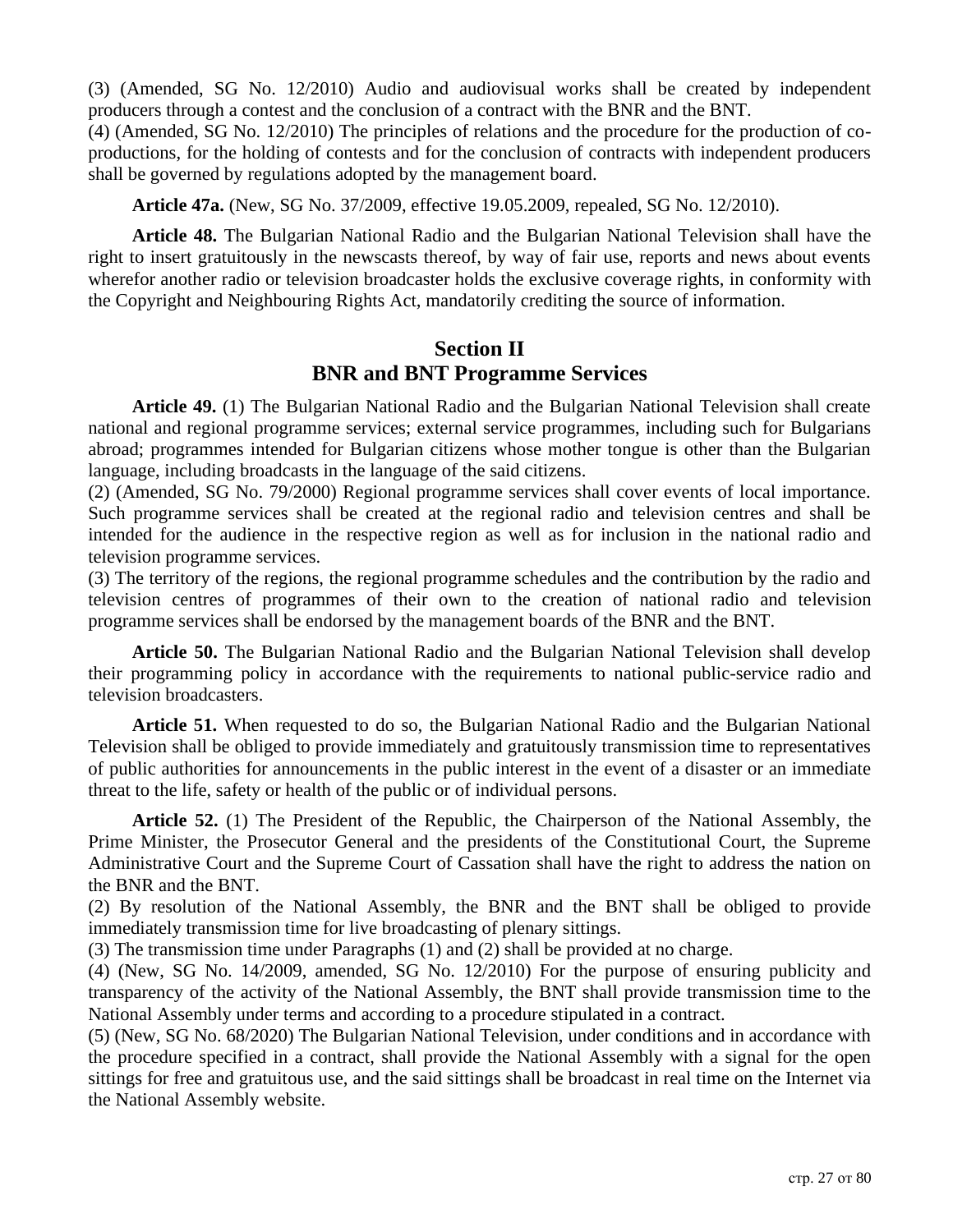**Article 53.** (1) The Bulgarian National Radio and the Bulgarian National Television may provide transmission time for addresses to believers and for broadcasting of significant religious ceremonies at the request of:

1. the Bulgarian Orthodox Church;

2. other officially registered religious denominations.

(2) The terms and procedure for the provision of transmission time under Paragraph (1) shall be established in the rules of organisation and operation of the BNR and the BNT.

**Article 54.** The terms and procedure for the provision of transmission time on the BNR and the BNT upon participation in election campaigns shall be established by a law.

### **Section III BNR and BNT Management**

**Article 55.** (1) The management bodies of the Bulgarian National Radio shall be:

- 1. the Management Board of the BNR;
- 2. the Director General of the BNR.

(2) The management bodies of the Bulgarian National Television shall be:

- 1. the Management Board of the BNT;
- 2. the Director General of the BNT.

**Article 56.** The directors general of the BNR and the BNT and the members of the management boards shall carry out the activities thereof pursuant to contracts whereby management is entrusted thereto.

**Article 57.** (1) Any employer, who or which is in an employment relationship with any person covered under Article 55 herein, shall be obliged to grant any such person unpaid leave of absence for the duration of the relevant term. After the expiry or termination of the said term, the said employer shall be obliged to reinstate the said person to the previously occupied position.

(2) Any persons under Article 55 herein, who are in an employment relationship with another employer at the time of the election or endorsement by the Council for Electronic Media, shall have the right to terminate the said relationship under the terms established by Item 8 of Article 325 of the Labour Code. (3) (Amended, SG No. 101/2010) Any persons covered under Article 55 herein, who occupy academic positions at higher schools or research organisations at the time of the election or endorsement by the Council for Electronic Media, shall have the right to proceed with teaching or research during the term of office thereof.

**Article 58.** (1) The management boards of the BNR and the BNT shall consist of five members each, who shall be endorsed by the Council for Electronic Media upon nomination by the respective directors general.

(2) The composition of the management boards of the BNR and the BNT shall include the respective director general, who shall chair the board by right.

(3) (Amended, SG No. 96/2001) When absent, the Director General of the BNR and the BNT shall authorise a member of the management board to deputise for him or her.

**Article 59.** (1) (Amended, SG No. 14/2009) Eligibility for membership of the management boards of the BNR and the BNT shall be limited to persons who are Bulgarian citizens, reside within the territory of Bulgaria, hold a university degree, and possess professional experience in the field of radio and television broadcasting activities, of culture, journalism, audiovision, electronic communications, law or economics.

(2) The following persons shall be ineligible for membership of the management board of the BNR or, respectively, of the BNT: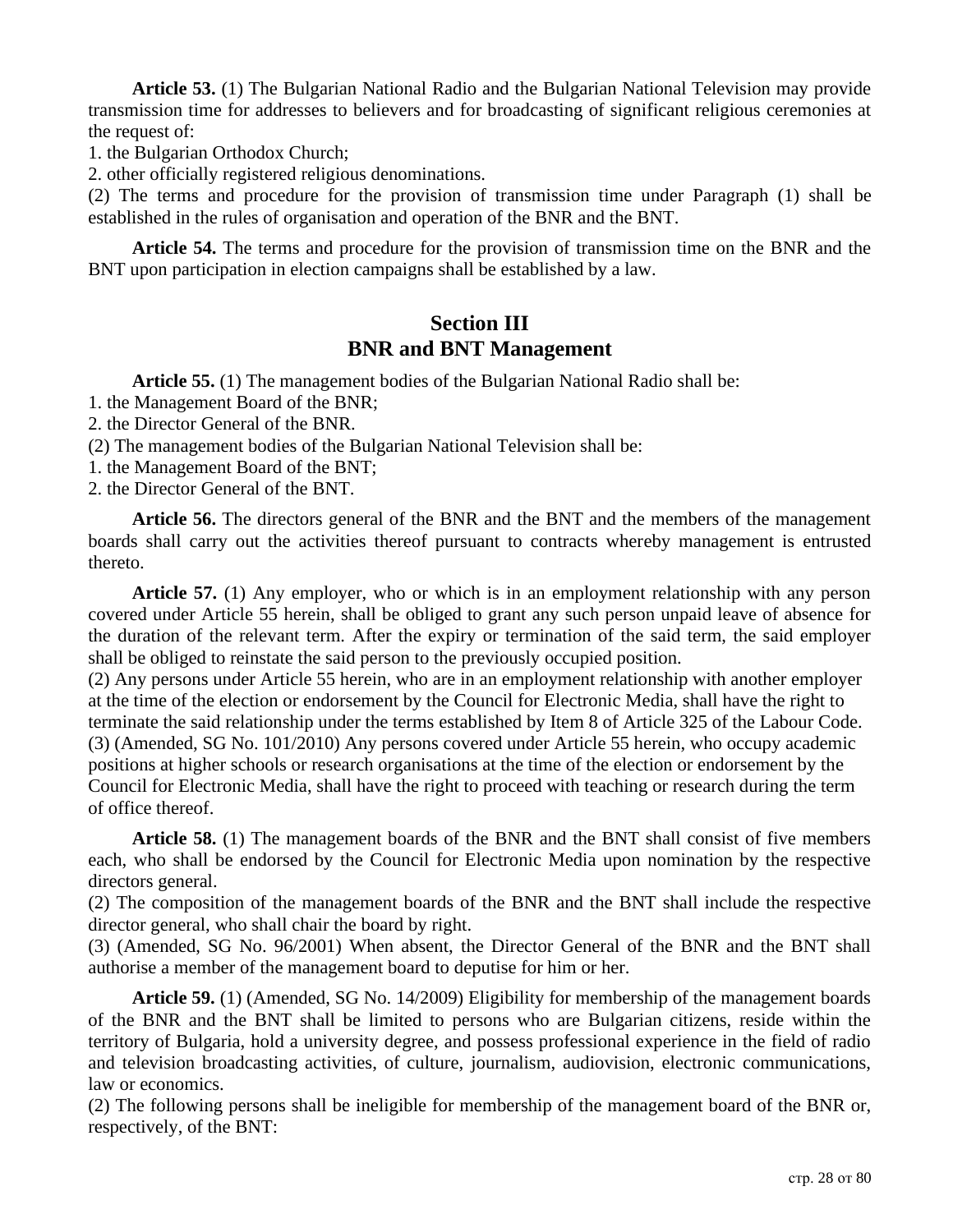1. any persons who have been sentenced to deprivation of liberty for intentional publicly prosecutable offences;

2. any sole traders, owners, partners, managing directors, managerial agents or members of management and auditing bodies of commercial corporations and cooperatives;

3. (declared unconstitutional by the Constitutional Court of the Republic of Bulgaria - SG No. 91/2013)

any persons who have been on the full-time staff or part-time informers of the former State Security.

**Article 60.** (1) The term of office of the management boards of the BNR and the BNT shall be three years.

(2) A person may be elected to the management board of the BNR or to the management board of the BNT for not more than two terms of office.

(3) One and the same person may not be concurrently member of the management boards of the BNR and the BNT, or concurrently member of any of the said boards and of the Council for Electronic Media. (4) (New, SG No. 61/2016, effective 5.08.2016) If upon expiry of the terms of office of the directors general of the BNR or, respectively, of the BNT the election under Article 66 (1) herein is not implemented and the provision of Article 66 (4) herein applies, the members of the management boards of the BNR or, respectively, of the BNT shall continue to exercise the powers thereof until the endorsement of the new management boards by the Council for Electronic Media.

**Article 61.** (1) The term of office of a member of the management board shall be terminated prior to the expiry of the said term by the Council for Electronic Media on a motion by the respective director general on the grounds applicable to early termination of the term of office of a member of the Council for Electronic Media.

(2) (Repealed, SG No. 96/2001).

**Article 62.** The Management Board of the BNR and, respectively, the Management Board of the BNT, shall perform the following functions:

1. determine the basic guidelines for the development, scope and structure of the programme service;

2. (amended, SG No. 12/2010) adopt rules on the structure and organisation of operation, on wages, on payment of part-time contributors, on editing, on advertising, on the storage and use of stock material, and on independent productions and co-productions;

3. (amended, SG No. 37/2009, effective 19.05.2009) define the general guidelines for development, determine the programming volume and structure, and approve the creation of programme services, jointly with other natural and legal persons or radio and television broadcasters upon a proposal by the Director General of the BNT;

4. adopt the structure and staffing schedule of employees, the terms and a procedure for the conclusion of contracts with part-time contributors and journalists;

5. adopt the draft budget and the State budget subsidy included therein and, after consultation with the Council for Electronic Media, transmit the subsidy request to the Ministry of Finance for inclusion in the draft State Budget Act;

6. adopt the budget and the distribution thereof, the staff size, the average wage, and the wage bill;

7. adopt the report on the implementation of the budget;

8. adopt a decision, on a motion by the directors general, on the opening and closing of regional centres and determine the status, structure and management thereof in consultation with the Council for Electronic Media;

9. (new, SG No. 15/2013, effective 1.01.2014) adopt changes to the budget of the budget authoriser by delegation, including to the budgets of the budget authorisers by sub-delegation;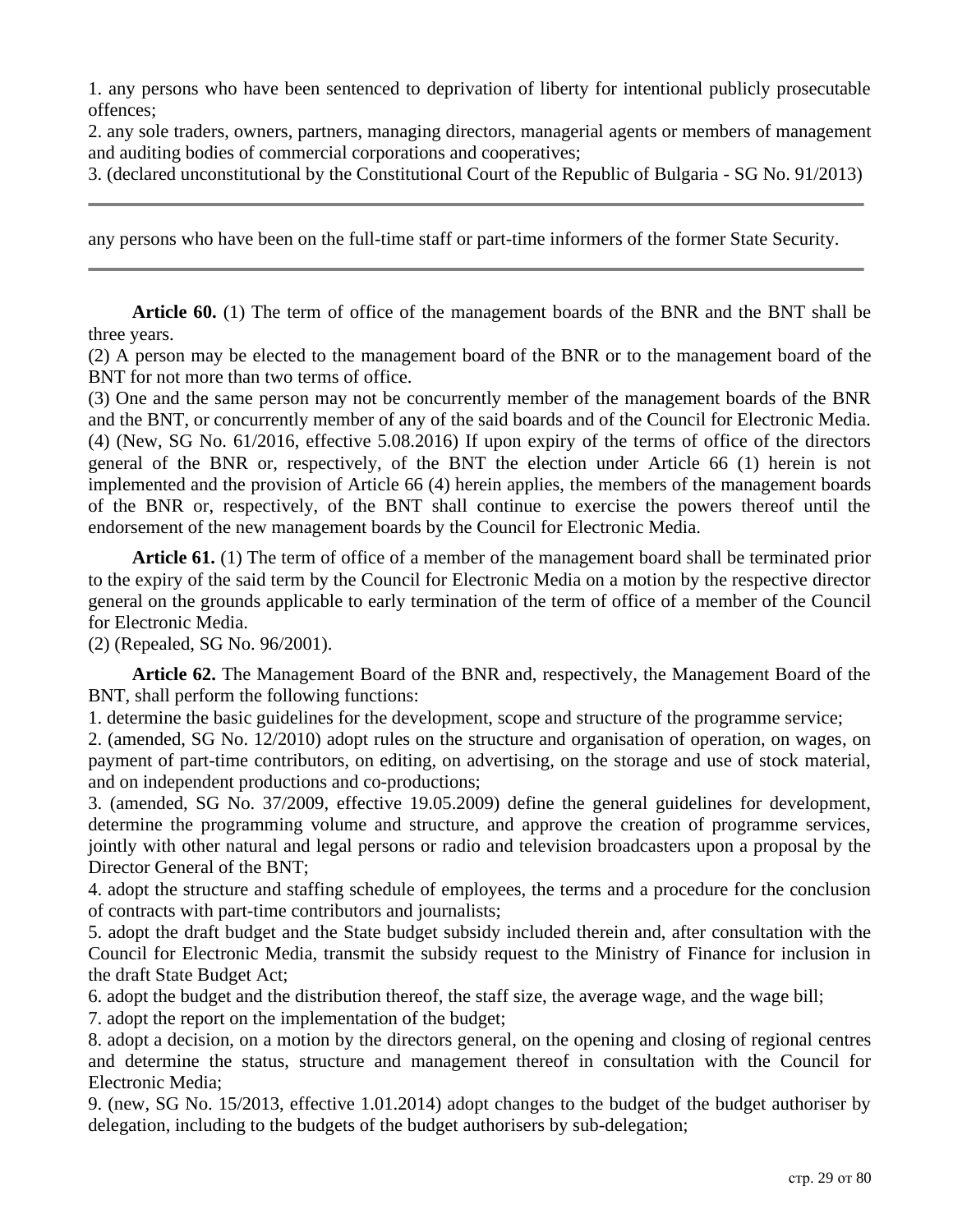10. (new, SG No. 15/2013, effective 1.01.2014) appoint lower-level budget authorisers in respect of the relevant budgets;

11. (renumbered from Item 9, SG No. 15/2013, effective 1.01.2014) determine the occupational qualifications required from the categories of persons employed in radio and television broadcasting activities;

12. (renumbered from Item 10, SG No. 15/2013, effective 1.01.2014) endorse the job descriptions of employees;

13. (renumbered from Item 11, SG No. 15/2013, effective 1.01.2014) endorse all advertising and sponsorship contracts, as well as any other contracts for a value exceeding a level specified in the rules of organisation and operation;

14. (renumbered from Item 12, SG No. 15/2013, effective 1.01.2014) endorse the conclusion and termination of the employment contracts of senior office holders at the BNR or, respectively, the BNT, and the divisions thereof according to a list of positions indicated in the rules of organisation and operation of the BNR and the BNT;

15. (renumbered from Item 13, SG No. 15/2013, effective 1.01.2014) address any other mattes falling within the scope of the competence thereof.

**Article 63.** (1) The management boards of the BNR and the BNT shall be called to a meeting by the director general:

1. on the Chairperson's own initiative, or

2. on the requisition of at least two of the members of the board.

(2) A notice of meeting shall contain a draft agenda of the meeting.

(3) For the valid transaction of business at any meeting, as many members shall have to be present thereat as shall be necessary for making decisions on the agenda as announced in advance.

**Article 64.** The management boards of the BNR and the BNT shall make decisions by a simple majority of all members.

**Article 65.** For the duration of the performance of the functions thereof, the members of the management boards shall receive a monthly remuneration from the BNR and, respectively, the BNT, in an amount equivalent to three-quarters of the monthly remuneration of the members of the Council for Electronic Media.

**Article 66.** (1) (Supplemented, SG No. 96/2001) To be eligible for the position of a director general of the BNR or, respectively, of the BNT, a person must possess the qualifications required for membership of the Council for Electronic Media. To qualify for director general of the BNR, a candidate must have not less than five years of employment service in a radio station; to qualify for director general of the BNT, an applicant must have not less than five years of employment service in a television station.

(2) The term of office of the directors general of the BNR and, respectively, of the BNT, shall be three years.

(3) A director general of the BNR and, respectively, of the BNT, may not be elected to the same office for more than two successive three-year terms.

(4) (New, SG No. 46/2016) If upon expiry of the term of office of a director general of the BNR or, respectively, of the BNT the election under Paragraph (1) is not implemented, the said directors general shall continue to exercise the powers thereof until the new directors general assume office.

**Article 67.** (1) (Previous text of Article 67, SG No. 96/2001) The term of a director general of the BNR or, respectively, of the BNT, shall be terminated prior to the expiry of the said term:

1. on the grounds provided for an early termination of the term of a member of the Council for Electronic Media;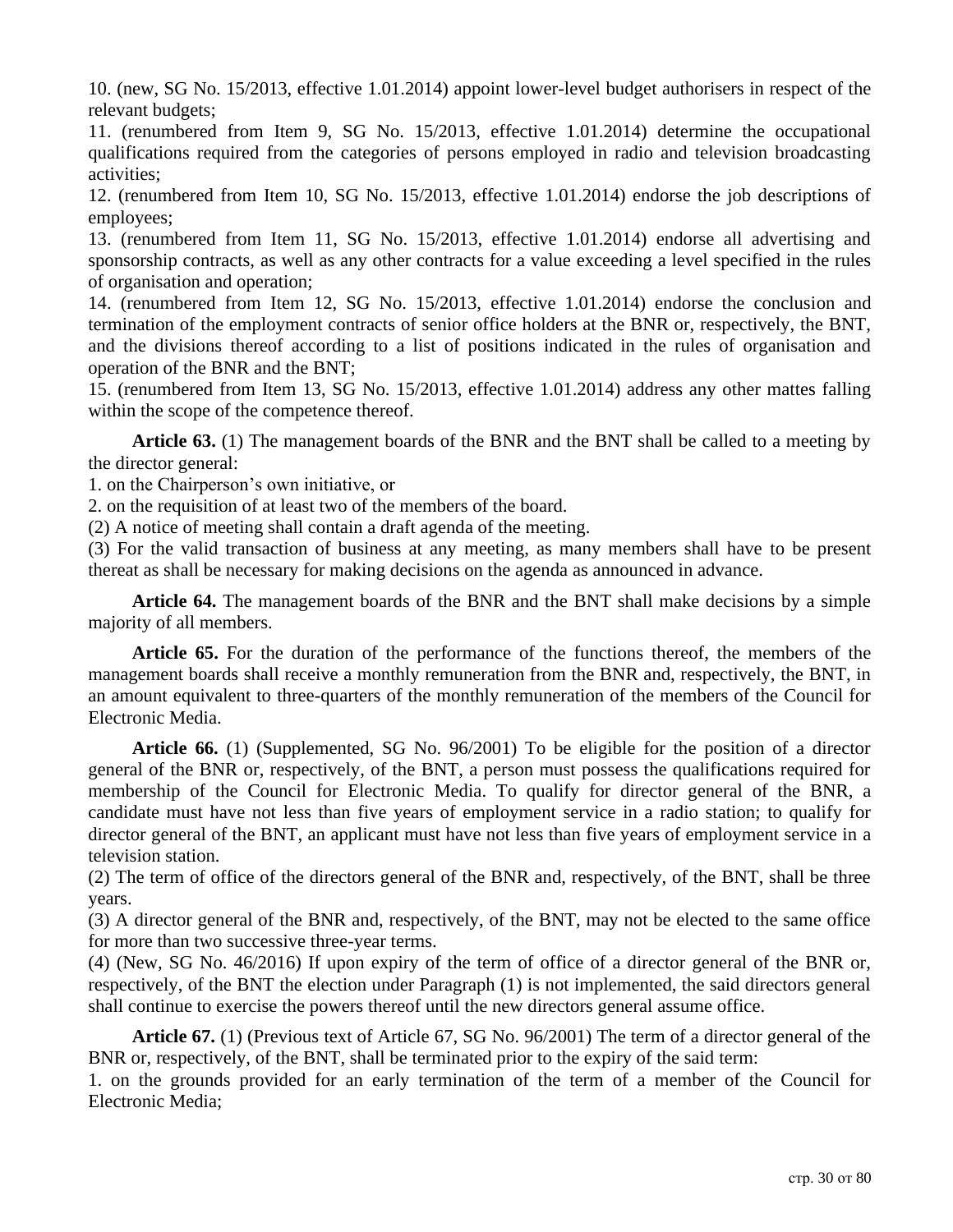2. should it be established that the said director general commits or tolerates others to commit gross or systematic violations of the provisions regarding the principles of pursuit of the broadcasting activities of radio and television broadcasters.

(2) (New, SG No. 96/2001) Upon early termination of the term of a director general and until the conduct of a new election, which must be held within three months, the management of the respective organisation shall be entrusted to a person designated by the Council for Electronic Media and possessing the qualifications required under Article 66 herein.

**Article 68.** (1) (Previous text of Article 68, SG No. 37/2009, effective 19.05.2009) The Director General of the BNR, respectively, of the BNT shall:

1. implement the programming policy;

2. carry out the operational management of the BNR or, respectively, of the BNT, and of the property thereof;

3. propose the members of the Management Board for endorsement by the Council for Electronic Media and approach the Council for Electronic Media with a motion for the early termination of the term of office of any such member;

4. convene the meetings of the Management Board and preside over them;

5. conclude and terminate the employment contracts of the employees;

6. exercise the rights of an employer under the Labour Code;

7. represent the BNR or, respectively, the BNT, in dealings with all natural and legal persons in Bulgaria and abroad;

8. organise the preparation of the draft budget and submit the said draft to the Management Board for endorsement;

9. organise the implementation, balancing off and reporting of the budget, and submit the said budget to the Management Board for adoption.

(2) (New, SG No. 37/2009, effective 19.05.2009) The Director General of the BNT shall select natural and legal persons or radio and television broadcasters for the joint creation of radio and television programme services.

**Article 69.** The directors general of the BNR and the BNT shall receive a monthly remuneration equal to the remuneration drawn by a chairperson of a standing committee of the National Assembly.

### **Section IV BNR and BNT Financing**

**Article 70.** (1) (Amended, SG No. 15/2013, effective 1.01.2014) The Bulgarian National Radio and the Bulgarian National Television shall prepare, implement, balance off and report a budget.

(2) (Amended, SG No. 15/2013, effective 1.01.2014) The management boards of the BNR and the BNT, within the limits of their budgets, shall endorse a budget of the regional radio and television centres and the other structural units.

(3) The following shall accrue in revenue to the budget of the BNR and the BNT:

1. financing from the Radio and Television Fund;

2. a State budget subsidy;

3. own revenue from advertising and sponsorship;

4. proceeds from additional activities related to radio and television broadcasting activities;

5. donations, legacies and bequests;

6. interest and other income related to radio and television broadcasting activities;

7. (new, SG No. 106/2018, effective 1.01.2019) revenues from the activities of the musical bands under Article 46, Paragraph 3 – for BNR.

(4) The State budget subsidy shall: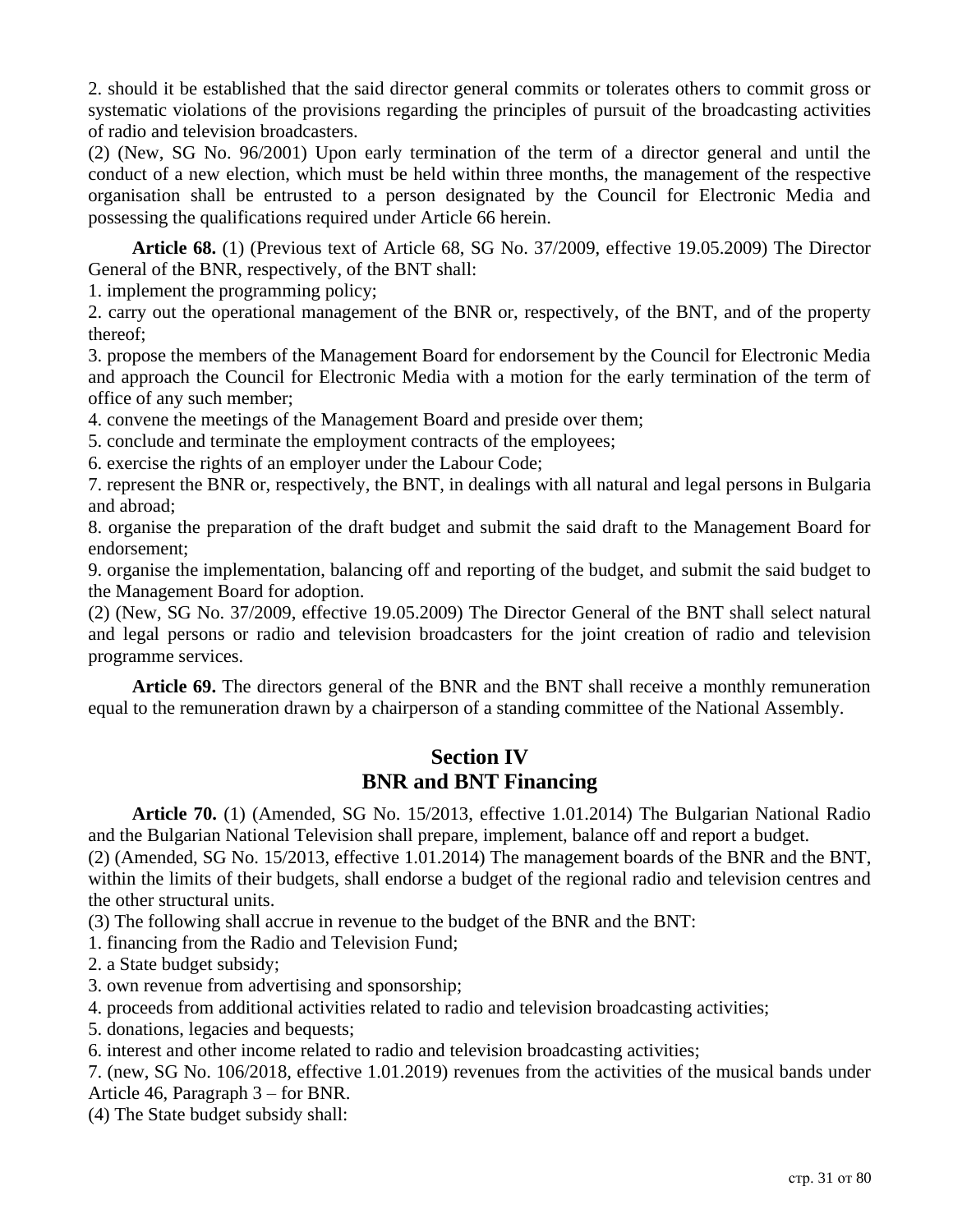1. be provided for the preparation, creation and distribution of national and regional programme services; the amount of subsidy shall be determined per hour of programming on the basis of a standard endorsed by the Council of Ministers;

2. (amended, SG No. 102/2012, effective 1.01.2013) target subsidy for acquisition and capital repair of long-term assets according to a list, approved every year by the Minister of Finance.

(5) The expenditure side of the budget shall be prepared according to the classification of State budget expenditure items.

(6) Any excess of revenues over expenditures at the end of the year shall be a balance brought forward and shall be incorporated into budget for the successive year.

**Article 71.** The Bulgarian National Radio and the Bulgarian National Television shall facilitate the creation and performance of national audio and, respectively, audiovisual output, allocating funds for new productions as follows:

1. the Bulgarian National Radio shall allocate not less than 5 per cent of the State budget subsidy and the financing from the Radio and Television Fund for the creation and performance of Bulgarian music and radio drama works;

2. (new, SG No. 106/2018, effective 1.01.2019) the Bulgarian National Radio shall allocate up to 10 per cent of the State budget subsidy and the financing from the Radio and Television Fund for the overall support of the music bands thereof.

3. (renumbered from Item 2, SG No. 106/2018, effective 1.01.2019) the Bulgarian National Television shall allocate not less than 10 per cent of the State budget subsidy and the financing from the Radio and Television Fund for Bulgarian films made for television.

## **Chapter Four COMMERCIAL COMMUNICATIONS (Heading amended, SG No. 12/2010) Section I General Provisions**

**Article 72.** (Amended, SG No. 12/2010) There shall be audiovisual commercial communications and commercial communications in radio services.

**Article 73.** (Amended, SG No. 12/2010) (Supplemented, SG No. 109/2020, effective 22.12.2020) Audiovisual commercial communications shall be images with or without sound which are designed to promote, directly or indirectly, the goods, services or image of a natural or legal person pursuing an economic activity; or to advance a cause or idea, or to bring about some other effect desired by the advertiser, which accompany, or are included in, a particular programme or user-generated video in return for payment or for similar consideration or for self-promotional purposes.

(2) Commercial communications in radio services shall be sound communications designed to promote, directly or indirectly, the goods, services or reputation of a natural or legal person pursuing an economic activity, or to advance a cause or idea, or to bring about some other effect desired by the advertiser, which accompany, or are included in, a particular programme in return for payment or for similar consideration or for self-promotional purposes.

**Article 74.** (Supplemented, SG No. 79/2000, amended, SG No. 12/2010) (1) Advertising shall be a form of commercial communication which accompanies, or is included in, an audiovisual or radio programme in return for payment or for similar consideration or for self-promotional purposes by a public or private undertaking or natural person in connection with a trade, business, craft or profession in order to promote the supply of goods or services, including immovable property, or rights and obligations, or to advance a cause or idea, or to bring about some other effect desired by the advertiser, in return for payment.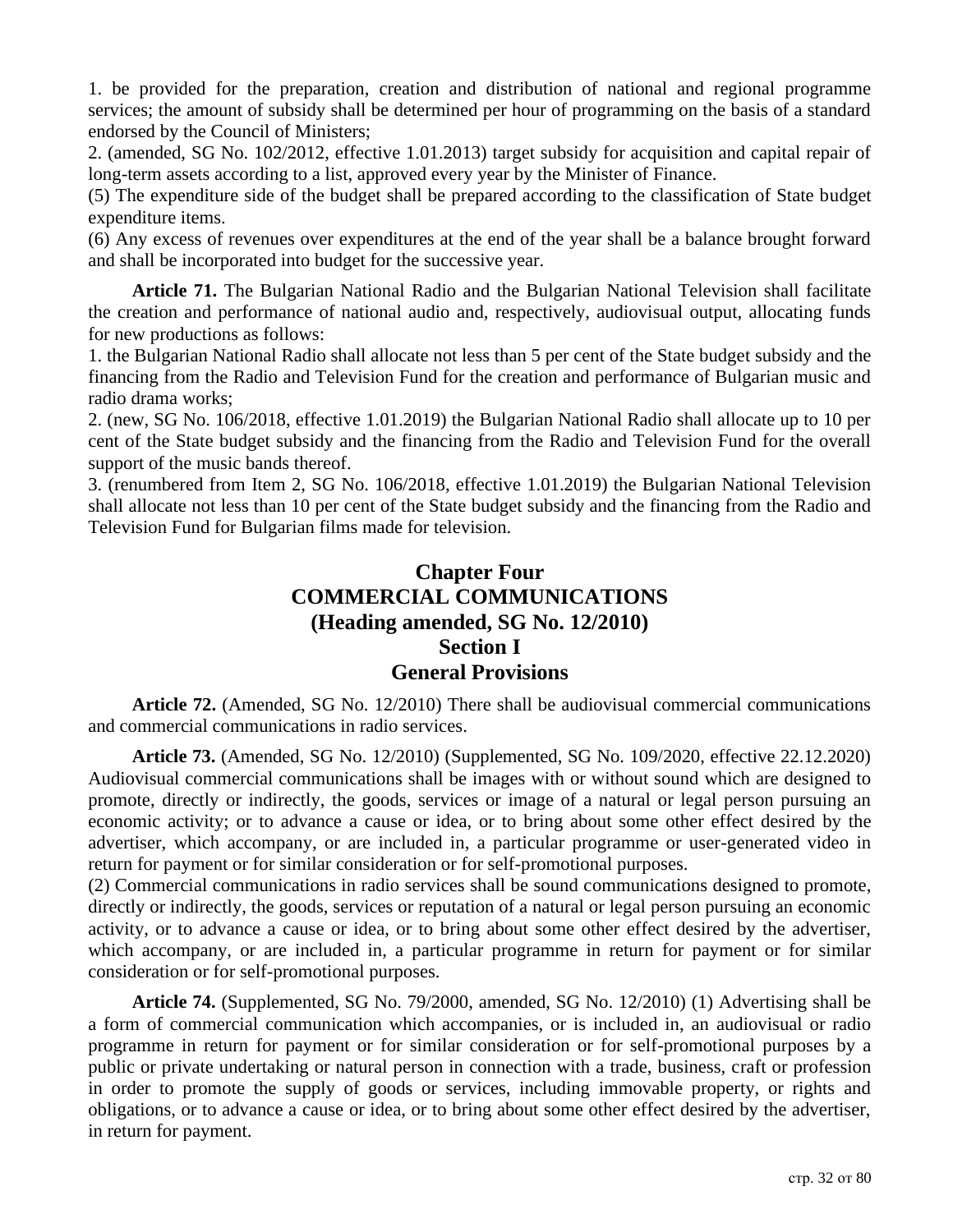(2) (Amended, SG No. 109/2020, effective 22.12.2020) Sponsorship shall be a form of commercial communication consisting of a contribution made by a natural or legal person not engaged in providing media services or video-sharing platform services or in creating audio/audiovisual works to the financing of media services, video-sharing platform services, user-generated videos or programmes with a view to promoting their name, trade mark, image, activities or products.

(3) Teleshopping or radio shopping shall be a form of commercial communication consisting of any direct offer broadcast to the public with a view to the supply of goods or services, including immovable property, rights and obligations, in an audiovisual programme or a radio programme, in return for payment.

(4) (Amended, SG No. 109/2020, effective 22.12.2020) Product placement shall be a form of commercial communication consisting of the inclusion of, or reference to, a product, a service or a trade mark within a programme or a user-generated video in return for payment or for similar consideration.

(Section II - Heading repealed, SG No. 12/2010)

**Article 75.** (Amended, SG No. 12/2010) (Supplemented, SG No. 109/2020, effective 22.12.2020) Audiovisual commercial communications provided by media service providers must be readily recognisable as such. Surreptitious commercial communications shall be prohibited.

(2) Surreptitious commercial communication shall be the representation in words or pictures of goods, services, the name, the trade mark or the activities of a producer of goods or a provider of services in programmes, when such representation is intended by the media service provider to serve as advertising and might mislead the public as to its nature, in particular if it is done in return for payment or for similar consideration.

(3) Producers of goods and providers of services may not exercise influence on editorial content.

(4) Commercial communications shall not use subliminal techniques. Subliminal techniques shall be indirect methods, which are not identified as commercial communications and are not recognised by the audience as such, but may elicit a subconscious mental reaction and produce a predisposition to the presented goods and services in the audience.

(5) Commercial communications must not:

1. prejudice human dignity;

2. include or promote any discrimination based on such grounds as sex, racial or ethnic origin, nationality, religion or belief, disability, age or sexual orientation;

3. encourage behaviour prejudicial to health or safety;

4. encourage behaviour grossly prejudicial to the protection of the environment.

(6) (Supplemented, SG No. 109/2020, effective 22.12.2020) All forms of commercial communications for cigarettes and other tobacco products, as well as for electronic cigarettes and refill containers, shall be prohibited;

(7) Commercial communications for alcoholic beverages must not be aimed specifically at children and may not encourage immoderate consumption of such beverages.

(8) Commercial communications for medicinal products available only on prescription or for medical treatment available only on prescription shall be prohibited, with the exception of the cases under Article 248 of the Medicinal Products in Human Medicine Act.

(9) Commercial communications must not:

1. (amended, SG No. 109/2020, effective 22.12.2020) endanger the physical, mental moral and/or social development of children;

2. directly exhort children to buy or hire a product or service by exploiting their inexperience or credulity;

3. encourage children to persuade their parents or others to purchase the goods or services being advertised;

4. exploit the special trust children place in their parents, teachers or other persons;

5. unreasonably show children in dangerous situations.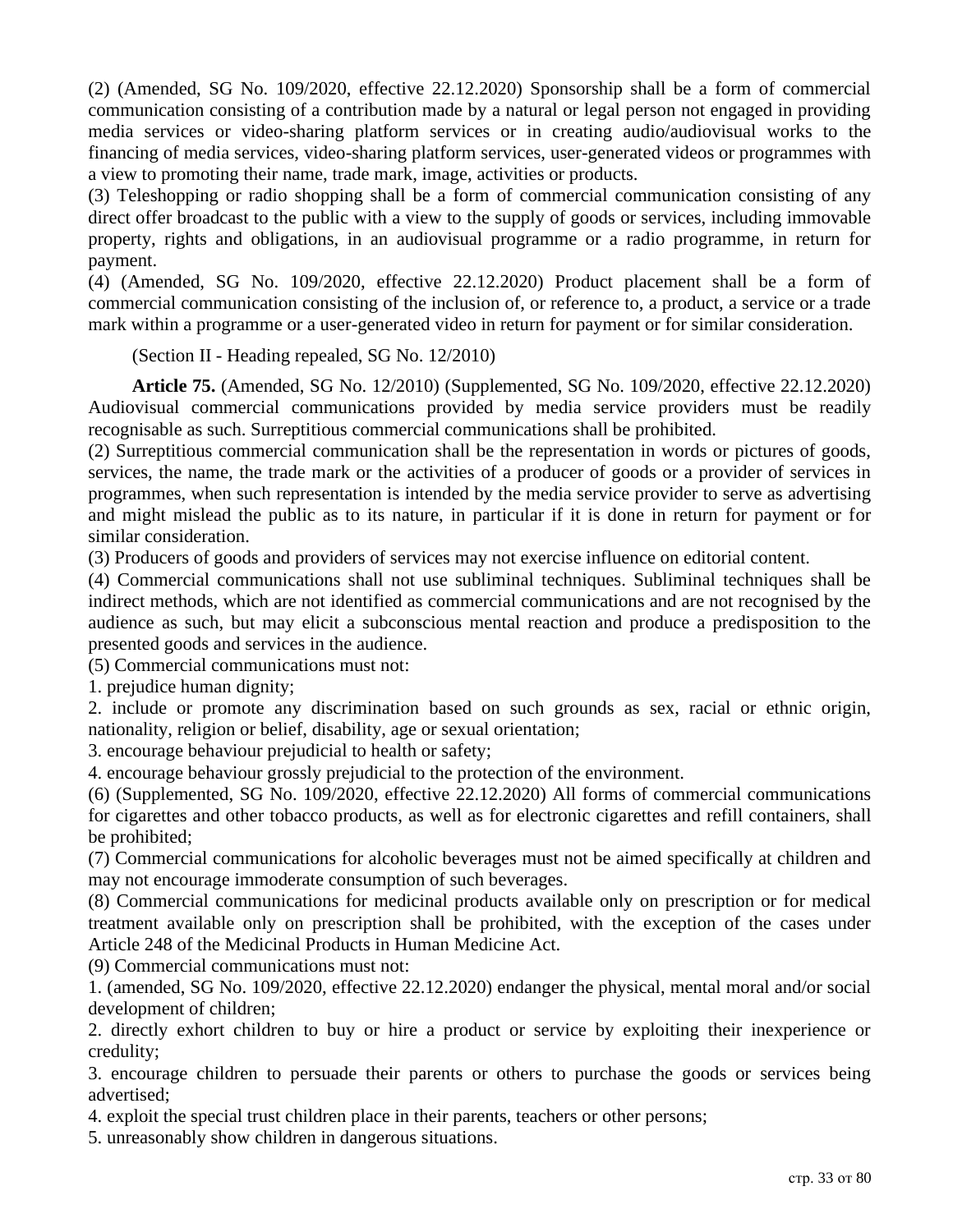(10) (New, SG No. 27/2013, effective 1.04.2013, amended, SG No. 109/2020, effective 22.12.2020) The volume levels in audiovisual commercial communications and commercial communications in radio services should conform to the uniform standard referred to in Item 2 of Article 4b (1) herein.

(11) (New, SG No. 109/2020, effective 22.12.2020) Commercial communications for alcoholic beverages in on-demand audiovisual media services, with the exception of sponsorship and product placement, must comply with the criteria set out in Article 88 herein.

**Article 76.** (Supplemented, SG No. 79/2000, amended, SG No. 12/2010, supplemented, SG No. 28/2011, amended, SG No. 109/2020, effective 22.12.2020) (1) Media service providers shall develop, as part of the code of ethics referred to in Item 3 of Article 4b (1) herein, rules regarding inappropriate commercial communications, accompanying or included in children's programmes, for foods and beverages containing nutrients and substances with a nutritional or physiological effect, in particular fat, trans-fatty acids, salt/sodium and sugars, of which excessive intakes in the overall diet are not recommended. The said rules shall aim to effectively reduce the exposure of children to audiovisual commercial communications for such foods and beverages, as well as to provide that such commercial communications do not emphasise the positive quality of the nutritional aspects of such foods and beverages.

(2) Media service providers shall draw up, as part of the code of ethics referred to in Item 3 of Article 4b (1) herein, rules regarding inappropriate audiovisual commercial communications for alcoholic beverages. The said rules shall aim to effectively reduce the exposure of children to audiovisual commercial communications for alcoholic beverages.

**Article 77.** (Amended, SG No. 79/2000, SG No. 12/2010) It shall be inadmissible to distribute any commercial communications containing pornography or inciting to violence and disrespect of human dignity, as well as to behaviour prejudicial to public order and generally accepted moral standards. Any commercial communications of an erotic content using or addressed to children shall be inadmissible.

**Article 78.** (Amended, SG No. 79/2000, SG No. 12/2010) Media service providers shall regulate the inclusion of commercial communications in the media services by written contracts.

**Article 79.** (Amended, SG No. 79/2000, SG No. 12/2010) Media service providers shall assist the Council for Electronic Media for the strict application of this Act and, when approached by a reasoned request, shall provide the said Council with the data and documents necessary for the needs of regulation.

**Article 80.** (Amended, SG No. 12/2010) (1) Commercial communications may not feature the coat of arms, flag and anthem of the Republic of Bulgaria, as well as, orally and visually, journalists regularly employed to present news.

(2) The persons referred to in Paragraph (1) may participate in advancing a cause or idea.

**Article 81.** (Amended, SG No. 79/2000, SG No. 12/2010) Commercial communications for goods and services whereof the production or trade is subject to a licensing scheme according to Item 2 of Article 9 (1) of the Act Restricting Administrative Regulation and Administrative Control over Economic Activity or the advertising for which requires authorisation may be included in media services only after presentation of the relevant licence or authorisation.

# **Section II (New, SG No. 12/2010) Sponsorship**

**Article 82.** (Amended, SG No. 12/2010) (1) Media services or programmes that are sponsored must meet the following requirements: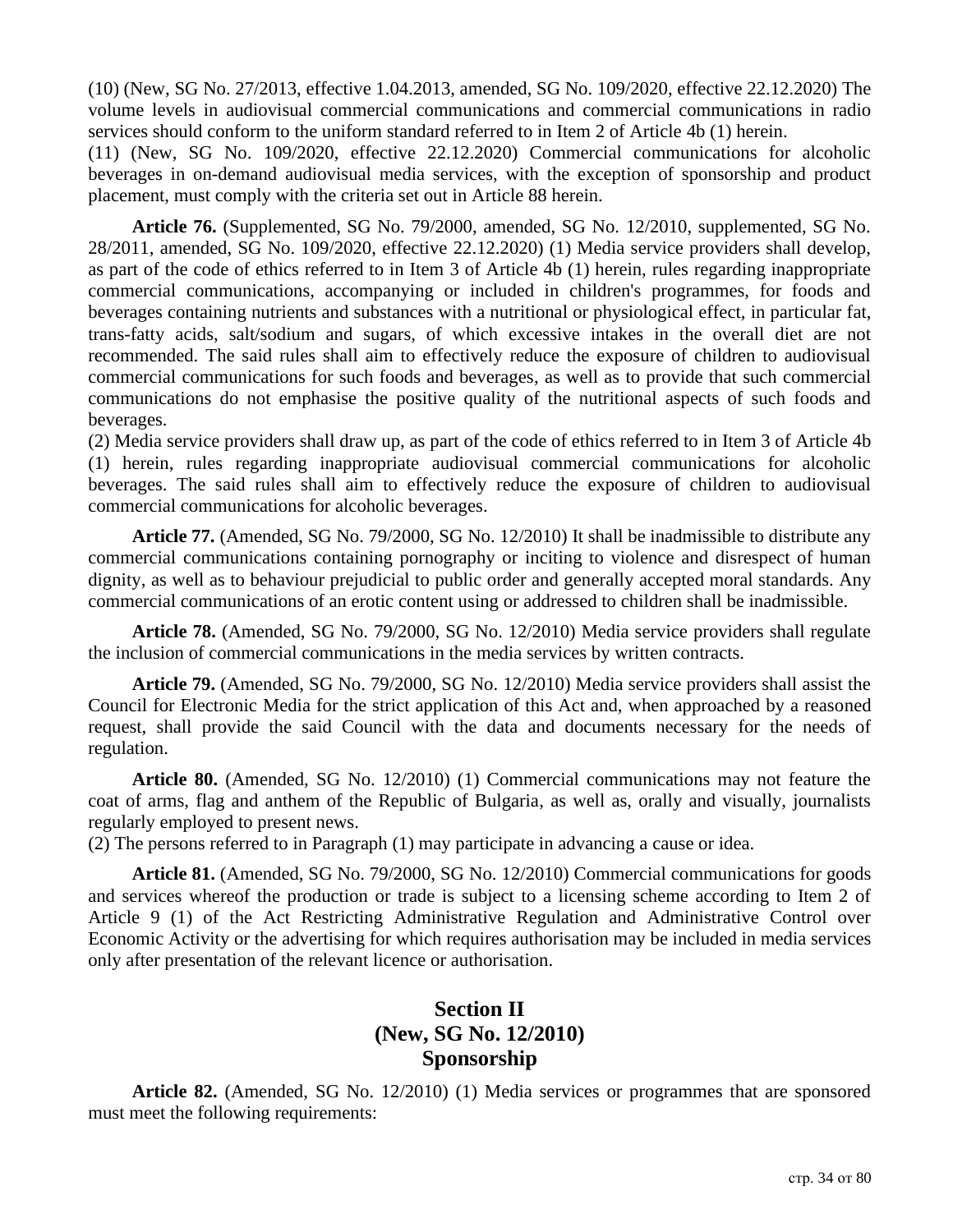1. their content and, in the case of programme services, their programme schedule must in no circumstances be influenced in such a way as to affect the responsibility and editorial independence of the media service provider;

2. they must not directly encourage the purchase or rental of goods or services, especially by making references to those goods or services in the programmes;

3. viewers must be clearly informed of the existence of a sponsorship agreement;

4. they must be clearly identified as such by the name, logo and/or any other symbol of the sponsor, such as a reference to its products or services or a distinctive sign thereof in an appropriate way at the beginning, during and/or at the end of the programmes.

(2) (Supplemented, SG No. 109/2020, effective 22.12.2020) Media services or programmes may not be sponsored by undertakings whose principal activity is the manufacture or sale of cigarettes and other tobacco products, as well as electronic cigarettes and refill containers.

(3) The sponsorship of media services or programmes by producers or sellers of medicinal products or by medical-treatment facilities may promote the name or the image of the sponsor, but shall not promote specific medicinal products available only on prescription or medical treatment available only on prescription.

(4) News and current affairs programmes may not be sponsored.

(5) Political parties and organisations, as well as religious organisations, may not sponsor programmes.

(6) The showing of a sponsorship logo during children's and religious programmes shall be prohibited.

## **Section III (New, SG No. 12/2010) Product Placement**

**Article 83.** (Amended, SG No. 12/2010) (1) (Amended, SG No. 109/2020, effective 22.12.2020) Product placement shall be allowed, except:

1. in news and current affairs programmes, consumer affairs programmes and religious programmes;

2. in children's programmes;

3. in audiovisual media services of public-service providers, except for product placement in cinematographic works, in films and serials made for audiovisual media services.

(2) (Repealed, SG No. 109/2020, effective 22.12.2020).

(3) (Repealed, SG No. 109/2020, effective 22.12.2020).

(4) (Supplemented, SG No. 109/2020, effective 22.12.2020) Product placement shall not be the case where a product or a service is not included in a particular programme against payment but is provided to meet the needs of the programme of costumes, production props, prizes, accommodation, a filming location or other such and the products and services involved are not of significant value.

(5) "Significant value", within the meaning given by Paragraph (4), shall be a value which exceeds five times the quintuple average value of the commercial communications transmitted in the relevant programme, according to pre-announced rates of the media service provider concerned.

(6) Providers shall have the right to announce, by appropriate means, the provision of goods and services referred to in Paragraph (4) in the closing credits of the relevant programme.

**Article 84.** (Amended, SG No. 79/2000, SG No. 93/2005, SG No. 12/2010, SG No. 109/2020, effective 22.12.2020) (1) Programmes that contain product placement must meet the following requirements:

1. their content and organisation within a schedule, in the case of linear services, or within a catalogue in the case of on-demand non-linear media services, must not be influenced in such a way as to affect the responsibility and editorial independence of the media service provider;

2. they must not directly encourage the purchase or rental of goods or services, in particular by making special promotional references to those goods or services;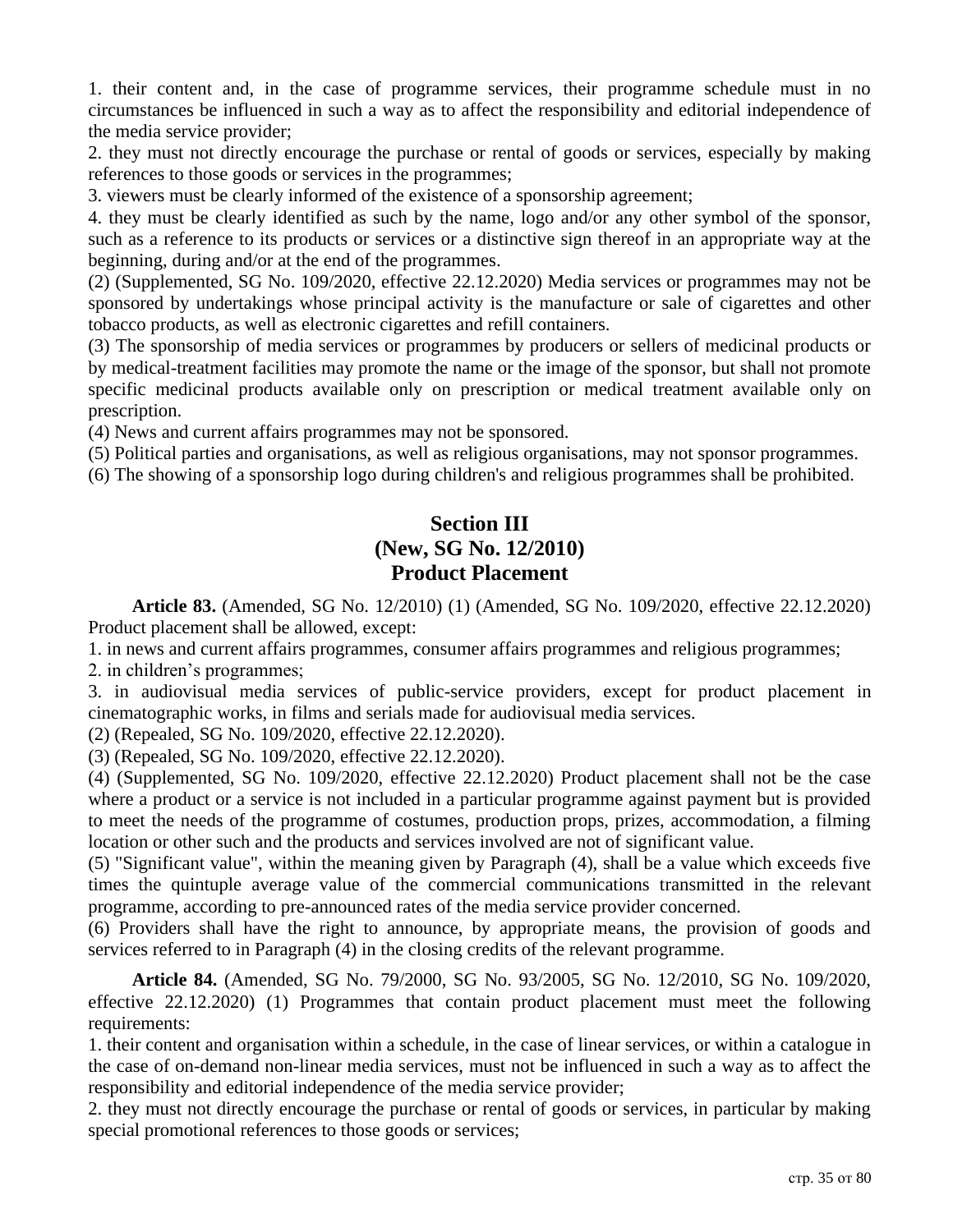3. they must not give undue prominence to the product in question;

4. the audience must be clearly informed of the existence of product placement by an appropriate identification at the start and at the end of the programme, and when a programme resumes after an advertising break, in order to avoid any confusion on the part of the audience; this requirement shall be waived for programmes which are not produced or commissioned by the media service provider itself or by a person affiliated with that media service provider.

(2) In any event programmes must not contain product placement of:

1. cigarettes and other tobacco products, as well as electronic cigarettes and refill containers, or product placement from undertakings whose principal activity is the manufacture or sale of those products;

2. specific medicinal products or medical treatments available only on prescription in the Member State under whose jurisdiction the media service provider falls.

(3) The restrictions under Paragraph (2) shall apply only to programmes produced after the 19th day of December 2009.

#### **Section IV (New, SG No. 12/2010) Television Advertising and Teleshopping**

**Article 85.** (Amended, SG No. 12/2010) (1) Advertising and teleshopping must be clearly recognisable and distinguishable from editorial content.

(2) Advertising and teleshopping must be kept quite distinct from other parts of the programme by optical and/or acoustic, and/or spatial means, without prejudice to the use of new advertising techniques. (3) (Amended, SG No. 109/2020, effective 22.12.2020) Isolated television advertising and teleshopping spots shall be admissible in the distribution of sports events. Isolated television advertising and teleshopping spots, other than in the distribution of sports events, shall remain the exception.

**Article 86.** (Amended and supplemented, SG No. 79/2000, amended, SG No. 105/2005, SG No. 21/2006, SG No. 12/2010) (1) Where advertising and teleshopping spots are inserted during programmes, they must not prejudice the integrity of the programmes, taking into account natural breaks in and the duration and the nature of the programme, and the rights of the right holders.

(2) (Amended, SG No. 109/2020, effective 22.12.2020) Films made for television (excluding series, serials and documentaries), cinematographic works and news programmes may be interrupted by an advertising and/or teleshopping spot once for each scheduled period of at least 30 minutes.

(3) (Amended and supplemented, SG No. 109/2020, effective 22.12.2020) Children's programmes may be interrupted by an advertising spot once for each scheduled period of at least 30 minutes, provided that the scheduled duration of the programme is greater than 30 minutes. Teleshopping spots shall be prohibited during children's programmes.

(4) Transmission of advertising or teleshopping shall be inadmissible during national observances and religious services.

(5) The insertion of paid reports in news shall be inadmissible.

**Article 87.** (Amended, SG No. 12/2010) Teleshopping for medicinal products which are subject to a marketing authorisation according to the Medicinal Products in Human Medicine Act, as well as teleshopping for medical treatment, shall be prohibited.

**Article 88.** (Amended, SG No. 79/2000, SG No. 12/2010) Advertising and teleshopping for alcoholic beverages must not:

1. be aimed specifically at children or, in particular, depict children consuming these beverages;

2. link the consumption of alcohol to enhanced physical performance or to driving of motor vehicles;

3. create the impression that the consumption of alcohol contributes towards social or sexual success;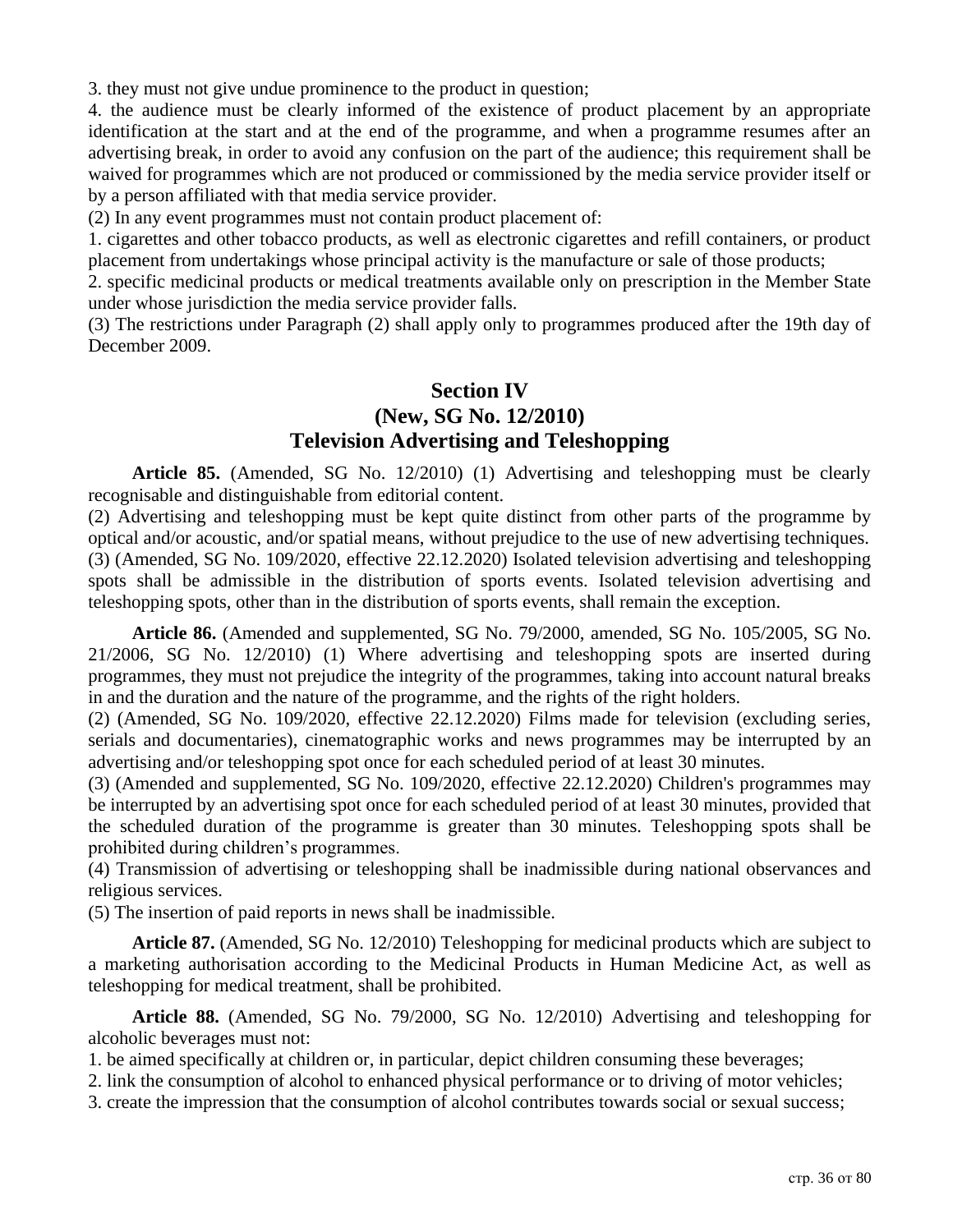4. claim that alcohol has therapeutic qualities or that it is a stimulant, a sedative or a means of resolving personal conflicts;

5. encourage immoderate consumption of alcohol or present abstinence or moderation in a negative light;

6. place an emphasis on high alcoholic content as being a positive quality of the beverages.

(Section III - Heading repealed, SG No. 109/2020, effective 22.12.2020)

**Article 89.** (Amended, SG No. 12/2010, SG No. 109/2020, effective 22.12.2020) (1) The proportion of advertising spots and teleshopping spots within the period between 6:00 and 18:00 hours may not exceed 20 per cent of that period. The proportion of advertising spots and teleshopping spots within the period between 18:00 and 24:00 hours may not exceed 20 per cent of that period.

(2) Paragraph (1) shall not apply to:

1. self-promotion and announcements made by the broadcaster in connection with its own programme services, programmes and ancillary products derived from those programmes, as well as in connection with programmes and media services of persons providing media services which are affiliated with that media service provider.

2. promotion of European films;

3. charity appeals and public benefit causes;

4. sponsorship announcements;

5. product placements;

6. neutral frames between editorial content and television advertising or teleshopping spots, and between individual spots.

**Article 90.** (Amended, SG No. 12/2010) (1) The overall duration of advertising in each separate programme service may not exceed:

1. for the BNT: 15 minutes per day and 4 minutes per hour;

2. for the BNR: 6 minutes per hour.

(2) The Bulgarian National Television shall be entitled to use up to one-third of the overall daily duration of advertising during the daypart between 19:00 and 22:00 hours.

(3) (Amended, SG No. 109/2020, effective 22.12.2020) The overall duration of advertising in the programme services of the BNR and the BNT intended for regional distribution may not exceed 6 minutes per hour.

(4) The restrictions referred to in Items 1 and 2 of Paragraph (1) shall not apply to advertising inserted in programmes covering art, culture or sports events of national and international importance. In such case, the standard provisions shall apply to the duration of the advertising.

**Article 91.** (Amended, SG No. 12/2010) Teleshopping windows must be clearly identified as such by optical and acoustic means and shall be of a minimum uninterrupted duration of 15 minutes.

**Article 92.** (Amended, SG No. 12/2010) (1) The provisions of Sections I, II and III shall apply, mutatis mutandis, to television programme services exclusively devoted to advertising and teleshopping, as well as to television channels exclusively devoted to self-promotion, the provisions being interpreted and applied in conformity with the nature and character of those programme services.

(2) The provisions of Article 86 (1) herein regarding the observance of copyrights and neighbouring rights, of Article 86 (4) and (5), Articles 87 and 88 herein shall furthermore apply, mutatis mutandis, to radio advertising and radio shopping.

## **Chapter Five FINANCING OF RADIO AND TELEVISION BROADCASTING ACTIVITIES Section I Fees**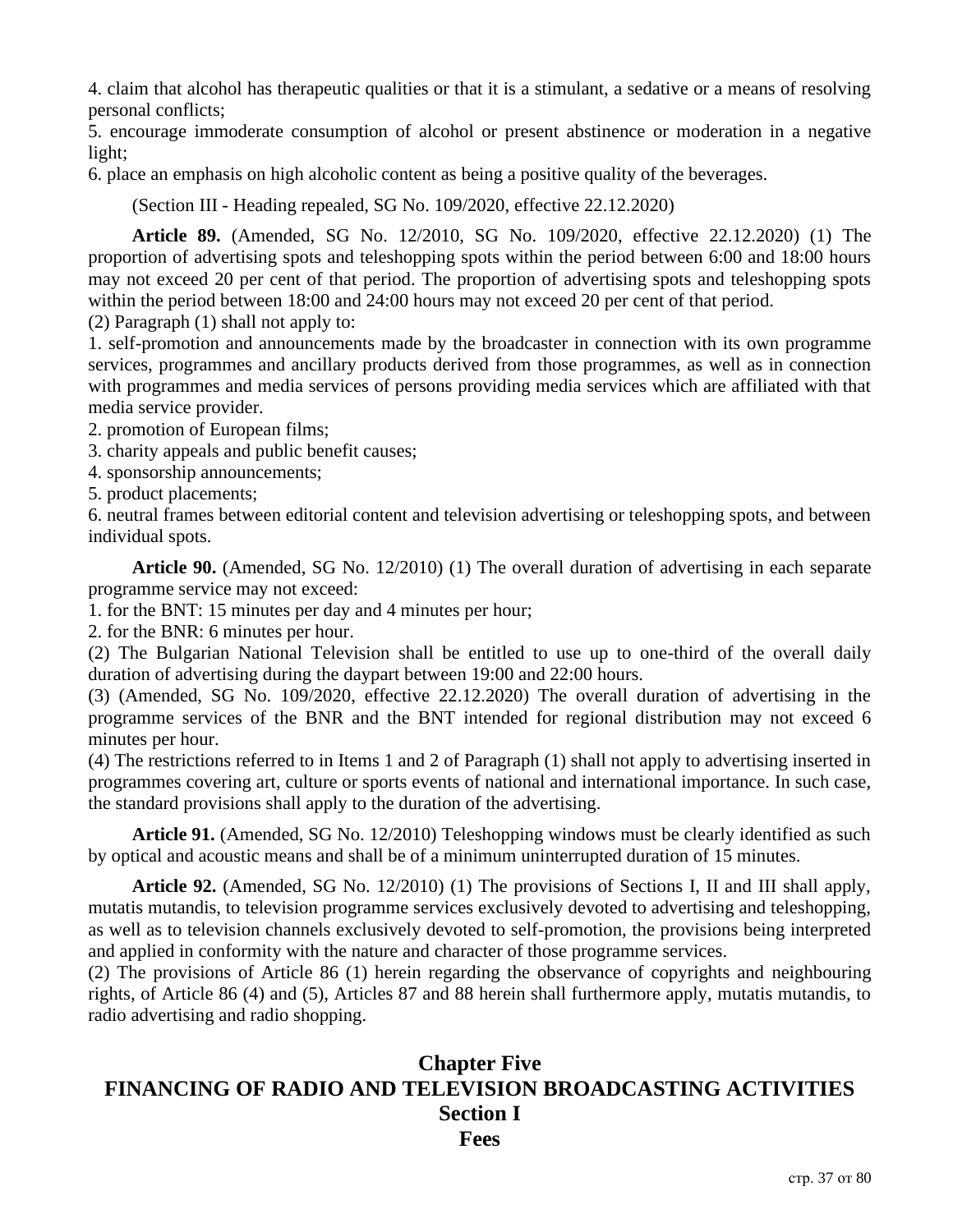**Article 93.** (1) A monthly fee shall be charged for financing of public-service radio and television broadcasting activities on the basis of each registered electric meter.

(2) No fee shall be charged for three-phase electric current meters registered for manufacturing purposes.

(3) Any persons, who do not own radio and television receivers or who do not receive radio and television programmes, shall state this in a declaration submitted to the competent service. Any such persons shall be exempt from paying the fee referred to in Paragraph (1) as from the day of submission of the declaration.

(4) (Paragraph declared partly unconstitutional, in respect of the expression "at any time", by the Constitutional Court of the Republic of Bulgaria, Judgment promulgated in SG No. 60/1999)

The competent service may at any time verify whether the declaration is true. Should it be established that the declaration is untrue, or should the person obstruct the conduct of verification as to whether the declaration is true, the fee shall be due at double amount for the entire duration as from the day of submission of the declaration.

**Article 94.** (1) Citizens shall pay a monthly fee under Article 93 herein equal to 0.6 per cent of the national minimum wage as fixed by the Council of Ministers, for each registered electricity meter. (2) Legal and natural persons which and who carry on business, as well as central- and local-

government organisations, shall pay a monthly fee equal to 2.5 per cent of the national minimum wage as fixed by the Council of Ministers, for every registered electricity meter.

**Article 95.** The fee referred to in Article 94 herein shall be paid together with the sums due for electricity consumption according to the applicable procedure through the pay-desks of the power supply utilities of the National Electric Company EAD.

**Article 96.** Citizens with visual or hearing disabilities whereon Disability Grade Two has been conferred shall be exempt from paying fees.

Article 97. (1) No fee shall be payable for use of receivers and devices by healthcare facilities, child care homes and kindergartens, educational, social and cultural institutions according to a list proposed by the competent ministries and central-government departments and endorsed by the Council for Electronic Media, as well as if the receivers and devices are used as monitors.

(2) The list referred to in Paragraph (1) shall be published in the Newsletter of the Council for Electronic Media and shall be periodically updated.

### **Section II Radio and Television Fund**

**Article 98.** There shall be established a Radio and Television Fund with the Council for Electronic Media for financing of radio and television broadcasting activities.

**Article 99.** (1) The Radio and Television Fund shall be directed by a Management Board whereof the composition shall be determined by the Council for Electronic Media.

(2) (Amended, SG No. 79/2000, SG No. 88/2005, SG No. 12/2010) The Management Board shall mandatorily include one representative each of the Ministry of Finance, of the Ministry of Transport, Information Technology and Communications, of the public-service radio and television media service providers, and of the commercial radio and television media service providers.

(3) The Council for Electronic Media shall adopt rules of organisation and operation of the Radio and Television Fund and of the Management Board of the said Fund.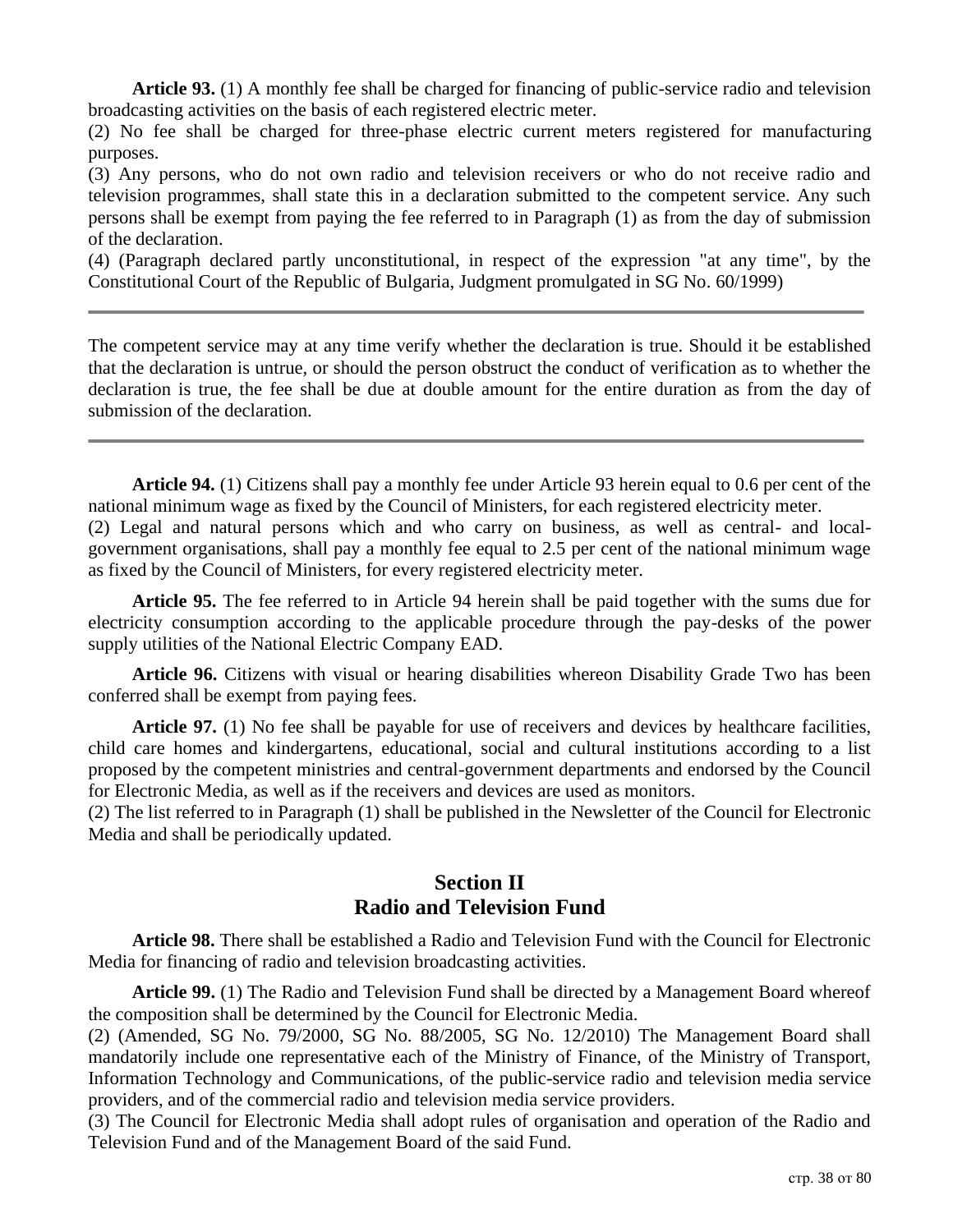**Article 100.** The Management Board shall elect a Chairperson from amongst its members.

**Article 101.** (1) The Council for Electronic Media shall appoint an Executive Director of the Radio and Television Fund, who shall direct the day-to-day operation of the said Fund. (2) The Executive Director may not be member of the Management Board.

**Article 102.** (1) (Previous text of Article 102, amended and supplemented, SG No. 96/2001, amended, SG No. 93/2005) The resources of the Radio and Television Fund shall be raised from:

1. the monthly fees charged for the reception of radio and television programme services;

2. the initial and annual licence fees or registration fees, as the case may be, as collected by the Council for Electronic Media;

3. interest on the resources raised in the Fund;

4. donations and bequests;

5. other sources as specified in a law.

(2) The licence fees and registration fees collected by the Council for Electronic Media shall cover the administrative costs incurred by the said Council for the activities related to the licensing, registration and supervision of the activities as to compliance with the terms and conditions provided for in the licences and with the terms and conditions whereunder the registration has been effected.

(3) Radio and television broadcasters shall pay fees as follows:

1. an initial licence fee, including:

(a) for verifying the correctness of the documents;

(b) for granting the licence;

2. an initial registration fee, including:

(a) for verifying the correctness of the documents;

(b) for effecting the registration and for issuing a certificate;

3. an annual fee:

(a) for supervising the activities of the licensed radio and television broadcaster as to compliance with the law and with the terms and conditions whereunder the licence has been granted;

(b) for supervising the activities of the registered radio and television broadcaster as to compliance with the programme design, programme concept, programme type or programme schedule as declared;

4. a fee for modifying and supplementing the licence or for changes in the registered circumstances, as the case may be, including:

(a) for examining the request;

(b) for effecting the revisions;

5. a fee for extending the term of validity of the licence;

6. a fee for issuing a replacement of the licence or of the certificate of registration, as the case may be;

7. (new, SG No. 12/2010) a fee for issuing a certificate of recording in the register referred to in Article 125j herein.

(4) (New, SG No. 109/2020, effective 22.12.2020) On-demand media service providers shall pay fees as follows:

1. for verifying the correctness of the documents for initial recording in the public register referred to in Article 125j herein and for recording of intervening changes;

2. for issuing a certificate of recording;

3. an annual fee for supervision.

(5) (New, SG No. 109/2020, effective 22.12.2020) Video-sharing platform providers shall pay fees as follows:

1. for verifying the correctness of the documents for initial recording in the public register referred to in Article 125j herein and for recording of intervening changes;

2. for issuing a certificate of recording;

3. an annual fee for supervision.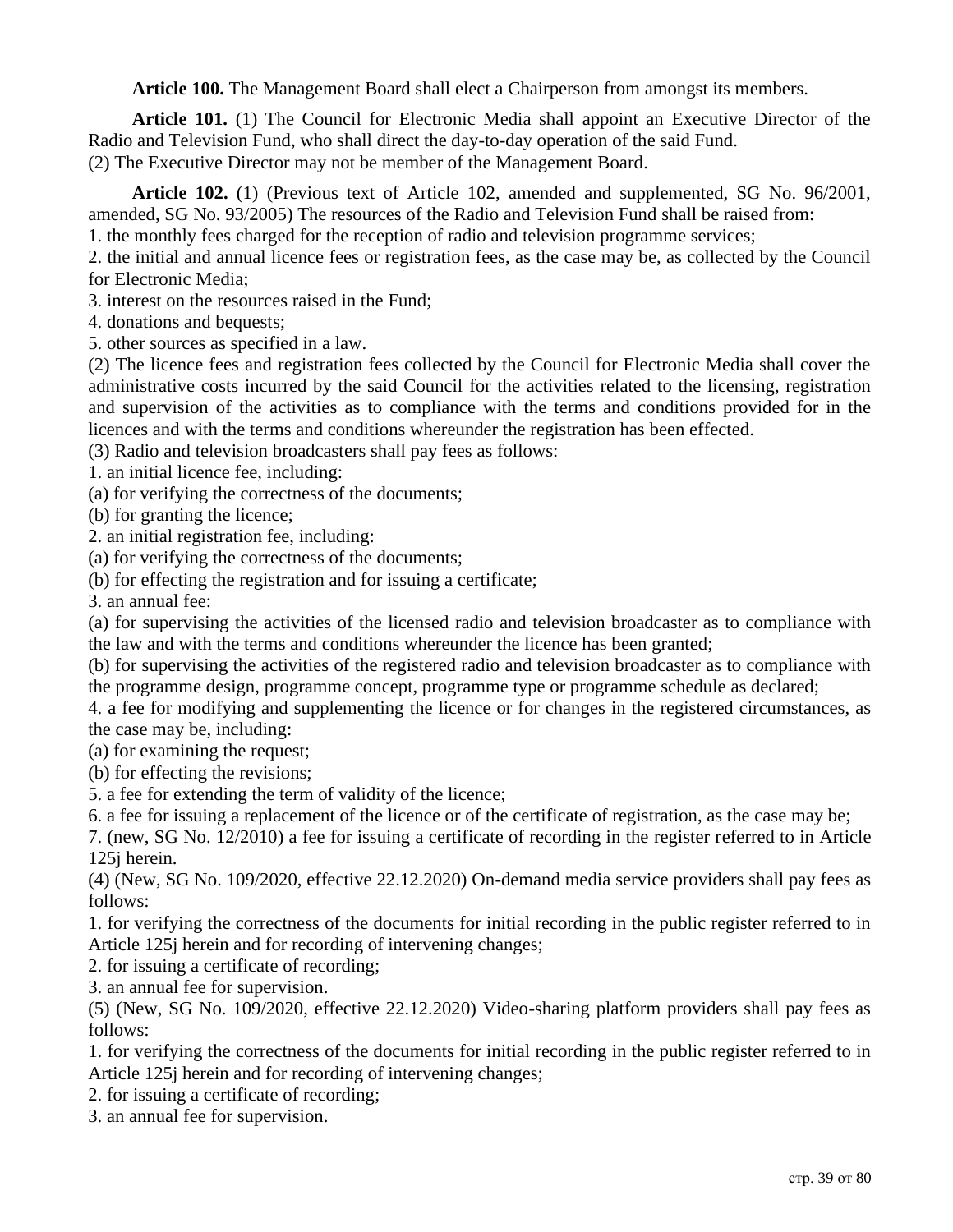(6) (Amended, SG No. 12/2010, renumbered from Paragraph (4), amended, SG No. 109/2020, effective 22.12.2020) The amount of the initial fee referred to in Items 1 and 2 of Paragraph (3), in Items 1 and 2 of Paragraph (4) and in Items 1 and 2 of Paragraph (5) shall be determined depending on the necessary administrative costs incurred by the Council for Electronic Media for the preparation and grant of the licence, for the registration or for recording the on-demand service or the video-sharing platform.

(7) (Amended, SG No. 12/2010, renumbered from Paragraph (5), SG No. 109/2020, effective 22.12.2020) The amount of the annual fee shall be determined depending on the necessary administrative costs incurred by the Council for Electronic Media for the supervision as to compliance with the conditions for the provision of services under this Act on the basis of the following criteria:

1. number of registered residents who can be serviced by the licensed or registered service or the service under Article 125g herein;

2. territorial range of the service;

3. kind of the service.

(8) (Renumbered from Paragraph (6), amended, SG No. 109/2020, effective 22.12.2020) The amount, the time limits and the modes of payment of the fees covered under Paragraphs (3) to (5) shall be established by a Rate Schedule of Fees for Radio and Television Broadcasting Activities. The said Rate Schedule shall be laid before the Council of Ministers by the Minister of Culture on a motion by the Council for Electronic Media.

(9) (Renumbered from Paragraph (7), amended, SG No. 109/2020, effective 22.12.2020) The fees referred to in Paragraphs (3) to (5) shall be determined in accordance with the following principles:

1. equal treatment of media service providers and, respectively, of video-sharing platform service providers;

2. proportionality in respect of the administrative costs;

3. promotion of competition and of the provision of new services;

4. satisfaction of the needs of society of high-quality services;

(10) (Renumbered from Paragraph (8), amended, SG No. 109/2020, effective 22.12.2020) Media service providers and video-sharing platform service providers shall pay the same fees for an activity of same kind and scope.

(11) (Renumbered from Paragraph (9), amended, SG No. 109/2020, effective 22.12.2020) The proceeds from the fees referred to in Paragraphs (3) to (5) shall be administrated by the Council for Electronic Media.

**Article 103.** (1) The resources of the Radio and Television Fund shall be spent on:

1. financing of the BNR and the BNT;

2. financing of the Council for Electronic Media;

3. financing of projects of national importance involving the implementation and use of new technologies in radio and television broadcasting activities;

4. financing of significant cultural and educational projects;

5. financing of projects and activities designed to extend the audience and/or territorial reach of radio and television programme services;

6. the management of the Fund;

7. the National Electric Company EAD, in connection with the collection of the fees referred to in Article 93 herein.

(2) The financing of the BNR and the BNT shall be allocated:

1. for the preparation, creation and distribution of national and regional programme services according to a standard per hour of programming determined by the Council for Electronic Media on motion by the BNR and the BNT;

2. for targeted funding for tangible fixed assets.

(3) The Council for Electronic Media shall open an off-budget account with the Bulgarian National Bank for custody of the resources of the Radio and Television Fund.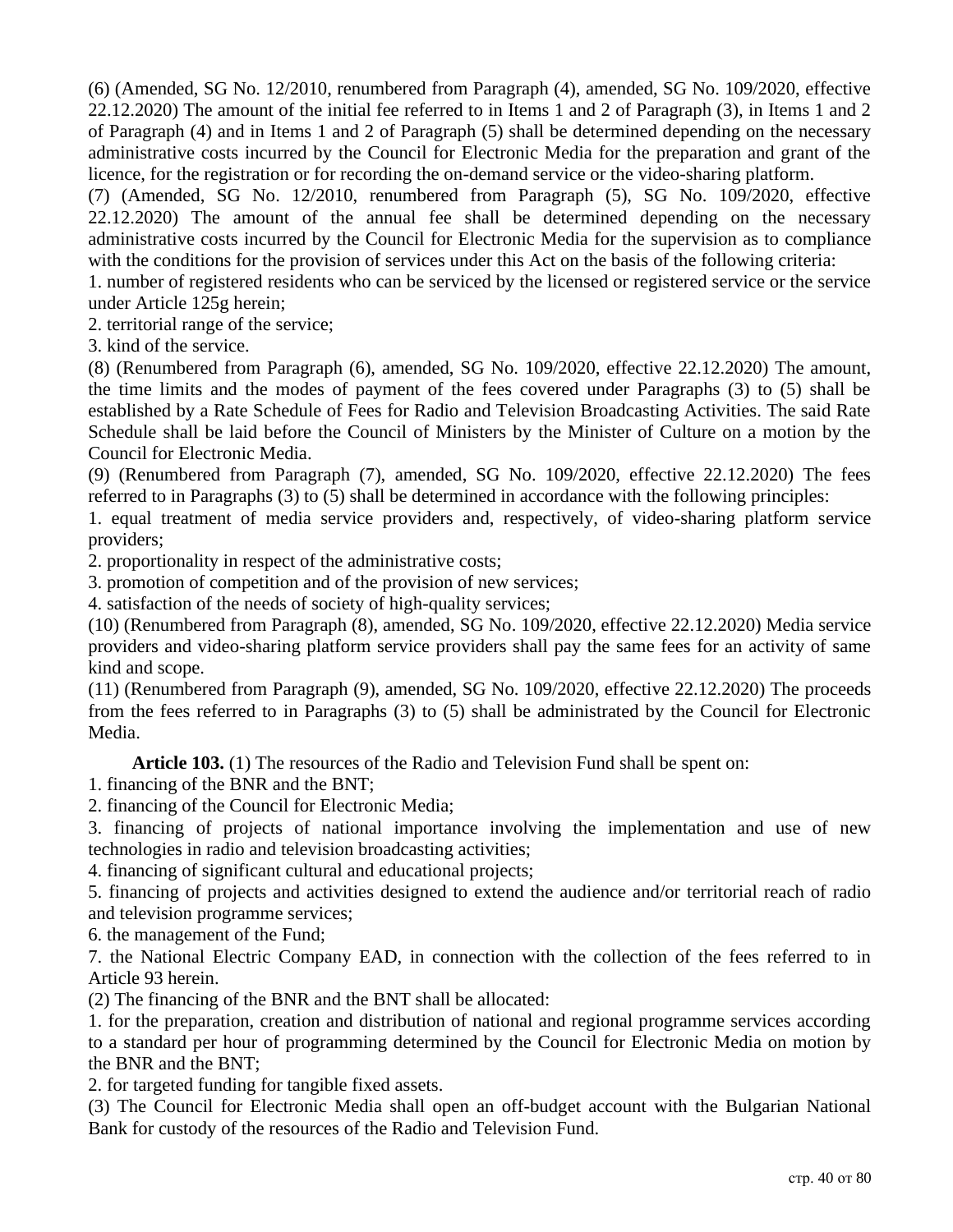**Article 104.** Any excess of revenues over expenditures at the end of the year shall be a balance brought forward and shall be used for the assigned purpose during the following year.

# **Chapter Six RADIO AND TELEVISION BROADCASTER LICENSING AND REGISTRATION (Heading amended, SG No. 96/2001) Section I General Provisions**

**Article 105.** (1) (Amended, SG No. 96/2001, supplemented, SG No. 77/2002, amended, SG No. 14/2009) Radio and television broadcasting activities for the creation of programme services intended for distribution by means of electronic communications networks, where radio spectrum is used as an individually assigned scarce resource, shall be pursued by virtue of individual licences granted by the Council for Electronic Media under the terms and according to the procedure established by this Act.

(2) (Amended, SG No. 79/2000, SG No. 10/2007, SG No. 14/2009) The following shall be eligible to apply for pursuit of radio and television broadcasting activities:

1. natural persons who are sole traders and legal persons, registered under Bulgarian legislation;

2. legal persons registered under the legislation of a Member State of the European Union, or of another State that is party to the Agreement on the European Economic Area.

(3) (Amended, SG No. 79/2000, amended and supplemented, SG No. 93/2005, amended, SG No. 14/2009) The Bulgarian National Radio and the Bulgarian National Television shall pursue radio and television broadcasting activities as national public-service broadcasters by virtue of licences granted without a contest or by virtue of registrations.

(4) The following shall be ineligible to apply for the grant of a licence:

1. (amended, SG No. 79/2000, SG No. 14/2009) any legal persons which have been denied the grant of an insurance business authorisation or whose insurance business authorisation has been withdrawn;

2. any legal persons wherein the legal persons referred to in Item 1 or the partners or shareholders therein hold a participating interest;

3. (supplemented, SG No. 79/2000, amended, SG No. 27/2018) any sole-trader natural persons or legal persons who or which are unable to produce evidence of the ownership of the property thereof or of the capital;

4. (supplemented, SG No. 79/2000) any legal persons wherein any sole-trader natural persons or legal persons under Item 3 or the partners or shareholders therein hold a participating interest;

5. (supplemented, SG No. 79/2000) any sole-trader natural persons or legal persons who or which, during the last five years preceding the application for a licence, have been adjudicated bankrupt or are subject to pending bankruptcy or liquidation proceedings;

6. any legal persons wherein any persons included in the list referred to in Article 3 (1) of the Act on Information Regarding Non-Performing Loans are partners or shareholders;

7. (supplemented, SG No. 14/2009, repealed, SG No. 12/2010);

8. (repealed, SG No. 14/2009);

9. (repealed, SG No. 14/2009);

10. (new, SG No. 79/2000) any sole traders or legal persons whereof an application for a licensed broadcasting activity of the same kind has been refused or a licence granted thereto under this Act has been withdrawn during the year preceding the application for a licence.

(5) (New, SG No. 79/2000) The Council for Electronic Media shall assign the verification under Paragraph (4) to the relevant competent authorities.

(6) (New, SG No. 96/2001, amended, SG No. 10/2007) Any applicants for a licence must submit the following documents to the Council for Electronic Media according to the requirements of this Article: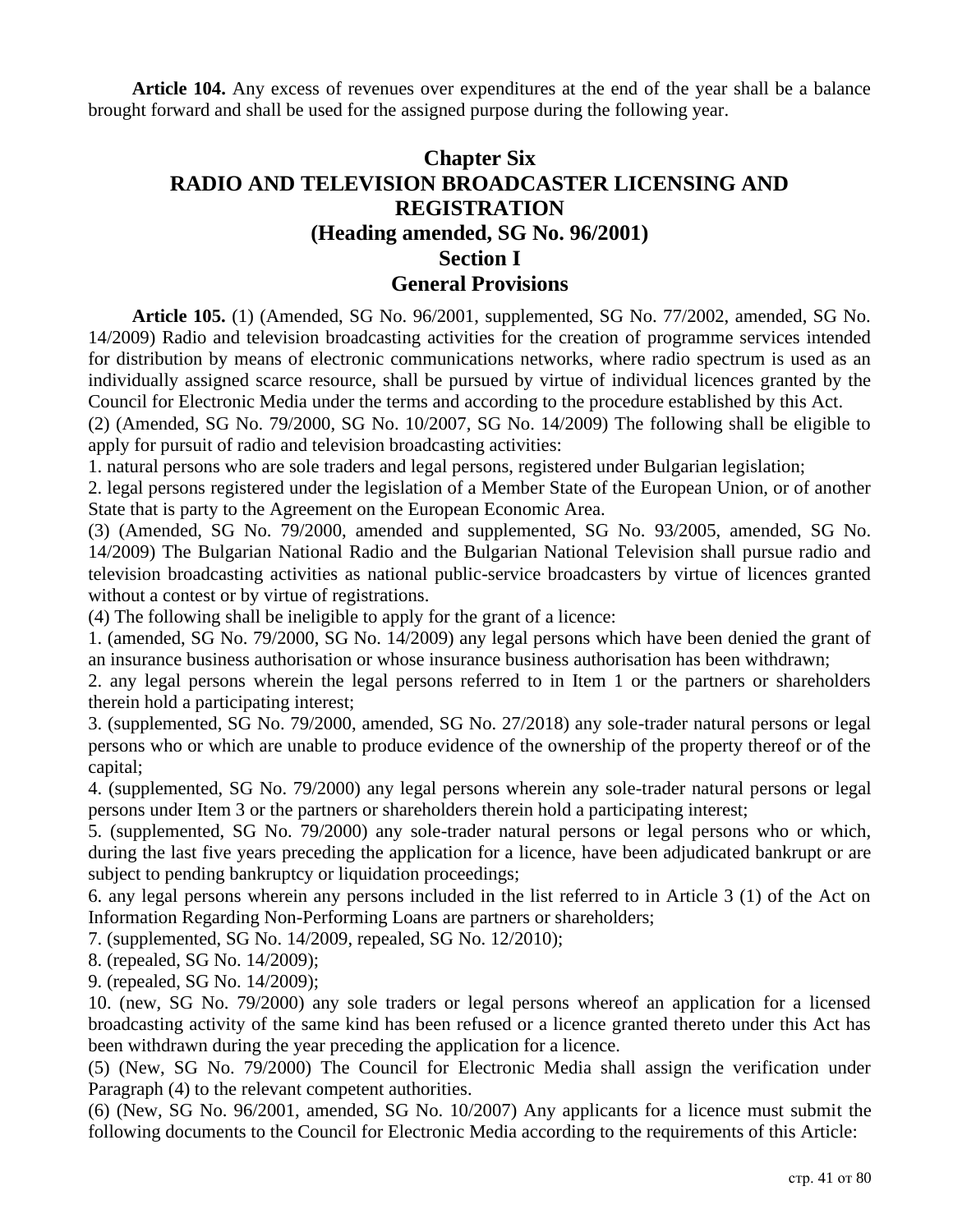1. (amended, SG No. 10/2007) a certificate of current status and, applicable to non-resident persons, an equivalent document, issued not earlier than one month prior to the date of submission of the application referred to in Article 111 herein;

2. documents proving the origin of the capital during the latest three years reckoned from the date of submission of the documents, including an audited financial statement;

3. a list of the media undertakings wherein the said applicants are shareholders or partners.

(7) (New, SG No. 37/2009, repealed, SG No. 12/2010).

### **Article 106.** (1) Any licence shall be personal.

(2) (Amended and supplemented, SG No. 96/2001) The Council for Electronic Media shall admit the transfer of a licence provided that the transferees comply with the original licensing requirements.

(3) (New, SG No. 96/2001, amended, SG No. 14/2009) Upon transfer of any radio and television broadcasting licence granted according to the procedure established by Articles 116, 116a, 116b, 116c and 116d herein, the Council for Electronic Media shall notify the Communications Regulation Commission within 14 days.

(4) (New, SG No. 14/2009, amended, SG No. 20/2021) Within ten days after the notification referred to in Paragraph (3), the Communications Regulation Commission shall transfer the authorisation to use radio spectrum as an individually assigned scarce resource for the provision of electronic communications by means of existing and/or new electronic communications networks for analogue terrestrial broadcasting to the person whereto the relevant radio and television broadcasting licence has been transferred, in compliance with the terms and procedure established by Article 121 (7) and Article 122 of the Electronic Communications Act.

#### **Article 107.** (Repealed, SG No. 96/2001).

**Article 108.** Upon submission of documents for the grant of licences referred to in Article 111 herein, the applicants shall declare that they do not hold any interests, shares or rights of any other kind to participation in radio and television broadcasters in excess of the permissible limit according to the anti-trust legislation of the Republic of Bulgaria.

**Article 109.** (Amended, SG No. 96/2001) (1) (Amended, SG No. 109/2020, effective 22.12.2020) Licences shall be granted for a term of validity not exceeding 20 years. The said term may be extended by a decision of the Council for Electronic Media at the request of the licensee according to the procedure established by Article 125 herein.

(2) (Amended, SG No. 14/2009) The term of the authorisation to use radio spectrum as an individually assigned scarce resource for the provision of electronic communications by means of existing and/or new electronic communications networks for analogue terrestrial broadcasting must correspond to the term of validity of the licence under this Act.

**Article 110.** (1) Any radio and television broadcasting licence shall state:

1. the designation (business name) and head office of the radio broadcaster or the television broadcaster;

2. the kind of broadcaster (public-service or commercial);

3. the date whereat the licence is granted;

4. the commencement date for distribution of the programme service;

5. the range of distribution (national, regional, local);

6. the term of validity of the licence;

7. (supplemented, SG No. 14/2009) the technical and other requirements to the programme services, including requirements for the provision of the programme services for distribution in unencoded form.

(2) (Supplemented, SG No. 79/2000, amended, SG No. 93/2005, SG No. 12/2010) The licence shall include obligations to comply with the requirements under Article 6 (2) and (3) herein and to observe the principles of pursuit of radio and television broadcasting activities covered under Article 9 (1) and Article 10 herein, including a time period and a time schedule for attainment of the proportions provided for in Article 19a (1) and (2) herein.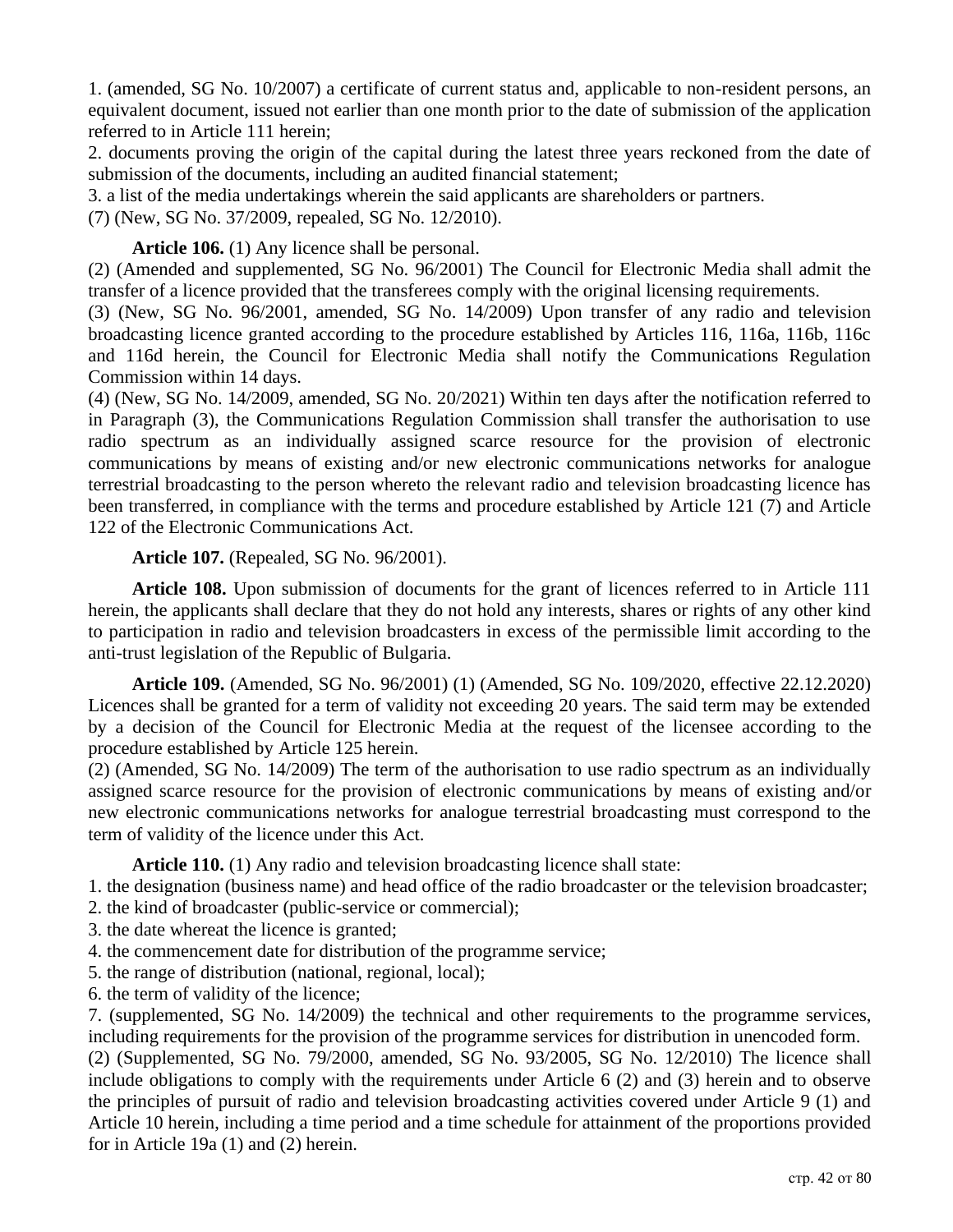# **Section II Licensing Procedure**

**Article 111.** (Amended, SG No. 96/2001) (1) (Previous text of Article 111, SG No. 10/2007) Any applicant for a radio and television broadcasting licence shall submit a written application to the Council for Electronic Media, enclosing therewith:

1. a basic instrument;

2. (amended, SG No. 34/2006, supplemented, SG No. 14/2009) a certificate of commercial registration or documents certifying the incorporation of the legal person, issued not earlier than one month prior to the date of submission of the application;

3. (amended, SG No. 105/2005, repealed, SG No. 63/2017, effective 1.01.2018);

4. a proposal for a manner of distribution of the programme services;

5. a declaration referred to in Article 108 herein;

6. a declaration of non-existence of circumstances referred to in Article 105 (4) herein;

7. proof of financial capacities to pursue the broadcasting activities;

8. a programme design, a programme concept, a programme type, a programme schedule, a list of ancillary radio and television services;

9. (amended, SG No. 14/2009) preliminary contracts for ceded copyrights to protected works in the programme services and of ceded neighbouring rights for the provision for distribution of the programme services of others.

(2) (New, SG No. 14/2009) The applicants for the grant of a radio and television broadcasting licence shall mandatorily attach the following to the documents covered under Paragraph (1):

1. documents proving the origin of the capital for the last three years, including a certified financial statement, reckoned from the date of submission of the documents;

2. documents attesting to the structure of the capital and the distribution of ownership in the capital;

3. a list of the media undertakings wherein the said applicants are shareholders or partners.

(3) (New, SG No. 10/2007, renumbered from Paragraph (2), supplemented, SG No. 14/2009) The application and the documents referred to in Paragraphs (1) and (2) shall be submitted in the Bulgarian language.

(4) (New, SG No. 63/2017, effective 1.01.2018, amended, SG No. 92/2017, effective 1.01.2018) The Council of Ministers shall request through official channels information regarding the existence or nonexistence of liabilities under Article 87 (11) of the Tax and Social Insurance Procedure Code regarding the applicant concerned.

**Article 112.** (1) (Amended, SG No. 96/2001) The Council for Electronic Media shall verify the correctness of the documents covered under Article 111 herein as submitted.

(2) Should any omissions and defects be ascertained in the documents covered under Article 111 herein, the applicants shall be allowed seven days to remedy any such omissions and defects, with the time limit allowed running as from the notification. If the omissions and defects are not remedied within the time limit allowed, the documents of the applicant shall be denied consideration.

**Article 113.** (Repealed, SG No. 96/2001).

**Article 114.** (Amended, SG No. 96/2001) The members of the Council for Electronic Media and the employees of the said Council, as well as the members of the evaluating commission, shall be obliged to respect the confidentiality of the information contained in the documents of the applicants.

**Article 115.** (Amended, SG No. 96/2001, repealed, SG No. 14/2009).

**Article 116.** (Amended, SG No. 96/2001) (1) (Supplemented, SG No. 77/2002, amended, SG No. 14/2009, SG No. 12/2010) A licence for the pursuit of radio and television broadcasting activities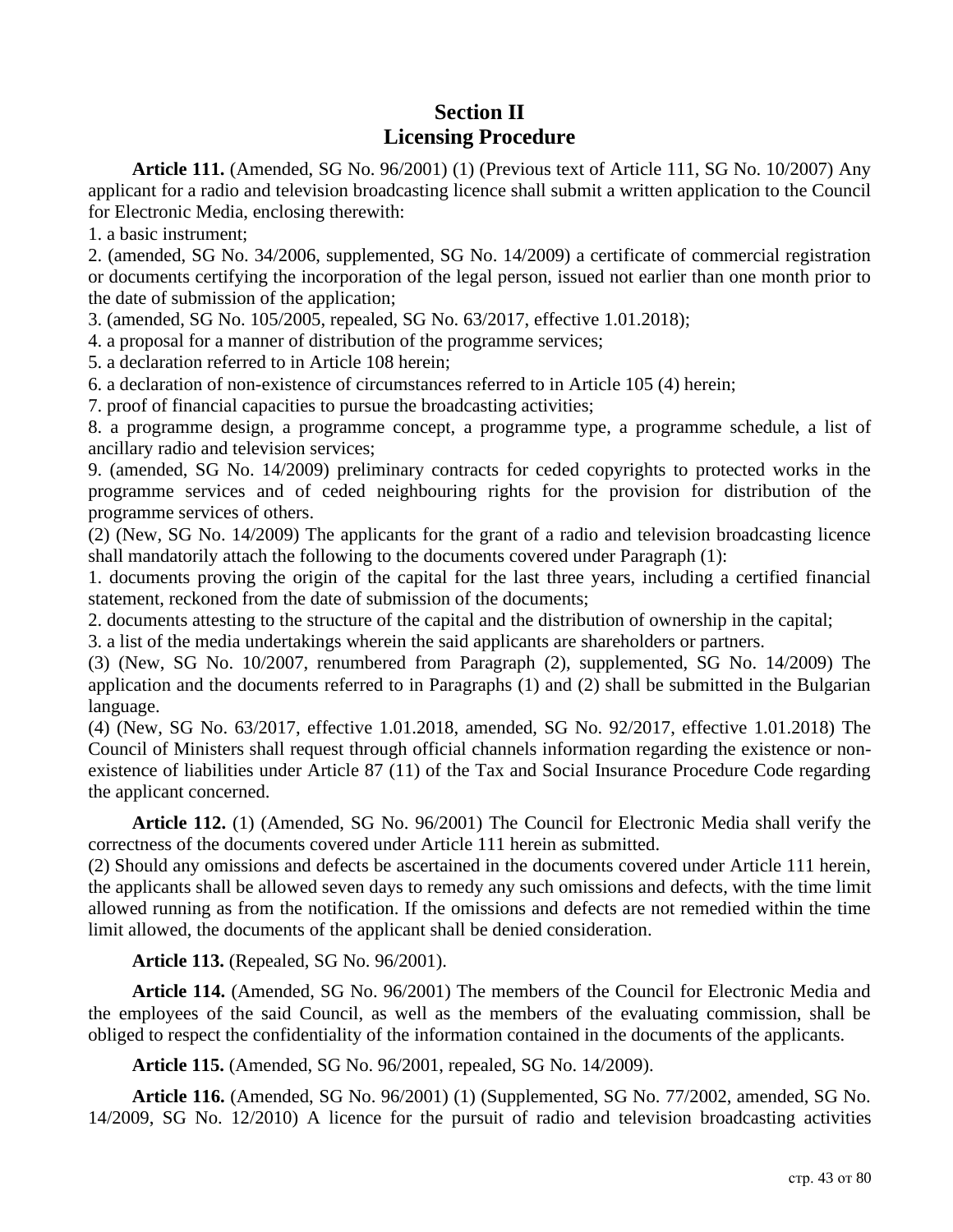through the use of existing and/or new electronic communications networks for analogue terrestrial broadcasting shall be granted after holding a contest.

(2) The contest holding procedure shall be initiated at the request of an interested person or on the initiative of the Council for Electronic Media. The said person may specify the desired point of emission and territorial range in the request addressed to the Council for Electronic Media.

(3) (Supplemented, SG No. 14/2009) Within 14 days of receipt of a request referred to in Paragraph (2), the Council for Electronic Media shall approach the Communications Regulation Commission with a query in writing regarding the requisite technical parameters for analogue terrestrial broadcasting of radio and television programme services to a nucleated settlement, a functional region or the entire territory of the Republic of Bulgaria, including unallocated radio frequencies, permissible power of emission, possible points of emission, as well as any other technical information as may be necessary.

(4) (Supplemented, SG No. 77/2002, amended and supplemented, SG No. 14/2009, amended, SG No. 12/2010) The Communications Regulation Commission shall present to the Council for Electronic Media the decision thereof on any such query within three months or, where international coordination of the radio frequencies and the radio frequency bands, as well as the technical characteristics of the radio equipment to be used, shall be necessary, within eight months, conforming to the requirements for effective use of the radio spectrum.

(5) (Amended, SG No. 14/2009) Should unallocated radio spectrum be available, conforming to the query, the Communications Regulation Commission shall attach a draft authorisation to use radio spectrum as an individually assigned resource to the decision referred to in Paragraph (4).

**Article 116a.** (New, SG No. 96/2001) (1) (Amended, SG No. 77/2002, SG No. 12/2010) Within 14 days of receipt of a reply, the Council for Electronic Media shall make a decision on the initiation of a contest or contests depending on the available unallocated radio spectrum.

(2) Any decision referred to in Paragraph (1) shall be promulgated in the State Gazette and shall state the date, place and time for holding of the contest, the closing date and the place for submission of an application for entry, the place, the final date and the procedure for purchase of the contest documents.

(3) The contest documents shall contain:

1. (amended, SG No. 14/2009) a draft authorisation referred to in Article 116 (5) herein within a relevant territorial range depending on the available unallocated radio spectrum as an individually assigned scarce resource;

2. required rate of development and/or of service;

3. requirements as to protection of the environment;

4. requirements as to quality;

5. requirements relating to creative, financial and technological capacities and experience;

6. evaluation criteria and relative weight of the said criteria in the integral evaluation, conforming to the requirement to prioritise the evaluation of the programme design.

(4) The contest shall be held not earlier than 30 days after promulgation of the decision referred to in Paragraph (1). Should multiple contests be announced, depending on the available unallocated radio spectrum, the said contests shall be held simultaneously.

(5) (New, SG No. 14/2009) Where the Council for Electronic Media fails to make a decision on the initiation of a contest or contests depending on the available unallocated radio spectrum within three months of receipt of the reply referred to in Article 116 (4) herein, the Communications Regulation Commission may, after consultation with the Council for Electronic Media in accordance with the State radio spectrum planning and allocation policy, propose a reconsideration of the purposes for which the scarce resource has been allocated.

**Article 116b.** (New, SG No. 96/2001) Any persons wishing to obtain the radio and television broadcasting licence shall submit an application for entry in the contest, enclosing the following contest documents therewith: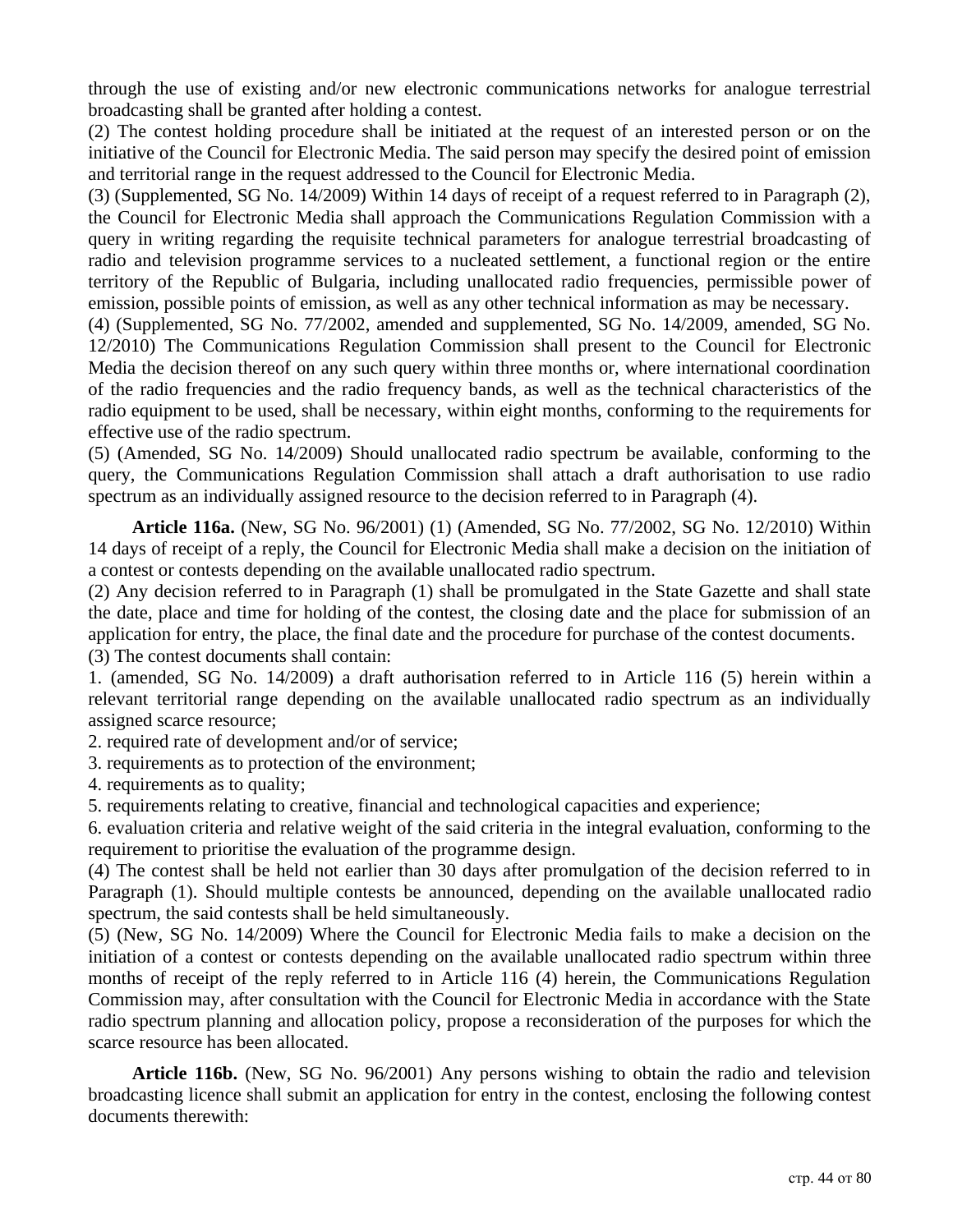1. (supplemented, SG No. 63/2017, effective 1.01.2018) the documents referred to in Article 111 herein, with the exception of the information under Paragraph (4), which shall be requested through official channels;

2. (amended, SG No. 14/2009) a preliminary schematic design for use of existing and/or new electronic communications networks for analogue terrestrial broadcasting, conforming to the contest documents;

3. a draft of a business plan for pursuit of the broadcasting activities;

4. a written undertaking to respect the confidentiality of the information contained in the contest documents;

5. documentary proof of payment for contest documents;

6. other documents relevant to the contest procedure.

**Article 116c.** (New, SG No. 96/2001) (1) (Amended, SG No. 112/2001) The Council for Electronic Media shall designate a chairperson and members of a commission of experts for the holding of the contest who shall mandatorily include members of the Council for Electronic Media and of the Communications Regulation Commission. The said commission may furthermore include experts of other central-government departments and organisations concerned. The Chairperson of the Council for Electronic Media shall issue an order appointing the commission of experts. The members of the said commission shall sign a written undertaking to respect the confidentiality of information as shall come to the knowledge thereof upon the holding of the contest.

(2) (Amended, SG No. 14/2009) On the basis of the contest documents, the criteria referred to in Item 6 of Article 116a (3) herein, the report of the commission of experts, and an integral evaluation as to satisfaction of the requirements of the contest to the fullest extent, the Council for Electronic Media shall rank the applicants and shall make decisions on the grant of a radio or television broadcasting licence and on the grant, by the Communications Regulation Commission, of authorisation to use radio spectrum as an individually assigned scarce resource for the provision of electronic communications by means of existing and/or new electronic communications networks for analogue terrestrial broadcasting, to the highest ranked applicant.

(3) (Supplemented, SG No. 14/2009) A radio and television broadcasting licence valid for the territory of the Republic of Bulgaria shall not be granted to any person or to any persons related thereto within the meaning given by the Commerce Act, who or which hold a licence of the same kind for radio and television broadcasting activities within a regional or a local range, save as where the said holders relinquish the said licence, with the exception of the cases covered under Article 49 herein or upon digital terrestrial broadcasting.

(4) (Amended, SG No. 14/2009) Within three days after the entry into force of the decision referred to in Paragraph (2), the Council for Electronic Media shall notify the Communications Regulation Commission. Within ten days, the Council for Electronic Media shall grant a radio and television broadcasting licence, and the Communications Regulation Commission shall grant authorisation to use radio spectrum as an individually assigned scarce resource for the provision of electronic communications by means of existing and/or new electronic communications networks for analogue terrestrial broadcasting.

**Article 116d.** (New, SG No. 96/2001) (1) (Amended, SG No. 14/2009) Should the applicant approved declines the grant of the radio and television broadcasting licence and the authorisation referred to in Article 116c (4) herein within ten days after the decision of the Council for Electronic Media, the said licence and authorisation shall be offered to the second highest ranked applicant.

(2) Should the second highest ranked applicant decline the award as well, the procedure shall be closed.

#### **Section IIa (New, SG No. 14/2009)**

## **Radio and Television Broadcasting Activities for Creation of Programme Services**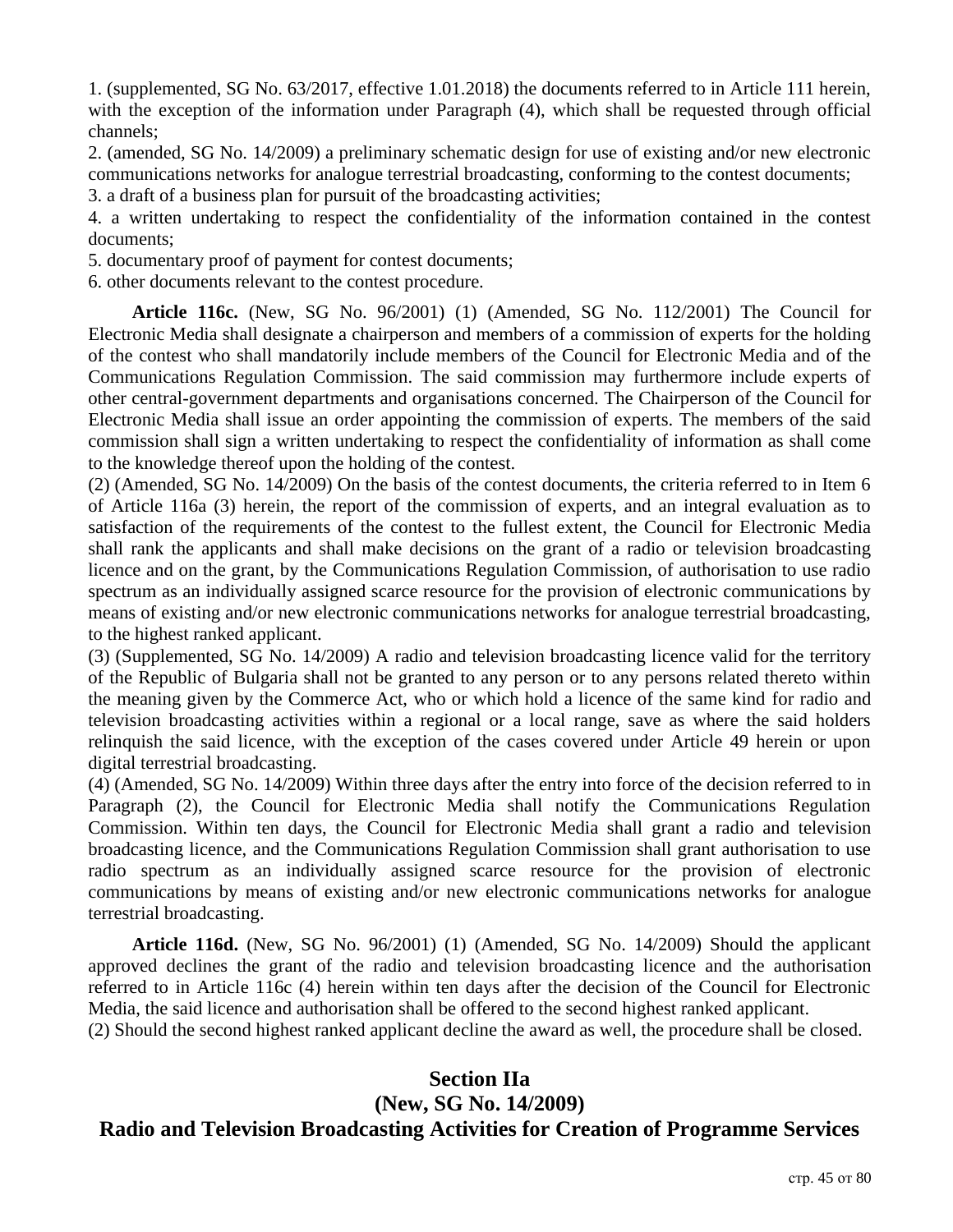## **Intended for Distribution by Means of Electronic Communications Networks for Digital Terrestrial Broadcasting**

**Article 116e.** (New, SG No. 14/2009) (1) (Amended, SG No. 12/2010) Radio and television broadcasting activities for the creation of programme services intended for distribution by means of electronic communications networks for digital terrestrial broadcasting shall be pursued by virtue of a licence granted by the Council for Electronic Media according to the procedure established by this Act.

(2) The licence referred to in Paragraph (1) shall grant the right that the programme services be distributed by an undertaking, whereto the Communications Regulation Commission has granted authorisation to use radio spectrum as an individually assigned scarce resource for the provision of electronic communications by means of networks for digital terrestrial broadcasting, within the territorial range indicated in the authorisation.

(3) (Supplemented, SG No. 12/2010) The undertaking referred to in Paragraph (2) shall be entitled to distribute licensed radio and/or television programme services whereof the form and type:

1. have been determined by the Council for Electronic Media according to the procedure established by Article 116g herein;

2. have been cleared with the Council for Electronic Media according to the procedure established by Article 116h herein.

**Article 116f.** (New, SG No. 14/2009) (1) (Amended, SG No. 12/2010) The procedure for the grant of a radio and television broadcasting licence for national/regional programme services which can be distributed by means of electronic communications networks for digital terrestrial broadcasting shall be initiated at the request of an interested party or on the initiative of the Council for Electronic Media, or of the Communications Regulation Commission.

(2) The Council for Electronic Media shall make a decision announcing a procedure for the grant of a licence under Paragraph (1) on the Internet site thereof and in the State Gazette. The decision shall specify the closing date and the place for submission of an application.

(3) (Amended, SG No. 12/2010, supplemented, SG No. 63/2017, effective 1.01.2018) The applicants for the grant of a licence shall attach to the application referred to in Paragraph (2) proof of the capacities to create own high-quality output, as well as a draft business plan for pursuit of the activity, and any such applicants which are not recorded in the register under Article 125j herein shall furthermore attach the documents covered under Article 111 herein, with the exception of the information referred to in Paragraph (4), which shall be requested through official channels.

(4) Within seven days after the closing date referred to in Paragraph (2), the Chairperson of the Council for Electronic Media shall designate a commission of experts, which shall mandatorily include three members of the Council for Electronic Media and two members of the Communications Regulation Commission.

(5) The members of the commission of experts referred to in Paragraph (4) shall consider the requests for the grant of a licence received on the basis of the following criteria:

1. originality and variety of the programme service;

2. capacity to create and provide own output;

3. degree of readiness and stages for uninterrupted (24-hour) distribution of the programme service;

4. proved experience as a radio or television broadcaster.

(6) The commission of experts shall propose to the Council for Electronic Media to grant or to refuse to grant a licence in respect of each one of the applicants.

(7) Upon adoption of the decision on the grant or on a refusal to grant a licence, the Council for Electronic Media shall be guided by the following principles:

1. guaranteed right to information of citizens in the Republic of Bulgaria;

2. creating favourable conditions for variety of the media landscape and for pluralism;

3. preservation of national identity.

(8) The number of licences shall not be limited.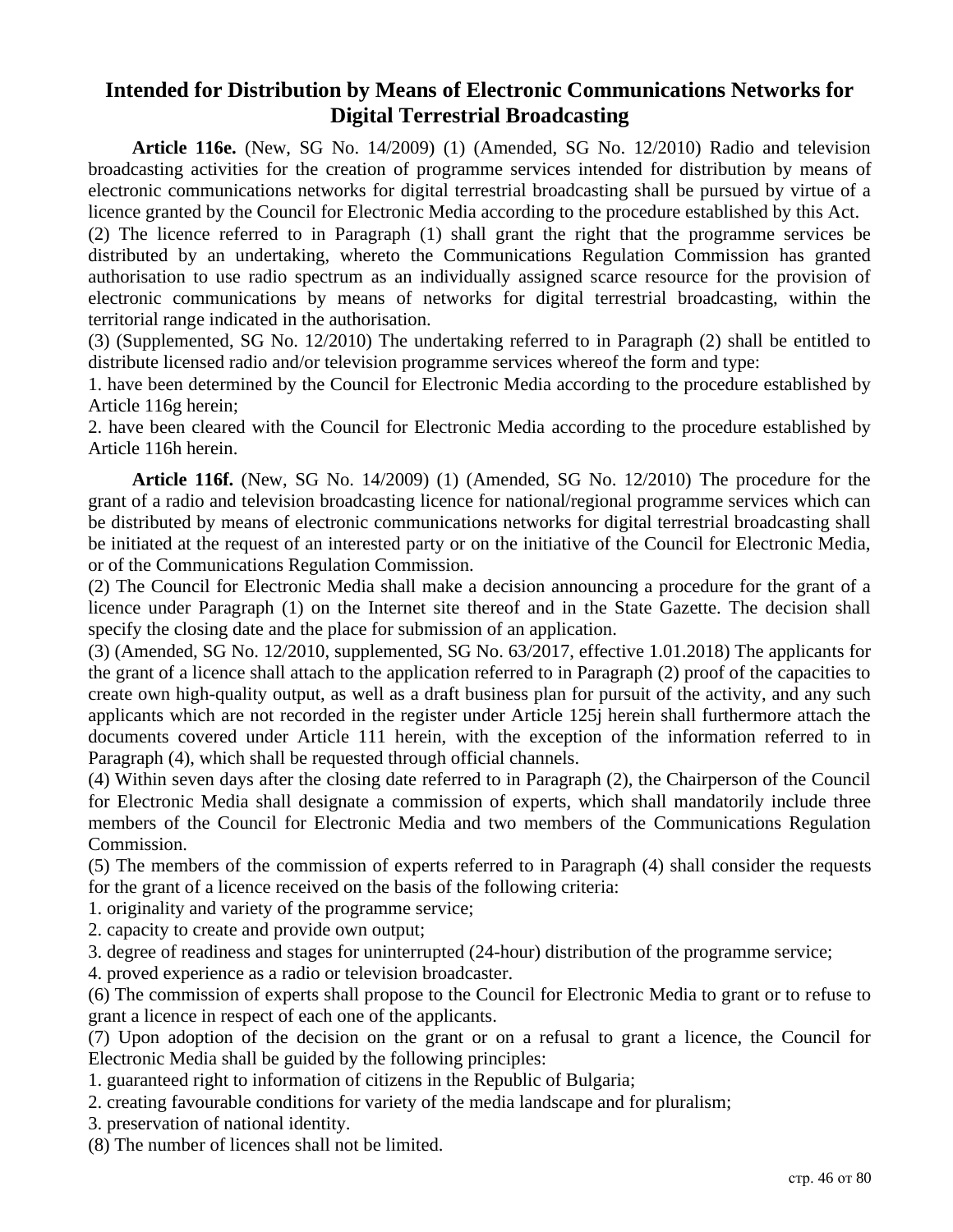(9) The Council for Electronic Media shall pronounce within 30 days after the designation of the commission of experts referred to in Paragraph (4) by the decision referred to in Paragraph (7), and within ten days after the adoption of the said decision the Council for Electronic Media shall grant television broadcasting licences.

**Article 116g.** (New, SG No. 14/2009) (1) The Council for Electronic Media shall make a reasoned decision determining a form and type of the licensed Bulgarian television programme services or licensed radio programme services which are mandatorily distributed by means of the networks for digital terrestrial broadcasting.

(2) The number of the programme services referred to in Paragraph (1) may not be greater than two programme services for each electronic communications network for digital terrestrial broadcasting.

**Article 116h.** (New, SG No. 14/2009) (1) (Amended and supplemented, SG No. 12/2010) Within one month after the granting of authorisation according to the procedure established by the Electronic Communications Act, the undertaking referred to in Article 116e (2) herein shall propose to the Council for Electronic Media the form and type of the licensed radio and/or television programme services which the said undertaking is to distribute by means of the electronic communications networks for digital terrestrial broadcasting.

(2) Within one month after the submission of the proposal referred to in Paragraph (1), the Council for Electronic Media shall hold consultations with the undertaking, taking into consideration the proposed form and type of the programme services and guided by the principles covered under Article 116f (7) herein.

(3) (Supplemented, SG No. 12/2010) Within seven days after the expiry of the time limit referred to in Paragraph (2), the Council of Electronic Media shall make a reasoned decision clearing the form and type of the licensed radio and/or television programme services which are to be distributed by means of the networks for digital terrestrial broadcasting.

(4) (Amended, SG No. 12/2010) A failure to pronounce within the time limit referred to in Paragraph (3) shall be presumed as clearance of the form and type of the programme services which are to be distributed by means of the networks for digital terrestrial broadcasting as proposed by the undertaking.

**Article 116i.** (New, SG No. 14/2009, repealed, SG No. 103/2016).

## **Section III Compliance Verification, Variation and Termination of Licence**

**Article 117.** (1) (Previous text of Article 117, SG No. 105/2006) Supervision as to compliance with this Act and verification of compliance with the licence requirements shall be exercised by the competent officials of the Council for Electronic Media.

(2) (New, SG No.105/2006) While performing the official duties thereof, the officials referred to in Paragraph (1) shall be entitled to:

1. access to all documents that are directly or indirectly relevant to a violation of this Act or of the legislation of the Member States of the European Union transposing the requirements of Directive 89/552/EEC of the Council concerning the pursuit of television broadcasting activities, as last amended by Directive 97/36/EC of the European Parliament and of the Council, regardless of the form of the document;

2. order any person to provide information on any violations referred to in Item 1 which the said person is aware of;

3. carry out on-site inspections.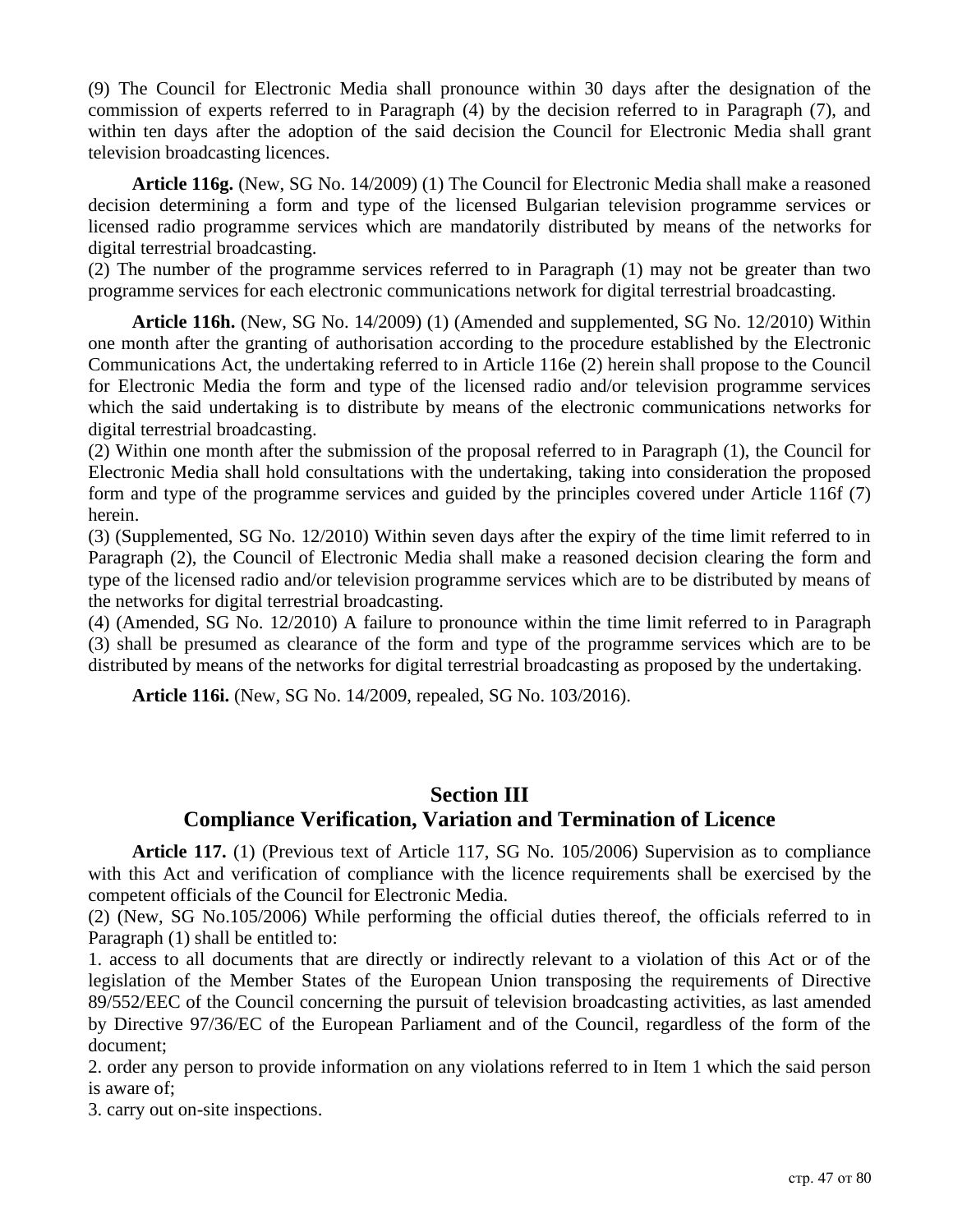(3) (New, SG No. 105/2006) The Chairperson of the Council for Electronic Media shall have the right to:

1. order an offender in writing to cease the violation referred to in Item 1 of Paragraph (2);

2. require from the offender to declare that the said offender will cease the violation referred to in Item 1 of Paragraph (2) and, if necessary, oblige the said offender to make public the said declaration;

3. order a cessation or prohibition of any violation referred to in Item 1 of Paragraph (2) and, if necessary, make public the order on the cessation or prohibition of the violation.

**Article 118.** (Amended, SG No. 96/2001) Within one month after the ascertainment of any violations, the Council for Electronic Media shall be obliged to consider and discuss the documents submitted and to make a decision regarding the imposition of a pecuniary penalty under this Act and/or a withdrawal of the licence.

**Article 119.** (1) (Amended, SG No. 96/2001) Upon the ascertainment of a change of the broadcasting activities of any licensed radio or television broadcaster from public-service to commercial, the Council for Electronic Media shall make a decision on termination of the licence.

(2) Any person referred to in Paragraph (1) may apply for a licence as a commercial radio and television broadcaster.

(3) Any person referred to in Paragraph (1) shall have the right to request a modification of the licence held thereby where it shall be necessary, for a compelling reason, to change the nature of the activities thereof to commercial.

**Article 120.** (Amended, SG No. 96/2001) In the cases under Article 119 herein, the Council for Electronic Media shall make a decision on modification or termination of the licence.

**Article 121.** (1) (Previous text of Article 121, SG No. 96/2001) A licence shall be terminated upon:

1. the expiry of the term of validity;

2. the withdrawal of the said licence;

3. (supplemented, SG No. 79/2000) the dissolution of the legal person of the holder or the death of the sole-trader natural person;

4. (new, SG No. 79/2000) a request by the licensee prior to the expiry of the licence.

(2) (New, SG No. 96/2001, amended, SG No. 14/2009) Upon the termination of any radio and television broadcasting licence granted according to the procedure established by Articles 116, 116a, 116b, 116c and 116d herein, the Council for Electronic Media shall request the Communications Regulation Commission to terminate the authorisation to use radio spectrum as an individually assigned scarce resource for the provision of electronic communications by means of existing and/or new electronic communications networks for analogue terrestrial broadcasting.

**Article 122.** A licence shall be withdrawn upon:

1. gross violations of the principles of radio and television broadcasting activities;

2. (amended, SG No. 79/2000, SG No. 93/2005, SG No. 12/2010) systematic violations of the provisions of Article 6 (2) and (3), Article 9 (1), Article 10, Article 19a (1), (2) and (4) and Article 19b herein;

3. detection of untrue statements in the declarations referred to in Article 111 herein.

**Article 123.** (Amended, SG No. 96/2001) (1) The Council for Electronic Media shall withdraw a radio and television broadcaster licence by a reasoned decision. Withdrawal shall follow a written warning allowing a specified time period for rectifying the violation. In all cases, withdrawal shall be preceded by the imposition of two pecuniary penalties for one and the same violation.

(2) The Council for Electronic Media shall withdraw a licence if the licensee has failed to rectify the violation within the time limit referred to in Paragraph (1).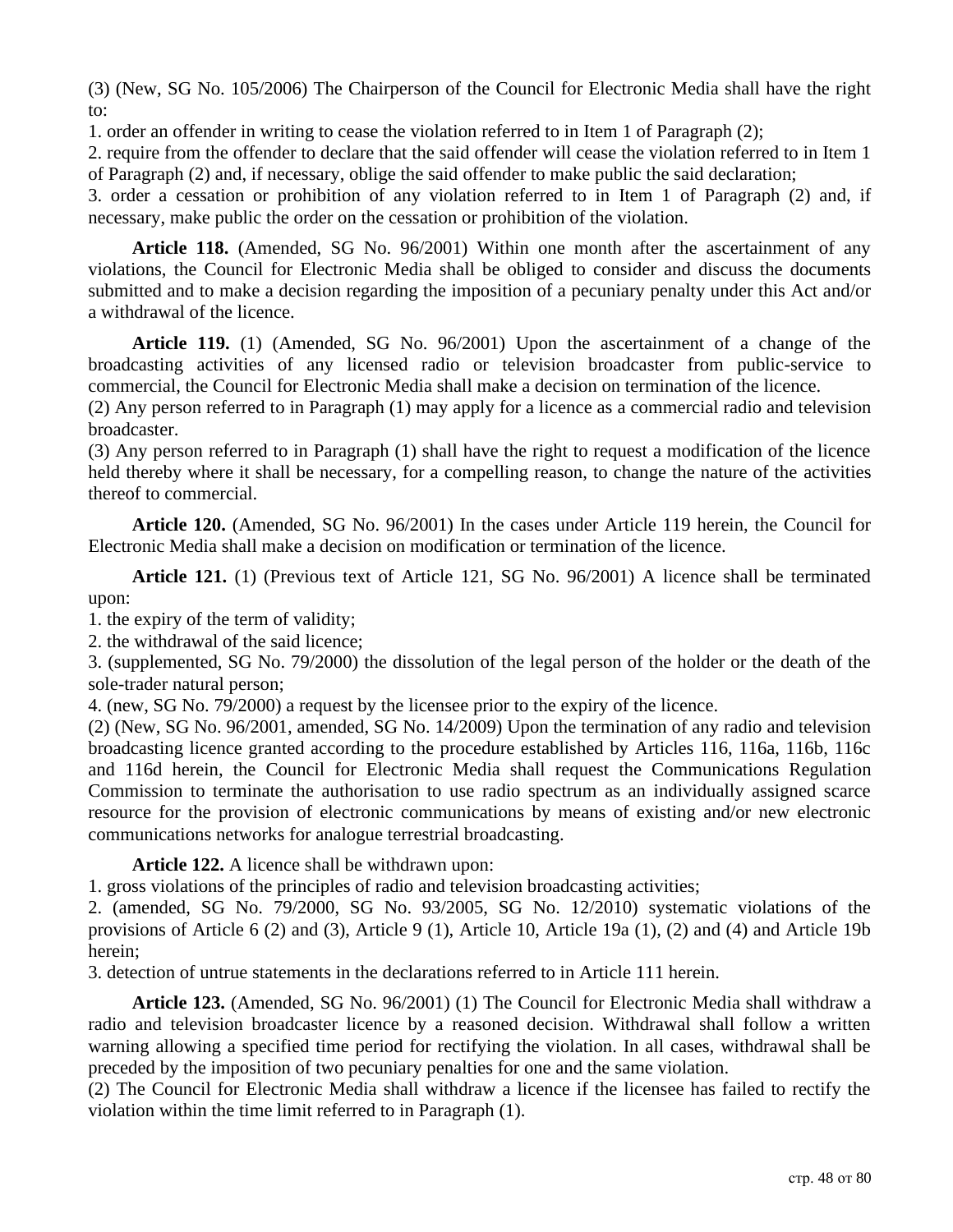(3) The decision on withdrawal shall establish a time limit, which may not be shorter than two years, wherewithin the person shall be barred from applying for a new licence.

**Article 123a.** (New, SG No. 96/2001, amended, SG No. 112/2001, SG No. 14/2009) Upon the withdrawal of any radio and television broadcasting licence granted according to the procedure established by Articles 116, 116a, 116b, 116c and 116d herein, the Council for Electronic Media shall notify the Communications Regulation Commission which, within ten days, shall terminate the authorisation as granted to use radio spectrum as a scarce resource for the provision of electronic communications by means of existing and/or new electronic communications networks for analogue terrestrial broadcasting.

**Article 124.** (Amended, SG No. 79/2000) Upon the withdrawal of the licence, the licensee shall be obliged to discontinue the radio and television broadcasting activities thereof.

**Article 125.** (Amended, SG No. 96/2001) (1) Not later than six months prior to the expiry of the term of validity of any licence, the licensee shall have to declare an intention to seek an extension of the term of the licence.

(2) The Council for Electronic Media shall consider the request for an extension of the term of validity of the licence referred to in Paragraph (1) and, within three months prior to the expiry of the term of the licence, shall make a decision on the request and shall notify the licensee in writing.

(3) (Amended, SG No. 14/2009) In the cases of a favourable decision by the Council for Electronic Media referred to in Paragraph (2), where the licence has been granted according to the procedure established by Articles 116, 116a, 116b, 116c and 116d herein, the Council for Electronic Media shall notify the Communications Regulation Commission which, within ten days, shall extend the term of validity of the authorisation as granted to use radio spectrum as an individually assigned scarce resource for the provision of electronic communications by means of existing and/or new electronic communications networks for analogue terrestrial broadcasting.

### **Section IV**

# **(New, SG No. 96/2001) Radio and Television Broadcaster Registration (Heading amended, SG No. 14/2009)**

**Article 125a.** (New, SG No. 96/2001, amended, SG No. 14/2009) (1) Any person wishing to create radio or television programme services shall be subject to registration in conformity with the following general requirements:

1. (Amended, SG No. 12/2010) observance of the principles covered under Article 10 herein;

2. respect for human dignity;

3. (Amended, SG No. 12/2010) ensuring the specified proportion within the total annual transmission time reserved for European output, as well as for works created by independent producers;

4. (Amended, SG No. 12/2010) protection of children;

5. respect for copyrights and neighbouring rights according to the legislation in force;

6. provision of information to the Council for Electronic Media.

(2) (Supplemented, SG No. 63/2017, effective 1.01.2018) Any person wishing to register shall submit an application to the Council for Electronic Media, attaching the documents covered under Article 111 with the exception of the information referred to in Paragraph  $(4)$ , which shall be requested through official channels.

(3) The Council for Electronic Media shall made a decision pronouncing any application for registration within 14 days of receipt of the application. Restrictions related to the range of distribution of the programme service may not be imposed upon the registration. In case of any deficiency and irregularity of the documents, Article 112 (2) herein shall apply.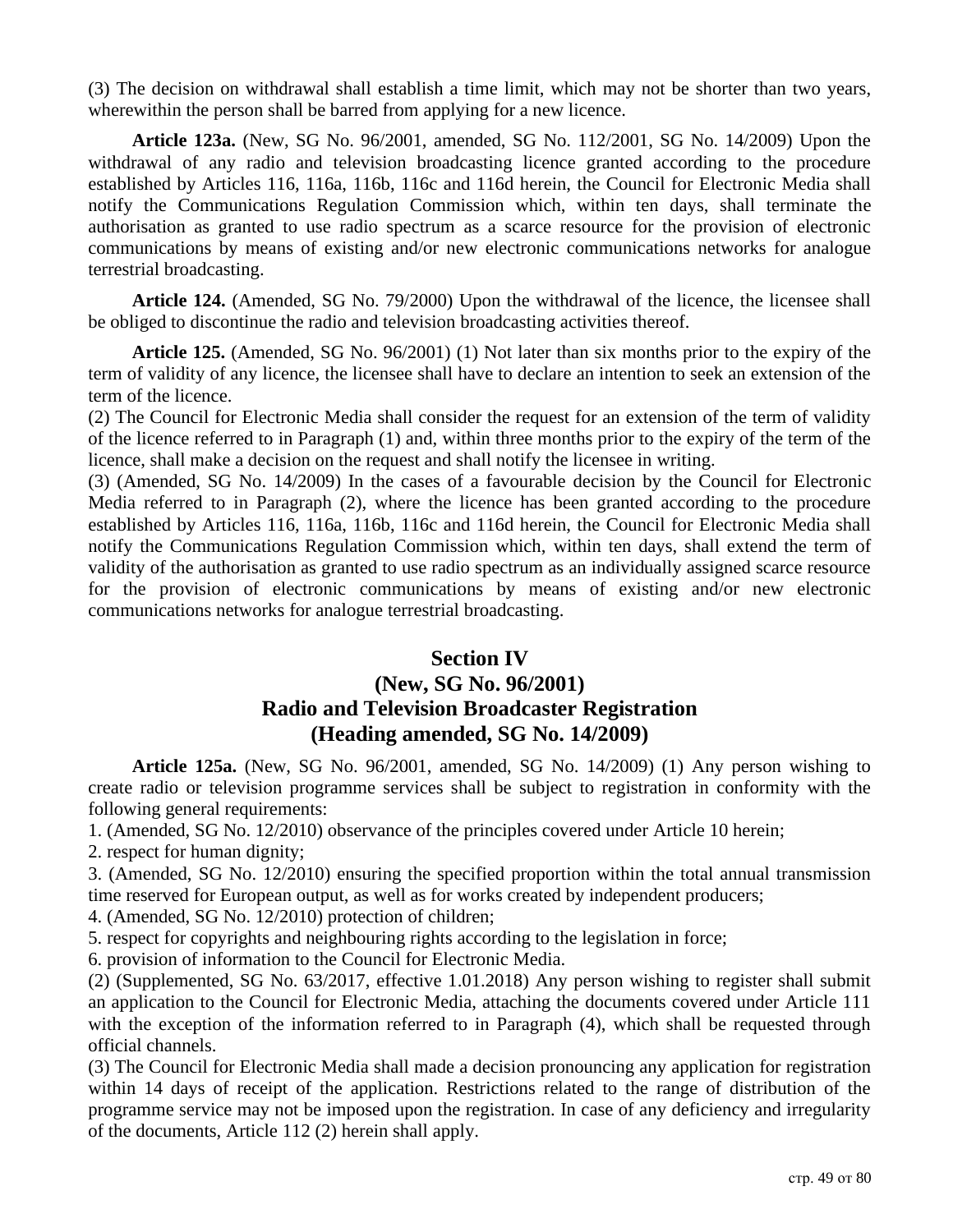(4) The Council for Electronic Media may deny registration where:

1. any circumstances covered under Article 105 (4) herein exist in respect of the person, or

2. the programme design, programme concept, programme type or programme schedule as submitted conflict with the provisions of the law, or

3. the irregularities referred to in Paragraph (3) are not remedied in due time.

(5) On the basis of the decision referred to in Paragraph (3), the applicant shall be issued a certificate of registration, which shall state:

1. the designation (business name) and the head office of the radio or television broadcaster;

2. the designation of the programme service and the manner of distribution thereof;

3. the kind of broadcaster: public-service or commercial;

4. the programme type;

5. the commencement date for distribution of the programme service.

(6) Any registered broadcaster shall be obliged to notify the Council for Electronic Media of the conditions, place and manner of distribution, the transmission time, as well as of any change therein, within 14 days after the occurrence of any such change.

(7) Registrations shall be effected for an indeterminate term of validity.

**Article 125b.** (New, SG No. 96/2001, amended, SG No. 14/2009, repealed, SG No. 12/2010).

**Article 125c.** (New, SG No. 14/2009, amended, SG No. 12/2010) Any undertaking which distributes Bulgarian and foreign programme services shall be obliged to provide the Council for Electronic Media, every six months, with an updated list of the programme services distributed and the documents related to:

1. acquisition of the distribution rights for the programme services;

2. acquisition of the distribution rights for the works, phonograms and recordings of audiovisual works included in the programme services that are distributed.

**Article 125d.** (New, SG No. 14/2009, repealed, SG No. 12/2010).

**Article 125e.** (New, SG No. 14/2009) (1) The Council for Electronic Media shall make a decision striking the registration where:

1. any infringements of the requirements covered under Article 125a (1) herein have been ascertained;

2. any circumstances referred to in Item 1 of Article 125a (4) herein have occurred.

(2) The Council for Electronic Media may make a decision striking the registration where:

1. the registered programme service is not distributed for a period longer than 12 consecutive months after the recording in the register or on any time after the registration;

2. the circumstances referred to in Item 2 of Article 125a (4) herein have occurred;

3. (amended, SG No. 12/2010) the broadcaster fails to fulfil the obligations thereof under Article 125a (6) or Article 125j (2) herein.

(3) The registration shall be stricken if, after a warning, the broadcaster has failed to rectify the circumstances specified in Paragraph (2) within 30 days.

**Article 125f.** (New, SG No. 14/2009) (1) The Council for Electronic Media shall make a decision stating the reasons and purposes for which the information referred to in Item 6 of Article 125a (1) herein for each particular case.

(2) Upon provision of the information referred to in Paragraph (1), radio and television broadcasters shall designate in writing the part of the information provided which constitutes a business secret.

(3) The Council for Electronic Media shall adopt rules for the procedure for access to and handling of the information referred to in Paragraph (2).

(4) The members of the Council for Electronic Media and the employees of the administration shall be obliged not to disseminate the information referred to in Paragraph (2).

(5) In the cases where the information referred to in Paragraph (1) is required in connection with the membership of the Republic of Bulgaria in the European Union, the Council for Electronic Media shall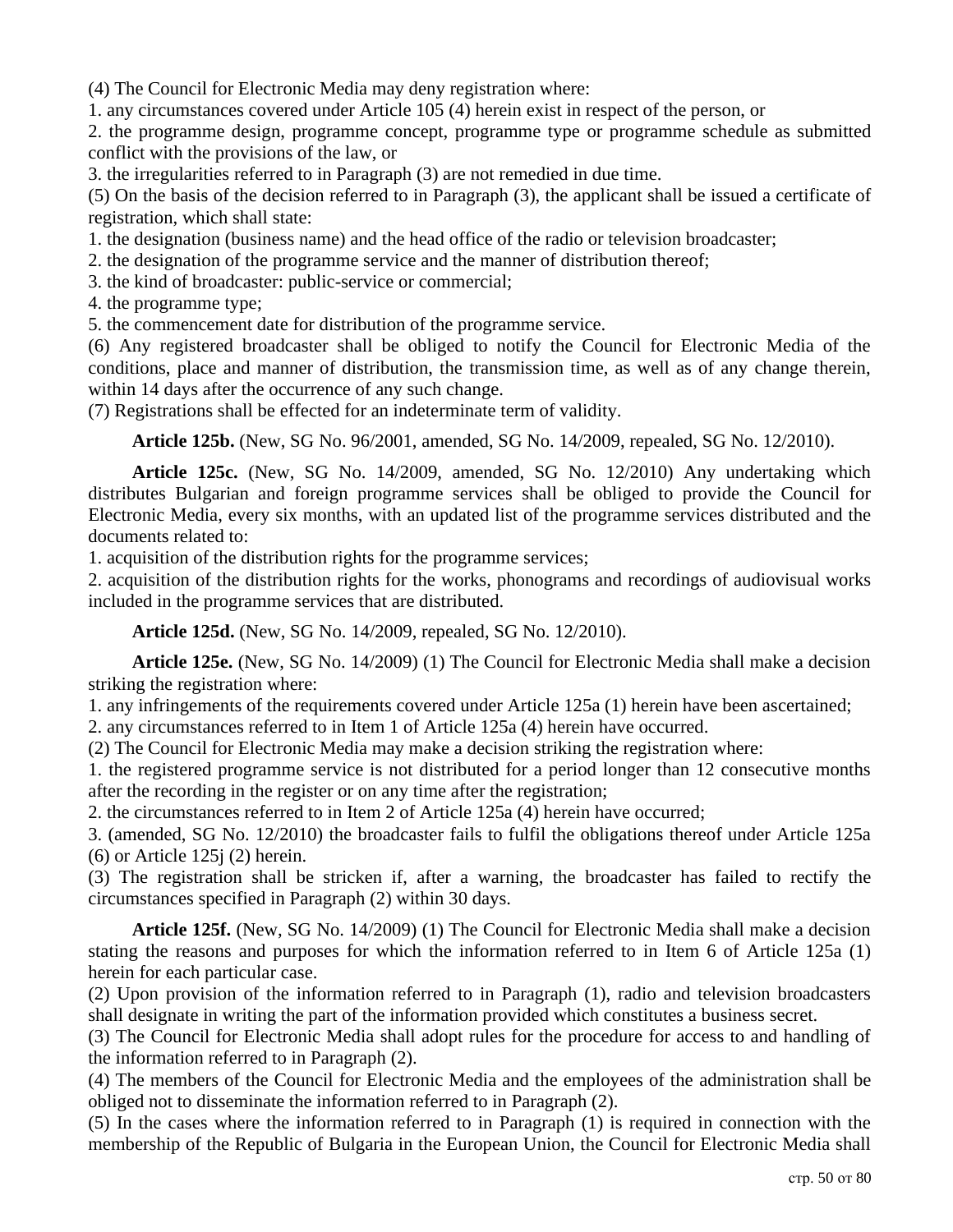require from the recipients of the said information to safeguard the business secret in conformity with Paragraph (2).

# **Section V (New, SG No. 12/2010) On-demand Media Services**

**Article 125g.** (New, SG No. 14/2009) (1) Persons intending to provide on-demand media services shall notify the Council for Electronic Media of this intention.

(2) The persons referred to in Paragraph (1) shall submit a notification completed in a standard form to the Council for Electronic Media, which shall state:

1. identification data on the person providing on-demand media services: designation (business name), head office and registered office, and the relevant Uniform Identification Code;

2. on-demand media services provided;

3. short description and key parameters of the on-demand media services provided;

4. territorial range;

5. telephone number, telefax number, electronic address, correspondence address and contact person;

6. estimated starting date for the provision of the media services.

(3) The notification referred to in Paragraph (2) shall be submitted in the Bulgarian language.

(4) In case of any deficiency of the notification, the Council for Electronic Media shall notify the person in writing within seven days of receipt of the said notification to remedy the deficiencies.

(5) The Council for Electronic Media shall record the person in the register referred to in Article 125j herein within 14 days of receipt of the notification or after the deficiencies have been remedied.

**Article 125h.** (New, SG No. 14/2009) Upon discontinuance of the provision of the on-demand media services, the person shall notify the Council for Electronic Media.

**Article 125i.** (New, SG No. 14/2009) (1) The person providing on-demand media services may approach the Council for Electronic Media with a request in writing for the issuing a certificate of recording in the register, for which the said person shall pay a lump-sum administrative fee.

(2) The Council for Electronic Media shall issue the certificate referred to in Paragraph (1) within seven days of receipt of the request.

# **Section VI (New, SG No. 12/2010) Register**

**Article 125j.** (New, SG No. 14/2009) (1) The Council for Electronic Media shall keep a public register.

(2) (Amended, SG No. 109/2020, effective 22.12.2020) Six separate sections shall be formed in the register referred to in Paragraph (1):

1. Section One, which shall include Bulgarian radio and television programme services which can be distributed within the territory of the Republic of Bulgaria by cable and satellite;

2. Section Two, which shall include the foreign programme services which can be distributed within the territory of the Republic of Bulgaria by cable and satellite:

(a) created in a Member State of the European Union or in another State that is party to the Agreement on the European Economic Area;

(b) created by non-resident persons other than those referred to in Littera (a);

3. (Amended, SG No. 109/2020, effective 22.12.2020) Section Three, which shall include Bulgarian radio and television programme services distributed by means of:

(a) existing and/or new electronic communications networks for analogue terrestrial broadcasting;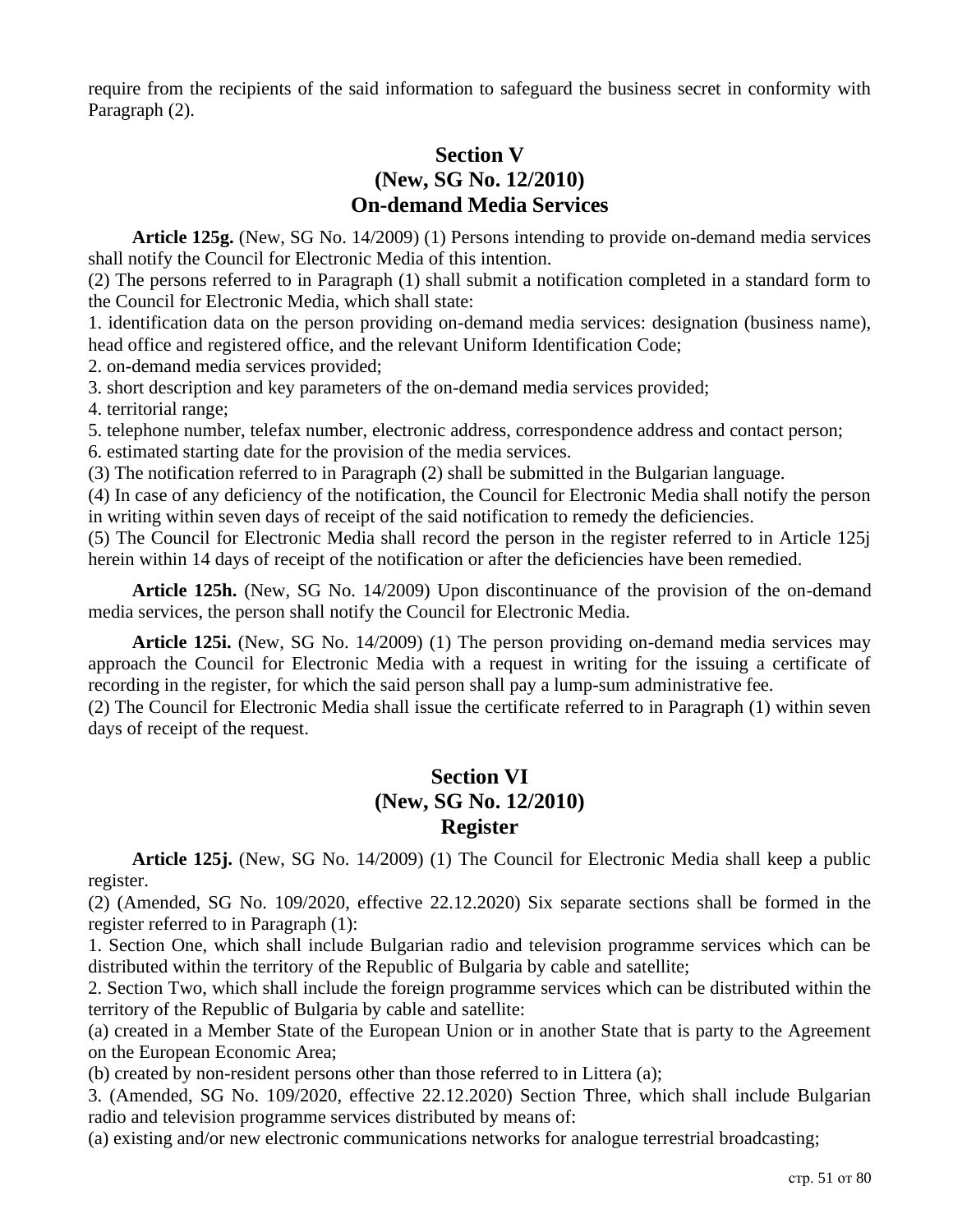(b) electronic communications networks for digital terrestrial broadcasting;

4. Section Four, which shall include the on-demand media services;

5. Section Five, which shall include the undertakings which distribute Bulgarian and foreign programme services;

6. (New, SG No. 109/2020, effective 22.12.2020) Section Six, which shall include the video-sharing platforms.

(3) (Amended, SG No. 105/2011, effective 29.12.2011) Any programme services, which are intended for distribution for audiences outside the territory of the Republic of Bulgaria and which are distributed by means of electronic communications networks for terrestrial or satellite broadcasting which are located within the territory of the Republic of Bulgaria, shall be subject to registration and shall be included in Section One of the public register referred to in Item 1 of Paragraph (2).

(4) The register referred to in Items 1, 2 and 3 of Paragraph (2) shall include the following particulars:

1. the particulars covered under Article 125a (5) herein;

2. particulars of the legal and natural persons exercising control over the management of the broadcaster;

3. particulars of the management bodies, including composition by name, of the media service providers;

4. circumstances related to commercial pledges subject to recording;

5. (new, SG No. 109/2020, effective 22.12.2020) the criterion determining the jurisdiction of the Republic of Bulgaria.

(5) The register referred to in Item 4 of Paragraph (2) shall include the following particulars:

1. identification data: designation (business name), head office and registered office of the legal person or of a sole-trader natural person which or who provides on-demand media services after submission of notification;

2. (new, SG No. 109/2020, effective 22.12.2020) particulars of the legal and natural persons exercising control over the management of the on-demand media service provider;

3. (new, SG No. 109/2020, effective 22.12.2020) particulars of the management bodies, including composition by name, of the on-demand media service providers;

4. (renumbered from Item 2, SG No. 109/2020, effective 22.12.2020) the on-demand media services provided;

5. (renumbered from Item 3, SG No. 109/2020, effective 22.12.2020) key parameters of providing the on-demand media services;

6. (renumbered from Item 4, SG No. 109/2020, effective 22.12.2020) territorial range, where applicable;

7. (renumbered from Item 5, SG No. 109/2020, effective 22.12.2020) telephone number, telefax number, electronic address, correspondence address and contact person;

8. (renumbered from Item 6, SG No. 109/2020, effective 22.12.2020) starting date for the provision of media services;

9. (new, SG No. 109/2020, effective 22.12.2020) the criterion determining the jurisdiction of the Republic of Bulgaria.

(6) The register referred to in Item 5 of Paragraph (2) shall include:

1. particulars of the legal and natural persons exercising control over the management of the undertaking;

2. particulars of the management bodies of the undertaking, including composition by name;

3. telephone number, address, telefax number, electronic address, correspondence address and contact person;

4. list of the programme services distributed, in a digital and analogue package, respectively, if the undertaking supports two separate packages;

5. the date until which distribution rights for the respective programme service have been granted to the undertaking;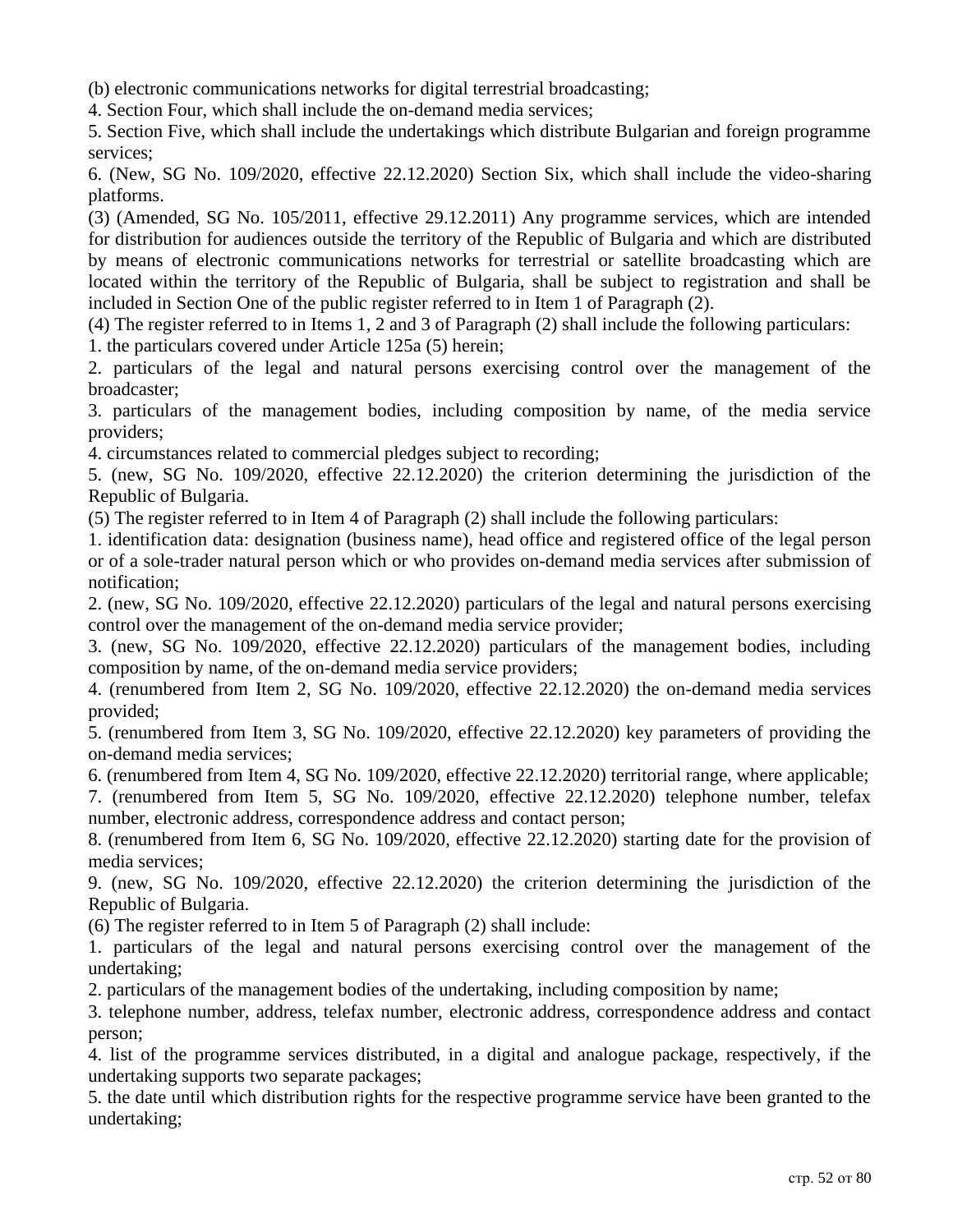6. territorial range for which distribution rights for the respective programme service have been granted to the undertaking.

(7) (New, SG No. 109/2020, effective 22.12.2020) The register referred to in Item 6 of Paragraph (2) shall include the following particulars:

1. identification data: designation (business name), head office and registered office of the legal person or of a sole-trader natural person which or who provides a video-sharing platform service after submission of notification;

2. particulars of the legal and natural persons exercising control over the management of the videosharing platform service provider;

3. particulars of the management bodies, including composition by name, of the media service providers;

4. Internet address (URL) of the video-sharing platform;

5. territorial range, where applicable;

6. telephone number, telefax number, electronic address, correspondence address and contact person;

7. starting date for the activities;

8. the criterion determining the jurisdiction of the Republic of Bulgaria.

**Article 125k.** (New, SG No. 14/2009) (1) The register referred to in Article 125j herein shall be public and shall be published on the Internet site of the Council for Electronic Media.

(2) (Amended, SG No. 109/2020, effective 22.12.2020) Upon any change of the circumstances recorded in the register referred to in Paragraph (1), the registered broadcaster shall be obliged to declare the change at the Council for Electronic Media within 30 days after the occurrence of the said change.

(3) Any person providing on-demand media service shall notify the Council for Electronic Media of any change in the particulars of the notification referred to in Article 125g (2) herein within 14 days after the occurrence of the said change.

(4) (New, SG No. 109/2020, effective 22.12.2020) Any video-sharing platform service provider shall notify the Council for Electronic Media of any change in the particulars of the notification referred to in Article 125q (1) herein within 14 days after the occurrence of the said change.

(5) (Renumbered from Paragraph (4), SG No. 109/2020, effective 22.12.2020) The particulars referred to in Items 1 and 2 of Article 125j (6) herein shall be collected ex officio by the Council for Electronic Media on the basis of the available information in the Commercial Register and the public registers kept by the Communications Regulation Commission under the Electronic Communications Act. The particulars referred to in Items 3, 4, 5 and 6 of Article 125j (6) herein shall be provided by the undertakings together with the information referred to in Article 125c herein.

(6) (Renumbered from Paragraph (5), SG No. 109/2020, effective 22.12.2020) Upon any change in the particulars referred to in Paragraph (4), the undertakings shall notify the Council for Electronic Media within 14 days after the occurrence of the said change.

## **Section VII**

# **(New, SG No. 105/2011, effective 29.12.2011) Registration of Radio and Television Broadcasters which Create Programme Services Intended for Audiences outside the Territory of the Republic of Bulgaria**

**Article 125l.** (New, SG No. 105/2011, effective 29.12.2011) Any persons, who or which create radio or television programme services intended for distribution by means of electronic communications networks for terrestrial or satellite broadcasting, where the signal emitted is intended for reception outside the territory of the Republic of Bulgaria, shall pursue [the activities thereof] by virtue of registration by the Council for Electronic Media according to the procedure established by this Act.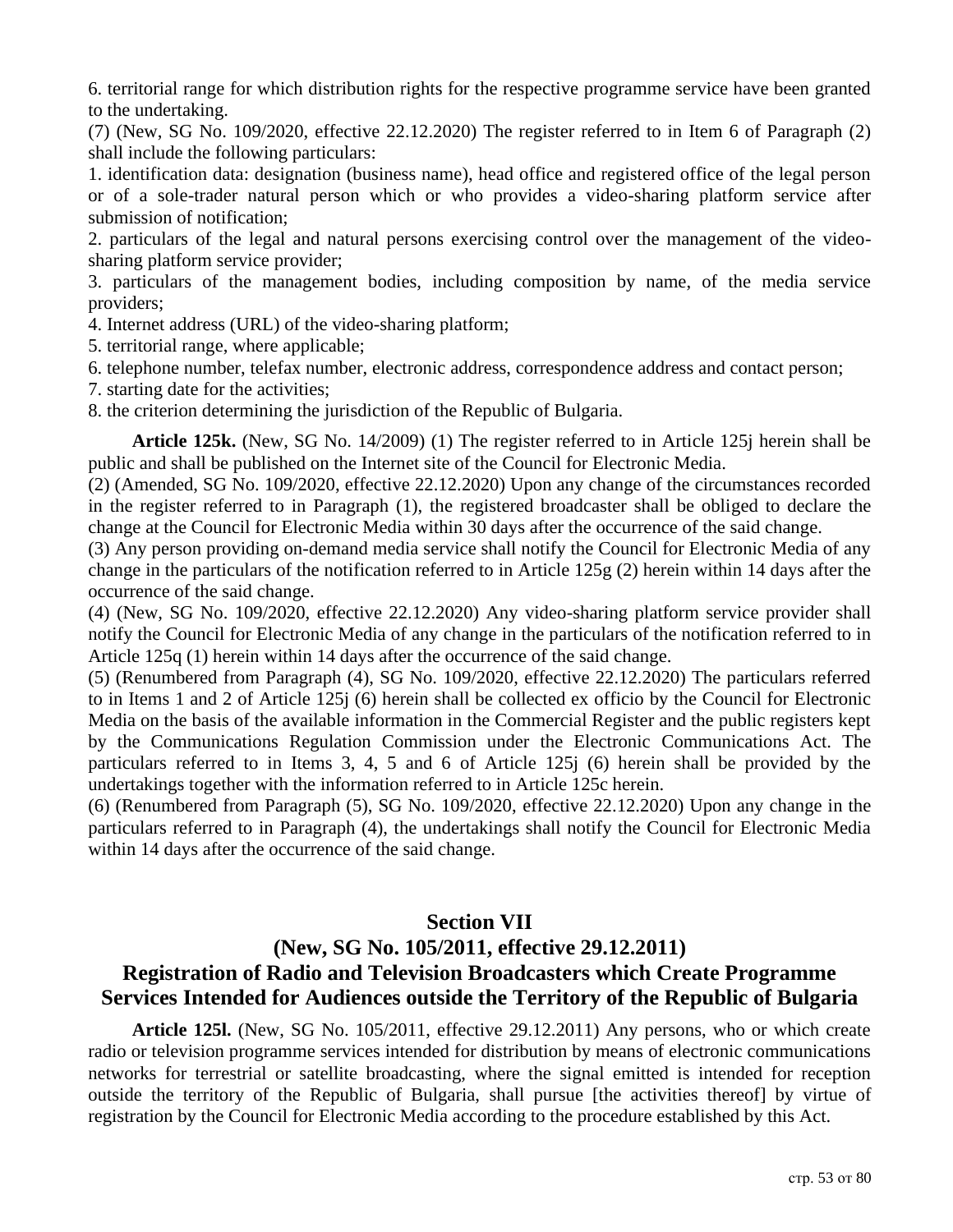**Article 125m.** (New, SG No. 105/2011, effective 29.12.2011) (1) Any persons, who or which create radio or television programme services intended for reception outside the territory of the Republic of Bulgaria and who or which wish that the said programme services be distributed by means of electronic communications networks for terrestrial or satellite broadcasting which are located within the territory of the Republic of Bulgaria, shall be subject to registration in conformity with the following general requirements:

1. observance of the principles referred to in Items 1 to 8 of Article 10 (1) herein;

2. respect for human dignity;

3. protection of children;

4. respect for copyrights and neighbouring rights;

5. provision of information to the Council for Electronic Media when approached by a reasoned request. (2) Any person wishing to register shall submit an application to the Council for Electronic Media, attaching the documents referred to in Items 1, 2, 4, 7 and 8 of Article 111 (1) herein.

(3) The Council for Electronic Media shall made a decision pronouncing any application for registration within 14 days of receipt of the application. Restrictions related to the range of distribution of the programme service may not be imposed upon the registration. In case of any deficiency and irregularity of the documents, Article 112 (2) herein shall apply.

(4) The Council for Electronic Media may deny registration where:

1. the programme design, programme concept, programme type or programme schedule as submitted conflict with the provisions of the law, or

2. the irregularities referred to in Paragraph (3) are not remedied in due time.

(5) On the basis of the decision referred to in Paragraph (3), the broadcaster shall be recorded in the register referred to in Item 1 of Article 125j (2) herein and the applicant shall be issued a certificate of registration, which shall state:

1. the designation (business name) and the head office of the radio and television broadcaster;

2. the designation of the programme service and the manner of distribution thereof;

3. the kind of broadcaster: public-service or commercial;

4. the programme type;

5. the commencement date for distribution of the programme service.

(6) Any registered broadcaster shall be obliged to notify the Council for Electronic Media of any change in the particulars entered in the certificate within 14 days after the occurrence of any such change.

(7) Registrations shall be effected for an indeterminate term of validity.

**Article 125n.** (New, SG No. 105/2011, effective 29.12.2011) Any undertaking which distributes radio or television programme services intended for audiences outside the territory of the Republic of Bulgaria shall be obliged to provide the Council for Electronic Media with the information and documents referred to in Article 125c herein.

**Article 125o.** (New, SG No. 105/2011, effective 29.12.2011) The Council for Electronic Media shall make a decision striking the registration where any infringements of the requirements covered under Article 125m (1) herein have been ascertained.

# **Section VIII (New, SG No. 109/2020, effective 22.12.2020) Video-Sharing Platform Services**

**Article 125p.** (New, SG No. 109/2020, effective 22.12.2020) Persons intending to provide videosharing platform services shall notify the Council for Electronic Media of this according to the procedure established by Article 125q herein.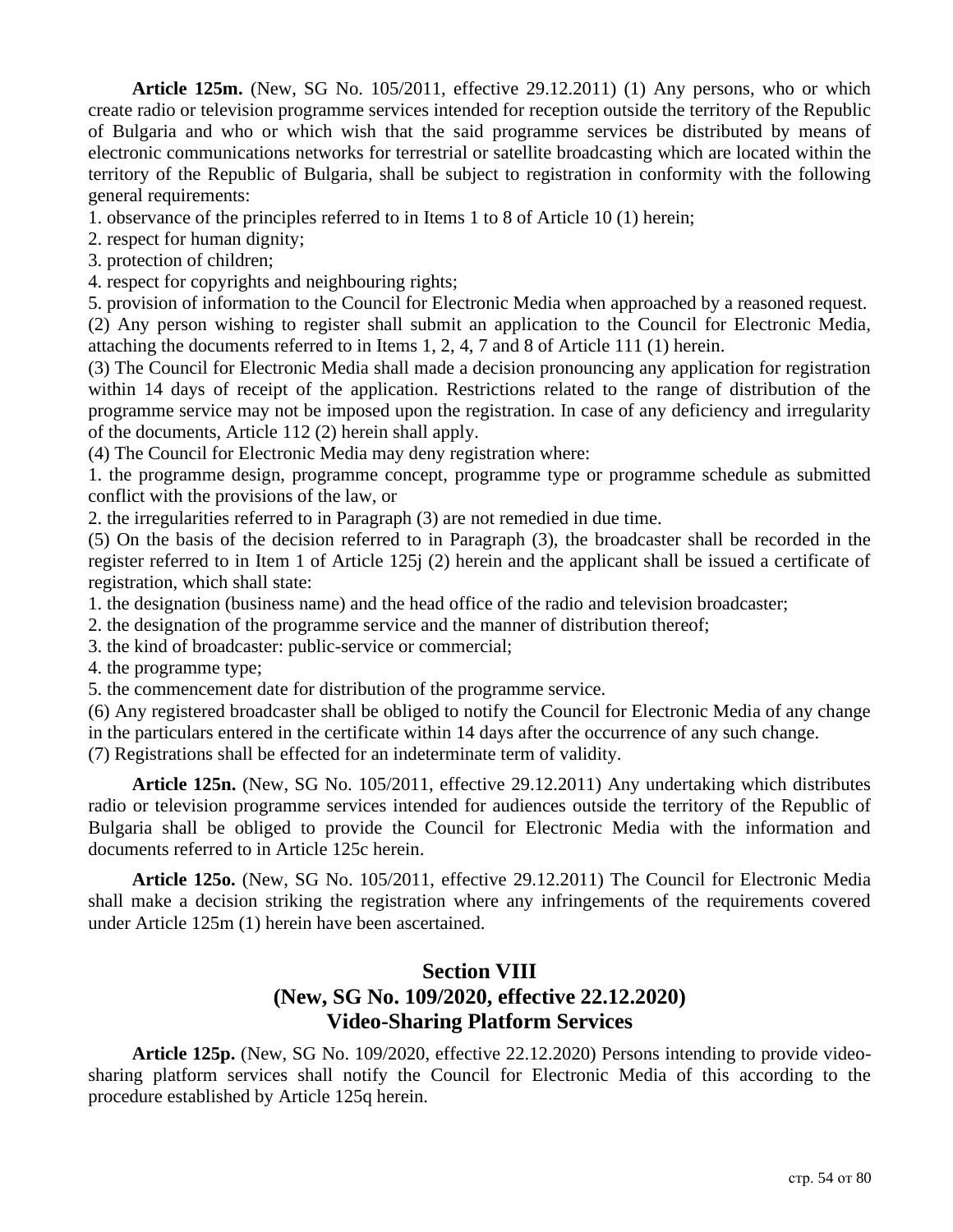**Article 125q.** (New, SG No. 109/2020, effective 22.12.2020) (1) The persons referred to in Article 125p shall submit a notification completed in a standard form to the Council for Electronic Media, which shall state:

1. identification data on the person providing on-demand media services: designation (business name), head office and registered office, and the relevant Uniform Identification Code;

2. Internet address (URL) of the video-sharing platform;

3. territorial range;

4. telephone number, telefax number, electronic address, correspondence address and contact person;

5. estimated starting date for the activities.

(2) The notification referred to in Paragraph (1) shall be submitted in the Bulgarian language.

(3) Draft pre-formulated standard terms for use of the video-sharing platform shall be attached to the notification.

**Article 125r.** (New, SG No. 109/2020, effective 22.12.2020) (1) The pre-formulated standard terms of the video-sharing platform services shall mandatorily state:

1. identification data on the video-sharing platform service provider: designation, head office and registered office;

2. conditions for use of the video-sharing platform services;

3. basic rights and obligations of the users of the video-sharing platform services;

4. description of the measures referred to in Article 19e (6) and (8) herein;

5. liabilities and sanctions upon non-fulfilment of the pre-formulated standard terms;

6. terms and procedure for restricting access to content or to the platform services in case of infringements on the part of the users.

(2) In case of any deficiency of the notification referred to in Article 125q (1) herein, the Council for Electronic Media shall notify the person in writing within seven days of receipt of the said notification to remedy the deficiencies.

(3) In case the pre-formulated standard terms do not comply with the requirements of this Act, the Council for Electronic Media shall notify the person referred to in Article 125p herein of this, giving directions and allowing a time limit for remedying the defects.

(4) The Council for Electronic Media shall record the person in the register referred to in Item 6 of Article 125j (2) herein and shall clear the pre-formulated standard terms within 30 days after the date of receipt of the notification or after the deficiencies and defects have been remedied according to the procedure established by Paragraphs (2) and (3).

(5) The pre-formulated standard terms shall be published on the Internet site of the video-sharing platform service provider, ensuring easy, direct and quick access thereto.

**Article 125s.** (New, SG No. 109/2020, effective 22.12.2020) (1) The pre-formulated standard terms may be modified on the initiative of the video-sharing platform service provider or of the Council for Electronic Media.

(2) The pre-formulated standard terms shall be modified on the initiative of the provider according to the procedure established by Articles 125q and 125r herein.

(3) (2) The pre-formulated standard terms shall be modified on the initiative of the Council for Electronic Media in order to ensure the interests of users (audiences). In this case, the Council for Electronic Media shall make a decision giving mandatory directions to the provider on the relevant modifications.

(4) The modifications in the pre-formulated standard terms shall take effect after the said terms have been cleared according to the procedure established by Article 127r (4) herein.

**Article 125t.** (New, SG No. 109/2020, effective 22.12.2020) (1) Upon discontinuance of the provision of the video-sharing platform services, the provider shall notify the Council for Electronic Media within 14 days.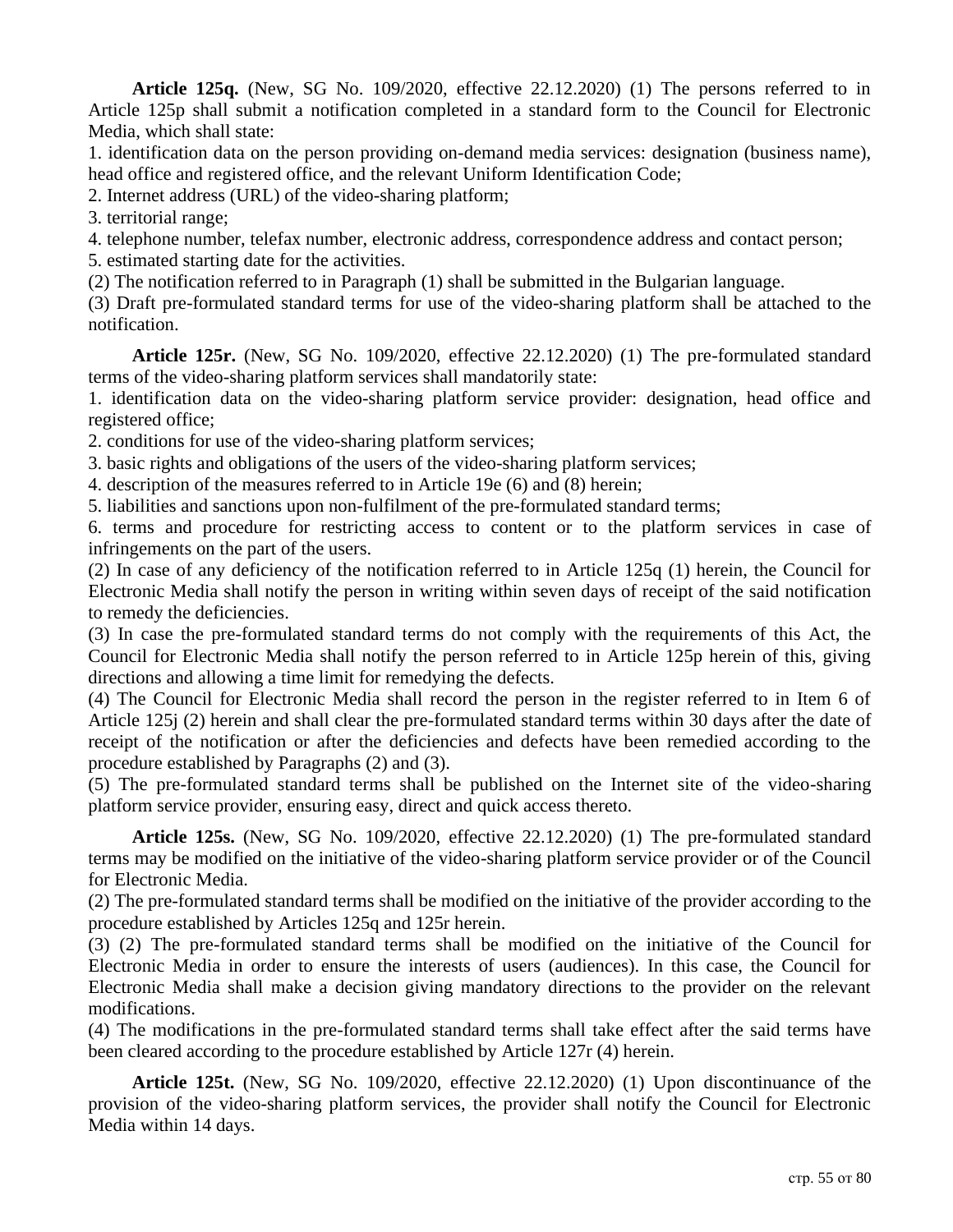(2) The Council for Electronic Media shall strike the provider in the relevant register within 14 days.

**Article 125u.** (New, SG No. 109/2020, effective 22.12.2020) (1) A video-sharing platform service provider may approach the Council for Electronic Media with a request in writing for the issuing a certificate of recording in the register.

(2) The Council for Electronic Media shall issue the certificate referred to in Paragraph (1) within seven days of receipt of the request.

### **Chapter Seven ADMINISTRATIVE PENALTY PROVISIONS**

**Article 126.** (Supplemented, SG No. 79/2000, amended and supplemented, SG No. 93/2005, amended, SG No. 12/2010) (1) (Amended, SG No. 28/2011, SG No. 27/2013, effective 1.04.2013, SG No. 109/2020, effective 22.12.2020) Any media service provider, which violates the provisions of Article 7 (1), Article 8 (1), Article 9 (1), (2) and (5), Article 11, Article 12, Article 13 (3), Article 14, Article 16 (1), Article 17, Article 18 (3), Article 19a (1) and (2), Article 19c (4) and (7), Article 75 (1), (3) to (6), (8) and (10), Article 78, Article 79, Article 80 (1), Articles 81, 82, Article 83 (1), Article 84 (1), item 4 and (2), Article 85, Articles 86 to 88, Article 89 (1) and Articles 90 and 91 herein, shall be liable to a pecuniary penalty of BGN 3,000 or exceeding this amount but not exceeding BGN 20,000.

(2) Any media service provider, which violates the provision of Article 9 (3) herein, shall be liable to a pecuniary penalty of BGN 3,000 or exceeding this amount but not exceeding BGN 7,000.

(3) Any repeated violation under Paragraph (1) or (2) shall be punishable by a pecuniary penalty in an amount equal to double the amount of the relevant penalty.

(4) (New, SG No. 28/2011, amended, SG No. 109/2020, effective 22.12.2020) Any media service provider, which violates the provisions of Article 17a (1), Article 75 (7) and (9) and Article 77 herein, shall be liable to a pecuniary penalty of BGN 15,000 or exceeding this amount but not exceeding BGN 30,000.

(5) (New, SG No. 28/2011) Any media service provider, which fails to comply with the decision referred to in Item 12a of Article 32 (1) herein, shall be liable to a pecuniary penalty of BGN 15,000 or exceeding this amount but not exceeding BGN 30,000.

(6) (New, SG No. 28/2011) Any repeated violation under Paragraphs (4) and (5) shall be punishable by a pecuniary penalty in an amount equal to double the amount of the relevant penalty.

**Article 126a.** (New, SG No. 96/2001, amended and supplemented, SG No. 14/2009, amended, SG No. 12/2010) (1) Any violation of the terms and conditions of a licence as granted, which does not constitute a violation under Article 126 herein, shall be punishable by a pecuniary penalty of BGN 1,000 or exceeding this amount but not exceeding BGN 7,000. Any repeated violation shall be punishable by a pecuniary penalty in an amount equal to double the amount of the relevant penalty.

(2) (Amended, SG No. 109/2020, effective 22.12.2020) Any registered broadcaster, which violates the terms and conditions of the registration, shall be liable to a pecuniary penalty of BGN 1,000 or exceeding this amount but not exceeding BGN 7,000.

(3) Any registered broadcaster, which infringes the requirements of Article 125a (1) herein, as a result of which any circumstances referred to in Items 1 and/or 2 of Article 125a (4) herein have arisen, shall be liable to a pecuniary penalty of BGN 4,000 or exceeding this amount but not exceeding BGN 15,000.

(4) (Amended, SG No. 109/2020, effective 22.12.2020) Any registered broadcaster, which violates the provisions of Article 125a (6) herein, shall be liable to a pecuniary penalty of BGN 3,000 or exceeding this amount but not exceeding BGN 7,000.

(5) Any violation of the provisions of Article 125c herein shall be punishable by pecuniary penalties as follows:

1. for a failure to provide information when due or for providing untrue or incomplete information: BGN 3,000 or exceeding this amount but not exceeding BGN 7,000;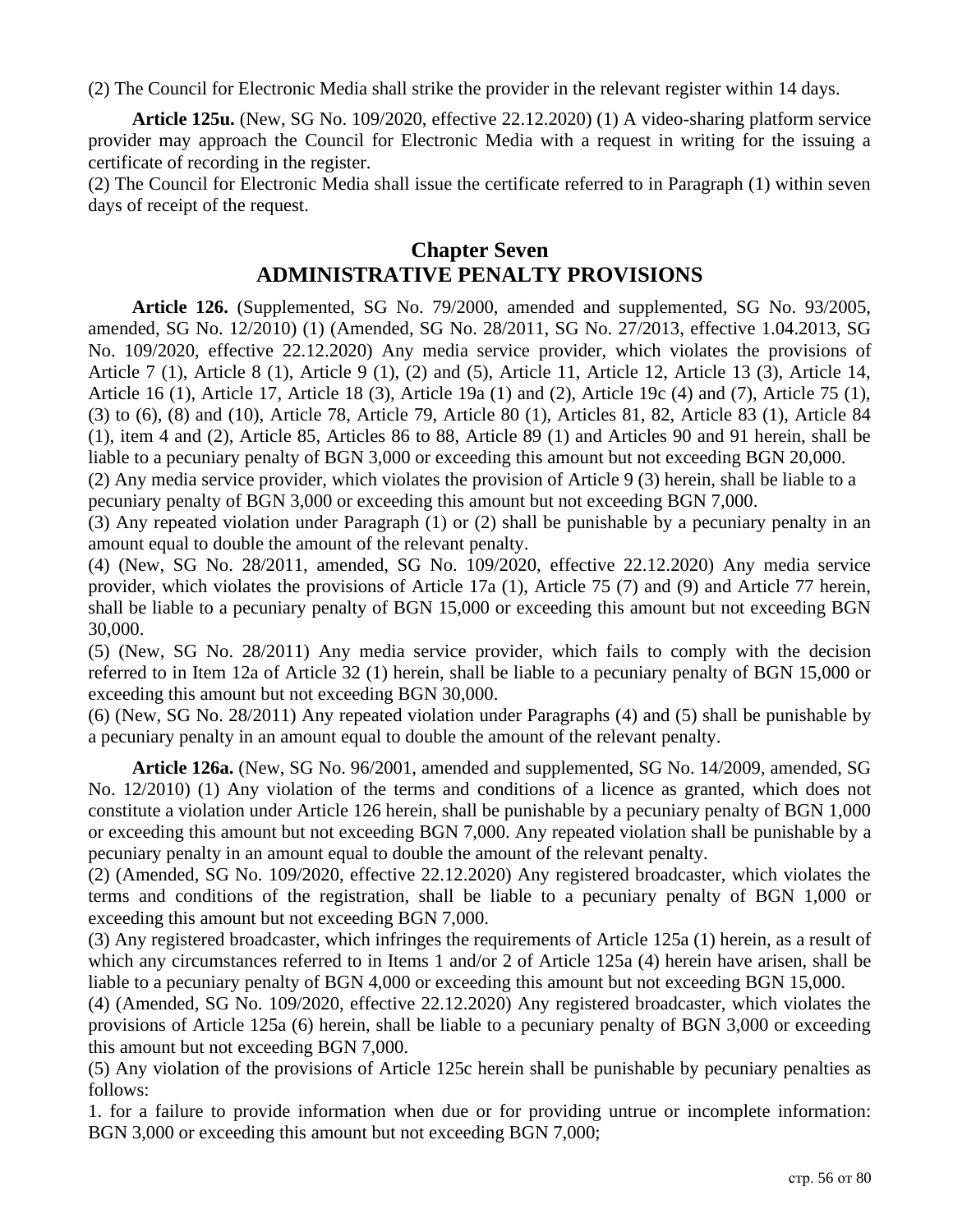2. for distributing programme services without duly settled copyrights and neighbouring rights: BGN 7,000 or exceeding this amount but not exceeding BGN 30,000.

(6) Any repeated violation under Paragraph (5) shall be punishable by a pecuniary penalty in an amount equal to double the amount of the relevant penalty.

(7) Upon systematic violation of this Act by a registered broadcaster, the registration shall be stricken.

(8) Upon systematic violation of this Act by the on-demand media service provider, the recording in the public register referred to in Article 125j herein shall be stricken.

(9) (New, SG No. 109/2020, effective 22.12.2020) Upon systematic violation of this Act by the videosharing platform provider, the recording in the public register referred to in Article 125j herein shall be stricken.

(10) (New, SG No. 109/2020, effective 22.12.2020) Any violation of Article 8c herein shall be punishable by a pecuniary penalty of BGN 2,000 or exceeding this amount but not exceeding BGN 20,000.

(11) (New, SG No. 109/2020, effective 22.12.2020) Any repeated violation under Paragraph (10) shall be punishable by a pecuniary penalty in an amount equal to double the amount of the relevant penalty.

**Article 126b.** (New, SG No. 105/2006, amended, SG No. 12/2010) Any failure to execute an order referred to in Item 2 of Article 117 (2) and Article 117 (3) herein shall be punishable by a pecuniary penalty of BGN 1,000 or exceeding this amount but not exceeding BGN 4,000. Any repeated violation shall be punishable by a pecuniary penalty in an amount equal to double the amount of the relevant penalty.

**Article 126c.** (New, SG No. 14/2009, amended, SG No. 12/2010) (1) Any person which, without being licensed, provides for distribution any radio and television programme services which are distributed only on the basis of a licence granted according to the procedure established by this Act, shall be liable to a pecuniary penalty of BGN 7,000 or exceeding this amount but not exceeding BGN 30,000.

(2) Any person which, without being registered, provides for distribution any radio and television programme services, shall be liable to a pecuniary penalty of BGN 3,000 or exceeding this amount but not exceeding BGN 15,000.

(3) Any person who, without having submitted a notification, provides on-demand media services, shall be liable to a pecuniary penalty of BGN 2,000 or exceeding this amount but not exceeding BGN 5,000. Any repeated violation shall be punishable by a pecuniary penalty in an amount equal to double the amount of the relevant penalty.

(4) (New, SG No. 109/2020, effective 22.12.2020) Any person who, without having submitted a notification, provides a video-sharing platform service, shall be liable to a pecuniary penalty of BGN 2,000 or exceeding this amount but not exceeding BGN 5,000. Any repeated violation shall be punishable by a pecuniary penalty in an amount equal to double the amount of the relevant penalty.

(5) (Renumbered from Paragraph (4), amended, SG No. 109/2020, effective 22.12.2020) Any breach of the obligations to provide information according to the procedure established by Article 125k (2) to (4) and (6) herein shall be punishable by a pecuniary penalty of BGN 2,000 or exceeding this amount but not exceeding BGN 5,000. Any repeated violation shall be punishable by a pecuniary penalty in an amount equal to double the amount of the relevant penalty.

**Article 126d.** (New, SG No. 12/2010) (1) (Previous text of Article 126d, SG No. 109/2020, effective 22.12.2020) Any media service provider, which fails to comply in due time with any decision of the Ethics Commission with the National Council for Journalism Ethics Foundation and/or the National Council for Self-Regulation Association, shall be liable to a pecuniary penalty of BGN 2,000 or exceeding this amount but not exceeding BGN 5,000.

(2) (New, SG No. 109/2020, effective 22.12.2020) Any video-sharing platform provider, which fails to comply in due time with any decision of the Ethics Commission with the National Council for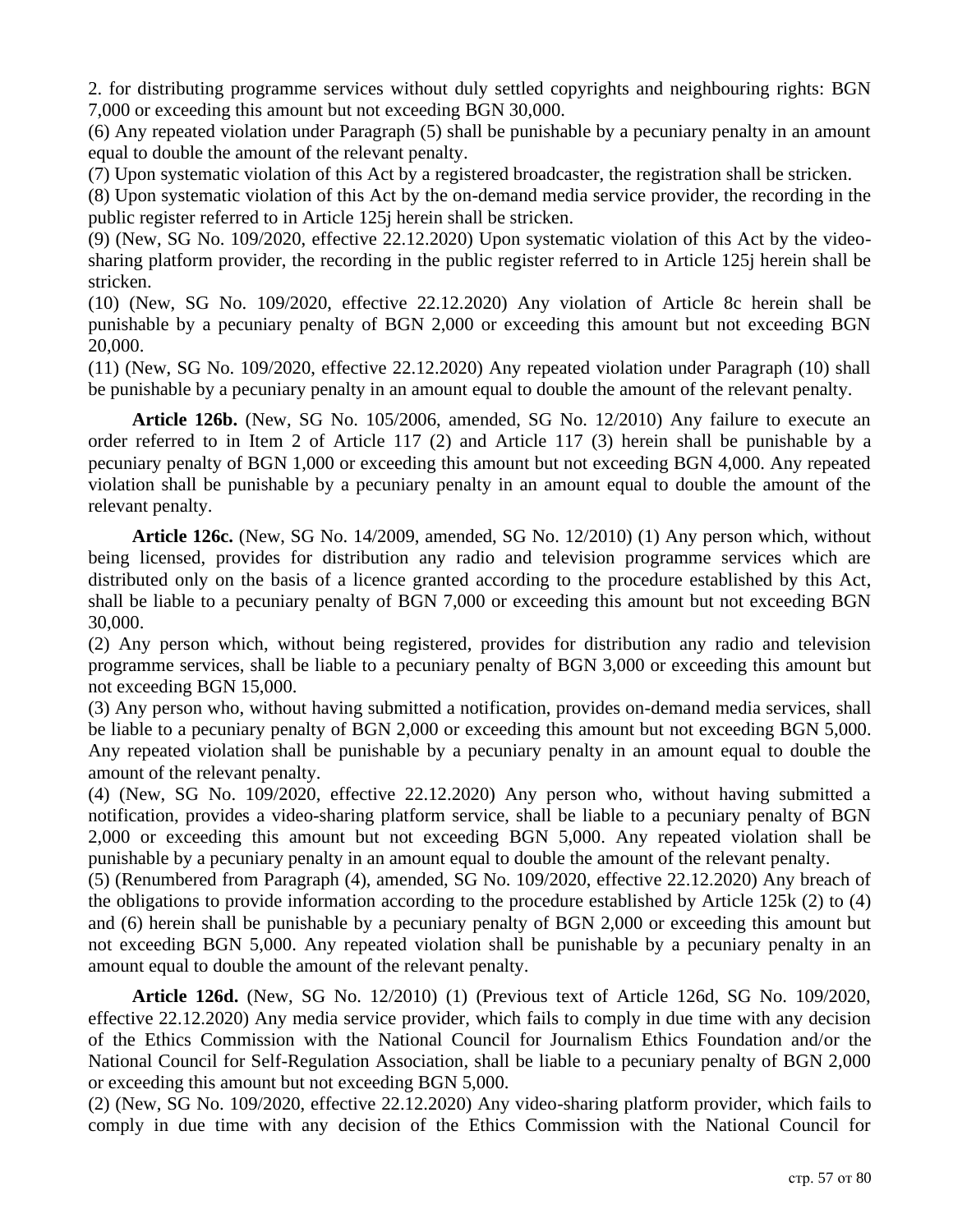Journalism Ethics Foundation and/or the National Council for Self-regulation Association, shall be liable to a pecuniary penalty of BGN 2,000 or exceeding this amount but not exceeding BGN 5,000.

**Article 126e.** (New, SG No. 109/2020, effective 22.12.2020) Any video-sharing platform provider who violates the provisions of this Act shall be liable to a pecuniary penalty of BGN 2,000 or exceeding this amount but not exceeding BGN 5,000. Any repeated violation shall be punishable by a pecuniary penalty in an amount equal to double the amount of the relevant penalty.

**Article 127.** (1) Violations shall be ascertained by the officials of the Council for Electronic Media.

(2) (Amended, SG No. 79/2000) Penalty decrees shall be issued by the Chairperson of the Council for Electronic Media.

(3) (Supplemented, SG No. 109/2020, effective 22.12.2020) Violations shall be ascertained and penalty decrees shall be issued, appealed and enforced according to the procedure established by the Administrative Violations and Sanctions Act, unless another procedure is established by this Act. (4) (New, SG No. 79/2000, supplemented, SG No. 93/2005, repealed, SG No. 12/2010).

**Article 128.** (New, SG No. 109/2020, effective 22.12.2020) (1) The written statement ascertaining the administrative violation shall be served on the trader, the legal representative of the legal person or a person authorised thereby upon signed acknowledgment.

(2) Where the written statement has been drawn up in the absence of the offender, the said statement shall be sent:

1. in paper form by registered letter with acknowledgment of receipt to the registered office or the correspondence address recorded in the relevant register kept by the Registry Agency, or

2. as an electronic image of the document in paper form by means of an electronic communication signed using a qualified electronic signature, according to the Electronic Document and Electronic Trust Services Act, at the electronic address specified in a statutory register wherein the addressee is recorded or at an address in an information system for secure delivery; the sending of the electronic communication shall be certified by an electronic time stamp under Chapter III, Section 6 of Regulation (EU) No. 910/2014 of the European Parliament and of the Council of 23 July 2014 on electronic identification and trust services for electronic transactions in the internal market and repealing Directive 1999/93/EC (OJ L 257/73 of 28 August 2914) or by reproducing the electronic image of the communication on paper, the identity of the said communication being authenticated by the official's signature on each page and the paper being inserted into the case file.

(3) A written statement sent by post shall be deemed to have been served on the date on which the acknowledgement of receipt is signed by the trader, by the legal representative of the legal person, or by an attorney-in-fact or employee thereof designated to receive papers and communications.

(4) A statement sent by an electronic communication shall be deemed to have been served where the addressee sends a confirmation of receipt of the said electronic communication by return electronic communication, electronic forwarding is activated, or the said communication is retrieved from an information system for secure delivery within seven days of the sending of the said communication.

(5) Where the written statement has been served both with acknowledgement of receipt and by an electronic communication, the later date shall be deemed to be the date of service.

**Article 129.** (New, SG No. 109/2020, effective 22.12.2020) On the basis of the written statements referred to in Article 128 (2) herein, the Chairperson of the Council for Electronic Media shall issue penalty decrees or reasoned endorsements on termination of the administrative penalty proceeding. (2) A duplicate copy of the penalty decree shall be served on the offender upon signed acknowledgment.

# **SUPPLEMENTARY PROVISIONS (Heading amended, SG No. 12/2010)**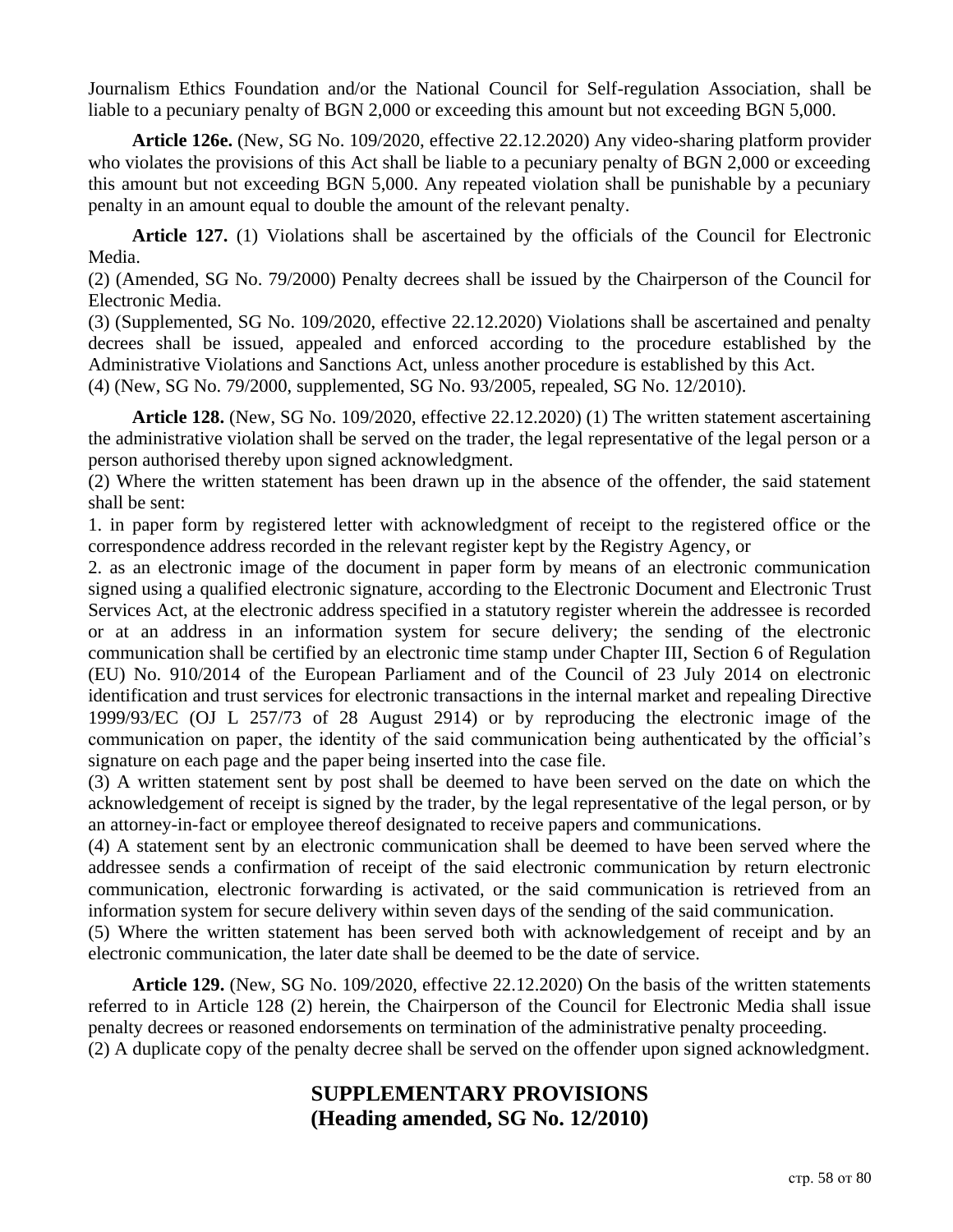#### **§ 1.** Within the meaning given by this Act:

1. (Amended, SG No. 14/2009, supplemented, SG No. 12/2010) "Broadcasting of programme services" shall be the initial transmission or emission, regardless of the technology used, of a radio or television programme service intended for reception by listeners or viewers. It includes the exchange (retransmission) of programme services between broadcasters with a view to their being relayed to the public. It does not include electronic communications services operating on individual demand.

2. (Amended, SG No. 12/2010) "Creation" shall be an act of creativity involving the author's idea and its realisation for the purpose of producing a programme or a programme service.

3. (Amended, SG No. 79/2000) "Programme service" shall be a system of all the items created and distributed by the broadcaster, which is furthermore a tenor of a specific content arranged in an hourly schedule.

4. (Amended, SG No. 96/2001, repealed, SG No. 12/2010).

5. (Amended, SG No. 14/2009) "Systematic" violation shall be the violation coming under a single chapter of this Act which is committed on three or more occasions within one year.

6. "Bulgarian audio and audiovisual works" shall be works created or realised exclusively or in partnership by Bulgarian citizens, based on works by Bulgarian citizens. Any works created on the basis of bilateral contracts between Bulgarian and foreign producers shall also be considered to be Bulgarian works provided that the Bulgarian producers have a preponderant financial contribution to the total production costs and the said production is controlled by one or more Bulgarian producers.

7. (Amended, SG No. 79/2000, SG No. 12/2010) "European works" shall be:

(a) works originating in Member States of the European Union, mainly made with authors and workers residing in one or more of those States, provided that they comply with at least one of the following three conditions:

(aa) they are made by one or more producers established in one or more of those States, or

(bb) the production of the works is supervised and actually controlled by one or more producers established in one or more of those States;

(cc) the contribution of co-producers of those States to the total co-production costs is preponderant and the said co-production is not controlled by one or more producers established outside those States;

(b) works originating in third European countries, which are States Party to the European Convention on Transfrontier Television, compiled in Strasbourg on 5 May 1989 (ratified by an Act [promulgated in the] State Gazette No. 117 of 1997) ([Convention promulgated in the] State Gazette No. 32 of 1999), mainly created by authors and workers residing in one or more of those States, provided that they comply with at least one of the following three conditions:

(aa) they are made by one or more producers established in one or more of those countries, or

(bb) the production of the works is supervised and actually controlled by one or more producers established in one or more of those States;

(cc) the contribution of co-producers of those countries to the total co-production costs is preponderant and the said co-production is not controlled by one or more producers established outside those countries, provided that works originating in Member States of the European Union are not the subject of discriminatory measures in the third countries concerned;

(c) works co-produced within the framework of agreements related to the audiovisual sector, concluded between the European Union and third countries and fulfilling the conditions defined in each of these agreements, provided that works originating in Member States are not the subject of discriminatory measures in the third countries concerned.

Works that are not European works within the meaning given by Litterae (a), (b) or (c) but are produced within the framework of bilateral co-production treaties concluded between Member States of the European Union and third countries shall be deemed to be European works, provided that the coproducers from the European Union supply a majority share of the total cost of production and that the production is not controlled by one or more producers established outside the territory of the Member States.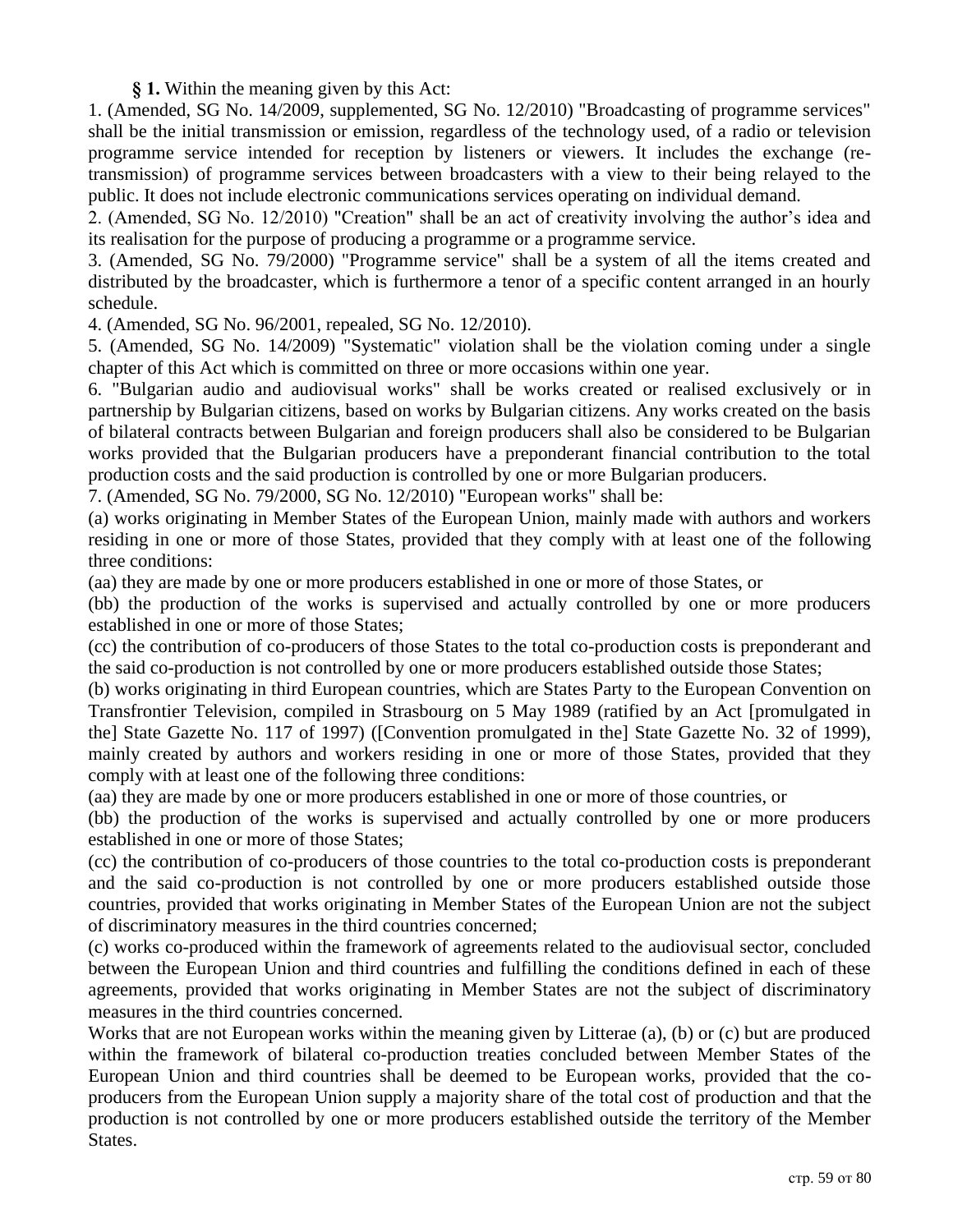8. "Event of major importance" shall be an event of social, political, business, sports or entertainment nature which affects the interests of the predominant part of the public.

9. "Exclusive right" shall be the right to cover an event, purchased by a single radio or television broadcaster.

10. (Amended, SG No. 96/2001) "Subsidiary information" shall be information distributed over the frequency channel used for the principal programme service of the radio or television broadcaster, whereof the content is not an element of the principal programme service.

11. (Amended, SG No. 96/2001) "Teletext service" shall be a system for transmission of information and listing communications and advertising by means of alphanumerics and graphics, through a special signal incorporated into the programme television signal.

12. (Amended, SG No. 81 of 1999, repealed, SG No. 12/2010).

13. (Repealed, SG No. 12/2010).

14. (Repealed, SG No. 96/2001).

15. (Amended, SG No. 96/2001, repealed, SG No. 14/2009).

16. (Amended, SG No. 96/2001) "Digital technologies" shall be technologies applying digital formats of the audio and video electric signals wherethrough the quality of presentation of the information content is improved upon processing, storage, distribution and reception and where, through compression of such signals, conditions are created for an increase of the information carrying capacity of the frequency transmission channels.

17. "Re-transmission" shall be the receiving and simultaneously transmitting, irrespective of the technical means employed, of complete and unchanged radio and television programme services or large parts of such services, distributed for reception by the general public.

18. (Repealed, SG No. 96/2001).

19. "Window" shall be a radio and television programme service limited in time within the principal programme service, which has its own specific content.

20. (Repealed, SG No. 12/2010).

21. "Private life" shall be the life of a person in a family, health and sexual aspect.

22. (Amended, SG No. 12/2010) "News coverage" shall be the creation and distribution within the framework of current affairs programmes and news of a duration necessary to convey exhaustively the content of the event covered.

23. (New, SG No. 79/2000, amended, SG No. 12/2010) "Media service providers under the jurisdiction of the Republic of Bulgaria" shall be:

(a) providers established in the Republic of Bulgaria where:

(aa) the media service provider has its head office in the Republic of Bulgaria and the editorial decisions about the audiovisual media services are taken in the Republic of Bulgaria;

(bb) (amended, SG No. 109/2020, effective 22.12.2020) the media service provider has its head office in the Republic of Bulgaria but the editorial decisions on the audiovisual media services are taken in another Member State of the European Union, if a significant part of the workforce involved in the pursuit of the programme-related audiovisual media service activity operates in the Republic of Bulgaria;

(cc) (amended, SG No. 109/2020, effective 22.12.2020) a significant part of the workforce involved in the pursuit of the programme-related audiovisual media service activity operates in various Member States of the European Union but the media service provider has its head office in the Republic of Bulgaria;

(dd) (amended, SG No. 109/2020, effective 22.12.2020) a significant part of the workforce involved in the pursuit of the programme-related audiovisual media service activity operates in neither of the Member States, if the media service provider first began its activity in accordance with the law of the Republic of Bulgaria, provided that the said provider maintains a stable and effective link with the economy of the Republic of Bulgaria;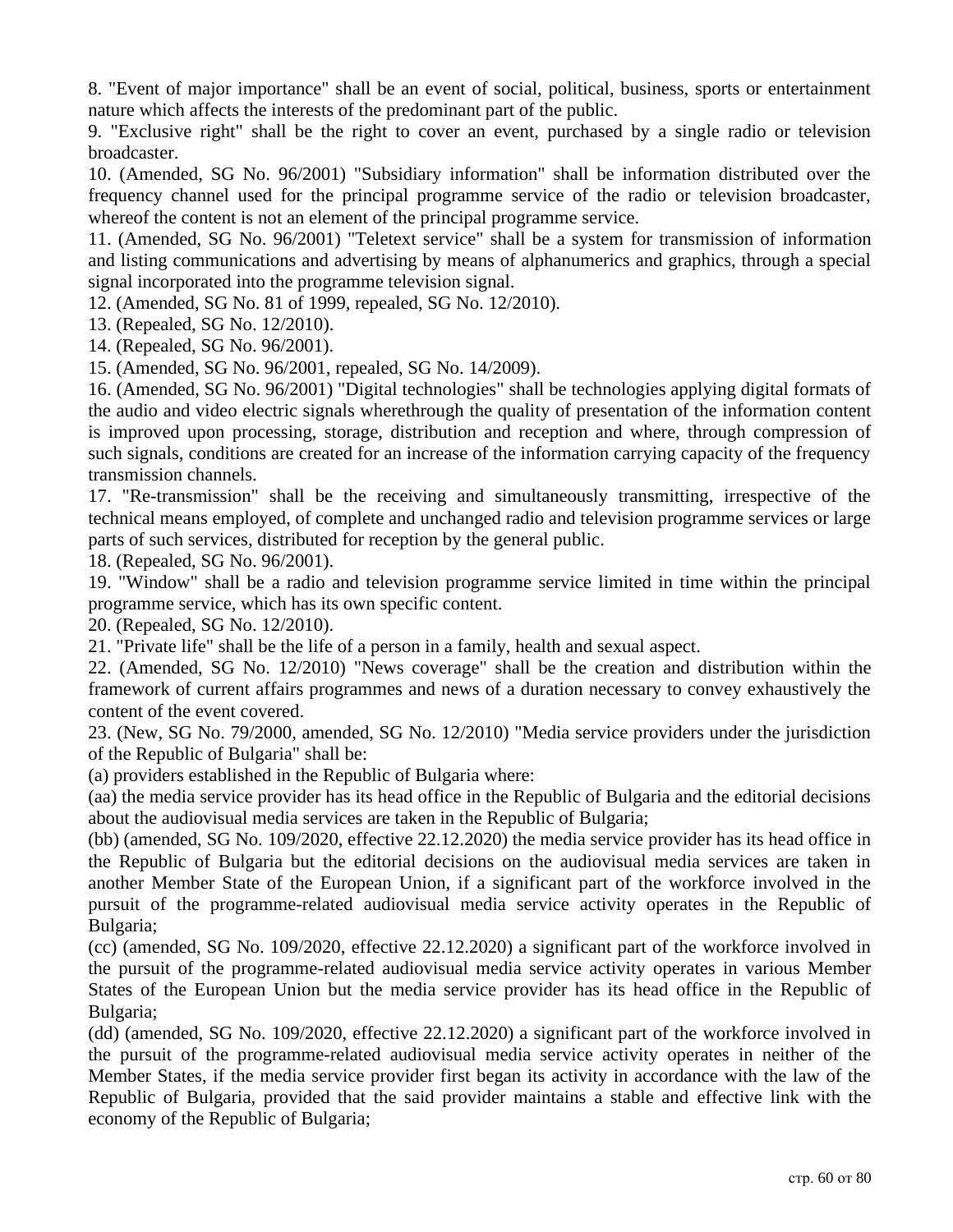(ee) the media service provider has its head office in the Republic of Bulgaria but decisions on the audiovisual media services are taken in a third country, or vice versa, the said provider shall be deemed to be established in the Republic of Bulgaria if a significant part of the workforce involved in the pursuit of the audiovisual media service activity operates in the Republic of Bulgaria;

(b) providers to whom the provisions of Litterae (a) are not applicable where:

(aa) they use a satellite up-link situated in the territory of the Republic of Bulgaria;

(bb) although they do not use a satellite up-link situated in the territory of the Republic of Bulgaria, they use satellite capacity which appertains to the Republic of Bulgaria.

If the question as to which Member State of the European Union has jurisdiction cannot be determined in accordance with Litterae (a) and (b), the competent State shall be that in which the media service provider is established within the meaning given by Articles 49 to 54 of the Treaty on the Functioning of the European Union.

23a. (New, SG No. 109/2020, effective 22.12.2020) "Video-sharing platform providers under the jurisdiction of the Republic of Bulgaria" shall be:

(a) providers established on the territory of the Republic of Bulgaria within the meaning given by Article 3(1) of Directive 200/31/EC of the European Parliament and of the Council of 8 June 2000 on certain legal aspects of information society services, in particular electronic commerce, in the Internal Market (Directive on electronic commerce), and

(b) providers that are not established on the territory of the Republic of Bulgaria pursuant to Littera (a) but are deemed to be established on the territory of the Republic of Bulgaria for the purposes of this Act if the provider:

(aa) has a parent undertaking or a subsidiary undertaking that is established on the territory of the Republic of Bulgaria;

(bb) is part of a group and another undertaking of that group is established on the territory of the Republic of Bulgaria.

Where the parent undertaking, the subsidiary undertaking or the other undertakings of the group are each established in different Member States, the video-sharing platform provider shall be deemed to be established in the Member State where its parent undertaking is established or, in the absence of such an establishment, in the Member State where its subsidiary undertaking is established or, in the absence of such an establishment, in the Member State where the other undertaking of the group is established.

Where there are several subsidiary undertakings and each of them is established in a different Member State, the video-sharing platform provider shall be deemed to be established in the Member State where one of the subsidiary undertakings first began its activity, provided that it maintains a stable and effective link with the economy of that Member State.

Where there are several other undertakings which are part of the group and each of them is established in a different Member State, the video-sharing platform provider shall be deemed to be established in the Member State where one of these undertakings first began its activity, provided that it maintains a stable and effective link with the economy of that Member State.

23b. (New, SG No. 109/2020, effective 22.12.2020) "Parent undertaking" shall be an undertaking which controls one or more subsidiary undertakings.

23c. (New, SG No. 109/2020, effective 22.12.2020) "Subsidiary undertaking" shall be an undertaking controlled by a parent undertaking, including any subsidiary undertaking of an ultimate parent undertaking.

23d. (New, SG No. 109/2020, effective 22.12.2020) "Group" shall be a parent undertaking, all its subsidiary undertakings and all other undertakings having economic and legal organisational links to them.

23e. (New, SG No. 109/2020, effective 22.12.2020) Articles 1, 2, Articles 13 to 17 and Article 20 (4) of the Electronic Commerce Act shall apply, mutatis mutandis, to the video-sharing platform providers that are deemed to be established on the territory of the Republic of Bulgaria.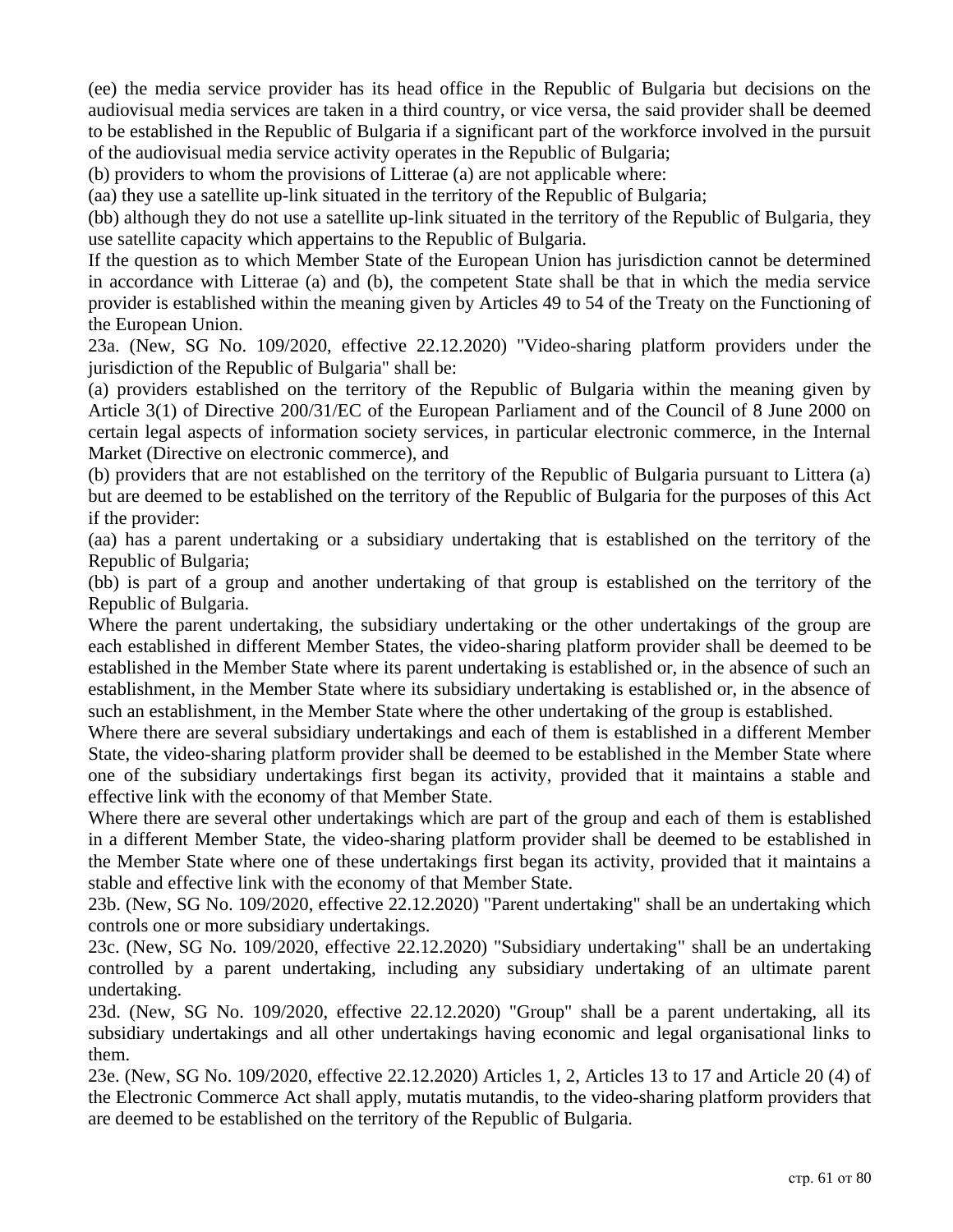24. (New, SG No. 79/2000, supplemented, SG No. 10/2007, amended, SG No. 12/2010) "Independent producer" shall be a producer registered under the Commerce Act or under the legislation of a Member State of the European Union or another State that is party to the Agreement on the European Economic Area that is organisationally and economically independent in the activities thereof of any radio or television broadcaster and that fulfils the following conditions:

1. the producer does not own a radio or television broadcaster or any share in the assets thereof;

2. no radio or television broadcaster owns any such producer or any share in the assets thereof;

3. (repealed, SG No. 12/2010).

25. (New, SG No. 79/2000, amended, SG No. 12/2010) "Self-promotion" shall be a form of advertising in which the media service provider promotes its own products, services or programme services.

26. (New, SG No. 79/2000) "Free television" shall be broadcasting over a channel, either public-service or commercial, of programme services that are accessible to the public without payment in excess of the regular monthly fee or the basic subscription fee to a cable network.

27. (New, SG No. 79/2000, repealed, SG No. 12/2010).

28. (New, SG No. 96/2001) "Programme type" shall be a characteristic of a programme service according to its specific content and audience profile. Radio and television programme services can be of the following types:

(a) general-interest (multi-subject): a radio and television programme service which mandatorily includes news, educational, cultural and entertainment programmes addressed to the predominant part of the public;

(b) special-interest: a radio and television programme service of a subject orientation intended for a limited part of the public.

29. (New, SG No. 96/2001) "Programme design" shall be a description of the programme intentions (object, assigned purpose and expected results), organisational, creative, technological and financial plan for development of a radio and television programme service during the licence period.

30. (New, SG No. 96/2001) "Programme concept" shall be a reasoned plan for implementation of the programming policy of a specified electronic medium with a view to its content resourcing.

31. (New, SG No. 96/2001) "Programme schedule" shall be the totality of all programmes scheduled for distribution or distributed in the programme service of a specified electronic medium, arranged graphically by day and hour for a specified time period.

32. (New, SG No. 96/2001, amended, SG No. 12/2010) "Child" shall be a person within the meaning given by Article 2 of the Child Protection Act.

33. (New, SG No. 105/2006) "Repeated" violation shall be any violation committed within one year after the penalty decree whereby a sanction for a violation of the same kind was imposed became enforceable.

34. (New, SG No. 14/2009) "Bulgarian programme service" shall be a programme service which is created by a person established in the Republic of Bulgaria, which is intended for distribution in the Bulgarian language, and which is addressed exclusively or predominantly to audiences in the Republic of Bulgaria.

35. (New, SG No. 14/2009, amended, SG No. 12/2010) "Control over the management of a media service provider" shall be exercised by a person who:

(a) holds, including through a related party, more than one-half plus one of the number of votes in the General Meeting, or

(b) has the right to designate, whether directly or indirectly, more than one-half of the members of the management body of the media service provider, or

(c) has the right to exercise, in another manner, a decisive influence over decision-making in connection with the provision of media services.

**§ 1a.** (New, SG No. 12/2010) This Act transposes the provisions of: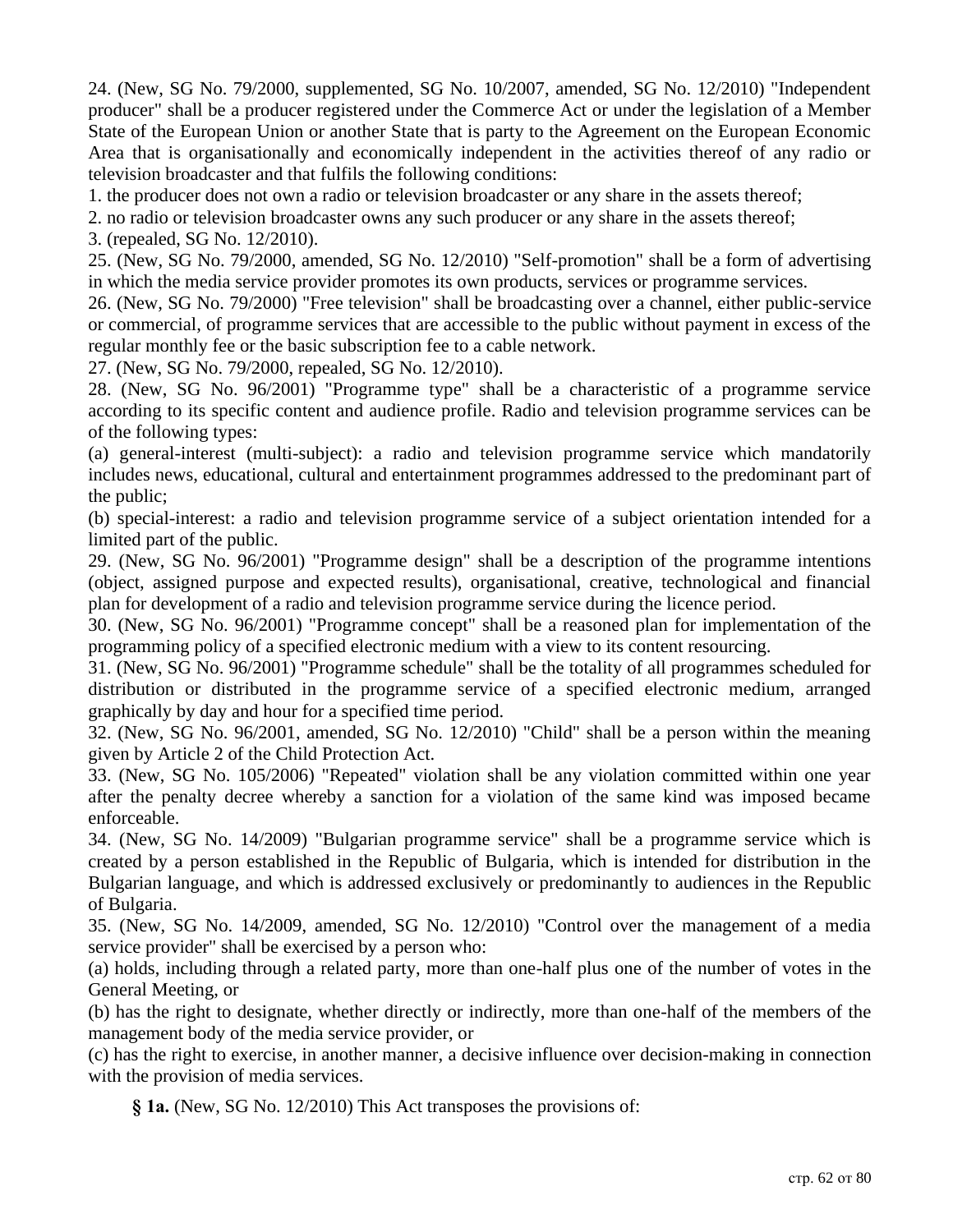1. Council Directive 89/552/EEC of 3 October 1989 on the coordination of certain provisions laid down by law, regulation or administrative action in Member States concerning the pursuit of television broadcasting activities;

2. Directive 97/36/EC of the European Parliament and of the Council of 30 June 1997 amending Council Directive 89/552/EEC on the coordination of certain provisions laid down by law, regulation or administrative action in Member States concerning the pursuit of television broadcasting activities;

3. Directive 2007/65/EC of the European Parliament and of the Council of 11 December 2007 amending Council Directive 89/552/EEC on the coordination of certain provisions laid down by law, regulation or administrative action in Member States concerning the pursuit of television broadcasting activities (OJ L 332/27 of 18 December 2007);

4. (New, SG No. 8/2017, effective 24.01.2017) Directive 2010/13/EU of the European Parliament and of the Council of 10 March 2010 on the coordination of certain provisions laid down by law, regulation or administrative action in Member States concerning the provision of audiovisual media services (OJ, L 95/1 of 15 April 2010).

5. (New, SG No. 109/2020, effective 22.12.2020) Directive (EU) 2018/1808 of the European Parliament and of the Council of 14 November 2018 amending Directive 2010/13/EU on the coordination of certain provisions laid down by law, regulation or administrative action in Member States concerning the provision of audiovisual media services (Audiovisual Media Services Directive) in view of changing market realities (OJ L 303/69 of 28 November 2018).

## **TRANSITIONAL AND FINAL PROVISIONS**

**§ 2.** (1) (Amended, SG No. 120/2002, SG No. 114/2003, SG No. 115/2004, SG No. 105/2005, SG No. 108/2006, SG No. 113/2007, SG No. 110/2008, effective 1.01.2009, SG No. 99/2009, effective 1.01.2010, SG No. 99/2010, effective 1.01.2011, SG No. 99/2011, effective 1.01.2012, SG No. 102/2012, effective 1.01.2013, SG No. 109/2013, effective 1.01.2014, SG No. 107/2014, effective 1.01.2015, SG No. 96/2015, effective 1.01.2016, amended, SG No. 98/2016, effective 1.01.2017, SG No. 99/2017, effective 1.01.2018, SG No. 103/2018, effective 1.01.2019, SG No. 100/2019, effective 1.01.2020, SG No. 104/2020, effective 1.01.2021, SG No. 8/2022, effective 1.01.2022) The Council for Electronic Media shall receive a State budget subsidy for the support thereof until 31 December 2022. (2) (Amended, SG No. 120/2002, SG No. 114/2003, SG No. 115/2004, SG No. 105/2005, SG No. 108/2006, SG No. 113/2007, SG No. 110/2008, effective 1.01.2009, SG No. 99/2009, effective 1.01.2010, SG No. 99/2010, effective 1.01.2011, SG No. 99/2011, effective 1.01.2012, SG No. 102/2012, effective 1.01.2013, SG No. 109/2013, effective 1.01.2014, SG No. 107/2014, effective 1.01.2015, SG No. 96/2015, effective 1.01.2016, amended, SG No. 98/2016, effective 1.01.2017, SG No. 99/2017, effective 1.01.2018, SG No. 103/2018, effective 1.01.2019, SG No. 100/2019, effective 1.01.2020, SG No. 104/2020, effective 1.01.2021, SG No. 8/2022, effective 1.01.2022) The Bulgarian National Radio and the Bulgarian National Television shall receive a State budget subsidy until the 31st day of December 2022 according to the procedure established by Items 2 and 3 of Article 70 (3) herein. (3) (Amended, SG No. 105/2005) The Bulgarian National Radio and the Bulgarian National Television shall receive a State budget subsidy and financing from the Radio and Television Fund in an amount determined per hour of programming according to a standard approved by the Council of Ministers:

- 1. (repealed, SG No. 120/2002);
- 2. (repealed, SG No. 114/2003);
- 3. (repealed, SG No. 115/2004);
- 4. (repealed, SG No. 105/2005).

(4) (Amended, SG No. 108/2006, SG No. 110/2008, effective 1.01.2009, SG No. 99/2009, effective 1.01.2010, SG No. 99/2010, effective 1.01.2011, SG No. 99/2011, effective 1.01.2012, SG No. 102/2012, effective 1.01.2013, SG No. 109/2013, effective 1.01.2014, SG No. 107/2014, effective 1.01.2015, SG No. 96/2015, effective 1.01.2016, SG No. 98/2016, effective 1.01.2017, SG No. 99/2017,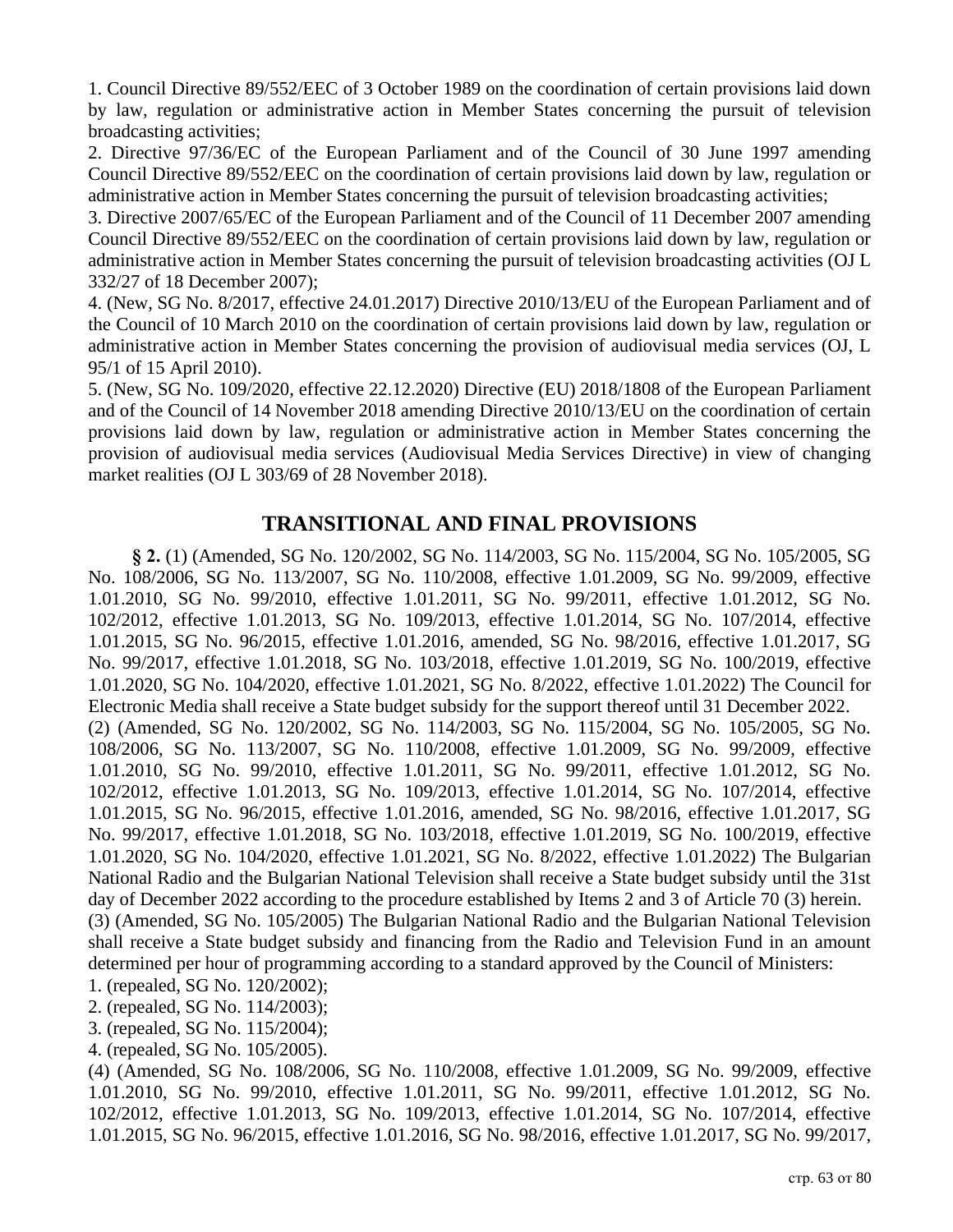effective 1.01.2018, SG No. 103/2018, effective 1.01.2019, SG No. 100/2019, effective 1.01.2020, SG No. 104/2020, effective 1.01.2021, SG No. 8/2022, effective 1.01.2022) As from the 1st day of January 2023, the State budget subsidy of the BNR, the BNT and the Council for Electronic Media shall be entirely replaced by financing from the Radio and Television Fund. The amount of the said financing shall be determined according to the procedure established by Item 1 of Article 103 (1) and Article 103 (2) herein.

**§ 3.** (1) Until the 1st day of January 2003, the powers of the Management Board of the Radio and Television Fund regarding the control of revenues shall be exercised by the Council for Electronic Media.

(2) Not later than three months prior to the expiry of the time limit referred to in Paragraph (1), the Council for Electronic Media shall designate the members of the Management Board of the Radio and Television Fund, shall appoint an executive director of the Fund, and shall adopt the rules referred to Article 99 (3) herein.

**§ 4.** (1) Any radio and television broadcasters licensed prior to the entry into force of this Act in accordance with the then effective statutory instruments, including such broadcasters whose licences have expired, shall be licensed according to the procedure established by Article 125 herein.

(2) Any legal persons, which actually pursue radio and television broadcasting activities, shall be obliged to take the action as shall be necessary to obtain a licence according to the procedure established by Article 105 herein within three months after the entry into force of this Act.

(3) The Bulgarian National Radio and the Bulgarian National Television shall be obliged to submit the requisite documents covered under Article 111 herein with a view to obtaining a licence according to the procedure established by Article 105 (3) herein within the time limit referred to Paragraph (2).

**§ 5.** (1) The management boards of the BNR and the BNT and the directors general of the BNR and the BNT, elected while the Radio and Television Act (promulgated in the State Gazette No. 77 of 1996; modified by Constitutional Court Decision No. 21 of 1996, promulgated in No. 102 of 1996; amended and supplemented in No. 112 of 1997) was in effect shall complete their term of office as provided for therein.

(2) The members of the National Council for Radio and Television, who will be replaced through rotation during the first term of office after the entry into force of this Act, shall be determined by the drawing of lots.

(3) After the lapse of two years, the composition of the National Council for Radio and Television shall rotate by replacement of two members from the quota of the National Assembly and one member from the quota of the President.

(4) After the lapse of four years, the composition of the National Council for Radio and Television shall rotate by replacement of one member from the quota of the National Assembly and two members from the quota of the President.

(5) The term of office of the programming boards of the BNR and the BNT shall terminate within one month after the entry into force of this Act.

(6) (Repealed, SG No. 37/2009, effective 19.05.2009).

**§ 6.** (1) Any advertising and sponsorship contracts signed by the BNR and the BNT shall be reviewed with a view to bringing the said contracts into conformity with this Act.

(2) In cases where the duration of advertising according to the terms and conditions of all contracts as concluded exceeds the duration of advertising according to the provision of Article 86 herein, the BNR and the BNT shall be obliged to offer advertisers a respective reduction in the duration or else to terminate the contracts with them as of the 1st day of January 1999.

**§ 7.** Any decisions referred to Article 49 (3) herein shall be adopted not later than three months after the entry into force of this Act.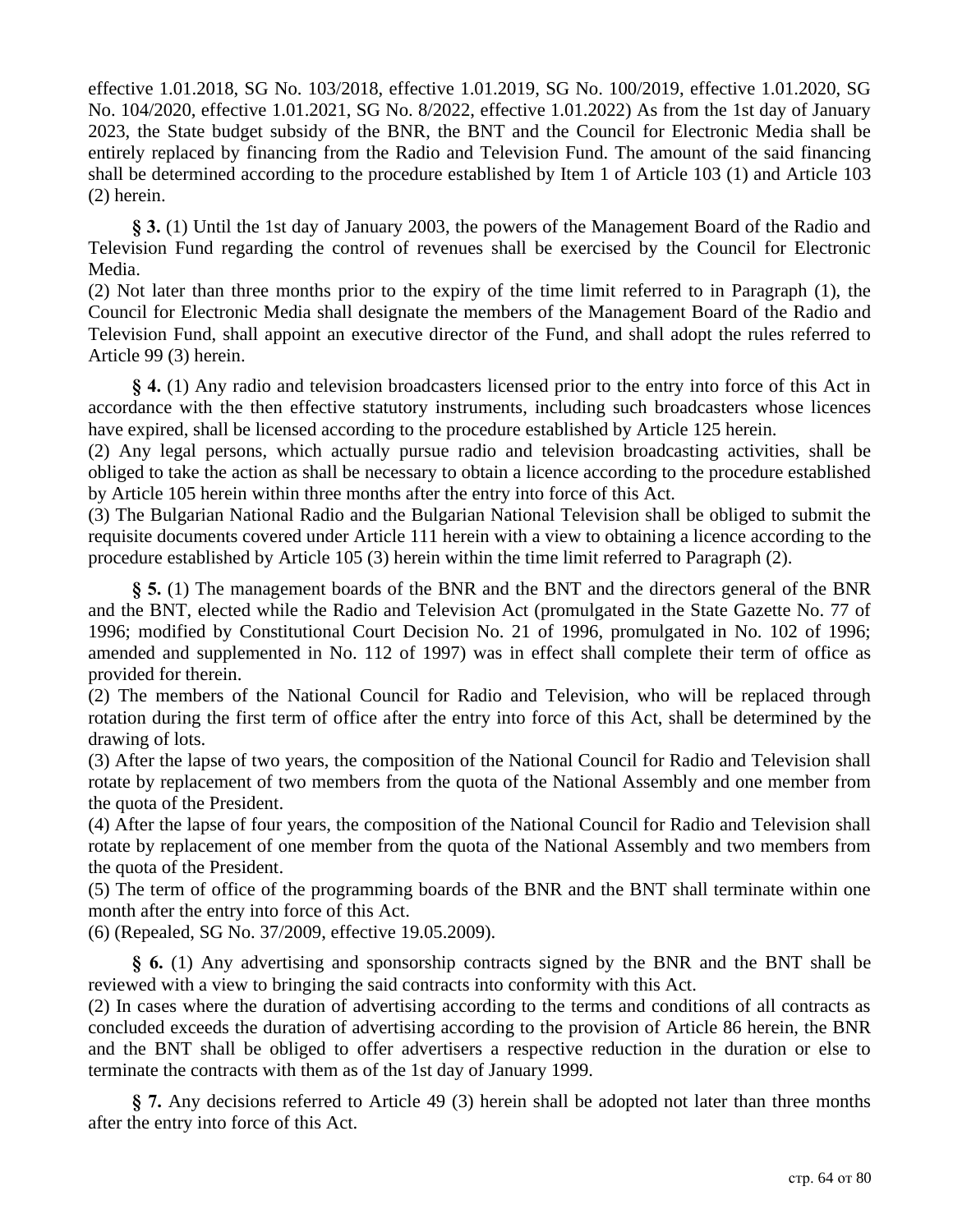**§ 8.** The provisions under Items 1, 2, 4, 8 and 9 of Article 62 herein must be implemented within six months after the entry into force of this Act.

**§ 9.** Until the grant of a licence to a private television broadcaster within a national range, the Bulgarian National Television shall not use the rights to advertising during the daypart between 19:00 and 22:00 hours.

**§ 9a.** (New, SG No. 99/2003) (1) All persons, which have been granted individual licences according to the procedure established by § 14 of the Transitional and Final Provisions of the Telecommunications Act (promulgated in the State Gazette No. 93 of 1998; amended in No. 26 of 1999, Nos. 10 and 64 of 2000, Nos. 34, 42, 96 and 112 of 2001, Nos. 45 and 120 of 2002; superseded in No. 88 of 2003) whereof the term of validity has not been extended, as well as all persons enjoying rights under § 16 of the Transitional and Final Provisions of the Telecommunications Act (promulgated in the State Gazette No. 93 of 1998; amended in No. 26 of 1999, Nos. 10 and 64 of 2000, Nos. 34, 42, 96 and 112 of 2001, Nos. 45 and 120 of 2002; superseded in No. 88 of 2003), which have pursued and/or are pursuing telecommunication activity by means of building, maintaining and operating a telecommunication network for terrestrial broadcasting in nucleated settlements where no contests for the grant of licences have been conducted, may proceed with or resume the activities thereof until the completion of the contests according to the procedure established by the Radio and Television Act for the respective nucleated settlements.

(2) All persons, which hold or have held an individual telecommunication licence to build, maintain and operate a telecommunication network for television and radio broadcasting within a local and regional range, which has been granted on legal grounds lapsed consequent to an enforceable judgment of the Supreme Administrative Court, or which pursue or have pursued radio or television broadcasting activities by terrestrial broadcasting, may proceed with or resume the activities thereof until the final completion of the contests for the respective nucleated settlements which the said persons have entered.

(3) All persons, who have pursued and/or are pursuing telecommunication activity by means of building, maintaining and operating a telecommunication network for terrestrial broadcasting after the entry into force of the Telecommunications Act (promulgated in the State Gazette No. 93 of 1998; amended in No. 26 of 1999, Nos. 10 and 64 of 2000, Nos. 34, 42, 96 and 112 of 2001, Nos. 45 and 120 of 2002; superseded in No. 88 of 2003) and which have submitted applications for the grant of licences prior to the entry into force of the Act to Amend and Supplement the Telecommunications Act (promulgated in the State Gazette No. 112 of 2001) in nucleated settlements where contests for the grant of licences have not been conducted, may proceed with or resume the activities thereof until the completion of the contests according to the procedure established by the Radio and Television Act for the respective nucleated settlements.

(4) (New, SG No. 99/2004) The persons covered under Paragraphs (1), (2) and (3) shall pursue radio and television broadcasting activities in accordance with the provisions of the Radio and Television Act and the Telecommunications Act.

**§ 10.** This Act shall supersede the Radio and Television Act (promulgated in the State Gazette No. 77 of 1996; [modified by] Constitutional Court Decision No. 21 of 1996, promulgated in No. 102 of 1996; amended and supplemented in No. 112 of 1997).

TRANSITIONAL AND FINAL PROVISIONS to the Lev Re-denomination Act (Promulgated, State Gazette No. 20/1999, supplemented, SG No. 65/1999, effective 5.07.1999) .......................................................................

стр. 65 от 80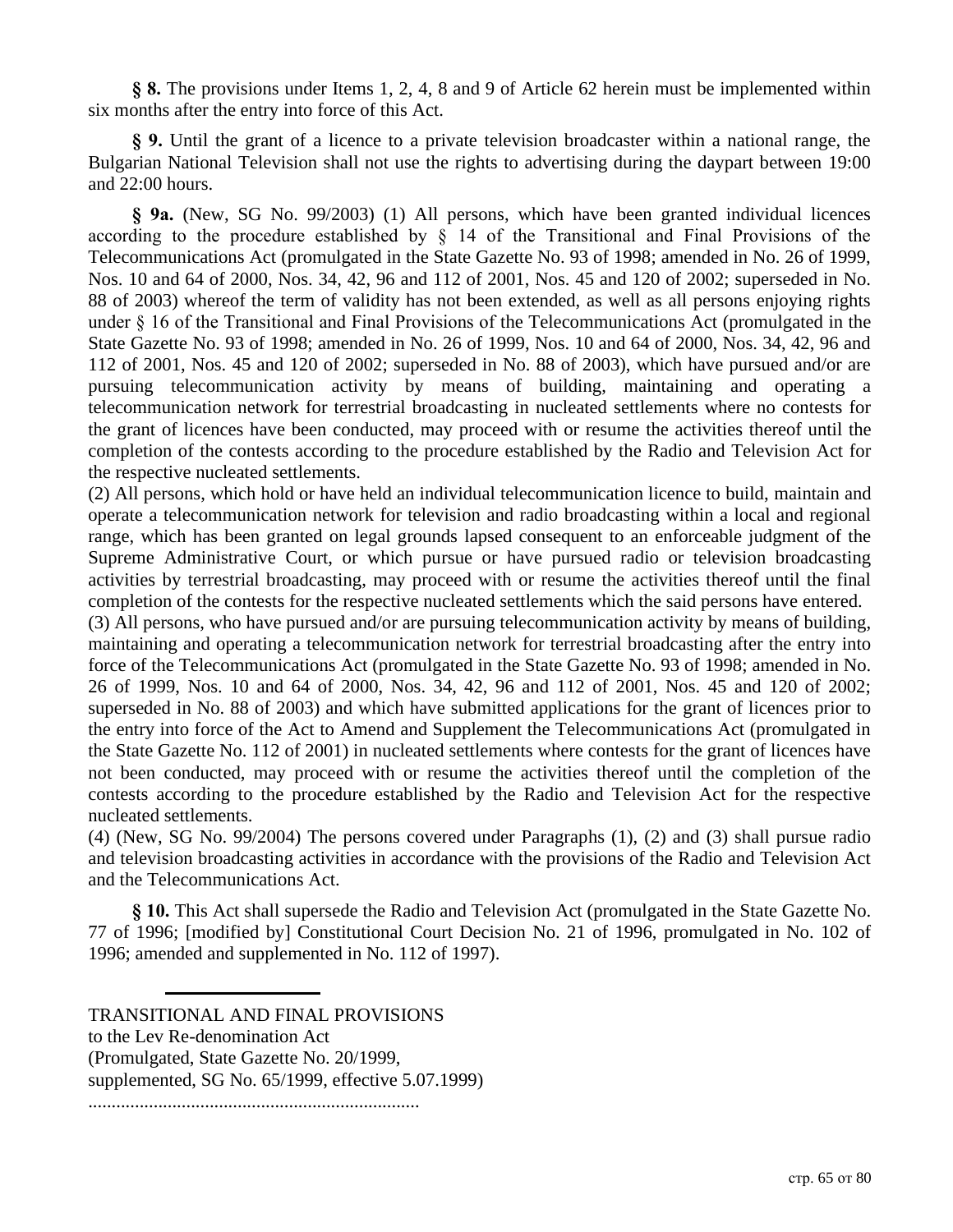§ 4. (1) (Supplemented, SG No. 65/1999) Upon the entry into force of this Act, all numbers expressed in old lev terms as indicated in the laws which will have entered into force prior to the 5th day of July 1999 shall be replaced by numbers expressed in new lev terms, reduced by a factor of 1,000. The replacement of all numbers expressed in old lev terms, reduced by a factor of 1,000, shall furthermore apply to all laws passed prior to the 5th day of July 1999 which have entered or will enter into force after the 5th day of July 1999.

(2) The authorities, which have adopted or issued any instruments of secondary legislation which will have entered into force prior to the 5th day of July 1999 and which contain numbers expressed in lev terms, shall amend the said instruments to bring them in conformity with this Act so that the amendments apply as from the date of entry into force of this Act.

.......................................................................

§ 7. This Act shall enter into force on the 5th day of July 1999.

ACT to Amend and Supplement the Radio and Television Act (Promulgated, State Gazette No. 96/2001, amended, SG No. 112/2001, effective 5.02.2002, amended and supplemented, SG No. 93/2005)

.......................................................................

#### Supplementary Provision

§ 50. In the Act, the words: "the National Council for Radio and Television" and "National Council for Radio and Television" shall be replaced passim by "the Council for Electronic Media" and "Council for Electronic Media", respectively, with the exception of § 5 of the Transitional and Final Provisions of the said Act.

Transitional and Final Provisions

§ 51. (1) Within 14 days after the entry into force of this Act, the National Assembly shall elect and, respectively, the President of the Republic shall appoint, the members of the Council for Electronic Media.

(2) (Amended, SG No. 93/2005) The members of the Council for Electronic Media, who will be replaced through rotation after the second and the fourth year since the constitution of the said Council, shall be determined by the drawing of lots.

(3) (Supplemented, SG No. 93/2005) After the lapse of two years, the composition of the Council for Electronic Media shall rotate by replacement of two members from the quota of the National Assembly and one member from the quota of the President. The six-year term of office of the said members shall begin to run as from the date of the election or appointment thereof.

(4) (Supplemented, SG No. 93/2005) After the lapse of four years, the composition of the Council for Electronic Media shall rotate by replacement of one member from the quota of the National Assembly and two members from the quota of the President. The six-year term of office of the said members shall begin to run as from the date of the election or appointment thereof.

§ 52. Upon constitution of the Council for Electronic Media, the National Council for Radio and Television shall be closed down and the members thereof shall vacate office. The property, the archives, the rights and obligations of the National Council for Radio and Television shall pass to the Council for Electronic Media.

§ 53. (1) Within six months after the date of constitution of the Council for Electronic Media, the said Council, acting proprio motu, shall issue certificates of registration to the radio and television broadcasters holding licences for the pursuit of radio and television broadcasting activities by cable or satellite upon submission by the said broadcasters of the documents covered under Article 125a (5) of the Radio and Television Act and without payment of an initial registration fee.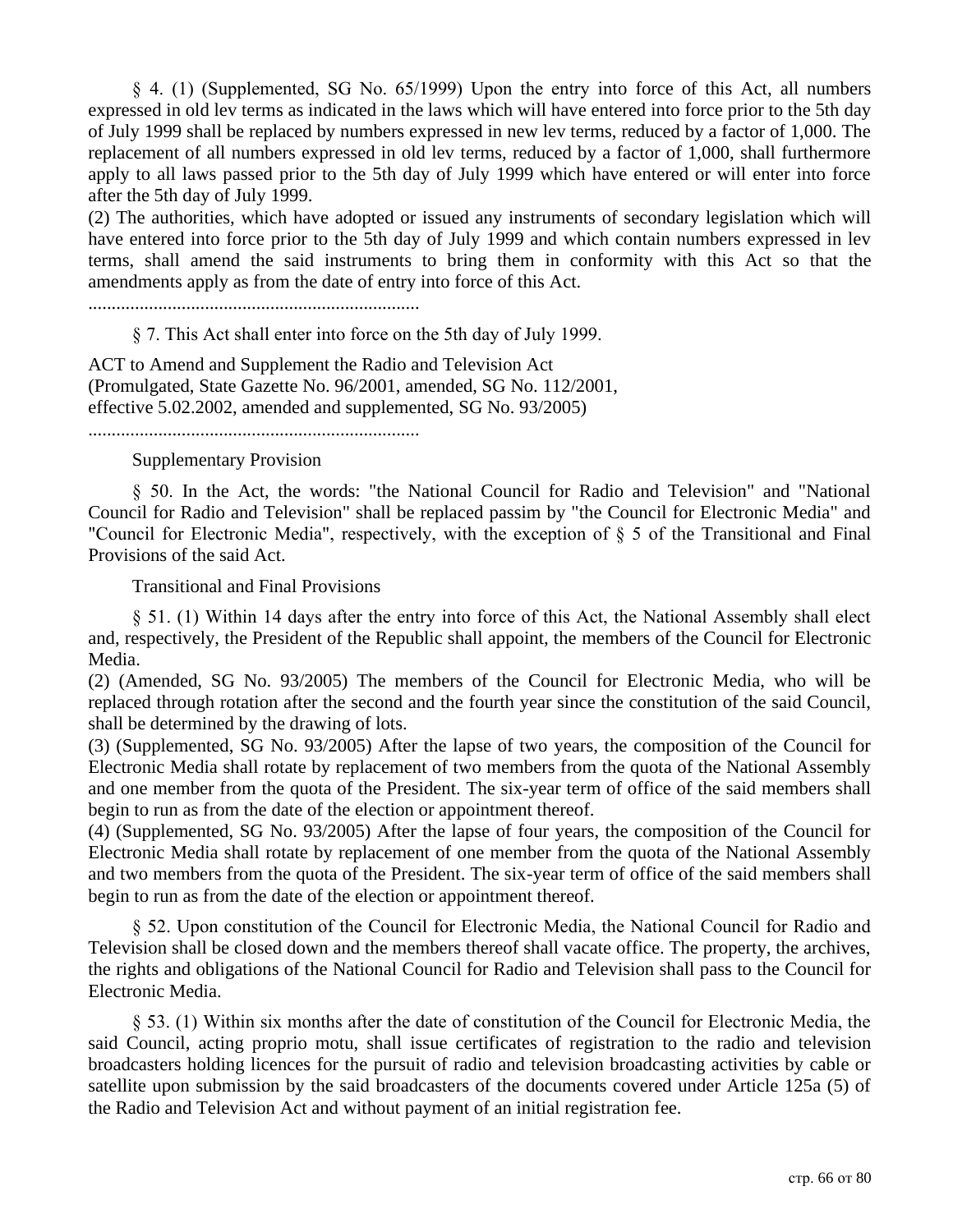(2) The Communications Regulation Commission shall be obliged to provide the Council for Electronic Media with all information and copies of documents as shall be necessary for the transfer of the broadcasters affected from a licensing to a registration scheme.

.......................................................................

#### § 55. (Repealed, SG No. 112/2001).

TRANSITIONAL AND FINAL PROVISIONS to the Act to Amend and Supplement the Telecommunications Act (Promulgated, State Gazette No. 112/2001, effective 5.02.2002)

.......................................................................

§ 79. (1) In the Radio and Television Act (promulgated in the State Gazette No. 138 of 1998; No. 60 of 1999 [modified by] Constitutional Court Decision No. 10 of 1999, promulgated in No. 60 of 1999; amended in No. 81 of 1999, No. 79 of 2000 and No. 96 of 2001), the words "the State Telecommunications Commission" shall be replaced passim by "the Communications Regulations Commission".

.......................................................................

#### TRANSITIONAL AND FINAL PROVISIONS

to the Act to Amend and Supplement the Radio and Television Act (Promulgated, State Gazette No. 77/2002)

§ 5. (1) The strategy for development of radio and television broadcasting activities by terrestrial broadcasting shall be drawn up by the Council for Electronic Media and the Communications Regulation Commission within three months after the entry into force of this Act.

(2) The strategy referred to in Paragraph (1) shall formulate the national priorities and public interests in the licensing process with a view to a more effective use of the unallocated radio spectrum as available.

(3) The strategy referred to in Paragraph (1) may be updated every three years or at shorter intervals, depending on the commercial and technological development of the electronic media market. Any such updating shall following the procedure for adoption of the said strategy.

§ 6. (1) New contest procedures shall be initiated upon the adoption by the National Assembly of the strategy for development of radio and television broadcasting activities by terrestrial broadcasting.

(2) Any contests and licensing procedures which are in progress or which have been initiated prior to the entry into force of this Act shall be finalised after the adoption by the National Assembly of the strategy for development of radio and television broadcasting activities by terrestrial broadcasting and in accordance with the said strategy.

#### TRANSITIONAL PROVISION

to the Act to Supplement the Radio and Television Act (Promulgated, State Gazette No. 99/2003)

§ 2. (1) Within one month after the entry of this Act into force, the persons covered under § 9a of the Radio and Television Act shall be obligated to submit to the Council for Electronic Media and the Communications Regulation Commission the information required for pursuit of radio and television broadcasting activities by terrestrial broadcasting according to the requirements of the Radio and Television Act and the Telecommunications Act.

(2) Within three months after the entry of this Act into force, the persons covered under § 9a of the Radio and Television Act shall be obligated to pay the annual fees due for use of radio spectrum as a scarce resource for the time of pursuit of radio and television broadcasting activity since the entry into force of the Telecommunications Act (promulgated in the State Gazette No. 93 of 1998; amended in No. 26 of 1999, Nos. 10 and 64 of 2000, Nos. 34, 42, 96 and 112 of 2001, Nos. 45 and 120 of 2002;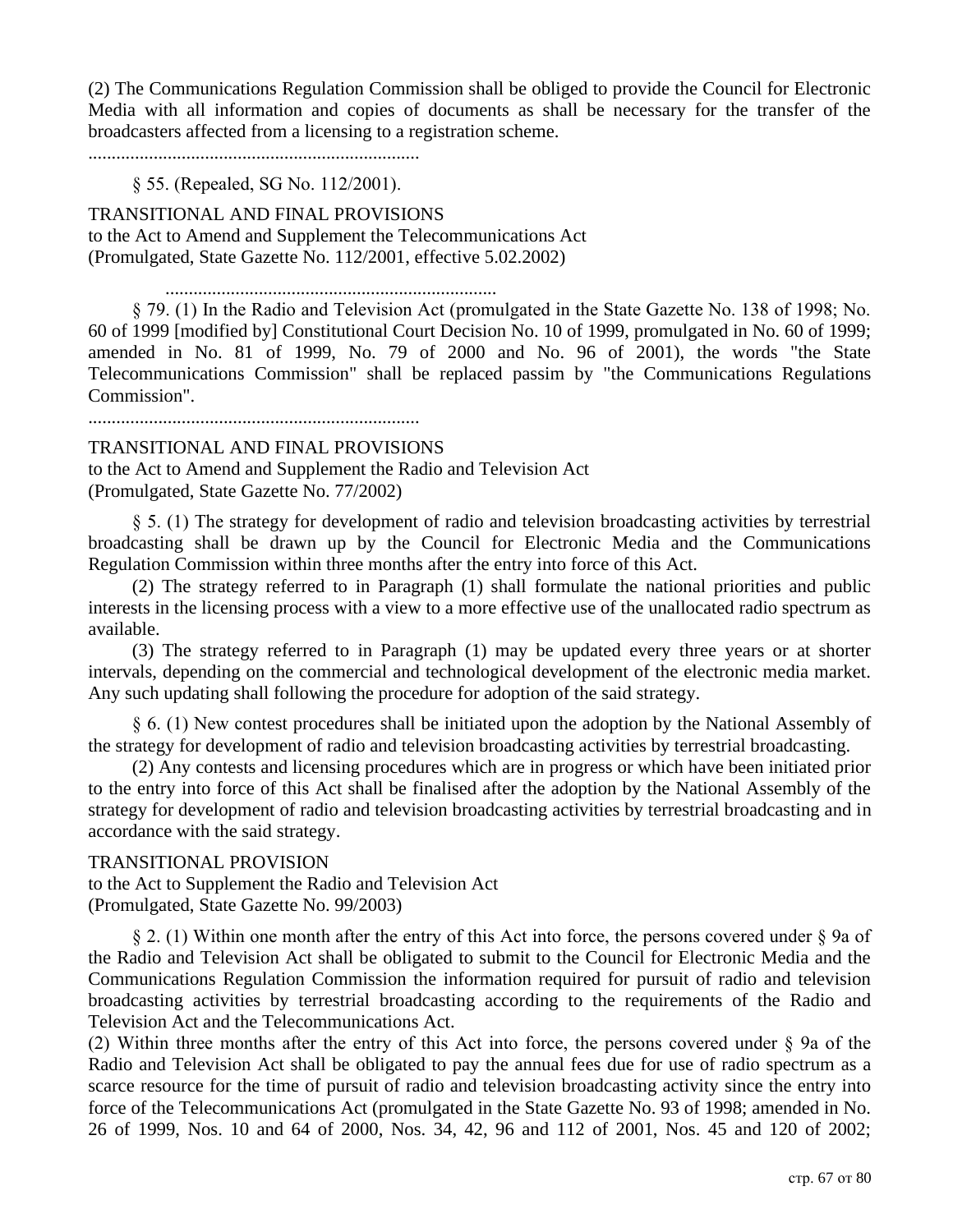superseded, No. 88 of 2003) according to the Rate Schedule of Fees Collected by the Communications Regulation Commission (promulgated in the State Gazette No. 68 of 2002; corrected in No. 69 of 2002; amended in Nos. 66 and 71 of 2003).

(3) After a procedure for electromagnetic compatibility coordination with the aeronautical radio services, within one month after submission of the information referred to in Paragraph (1), the Communications Regulation Commission shall determine the technical conditions for emission for each nucleated settlement. As a result of the said procedure, the Communications Regulation Commission may modify the parameters of the transmitters, including the frequency and the point of transmission.

(4) Within two weeks after fulfilment of the conditions under Paragraphs (1), (2) and (3), the Communications Regulation Commission shall grant the persons covered under § 9a of the Radio and Television Act licences for construction, maintenance and operation of a telecommunication network for television and radio broadcasting within a local and regional range whereof the term of validity shall expire upon completion of the contests for the award of radio and television broadcasting licences in the respective nucleated settlements according to the procedure established by the Radio and Television Act. The Communications Regulation Commission shall notify the Council for Electronic Media of any telecommunication licences so granted.

(5) The persons covered under § 9a of the Radio and Television Act shall pursue radio and television broadcasting activities in accordance with the provisions of the Radio and Television Act.

TRANSITIONAL AND FINAL PROVISION

to the Act to Supplement the Radio and Television Act (Promulgated, State Gazette No. 99/2004)

§ 2. (1) Within two months after the entry of this Act into force, any persons covered under § 9a of the Transitional and Final Provisions of the Radio and Television Act, which have not fulfilled the conditions provided for in § 2 (1) and (2) of the Transitional Provision of the Act to Supplement the Radio and Television Act (promulgated in the State Gazette No. 99 of 2003), shall submit new applications for the grant of a licence for construction, maintenance and operation of a telecommunication network for television and radio broadcasting within a local and regional range. Any such applications must be accompanied by all documents required by the Telecommunications Act and the Radio and Television Act for pursuit of radio and television broadcasting activities by terrestrial broadcasting. Any such applications shall be submitted on site at the Council for Electronic Media and the Communications Regulation Commission. The applications to the Communications Regulation Commission shall be submitted in a standard form endorsed by the Commission.

(2) Within one month after receipt of any application referred to in Paragraph (1), the Communications Regulation Commission shall transmit to the persons referred to in Paragraph (1) a notification of the annual fees due for use of radio spectrum as a scarce resource for the time of pursuit of radio and television broadcasting activity since the entry into force of the Telecommunications Act (promulgated in the State Gazette No. 93 of 1998; amended in No. 26 of 1999, Nos. 10 and 64 of 2000, Nos. 34, 42, 96 and 112 of 2001, Nos. 45 and 120 of 2002; superseded, No. 88 of 2003) according to Articles 1 to 17 as repealed of the Rate Schedule of Fees Collected by the Communications Regulation Commission (promulgated in the State Gazette No. 68 of 2002; corrected in No. 69 of 2002; amended in Nos. 66 and 71 of 2003, No. 31 of 2004).

(3) The persons referred to in Paragraph (1) shall be obligated to pay the fees due under Paragraph (2) within one month after receipt of the notification from the Communications Regulation Commission of the amount of the fees due.

(4) After conduct of a procedure for electromagnetic compatibility coordination with the aeronautical radio services, provided any unallocated radio spectrum is available, the Communications Regulation Commission shall determine the technical conditions for emission for each nucleated settlement within one month after submission of an application referred to in Paragraph (1). As a result of the said procedure, the Communications Regulation Commission may modify the parameters of the transmitters,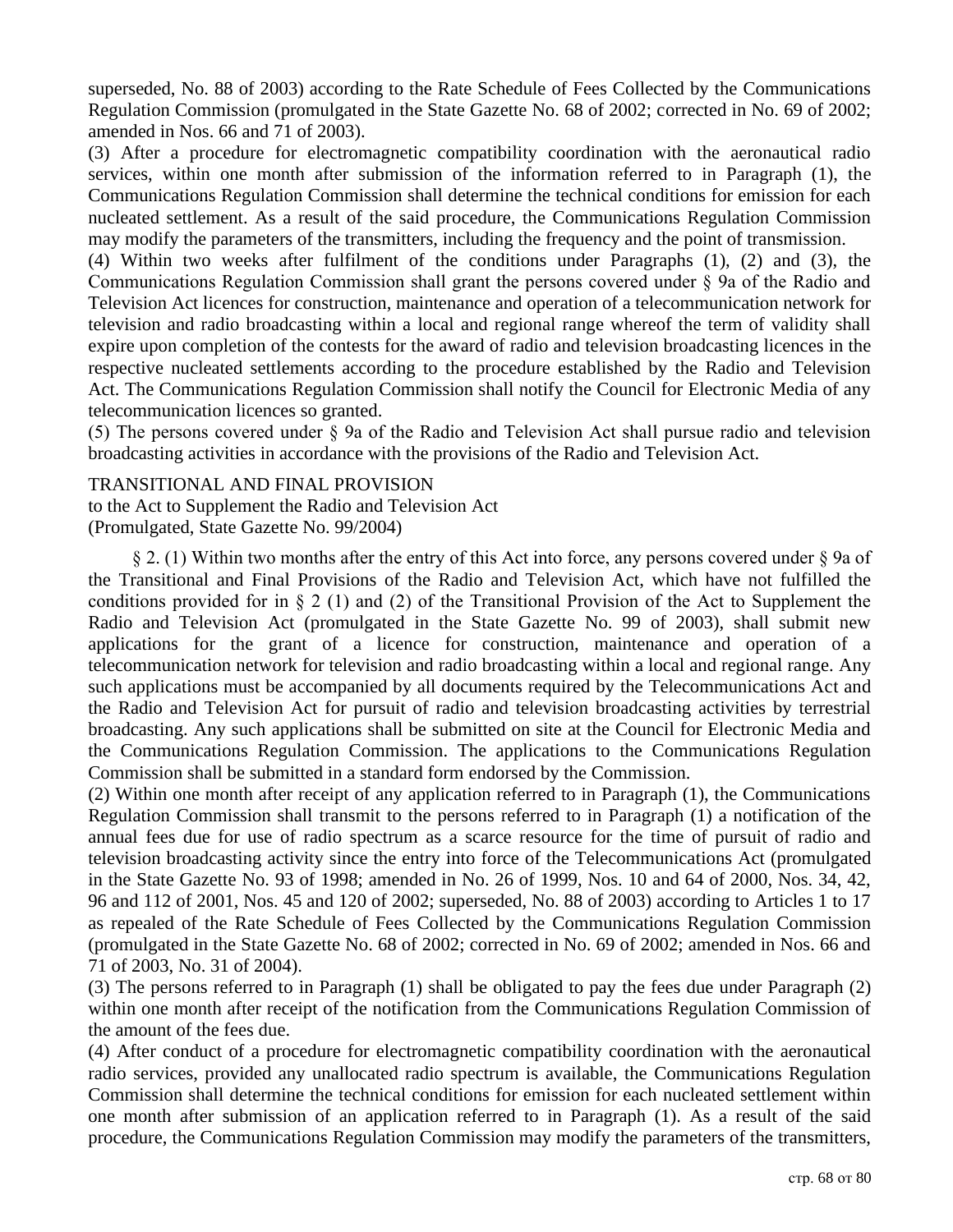including the frequency and the point of transmission as indicated by the broadcasters which have submitted new applications under Paragraph (1).

(5) Within 14 days after fulfilment of the conditions covered under Paragraphs (1) to (4), the Communications Regulation Commission shall grant the persons referred to in Paragraph (1) licences for construction, maintenance and operation of a telecommunication network for television and radio broadcasting within a local and regional range whereof the term of validity shall expire upon completion of the contests for the award of radio and television broadcasting licences in the respective nucleated settlements according to the procedure established by the Radio and Television Act. The Communications Regulation Commission shall notify the Council for Electronic Media of any telecommunication licences so granted.

§ 3. Any persons covered under § 9a of the Transitional and Final Provisions of the Radio and Television Act, which have received a refusal from the Communications Regulation Commission to an application for the grant of a licence in pursuance of § 2 (4) of the Transitional Provision of the Act to Supplement the Radio and Television Act (promulgated in the State Gazette No. 99 of 2003), shall submit new applications for the grant of a licence for construction, maintenance and operation of a telecommunication network for television and radio broadcasting within a local and regional range according to the procedure established by this Act not earlier than one month after receipt of any such refusal.

§ 4. Any licences, granted in pursuance of § 2 (4) of the Transitional Provision of the Act to Supplement the Radio and Television Act (promulgated in the State Gazette No. 99 of 2003), shall retain the validity thereof.

#### FINAL PROVISION

to the Act to Amend and Supplement the Radio and Television Act (Promulgated, State Gazette No. 93/2005)

§ 13. The Council of Ministers shall approve the Rate Schedule referred to in Article 102 (6) of the Radio and Television Act within three months after the entry of this Act into force.

(\*) ACT to Amend the Commercial Register Act

(Promulgated, State Gazette No. 80/2006, effective 3.10.2006)

§ 1. In the Transitional and Final Provisions, the words "the 1st day of October 2006" shall be replaced by "the 1st day of July 2007".

.......................................................................

#### TRANSITIONAL AND FINAL PROVISIONS

to the Act to Amend and Supplement the Radio and Television Act (Promulgated, State Gazette No. 10/2007, effective 1.01.2007)

§ 4. Any licence granting procedures under Article 105 [of the Radio and Television Act], which have commenced prior to the entry into force of this Act, shall be completed according to the hitherto effective procedure.

(\*) ACT to Amend the Commercial Register Act (SG No. 53/2007, effective 30.06.2007)

§ 1. In the Transitional and Final Provisions, the words "the 1st day of July 2007" shall be replaced by "the 1st day of January 2008".

........................................................................

TRANSITIONAL AND FINAL PROVISIONS to the Electronic Communications Act (SG No. 41/2007)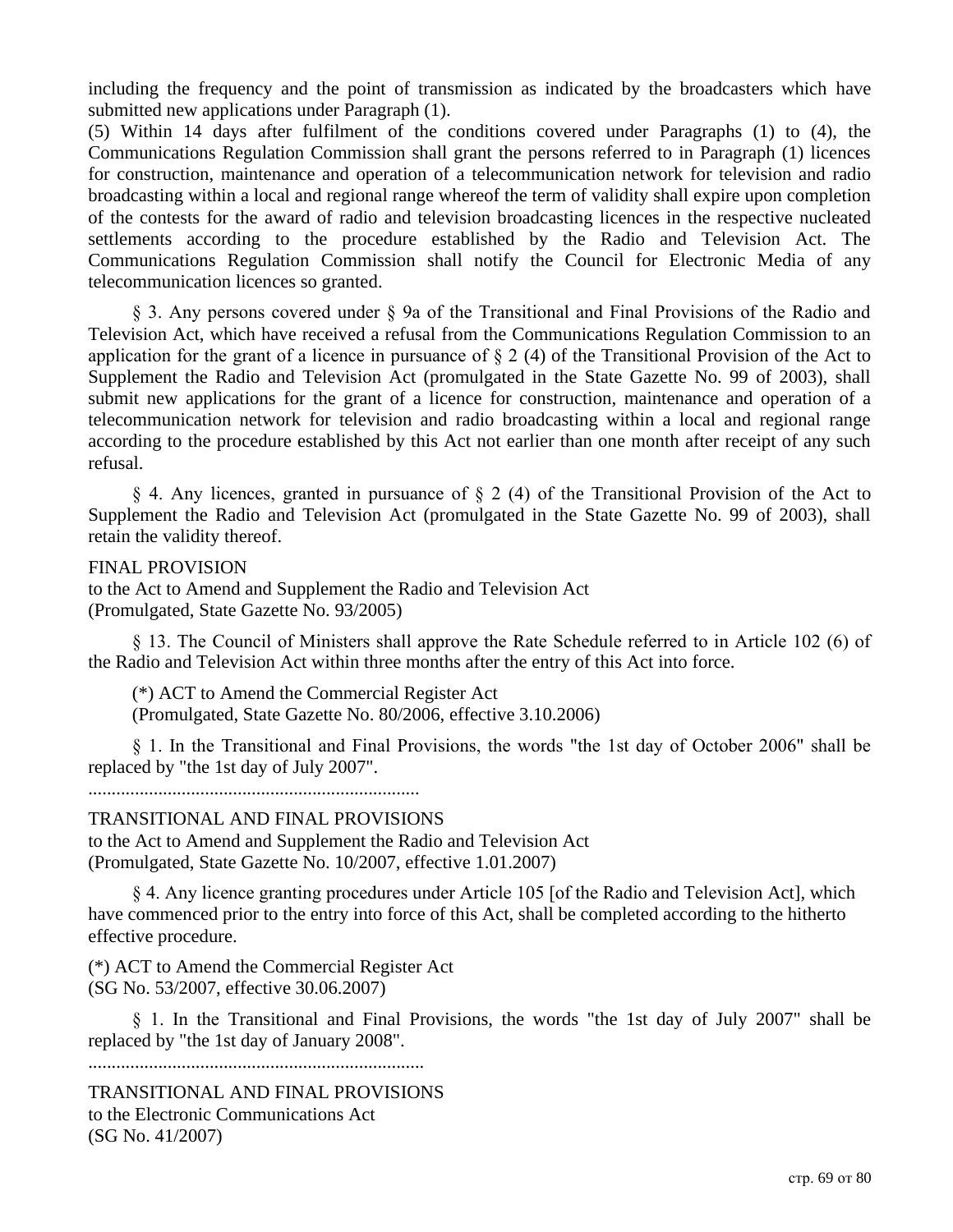........................................................................

§ 4. (1) The Radio and Television Act shall be brought into conformity with this Act within six months after the entry into force of this Act.

(2) The Bulgarian Telecommunications Company can distribute any television programme services that were licensed and/or registered according to the procedure established by the Radio and Television Act by the time of adoption of this Act, as well as any foreign programme services of non-resident natural or legal persons registered as merchants under the legislation of a Member State of the European Union or of another State that is party to the Agreement on the European Economic Area, by virtue of the licence/authorisation granted thereto for the provision of telecommunications by means of a telecommunication network for digital terrestrial broadcasting of television signals for the term of validity and within the territorial range specified in the said licence/authorisation.

(3) Within six months after the entry into force of the revisions referred to in Paragraph (1), the Council for Electronic Media shall make a decision designating two Bulgarian programme services, of which one shall be Channel One of the Bulgarian National Television, that can be distributed by means of the network referred to in Paragraph (2) for the term of validity and within the territorial range as specified in the licence referred to in Paragraph (2).

§ 5. Authorisations for radio spectrum as an individually assigned scarce resource for analogue terrestrial television broadcasting shall be granted until the 31st day of December 2008 for a maximum term of validity until the 31st day of December 2012.

........................................................................

#### TRANSITIONAL AND FINAL PROVISIONS

to the Act to Amend and Supplement the Radio and Television Act (Promulgated, SG No. 14/2009, amended and supplemented, SG No. 37/2009, effective 19.05.2009, SG No. 12/2010)

§ 34. (1) Within two months after the entry into force of this Act, the Council for Electronic Media shall bring the register kept according to the hitherto effective procedure into conformity with the public register under this Act.

(2) Any radio and television broadcasters that were registered and licensed according to the hitherto effective procedure shall be recorded ex officio by the Council for Electronic Media into the public register under this Act within the time limit referred to in Paragraph (1). The broadcasters shall not pay fees for the ex officio recording.

(3) Within one month after the entry into force of this Act, the broadcasters referred to in Paragraph (2) shall be obliged to submit documents according to the requirements of Article 111 (2) [of the Radio and Television Act] for the purpose of completing the register with the particulars covered under Article 125b (1) [of the Radio and Television Act].

(4) Within the time limit referred to in Paragraph (3), the broadcasters referred to in Paragraph (2) shall have the right to request changes in the particulars needed for the register, presenting the relevant evidence and documents covered under Article 111 (1) [of the Radio and Television Act].

(5) Within three months after the entry into force of this Act, the Council for Electronic Media shall issue certificates under Article 125a (5) [of the Radio and Television Act] to the television broadcasters.

(6) In case the broadcasters referred to in Paragraph (2) fail to fulfil the obligation thereof referred to in Paragraph (3), the Council for Electronic Media shall make a decision striking the registration.

(7) Within two months after the entry into force of this Act, the Council for Electronic Media shall initiate a procedure for the grant of licences under Article 116f of the Radio and Television Act.

§ 35. (1) (Amended, SG No. 12/2010) The programme services of the BNT and the BNR as public radio and television broadcasters shall be distributed over electronic communications networks for digital terrestrial broadcasting. For the BNT, these networks shall be within a national and a regional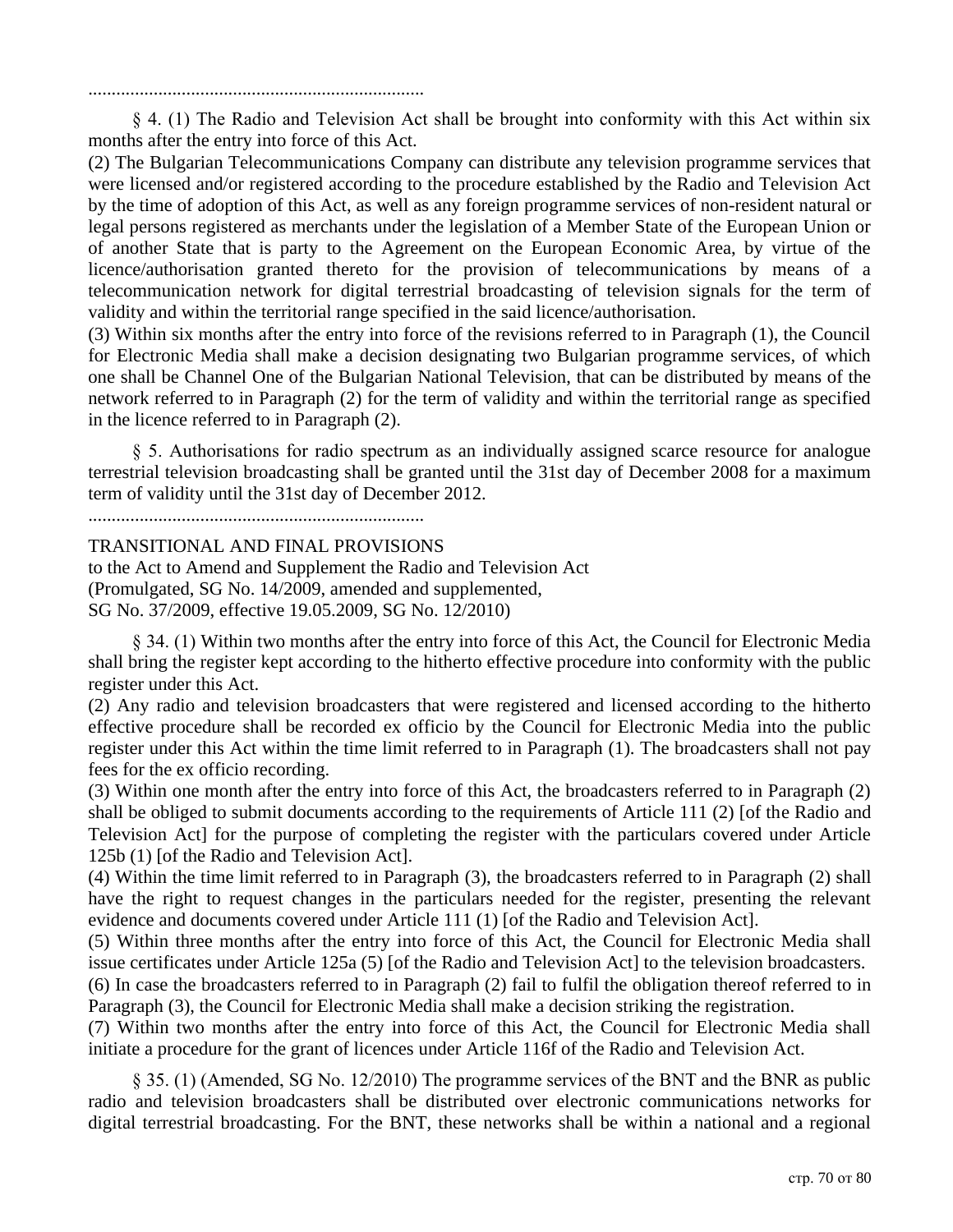range, and for the BNR, these networks shall be within a national and a regional range, as well as such designed for external service programmes.

(2) (New, SG No. 12/2010) The programme services of the BNT and the BNR shall be distributed over a public electronic communications network for digital terrestrial television broadcasting within a national range, constructed according to the First Stage of the transition, as determined in the Plan for Introduction of Digital Video Broadcasting - Terrestrial (DVB-T) in the Republic of Bulgaria, adopted by the Council of Ministers.

(3) (Renumbered from Paragraph (2), amended, SG No. 12/2010) The authorization for use of the individually assigned scarce resource - radio spectrum, necessary for the provision of electronic communications over the networks referred to in Paragraph (1), shall be granted by the Communications Regulation Commission.

(4) (New, SG No. 12/2010) An undertaking, which has been granted an authorization for use of an individually assigned scarce resource - radio spectrum, for provision of electronic communications over an electronic communications network for digital terrestrial radio broadcasting, shall undertake to distribute:

1. up to four television programme services of the BNT and up to four radio programme services of the BNR over the electronic communications network referred to in Paragraph (2);

2. up to four radio programme services of the BNR over an electronic communications network for digital terrestrial distribution of radio programme services within a national range, determined by the Communications Regulation Commission;

3. one regional programme service of the BNT, prepared for the respective region, over one of the electronic communications networks for digital terrestrial distribution of television programme services within a regional range;

4. one regional programme service of the BNR, prepared for the relevant region, over an electronic communications network for digital terrestrial distribution of radio programme services within a regional range, determined by the Communications Regulation Commission;

5. up to four radio programme services of the BNR over an electronic communications network for digital terrestrial distribution of external radio programme services, determined by the Communications Regulation Commission.

(5) (New, SG No. 12/2010) The programme services covered under Paragraph (4) must be of a form and type cleared with the Council for Electronic Media according to the procedure established by Article 116h [of the Radio and Television Act].

(6) (New, SG No. 12/2010) The programme services covered under Paragraph (4) shall mandatorily be distributed in unencoded form.

§ 36. (1) (Supplemented, SG No. 12/2010) An undertaking which has been granted authorisation to use radio spectrum as an individually assigned scarce resource for the provision of electronic communications, for the provision [sic] by means of networks for digital terrestrial broadcasting, shall ensure access for distribution of radio and/or television programme services while observing the following principles:

- 1. objectivity;
- 2. fairness;
- 3. non-discrimination;
- 4. equal treatment.

(2) In case the undertaking referred to in Paragraph (1) and the television broadcaster which must be distributed by virtue of an obligation arising from this Act fail to reach agreement on the conditions for distribution, each of the parties shall have the right to request that the said conditions be determined by the Council for Electronic Media and the Communications Regulation Commission.

(3) The appeal of the acts under Paragraph (2) shall not stay the enforcement thereof, unless the court decrees otherwise.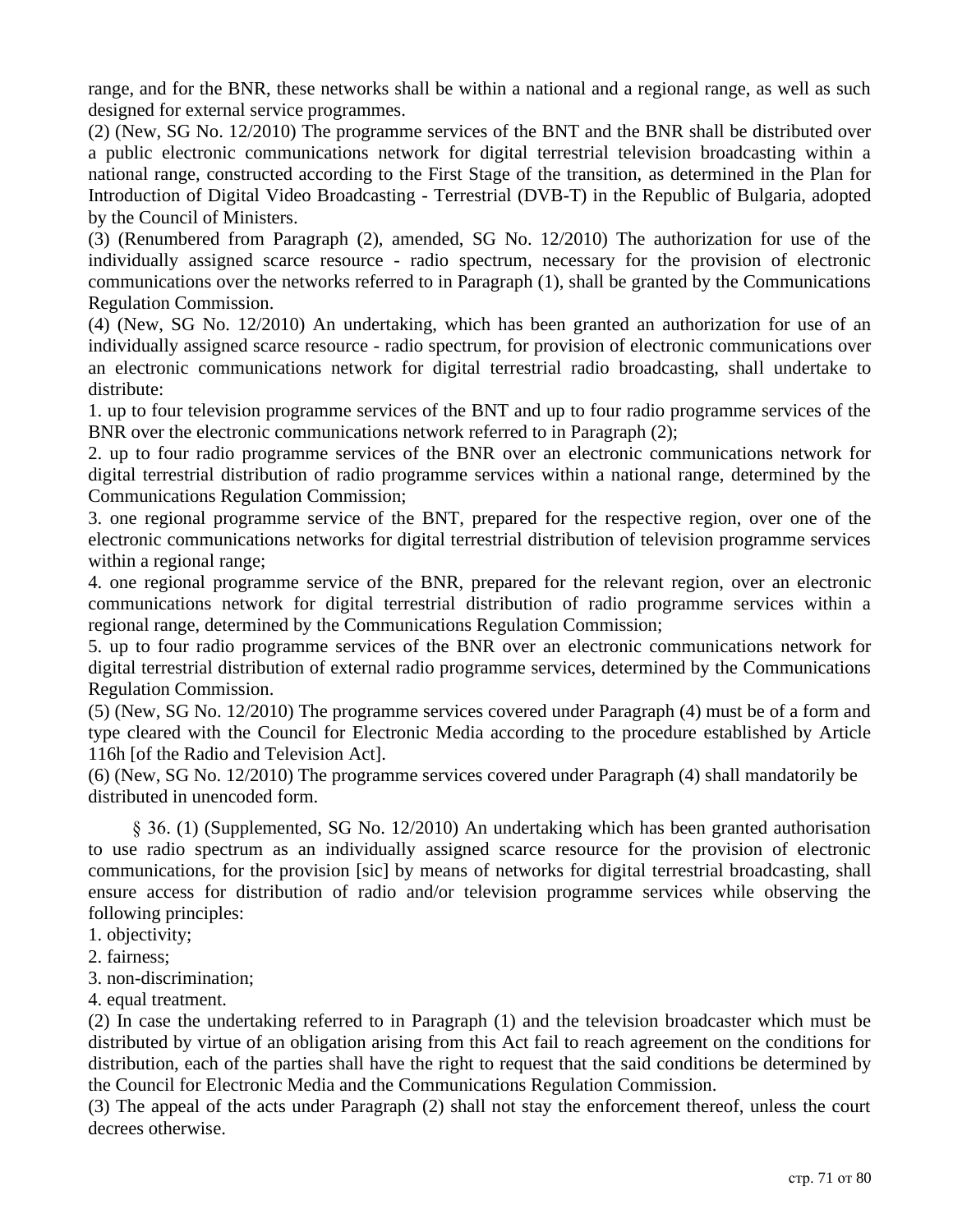§ 37. (1) (Amended, SG No. 12/2010) Any undertaking, which has obtained an authorization for use of an individually assigned scarce resource - radio spectrum, other than the resource intended for distribution of the programme services of the BNT and the BNR, for provision of electronic communications over networks for digital terrestrial television broadcasting within a national range in implementation of the First Stage of the transition as determined in the Plan for Introduction of Digital Video Broadcasting - Terrestrial (DVB-T) in the Republic of Bulgaria, adopted by the Council of Ministers, shall mandatorily distribute the programme services of the licensed radio and/or television broadcasters which comply with the following conditions upon the entry into force of this Act:

1. (amended, SG No. 37/2009, effective 19.05.2009, SG No. 12/2010) they have been granted a licence for radio and/or television broadcasting activities within a national range; and

2. they distribute the programme services thereof over electronic communications networks for analogue terrestrial broadcasting; and

3. the electronic communications networks referred to in Item 2 ensure not less than 50 per cent of the population of the country access to the programme service.

(2) The programme services referred to in Paragraph (1) shall mandatorily be distributed in unencoded form.

(3) Apart from the programme services referred to in Paragraph (1), the undertaking shall distribute solely television programme services of a form and type cleared with the Council for Electronic Media according to the procedure established by Article 116h of the Radio and Television Act.

(4) (Amended, SG No. 12/2010) Within 14 days after the entry into force of this Act, the Council for Electronic Media shall grant ex officio licences to the radio and/or television broadcasters referred to in Paragraph (1).

§ 37a. (New, SG No. 37/2009, effective 19.05.2009) (1) (Amended, SG No. 12/2010) The undertaking which has been granted an authorization for use of an individually assigned limited resource - radio spectrum, for provision of electronic communications over networks for digital terrestrial television broadcasting within a national range, in implementation of the First Stage of the transition as determined in the Plan for Introduction of Digital Video Broadcasting - Terrestrial (DVB-T) in the Republic of Bulgaria, adopted by the Council of Ministers, shall distribute, in addition to the programme services under § 37 (1) herein, the programme services of those television broadcasters which, at the starting time of provision of the services in compliance with the authorization as granted, distribute their radio and/or television programme services over electronic communications networks for analogue terrestrial broadcasting ensuring not less than 50 per cent of the population of the country access to the programme services.

(2) The undertaking referred to in Paragraph (1) shall furthermore distribute two licensed programme services created for distribution by each of the television broadcasters holding authorizations for use of an individually assigned limited resource - radio spectrum, for provision of electronic communications over an electronic communications network for analogue terrestrial broadcasting of television signals within a national range, granted by the Communications Regulation Commission and expiring after 2010.

(3) The programme services referred to in Paragraph (2) may be produced for distribution by persons who are related, within the meaning given by the Commerce Act, to the broadcasters referred to in Paragraph (2), which are broadcasters as well.

(4) The programme services referred to in Paragraph (2) shall meet the requirements of § 37 (2) and (3) herein.

§ 38. (1) The undertaking, which has been granted authorisation to use radio spectrum as an individually assigned scarce resource for the provision of electronic communications by means of electronic communications networks for digital terrestrial broadcasting within a national range in conformity with the provisions of the Second Stage of the transition as determined in the Plan for Introduction of Digital Video Broadcasting - Terrestrial (DVB-T) in the Republic of Bulgaria, adopted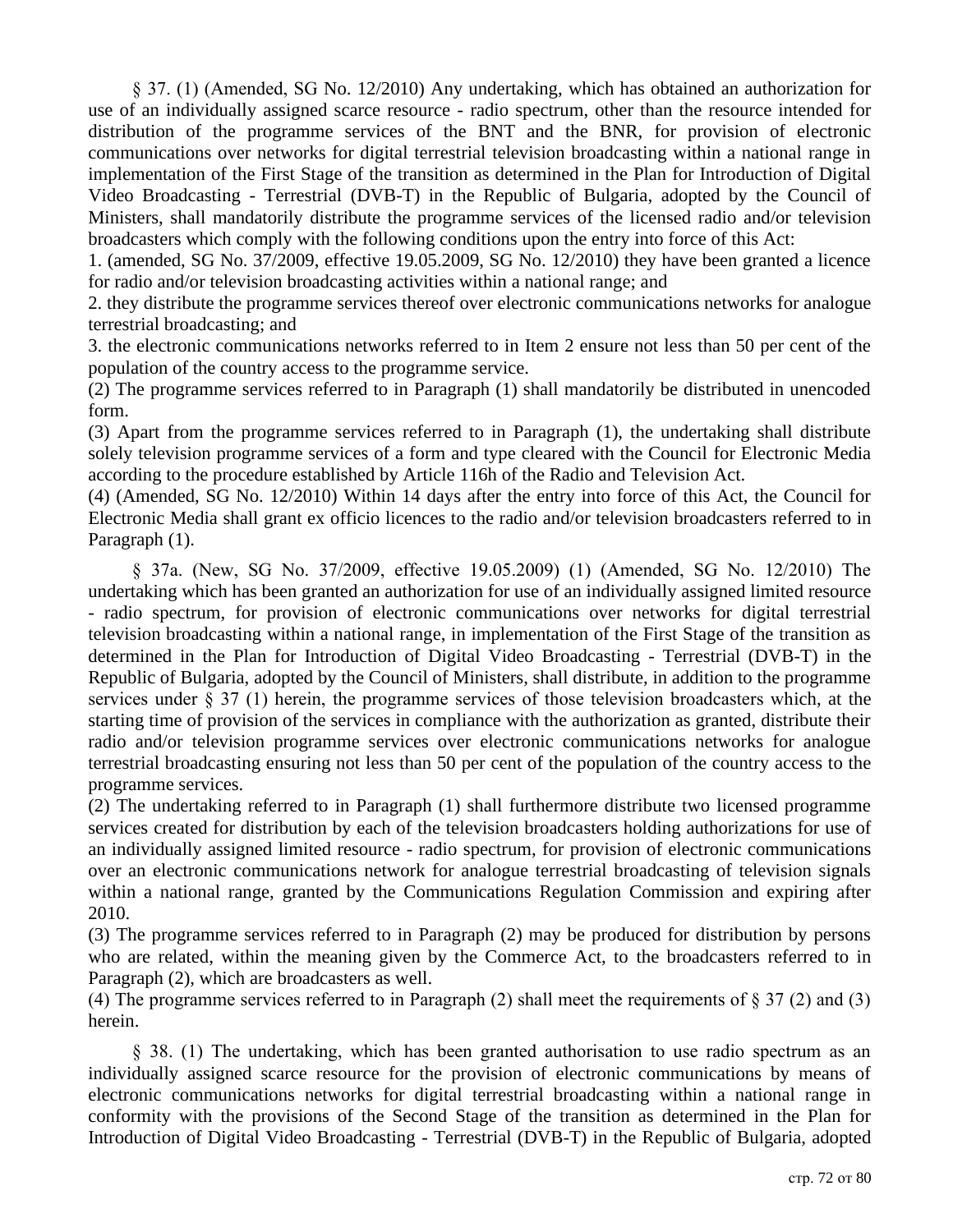by the Council of Ministers, shall be obliged to distribute three licensed Bulgarian television programme services of a form and type conforming to those determined by the Council for Electronic Media according to the procedure established by Article 116g [of the Radio and Television Act].

(2) The Council for Electronic Media shall make a decision determining the form and type of the Bulgarian television programme services referred to in Paragraph (1).

(3) In the decision on the initiation of the contest procedure and in the contest documents for the grant of authorisation referred to in Paragraph (1), the Communications Regulation Commission shall mandatorily include an obligation for the undertaking which has won the contest to distribute Bulgarian television programme services of a form and type determined in the decision of the Council for Electronic Media according to the procedure established by Article 116g [of the Radio and Television Act].

(4) The programme services referred to in Paragraph (2) shall be distributed in unencoded form.

(5) (Amended, SG No. 37/2009, effective 19.05.2009) Apart from the programme services referred to in Paragraph (2), the undertaking shall furthermore distribute in unencoded form three licensed programme services of each of the television broadcasters referred to in § 37a (2) herein.

(6) (New, SG No. 37/2009, effective 19.05.2009, amended, SG No. 12/2010) In the cases under Paragraph (5), programme services licensed according to the procedure established by the Radio and Television Act and produced for distribution by persons which are related, within the meaning given by the Commerce Act, to the broadcasters referred to in Paragraph (5) who are broadcasters as well, may also be distributed over the electronic communications networks for digital terrestrial broadcasting.

(7) (New, SG No. 37/2009, effective 19.05.2009) The programme services referred to in Paragraphs (5) and (6), as well as the rest of the programme services which are distributed by the undertaking, must be of a form and type cleared with the Council for Electronic Media according to the procedure established by Article 116h [of the Radio and Television Act].

§ 39. (1) Any undertaking, which has been granted authorisation to use radio spectrum as an individually assigned scarce resource for the provision of electronic communications by means of electronic communications networks for digital terrestrial broadcasting within a regional range in implementation of the First Stage of the transition as determined in the Plan for Introduction of Digital Video Broadcasting - Terrestrial (DVB-T) in the Republic of Bulgaria, adopted by the Council of Ministers, shall be obliged to distribute three licensed Bulgarian television programme services of a form and type conforming to those determined by the Council for Electronic Media according to the procedure established by Article 116f [of the Radio and Television Act].

(2) The programme services referred to in Paragraph (1) shall be distributed in unencoded form.

(3) (Supplemented, SG No. 37/2009, effective 19.05.2009, repealed, SG No. 12/2010).

§ 40. (1) (Amended, SG No. 12/2010) The Council for Ministers shall ensure the transition from analogue to digital television and radio broadcasting and, to this end, shall adopt a programme for the implementation of the said transition not later than the 1st day of June 2010.

(2) The programme referred to in Paragraph (1) shall provide, inter alia, for measures for support of socially disadvantaged citizens.

§ 41. The licences to build, maintain and operate a telecommunication network for television broadcasting within a local range, granted according to the procedure established by § 9a of the Transitional and Final Provisions [of the Radio and Television Act], shall be terminated, and the radio spectrum as an individually assigned scarce resource, used by the persons referred to in § 9a, shall be necessary for the implementation of the respective stage of building the digital electronic communications networks in conformity with the authorisation granted by the Communications Regulation Commission to use radio spectrum as an individually assigned scarce resource for the provision of electronic communications by means of electronic communications networks for digital terrestrial broadcasting within a national and/or a regional range.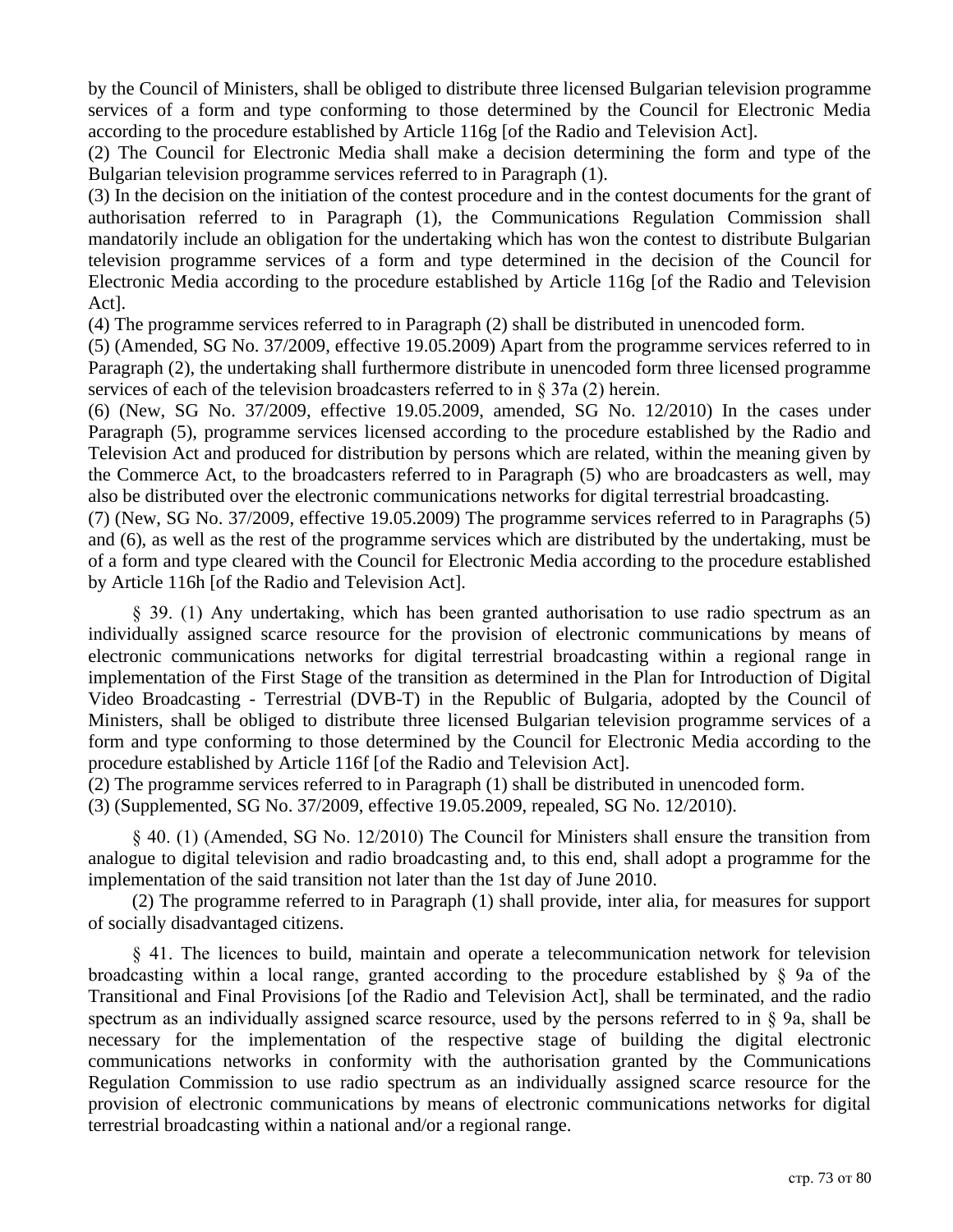§ 42. (1) Within one month after the entry into force of this Act, the persons, which have been granted licences to build, maintain and operate a telecommunication network for television broadcasting within a local range according to the procedure established by § 9a (2) of the Transitional and Final Provisions [of the Radio and Television Act], shall submit applications to the Communications Regulation Commission for the grant of authorisation to use an individually assigned scarce resource.

(2) Within three months of receipt of the applications referred to in Paragraph (1), the Communications Regulation Commission shall grant authorisations which shall reckon with the rights of the persons indicated in the individual radio broadcasting licence. The term of validity of the said authorisations shall conform to the term of validity of the radio broadcasting licence thereof.

§ 43. (1) The contest procedures for the grant of radio broadcasting licences, whereof the holding by the Council for Electronic Media has commenced prior to the entry into force of this Act, shall be completed according to the hitherto effective procedure.

(2) The unallocated radio spectrum, sent by decisions of the Communications Regulation Commission, for which the Council for Electronic Media has not announced contests within two years of receipt of the said decisions, shall be considered unallocated and the Communications Regulation Commission, after consultation with the Council for Electronic Media, may change the assigned purpose of the said spectrum.

TRANSITIONAL AND FINAL PROVISIONS to the Public Broadcasting Act (SG No. 37/2009, effective 19.05.2009)

........................................................................

§ 5. The Radio and Television Act (promulgated in the State Gazette No. 138/1998; [modified by] Constitutional Court Judgment No. 10/1999, [promulgated] in No. 60/1999; amended in No. 81/1999, No. 79/2000, Nos. 96 and 112/2001; Nos. 77 and 120/2002; Nos. 99 and 114/2003; Nos. 99 and 115/2004, Nos. 88, 93 and 105/2005, Nos. 21, 34, 70, 80, 105 and 108/2006, Nos. 10, 41, 53 and 113/2007, No. 110/2008 and No. 14/2009) shall be amended and supplemented as follows:

........................................................................

§ 7. Within one month after the entry into force of this Act, the National Assembly shall elect, and the President of the Republic shall appoint, the new members of the Communications Regulation Commission under Item 1 (b) and (c) of § 6 herein. The National Assembly resolution and the presidential decree shall enter into force simultaneously on the 1st day of July 2009.

........................................................................

TRANSITIONAL AND FINAL PROVISIONS to the Act to Amend and Supplement the Radio and Television Act (SG No. 12/2010)

........................................................................

§ 89. Within one month after the entry into force of this Act, the Communications Regulation Commission, acting in compliance with the procedure provided for in Chapter Five of the Electronic Communications Act, shall initiate a procedure under Article 48 (1) of the said Act for the selection of an undertaking to be granted authorisation to use radio spectrum as an individually assigned scarce resource for the provision of electronic communications by means of an electronic communications network for digital terrestrial television broadcasting intended for distribution of programme services of public service broadcasters, in conformity with the stages and time limits envisaged in the Plan for Introduction of Digital Video Broadcasting - Terrestrial (DVB-T) in the Republic of Bulgaria, adopted by the Council of Ministers.

........................................................................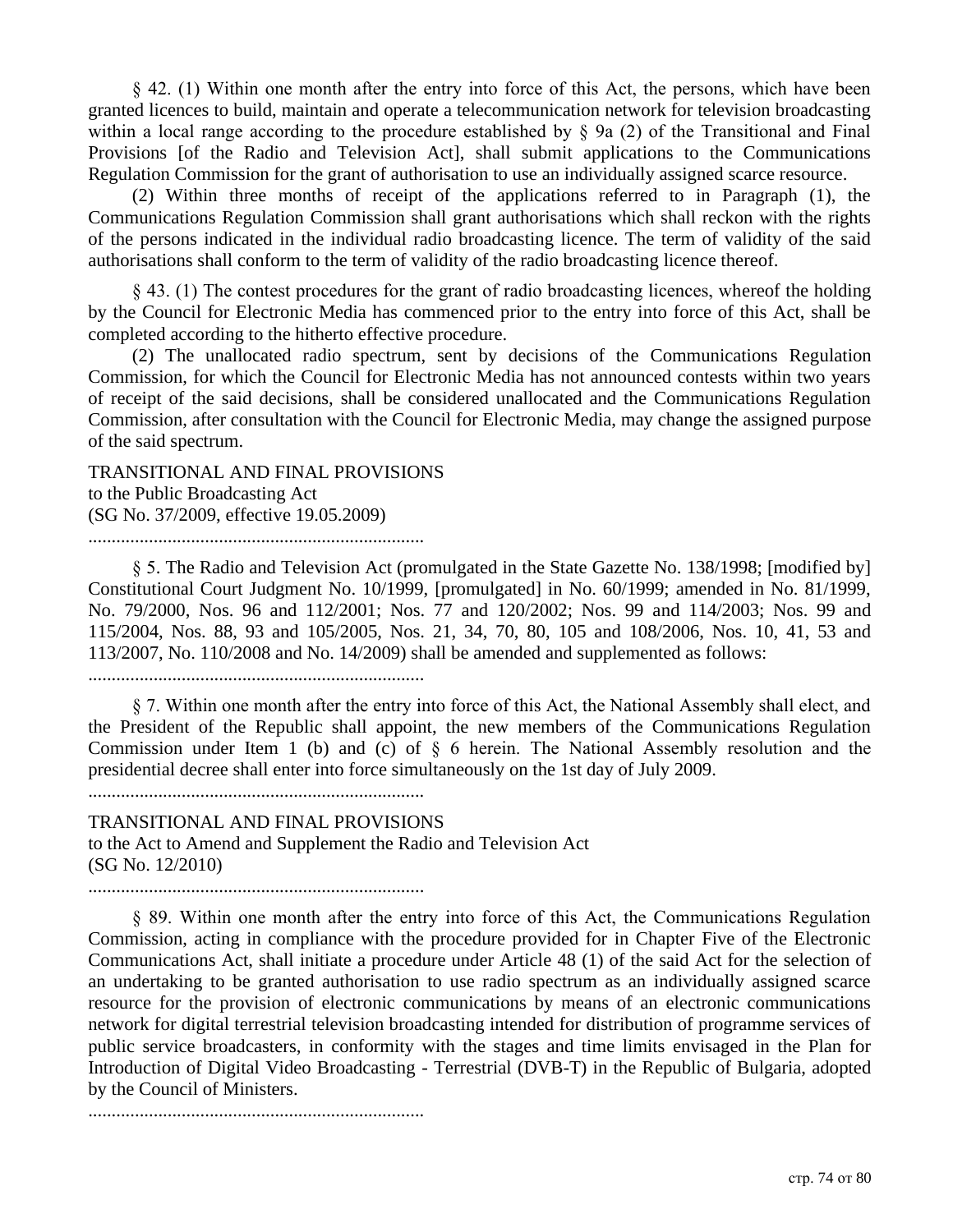§ 91. The provisions of § 53 herein regarding Article 83 (1) to (3) [of the Radio and Television Act] and § 54 herein regarding Article 84 [of the Radio and Television Act] shall apply only to programmes produced after the 19th day of December 2009.

§ 92. (1) Within one month after the entry into force of this Act, the Council for Electronic Media shall bring the register kept according to the hitherto effective procedure into conformity with the requirements of Article 125j (2) [of the Radio and Television Act].

(2) Within the time limit referred to in Paragraph (1), the on-demand media service providers pursuing activity upon the entry into force of this Act shall be obliged to present the particulars according to Article 125g (2) [of the Radio and Television Act].

(3) Within the time limit referred to in Paragraph (1), the undertakings which distribute Bulgarian and foreign programme services shall be obliged to present the particulars under Items 3 to 6 of Article 125j (6) [of the Radio and Television Act].

§ 93. The Council for Electronic Media shall ex officio bring the licences granted and the registrations effected into conformity with this Act within six months after the entry into force of the said Act.

§ 94. Within three months after the entry into force of this Act, the Council for Electronic Media shall publish on the Internet site thereof the complete minutes of proceedings at the meetings of the Council held until the entry into force of this Act.

# TRANSITIONAL AND FINAL PROVISIONS

to the Act to Amend the Radio and Television Act (Promulgated, State Gazette No. 47/2010, effective 22.06.2010)

§ 3. Any second successive term of office of a member of the Council for Electronic Media shall be terminated upon the entry into force of this Act.

§ 4. Upon the lapse of two years after the entry into force of this Act, the composition of the Council for Electronic Media from the quota of the National Assembly shall rotate with the term of office of one of the members elected in 2010 being terminated by the drawing of lots.

§ 5. Within ten days after the entry into force of this Act, the term of office of one of the members of the Council for Electronic Media from the quota of the President shall be terminated by the drawing of lots.

# TRANSITIONAL AND FINAL PROVISIONS

to the Act to Amend and Supplement the Conflict of Interest Prevention and Disclosure Act (SG No. 97/2010, effective 10.12.2010)

#### .......................................................................

§ 55. In the Radio and Television Act (promulgated, State Gazette No. 138/1998; modified by Judgment No. 10/1999 of the Constitutional Court of the Republic of Bulgaria, promulgated, SG No. 60/1999; amended, SG No. 81/1999, amended and supplemented, SG No. 79/2000, SG No. 96/2001, amended, SG No. 112/2001, amended and supplemented, SG No. 77/2002, amended, SG No. 120/2002, supplemented, SG No. 99/ 114/2003, supplemented, SG No. 99/2004, amended, SG No. 115/2004, SG No. 88/2005, amended and supplemented, SG No. 93/2005, amended, SG No. 105/2005, SG No. 21/2006, SG No. 34/2006, amended, SG No. 70/2006, amended and supplemented, SG No. 105/2006, amended, SG No. 108/2006, amended and supplemented, SG No. 10/2007, supplemented, SG No. 41/2007, amended, SG No. 113/2007, SG No. 110/2008, amended and supplemented, SG No. 14/2009, SG No. 37/2009, SG No. 42/2009, amended, SG No. 99/2009, amended and supplemented, SG No. 12/2010, amended, SG No. 47/2010) throughout the text the phrase "Conflict of Interest Prevention and Disclosure Act" shall be replaced by "Conflict of Interest Prevention and Ascertainment Act".

.......................................................................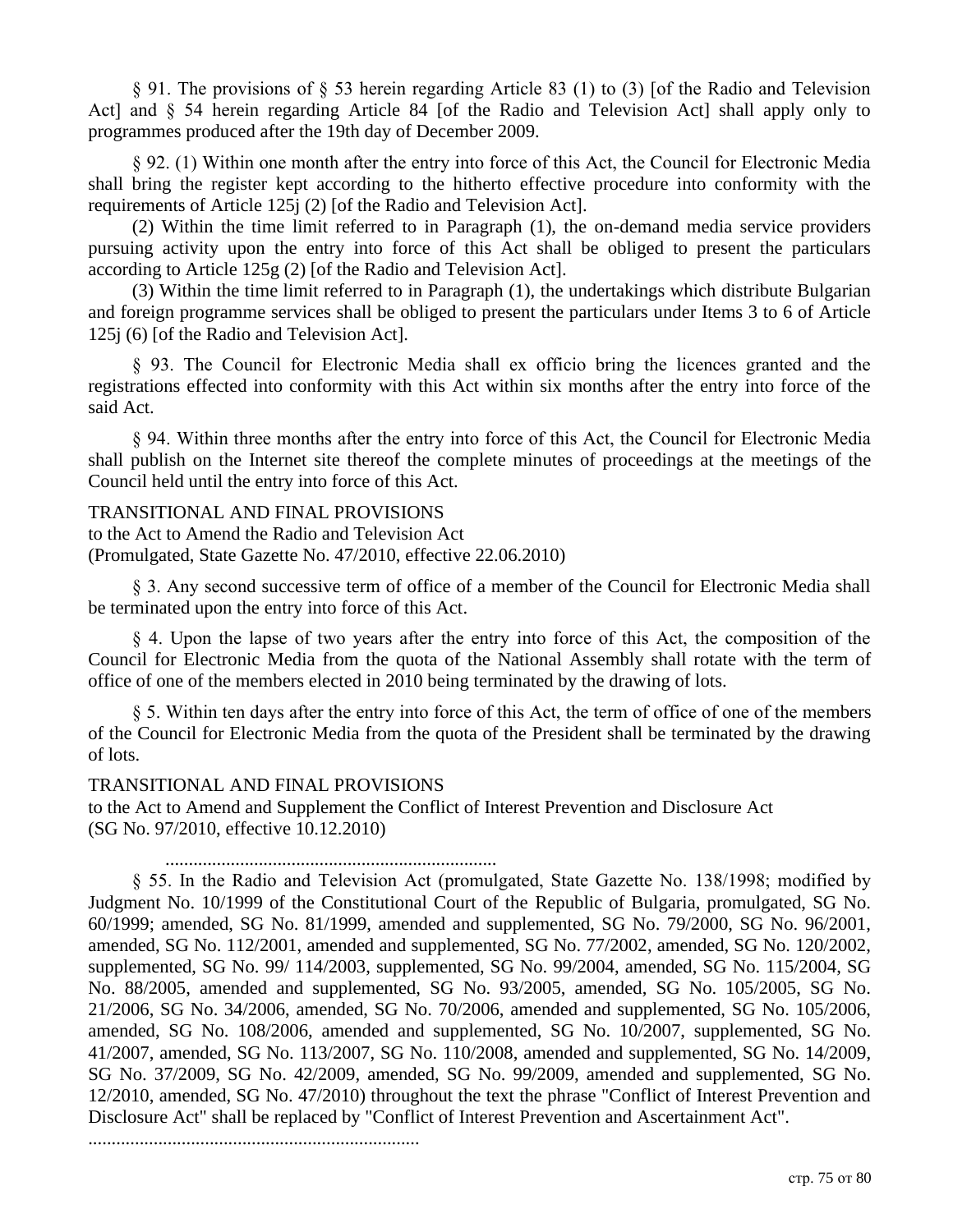### TRANSITIONAL AND FINAL PROVISIONS

to the Act to Amend and Supplement the Radio and Television Act (Promulgated, State Gazette No. 28/2011)

§ 8. (1) The criteria referred to in Article 32 (5) [of the Radio and Television Act] shall be elaborated and adopted within five months after the entry into force of this Act.

(2) The agreement referred to in Article 32 (6) [of the Radio and Television Act] shall be adopted within two months after the adoption of the criteria referred to in Paragraph (1).

.......................................................................

### TRANSITIONAL AND FINAL PROVISIONS

to the Act to Amend and Supplement the Electronic Communications Act (SG No. 105/2011, effective 29.12.2011)

§ 208. (1) The authorisations to use an individually assigned scarce resource which have been granted according to the hitherto effective procedure shall be brought into conformity with the requirements under Chapter Five [of the Electronic Communications Act] within seven months after the promulgation of this Act in the State Gazette.

(2) The time limit referred to in Paragraph (1) may be extended by up to nine months where the application of Paragraph (1) results in a reduction or the rights under the authorisations as granted and provided that the rights of other undertakings are not affected thereby. The Commission shall notify the extension of the time limit to the European Commission and shall state the reasons therefor.

§ 209. (1) Any undertaking, which has been granted authorisation to use radio spectrum as a scarce resource prior to the entry into force of this Act and the said authorisation is valid for a period of not less than five years after the date of granting of the authorisation and whereon restrictions have been imposed, may submit a request to the Commission for a reassessment of the said restrictions in accordance with Article 130 (2) to (4) [of the Electronic Communications Act].

(2) Before adopting the decision thereof under Paragraph (1), the Commission shall notify the undertaking which has been granted authorisation to use radio spectrum as a scarce resource of the review of the restrictions of the reassessment of the restrictions, indicating the extent of the right after the reassessment, and shall allow the undertaking a 30 day time limit to withdraw the request thereof.

(3) If the undertaking withdraws the request, the right to use radio spectrum as an individually assigned scarce resource shall remain unchanged until the earlier of the expiry of the period of validity thereof and the end of a five-year period after the entry into force of this Act.

(4) Upon the expiry of the five-year period referred to in Paragraph (1), the Commission shall bring the general requirements and the authorisations granted to use radio spectrum as an individually assigned scarce resource into conformity with Article 130 (2) to (4) [of the Electronic Communications Act].

(5) Analogue terrestrial television broadcasting shall cease within the territory of the Republic of Bulgaria as from the 1st day of September 2013.

(6) Within three months after the entry into force of this Act, the Council of Ministers shall adopt a plan for introduction of digital video broadcasting - terrestrial (DVB-T) in the Republic of Bulgaria.

(7) The plan referred to in Paragraph (6) shall cover the stages, time limits and conditions for introduction of digital video broadcasting - terrestrial (DVB-T).

(8) The plan for introduction of digital video broadcasting - terrestrial (DVB-T) in the Republic of Bulgaria shall envisage a complex of measures to assist persons with special social needs for procurement of devices allowing access to radio and television programme services. The range of persons shall be determined on the basis of criteria specified in the plan.

(9) Within three months of the adoption of the plan referred to in Paragraph (6), the competent public authorities jointly with the undertaking referred to in § 5a (1) of the Transitional and Final Provisions [of the Electronic Communications Act] shall commence the actions and procedures necessary to inform the population regarding the introduction of digital video broadcasting - terrestrial (DVB-T) in the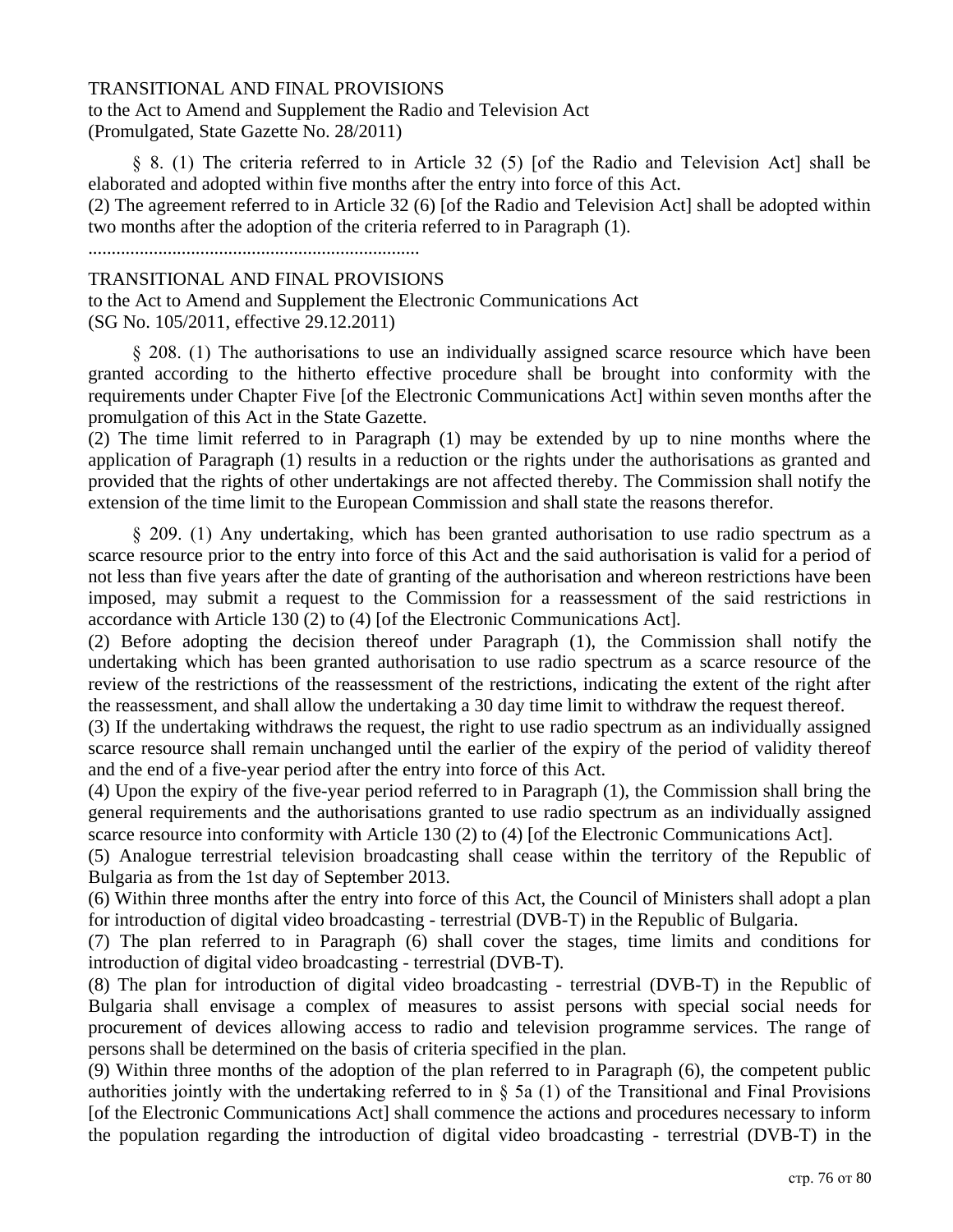Republic of Bulgaria. The implementation of the measures for informing the population shall continue for a period at least until the 30th day of November 2013.

(10) Before the date referred to in Paragraph (5) the Commission, complying with the requirements of Chapter Five [of the Electronic Communications Act] shall initiate a procedure under Article 48 (1) for the selection of an undertaking to be granted authorisation to use radio spectrum as an individually assigned scarce resource for the provision of electronic communications by means of an electronic communications network for digital terrestrial television broadcasting within a national range.

§ 210. The obligations to provide the service of carrier selection, imposed on an undertaking with significant market power on the retail markets, shall subsist until the entry into effect of a decision of the Commission whereby the respective obligation is maintained, amended or withdrawn.

§ 211. The undertakings providing a connection to public electronic communications networks and/or public electronic communications services shall bring the General Conditions thereof of the contract with end-users into conformity with the requirements of Chapter Fourteen [of the Electronic Communications Act] within two months after the day of entry into force of this Act.

§ 212. The provisions of Article 229a [of the Electronic Communications Act] shall apply to the contracts concluded according to the procedure established by Chapter Fourteen [of the Electronic Communications Act] prior to the day of entry into force of this Act.

§ 213. Any administrative penalty proceedings for breach of the requirements of Article 286 [of the Electronic Communications Act], which have been instituted prior to the entry into force of this Act, shall be completed according to the hitherto effective procedure.

§ 214. (1) The Commission shall complete the procedure conducted according to the procedure established in the rules referred to in § 5 (3) of the Transitional and Final Provisions [of the Electronic Communications Act] by granting authorisation to use radio spectrum as an individually assigned scarce resource which has been declared available but has not been provided according to the procedure established in the rules. The Commission shall grant the authorisation to the candidate which was entitled to obtain the said authorisation by reason of best indicators of all persons which submitted an application for the granting of authorisation to use the same scarce resource.

(2) The Commission shall grant the authorisation referred to in Paragraph (1) within one month after the entry into force of this Act for a period of use of radio spectrum as an individually assigned scarce resource which is not longer than the period for which the authorisations have been granted in pursuance of § 5 (2) and (3) of the Transitional and Final Provisions [of the Electronic Communications Act].

.......................................................................

TRANSITIONAL AND FINAL PROVISIONS to the Act to Amend and Supplement the Civil Servants Act (Promulgated, SG No. 38/2012, effective 1.07.2012)

........................................................................

§ 84. (Effective 18.05.2012 - SG No. 38/2012) Within one month after the promulgation of this Act in the State Gazette:

1. the Council of Ministers shall bring the Classifier of Positions in the Administration into conformity with this Act;

2. the competent authorities shall bring the organic acts of the respective administration into conformity with this Act.

§ 85. (1) The legal relationships with the persons of the administrations under the Radio and Television Act, the Independent Financial Audit Act, the Electronic Communications Act, the Financial Supervision Commission Act, the Access to and Disclosure of the Documents and Announcing the Affiliation of Bulgarian Citizens with the State Security Service and the Intelligence Services of the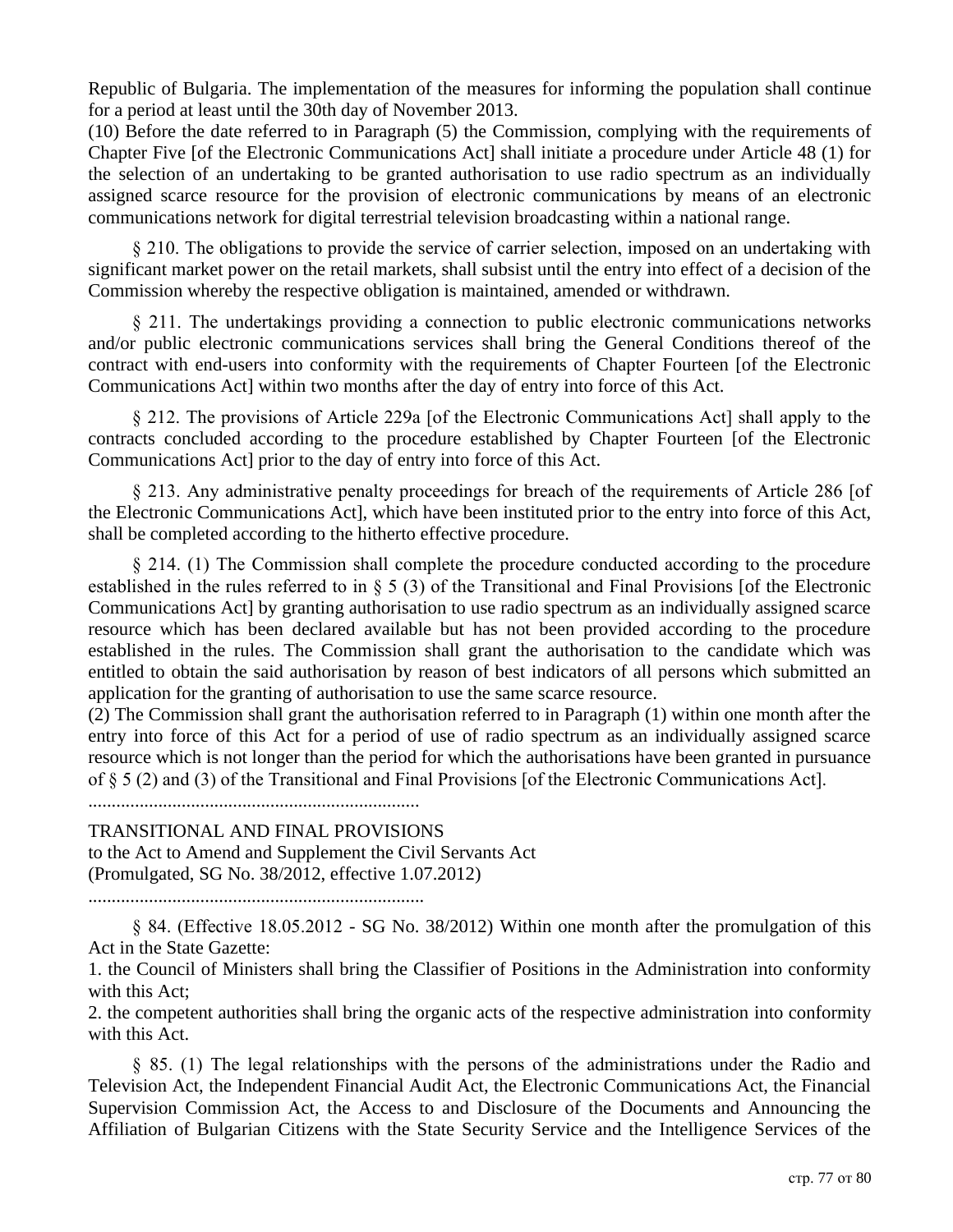Bulgarian Popular Army Act, the Criminal Assets Forfeiture Act, the Conflict of Interest Prevention and Ascertainment Act, the Social Insurance Code, the Health Insurance Act, the Agricultural Producers Support Act and the Roads Act shall be settled under the terms established by  $\S 36$  of the Transitional and Final Provisions of the Act to Amend and Supplement the Civil Servants Act (State Gazette No. 24 of 2006).

(2) The act on appointment of the civil servant shall:

1. award the lowest rank designated in the Classifier of Positions in the Administration for occupation of the position, unless the servant holds a higher rank;

2. fix an individual monthly basic salary.

(3) The additional resources required for social and health insurance contributions of the persons referred to in Paragraph (2) shall be provided within the limits of the expenditures on salaries, remunerations and compulsory social and health insurance contributions under the budgets of the spending units concerned.

(4) The Council of Ministers shall effect the requisite modifications under the off-budget account of State Fund Agriculture arising from this Act.

(5) The governing bodies of the National Social Security Institute and of the National Health Insurance Fund shall effect the requisite modifications under the respective budgets arising from this Act.

(6) Any unused leaves under the employment relationships shall be retained and shall not be compensated by cash compensations.

§ 86. (1) Within one month after the entry into force of this Act, the individual monthly basic salary of the servant shall be fixed in such a way that the said salary, net of the tax due and the compulsory social and health insurance contributions for the account of the insured person, if they were due, would not be lower than the gross monthly salary received theretofore, net of the compulsory social and health insurance contributions for the account of the insured person, if they were due, and the tax due.

(2) The gross salary referred to in Paragraph (1) shall include:

1. the monthly basic salary or the monthly basic remuneration;

2. supplementary remunerations which are paid constantly together with the monthly basic salary or monthly basic remuneration due and which are contingent solely on the time worked.

§ 87. This Act shall enter into force as from the 1st day of July 2012 with the exception of § 84 herein, which shall enter into force as from the day of promulgation of the Act in the State Gazette.

TRANSITIONAL AND FINAL PROVISIONS to the 2013 State Budget of the Republic of Bulgaria Act (SG No. 102/2012, effective 1.01.2013)

.......................................................................

§ 77. The implementation of the present Act is assigned to the Council of Ministers.

§ 78. This Act becomes effective from the 1st of January 2013 with the exception of § 61, 68 and 73, which become effective from the date of the promulgation of the Act in the State Gazette.

# TRANSITIONAL AND FINAL PROVISIONS

to the Counter-Corruption and Unlawfully Acquired Assets Forfeiture Act (SG No. 7/2018)

.......................................................................

§ 35. The Radio and Television Act (promulgated in the State Gazette No. 138 of 1998; [modified by] Constitutional Court Decision No. 10 of 1999, [promulgated in] No. 60 of 1999; amended in No. 81 of 1999, No. 79 of 2000, Nos. 96 and 112 of 2001, Nos. 77 and 120 of 2002, Nos. 99 and 114 of 2003, Nos. 99 and 115 of 2004, Nos. 88, 93 and 105 of 2005, Nos. 21, 34, 70, 80, 105 and 108 of 2006, Nos. 10, 41, 53 and 113 of 2007, No. 110 of 2008, Nos. 14, 37, 42 and 99 of 2009, Nos. 12, 47, 97, 99 and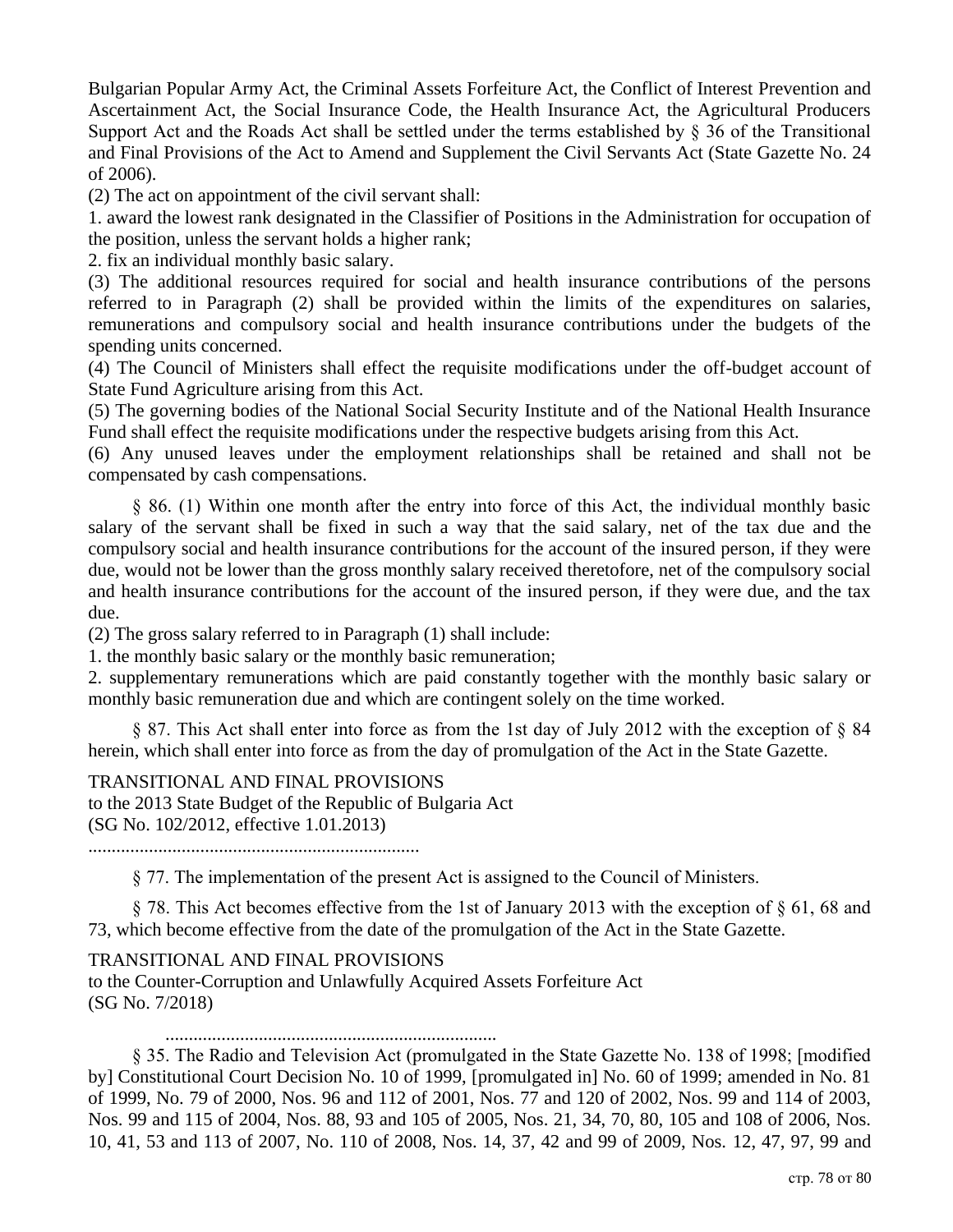101 of 2010, Nos. 28, 99 and 105 of 2011, Nos. 38 and 102 of 2012, Nos. 15, 17 and 27 of 2013; [modified by] Constitutional Court Decision No. 8 of 2013, [promulgated in] No. 91 of 2013; amended in No. 109 of 2013, Nos. 19 and 107 of 2014, No. 96 of 2015, Nos. 46, 61, 98 and 103 of 2016 and Nos. 8, 63, 75, 92 and 99 of 2017) shall be amended as follows:

.......................................................................

2. In the Act, the words "the Conflict of Interest Prevention and Ascertainment Act" shall be replaced passim by "the Counter-Corruption and Unlawfully Acquired Assets Forfeiture Act".

.......................................................................

FINAL PROVISIONS to the 2020 State Budget of the Republic of Bulgaria Act (SG No. 100/2019, effective 1.01.2020)

.....................................................................................

§ 21. Not later than the 31st day of March 2020, the Minister for Culture shall lay before the Council of Ministers a draft of an Act to Amend and Supplement the Radio and Television Act in order to bring the part on the Radio and Television Fund into conformity with the Public Finances Act and to bring the financing of the Bulgarian National Radio and the Bulgarian National Television into conformity with State aids rules.

.....................................................................................

#### TRANSITIONAL AND FINAL PROVISIONS

to the Act to Amend and Supplement the Radio and Television Act (SG No. 109/2020, effective 22.12.2020)

§ 52. Within eight months after the entry into force of this Act, the Council for Electronic Media shall adopt an effective co-regulation framework according to Article 32 (8) [of the Radio and Television Act].

§ 53. Within eight months after the entry into force of this Act, media service providers shall submit the action plans thereof in respect of continuously and progressively making the services thereof more accessible to persons with disabilities under Item 1 of Article 8a (2) [of the Radio and Television Act].

§ 54. By the 19th day of December 2022 and every three years thereafter, the Council for Electronic Media shall provide the European Commission with a report on the implementation of Article 8a (7) [of the Radio and Television Act].

§ 55. By the 19th day of December 2021 and every two years thereafter, the Council for Electronic Media shall provide the European Commission with a report on the implementation of Article 19 (5) [of the Radio and Television Act].

§ 56. By the 19th day of December 2022 and every three years thereafter, the Minister of Culture shall provide the European Commission with a report under Item 2 of Article 33a (2) herein.

§ 57. (1) Within eight months after the entry into force of this Act, the Council for Electronic Media, jointly with media service providers, including the Bulgarian National Television and the Bulgarian National Radio, shall develop a Code of Conduct according to Article 17a (3) [of the Radio and Television Act].

(2) The Criteria for Evaluation of Content which is Adverse to, or Poses a Risk of Impairing, the Physical, Mental, Moral and/or Social Development of Children, referred to in Article 32 (5) as repealed [of the Radio and Television Act], and the last concluded agreement on protection of children from content which is adverse to, or poses a risk of impairing, the physical, mental, moral and/or social development thereof, referred to in Article 32 (6) as repealed [of the Radio and Television Act], shall apply until the entry into effect of the Code of Conduct referred to in Paragraph (1).